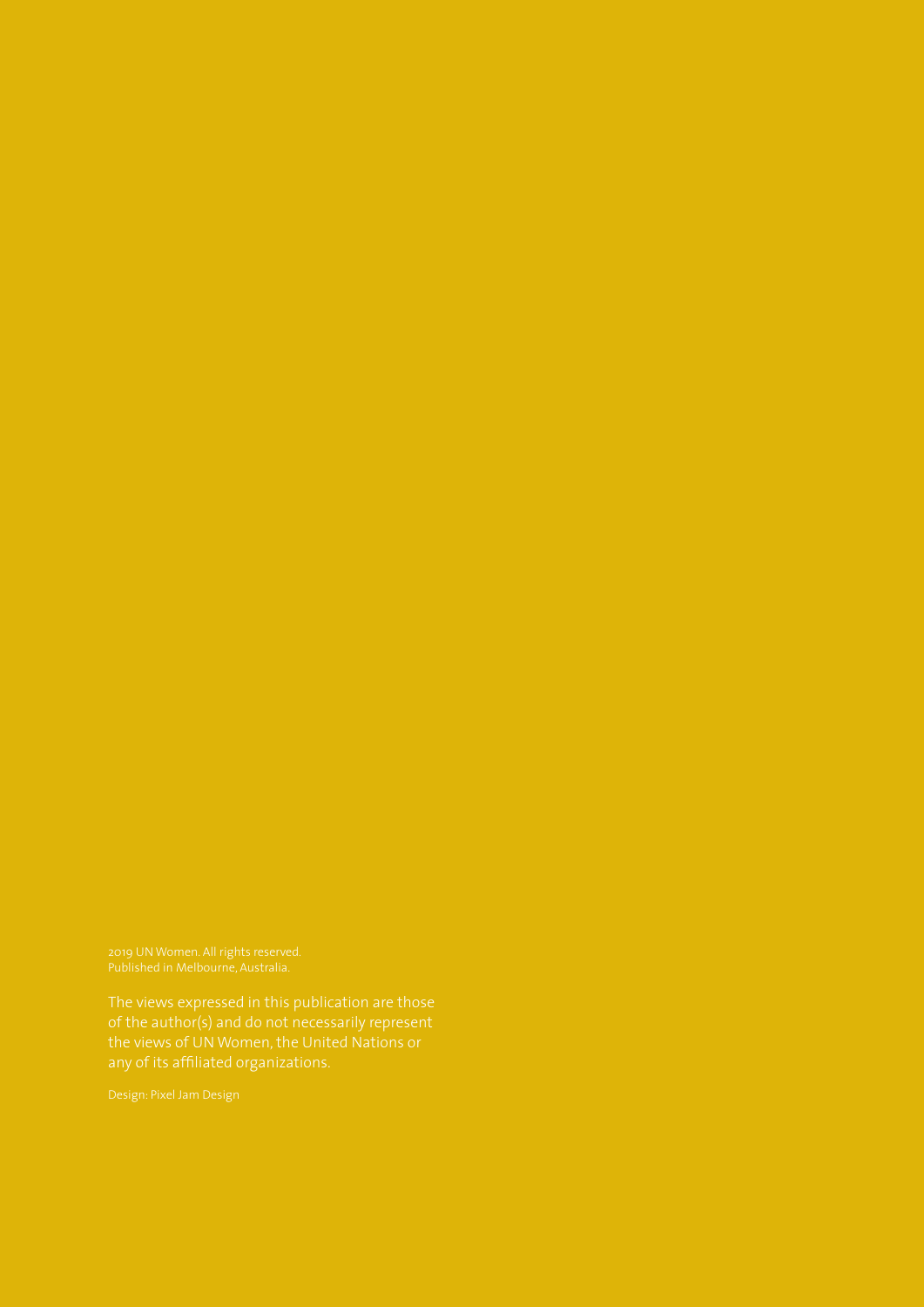# ACADEMIC PAPER GENDER EQUALITY AND VIOLENT EXTREMISM: RESEARCH AGENDA FOR LIBYA



**MONASH UNIVERSITY'S GENDER PEACE AND SECURITY CENTRE**  November 2019

Authors: Melissa Johnston, Jacqui True and Zineb Benalla. Researchers: Abir Imeina, Faiza Basha and Oum Elezz El Farsi.





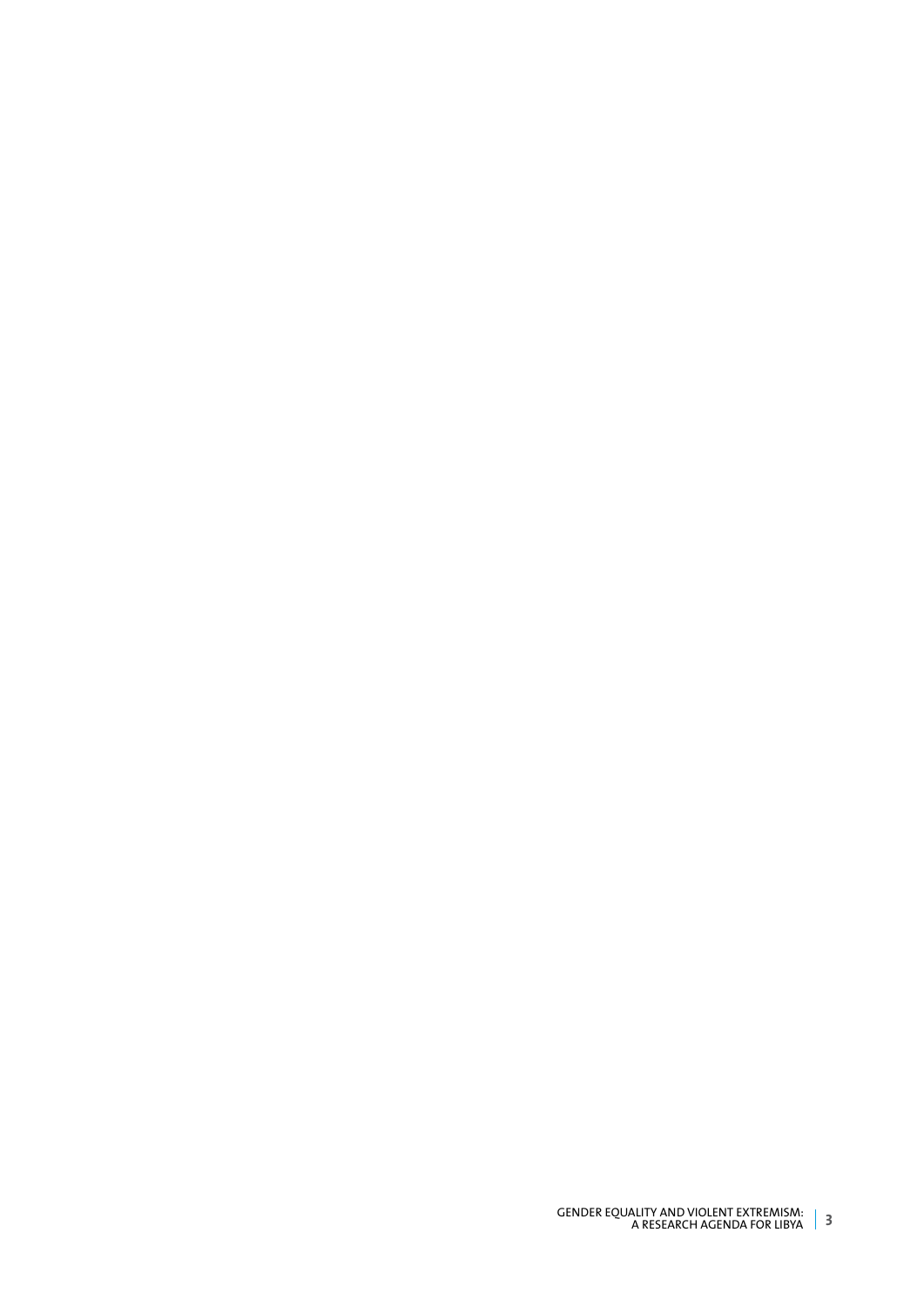# TABLE OF CONTENTS

#### 1 EXECUTIVE SUMMARY 8

| 2   | <b>RESEARCH BACKGROUND</b>                                                           | 11 |
|-----|--------------------------------------------------------------------------------------|----|
| 2.1 | <b>Current Political Context</b>                                                     | 11 |
|     |                                                                                      |    |
| 3   | RESEARCH DESIGN AND METHODOLOGY                                                      | 13 |
| 3.1 | Selection of Research Sites                                                          | 13 |
|     | 3.2 Field Research                                                                   | 15 |
|     | 3.3 Survey Research                                                                  | 16 |
|     | 3.4 Challenges and Limitations                                                       | 18 |
|     |                                                                                      |    |
| 4   | <b>RESEARCH FINDINGS</b>                                                             | 19 |
| 4.1 | Finding 1:<br>Violence Against Women &                                               |    |
|     | <b>Support for Violent Extremism</b>                                                 | 19 |
|     | Empowered Women are Seen as a Threat                                                 | 23 |
|     | Recommendations                                                                      | 25 |
| 4.2 | Finding 2:<br><b>Violent Extremist Groups Use</b>                                    |    |
|     | <b>Financial Incentives &amp; Gender Norms To</b><br><b>Radicalize Men And Women</b> | 26 |
|     |                                                                                      |    |

| Financial incentives and women's economic vulnerability 27                                           |    |
|------------------------------------------------------------------------------------------------------|----|
| Recommendations                                                                                      | 30 |
| $4.3$ Finding $3:$<br><b>Media Recruitment Messaging is</b><br>Distinctively Tailored to Men & Women | 30 |
| Recommendations                                                                                      | 32 |
| 4.4 Finding 4:<br>Kinship Relations and Violent Extremism                                            | 33 |
| Gender Power Relations in the Household                                                              | 34 |
| Impact of Extremism on Families                                                                      | 36 |
| Women's Roles in Extremist Groups                                                                    | 37 |
| Changing Gender Roles                                                                                | 38 |
| Recommendations                                                                                      | 38 |

|     | 4.5 Finding 5:<br><b>Some Religious Institutions</b><br>Spread Intolerance & Sexism                                                     | 39 |
|-----|-----------------------------------------------------------------------------------------------------------------------------------------|----|
|     | Women-only Koranic Study Groups                                                                                                         | 41 |
|     | Recommendations                                                                                                                         | 42 |
|     | 4.6 Finding 6:<br>Women Seek To Counter And<br><b>Prevent Violent Extremism By Advocating</b><br>For Women's Rights, Which Is Dangerous | 43 |
|     | Women's Roles in Preventing and<br>Countering Violent Extremism                                                                         | 44 |
|     | Gender, Counter Terrorism and Countering<br>& Preventing Violent Extremism                                                              | 45 |
|     | Recommendations                                                                                                                         | 46 |
| 5   | <b>END NOTES</b>                                                                                                                        | 47 |
| 6   | <b>REFERENCES</b>                                                                                                                       | 52 |
| 7   | <b>GLOSSARY</b>                                                                                                                         | 56 |
| 8   | <b>NOTE ON AUTHORS</b>                                                                                                                  | 57 |
| 9   | <b>APPENDICES</b>                                                                                                                       | 58 |
| 9.1 | Survey                                                                                                                                  | 58 |
| 9.2 | Focus Group Discussions                                                                                                                 | 64 |
| 9.3 | Key Informant Interviews                                                                                                                | 64 |
| 9.4 | Community Meetings                                                                                                                      | 66 |
| 9.5 | Ambivalent Sexism Scale                                                                                                                 | 67 |
| 9.6 | Attitudes to Violence Against Women Scale                                                                                               | 67 |
| 9.7 | Support for Cultural Practices that Harm<br>Women and Girls Scale                                                                       | 68 |
| 9.8 | Support for Violent Extremism Scale                                                                                                     | 68 |
| 9.9 | Correlations by Gender                                                                                                                  | 69 |

9.10 Calculated Value of the Chi-Square Test: Scales and Questions 70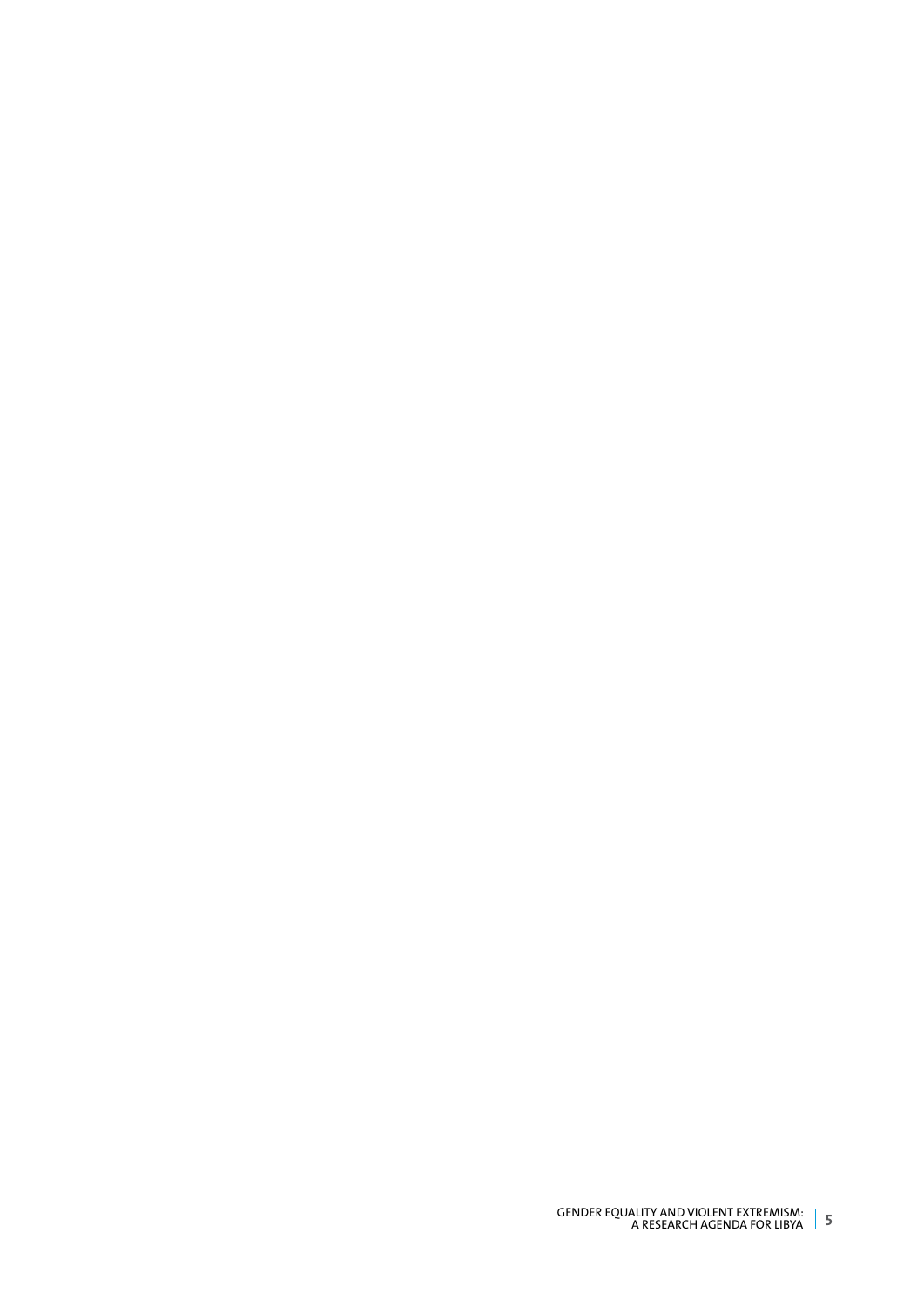# **TABLES**

| Table 1:<br>Research Participants |                                                                                                                               | 16 |
|-----------------------------------|-------------------------------------------------------------------------------------------------------------------------------|----|
| Table 2:                          | Survey Respondents                                                                                                            | 17 |
| Table 3                           | Men join violent extremist groups<br>because they support ideas like "women<br>should be obedient to their husbands"          | 20 |
| Table 4:                          | Women who have been raped or sexually<br>abused are more likely to join a violent<br>extremist group                          | 20 |
| Table 5                           | Women who face violence from their<br>husbands, fathers, or brothers are more<br>likely to join a violent extremist group     | 21 |
| Table 6                           | A husband would be entitled to use physical<br>force if his wife argues with him, or refuses<br>to obey him                   | 21 |
| Table 7                           | The marriage contract generally entitles<br>a husband to have sexual relations with<br>his wife, even if she does not want to | 22 |
| Table 8                           | Indicated any support to any question<br>concerning violence against women                                                    | 22 |
| Table 9                           | The religious leadership of a community<br>should be largely in the hands of men                                              | 26 |
| Table 10                          | The political leadership of a community<br>should be largely in the hands of men                                              | 27 |
| Table 11                          | What is your personal average monthly<br>income (in Libyan Dinar)?                                                            | 28 |
| Table 12                          | Men should be willing to sacrifice their<br>own well-being in order to provide<br>financially for the women in their lives    | 29 |

| Table 13 | How often have you seen violent<br>extremist groups trying to recruit members<br>through social media in social media?                                                                                                                                                      | 31 |
|----------|-----------------------------------------------------------------------------------------------------------------------------------------------------------------------------------------------------------------------------------------------------------------------------|----|
| Table 14 | How often have you seen material inciting<br>violence towards women and girls posted<br>in social media?                                                                                                                                                                    | 32 |
| Table 15 | A father is entitled to marry his<br>daughter to a man of his choosing, even<br>if his daughter is under 16 years old                                                                                                                                                       | 34 |
| Table 16 | Women need a male guardian to protect<br>the honour of their family                                                                                                                                                                                                         | 35 |
| Table 17 | Religiosity in Libya                                                                                                                                                                                                                                                        | 39 |
| Table 18 | One student, Hassan, told us: "One sign<br>of extremism is when groups start<br>protesting to segregate university classes<br>into men and women or boys and girls.<br>They always want men and women to<br>be separate". How much do you agree<br>with Hassan's statement? | 41 |
| Table 19 | Another woman, Asma, linked violence to<br>women politicians as a warning sign.<br>She said, "I can tell when there will be<br>extremist violence because militia start<br>to attack women leaders". How much do<br>you agree with Asma's statement?                        | 43 |
| Table 20 | I am afraid that religious fundamentalism<br>will impede women's rights (e.g. rights<br>to work, travel alone, voice their opinion<br>in public                                                                                                                             | 45 |
| Table 21 | Young men join extremist groups to pay<br>dowry (money or good or animals to the<br>groom's family) or bride-price (money or<br>good or animals to the bride's family)                                                                                                      | 46 |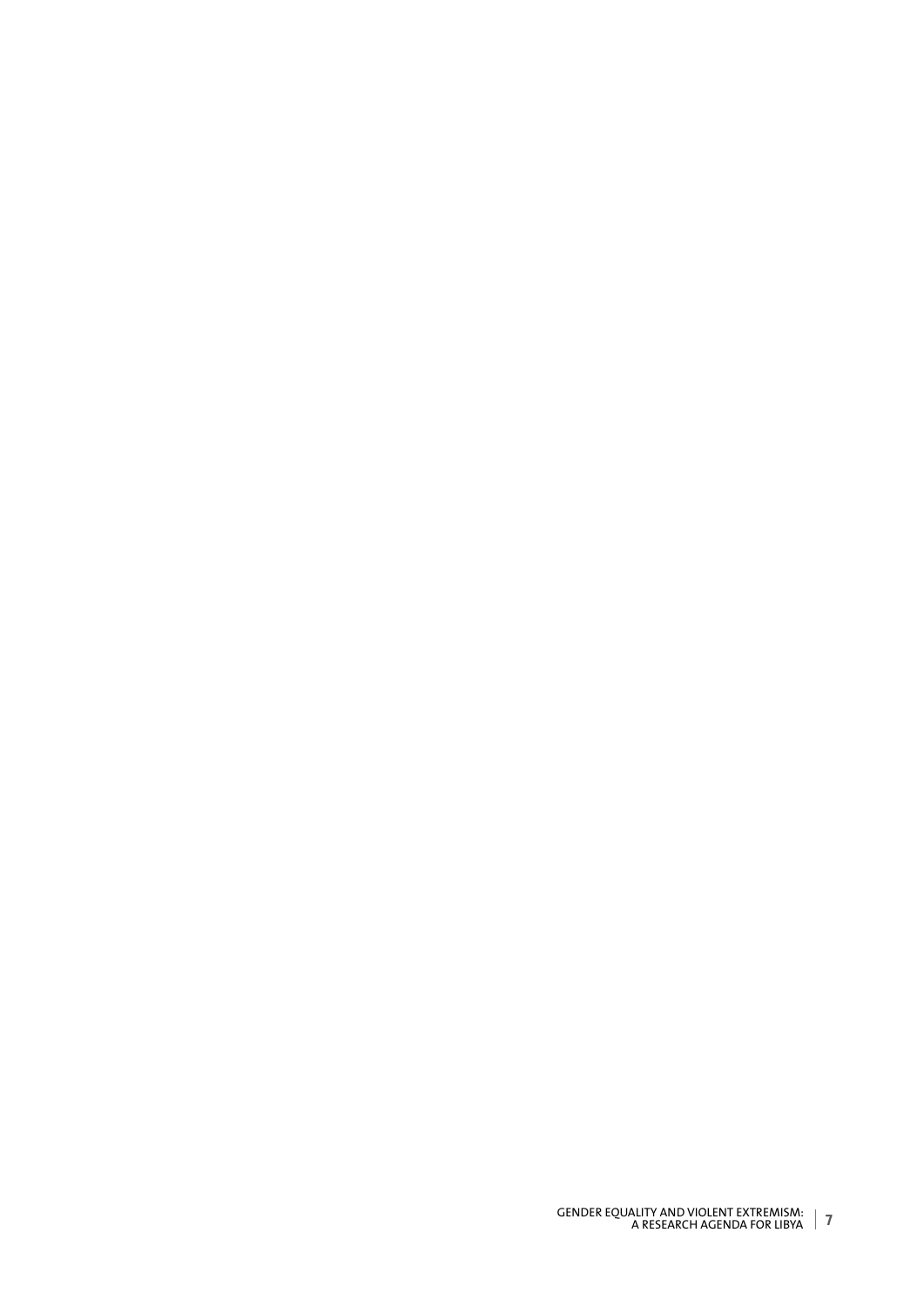# EXECUTIVE SUMMARY

This research report examines the gender dynamics of radicalization to violence in Libya and efforts to counter and prevent violent extremism. Based on primary research in Libya, this report analyses new data collected in the field (October 2018 to March 2019), and via a survey instrument (March-June 2019). The research investigates the gendered motivations of individuals to join violent extremist and terrorist groups, and how gender inequality and discrimination within Libyan society interact with other economic, political and religious factors to spread violent extremism. The report explores how social constructions of masculinity and femininity are manipulated by violent extremist groups through their recruitment strategies and tactics of group control. As well as these gender dynamics, the research investigates Libyan women's responses; how and why they seek to counter and prevent violent extremism in their communities.

#### **Six overarching research findings emerged from this research:**

#### **1.1**

**1.0**

**Hostile sexist attitudes toward women and support for violence against women are the factor most strongly associated with support for violent extremism based on our survey research.** There was no correlation at all between the degrees of religiosity, age, gender, level of education achieved, employment, or the region of Libya in which a respondent resided and support for violent extremism. This finding is a pattern across the whole population surveyed and when disaggregating youth (18-25 years) and adults (25 years +) as groups. The association between support for violence against women and violent extremism was more pronounced among men than women. However, support for violence against women was a statistically significant factor associated with support for violent extremism among women as well.

In community meetings, focus groups and interviews, most participants felt that there was little justice or equality for women and girls in Libya. Serious gaps exist in the family law system, which both increase women's vulnerability and are politicised by violent extremist groups. For instance, violent extremist groups as well as Islamists have successfully drawn on societal discriminatory attitudes toward women, especially among men, to build political movements against women's human rights.

The relegation of women to subordinate roles in the family and community is shifting, however. Research participants stated that **extremist groups seek to stigmatise changing gender roles and use threats of gender-based violence and female dishonour because they see empowered women as a threat**. Around half of our research participants agreed that genderbased violence could drive women to join violent extremist groups. Women's experiences of violence may influence them to either reject or support violent extremist groups. In the survey, 39 per cent of respondents thought rape was a factor pushing women to join violent extremist groups.

As well, a majority of women respondents (59 per cent) disagreed with honour-based violence against daughters and sisters, compared with 37 per cent of men who disagreed with it. Indeed, a significant number of men (41 per cent) agreed on the use of violence to punish a girl for bringing dishonour on the family, compared to 24 per cent of women who agreed to the use of honour-based violence.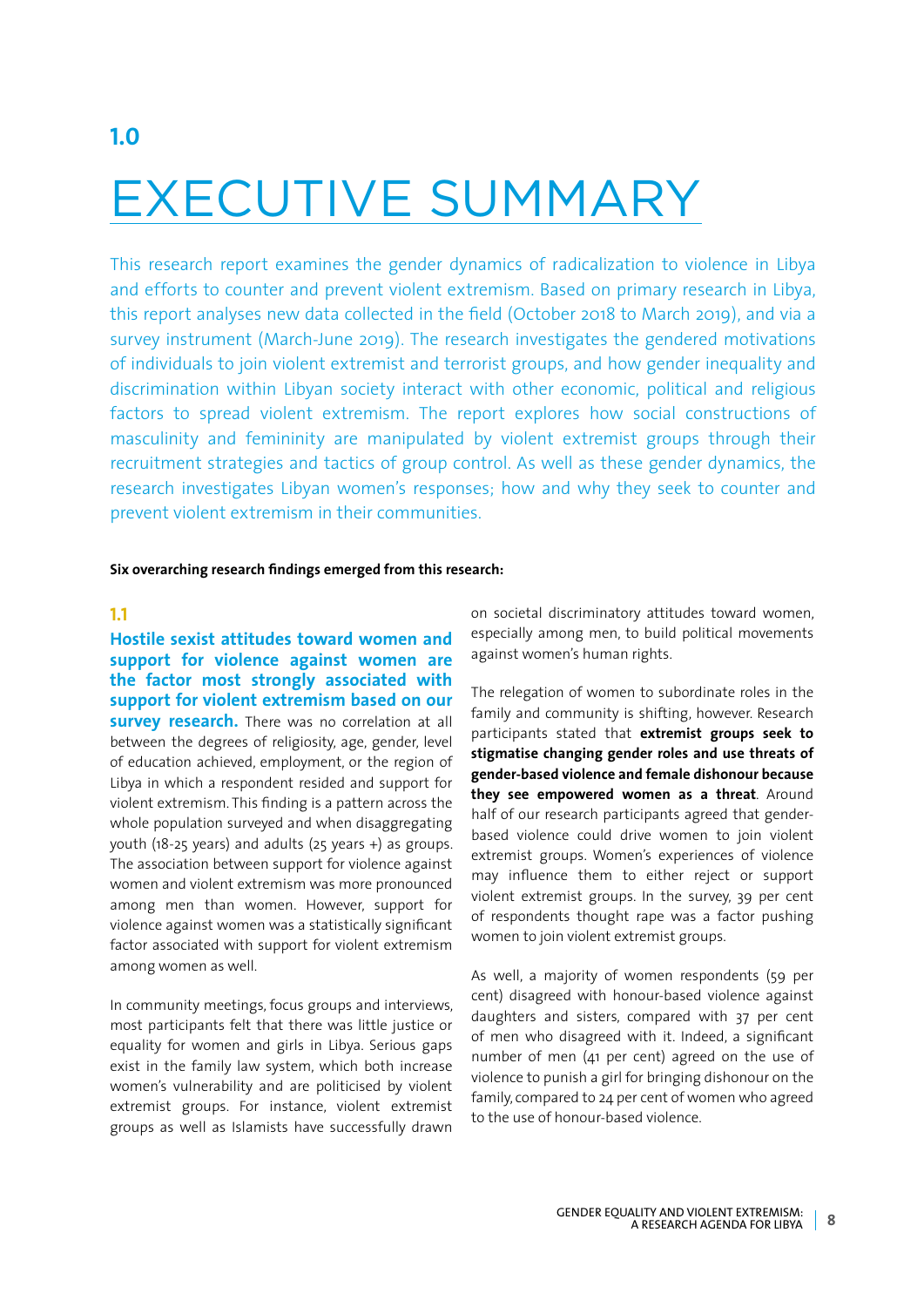#### **1.2**

**Violent extremist groups use financial incentives to radicalize men and women to violence, playing into masculine gender norms of breadwinning, leadership, and women's economic vulnerability.** Financial motivations to join violent extremist groups work in complex ways in the context of a war economy in Libya. Paid work in militia and extremist groups was seen as a strong pull factor by many interviewed in field research, and violent extremist groups use the imperative of male protection of women to recruit male and female members. Half of all survey respondents in this study agreed or strongly agreed that men should sacrifice their wellbeing to support the women in their lives. This social expectation that men will work for wages to support a family increases the attraction of the financial incentives offered by violent extremist groups. Among survey respondents 60 per cent of men and 55 per cent of women agreed that "men join a violent extremist group because that group offers them money" (Q41). Ascribing financial motivation to male violent extremists was stronger than for female violent extremists.

Such recruitment strategies make sense given that male leadership of the public sphere has wide support among men. More than two thirds of male respondents in our survey (69 per cent) agreed or strongly agreed that religious leadership should be in the hands of men. By contrast, slightly less than a third of female respondents (31 per cent) agreed with this notion, demonstrating a significant gender gap in support for gender women's leadership or gender equality in the public sphere. More than three quarters of male respondents (78 per cent) and two thirds of female respondents (69 per cent) agreed that women need a male guardian to protect the honur of the family.

#### **1.3**

**Recruitment messaging in traditional and online media is distinctively tailored to men and women.** Traditional and online media, including social media, are an important vector for spreading extremist ideologies, and a medium of individual recruitment. Recruitment messaging of violent extremist groups appeals to Libyan men's sense of masculine dominance over women as fighters, breadwinners and decision-makers. Many community meeting and focus group participants reported having seen online terrorist recruitment. A notable minority of male (13 per cent) and female (12 per cent) survey respondents also reported seeing recruitment to violent groups online. This is significant given the relatively low internet access in Libya.

Strikingly, eleven per cent of women respondents reported seeing violence against women and girls online "very often" compared to just three per cent of men; seven per cent of men compared with fifteen per cent of women stated they have seen violence against women and girls "frequently" online. This finding could be interpreted in relation to men's support for violence against women and its correlation with support for violent extremism.

#### **1.4**

**Kinship relations are formalised in a system of legal inequality where men are legally** heads of household. These kin relations including sexual relations, female subordination in marriage, forced marriage, hierarchical mother-son relations – affect violent extremism. Gendered power relations are exploited by violent extremist groups in their recruitment strategies. Women who are subordinate to and/or dependent on male relatives who are members of violent extremist groups are likely to be recruited by those relatives. Once married to an extremist, women and girls experience financial insecurity and social stigma if they seek to separate from or divorce their spouses.

Some mothers join violent extremist groups, sacrificing their own rights, to be with their sons who are members whereas other women are coerced into joining by family members. Some women are proud of the financial gains and moral status they have accrued as a result of family connections to these groups.

At the same time as kinship is a major pull factor for violent extremism, the lack of—or dysfunctional kinship relations have also been used by violent extremist groups to recruit members. Violent extremist groups target excluded and vulnerable women, especially spinsters, widows, and divorcees for recruitment. Several community meeting and focus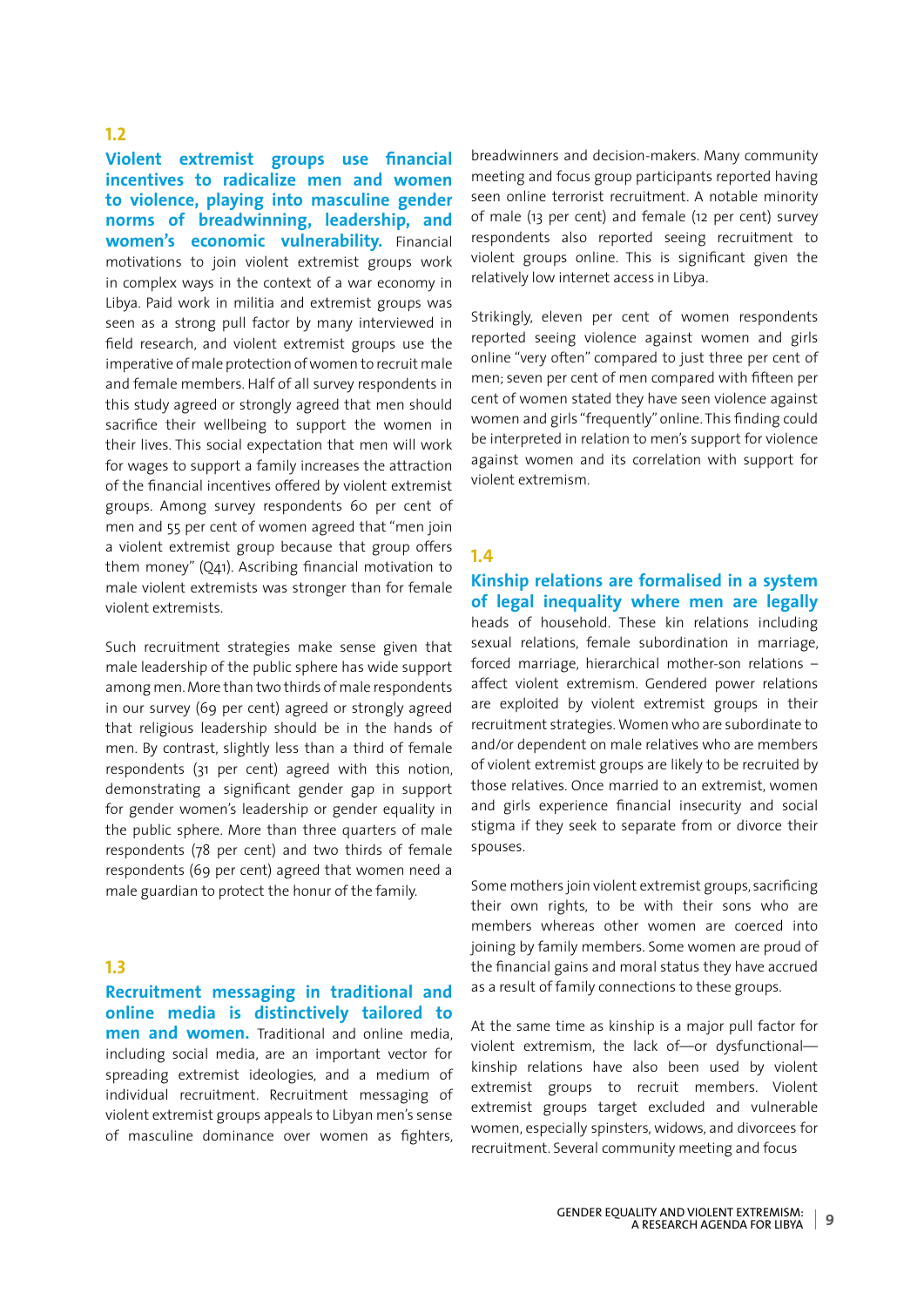group research participants mentioned that violent extremist groups focus their recruitment efforts on poor and vulnerable women.

The degree of women's oppression varies from place to place. Ajdabiya was highlighted as an area with high levels of inequality between men and women, as well as societal support for gender segregation in public and private spheres. These structures and attitudes explain the rise of gender regressive religious schools and women-only koranic study groups in that region.

One academic expert in our research noted that isolation through oppression explained why women in Ajdabiya joined violent extremist groups. In her words, "oppression is a factor in recruitment in Ajdabiya because women do not go out at all."

#### **1.5**

**The spread of intolerance and discriminatory gender ideology is associated with the rise of religious schools,** increasing in number due to the deregulated, underfunded and/or absent state schooling system. The dominance of religious schools enforcing the segregation and subordination of women was seen as particularly concerning in the south of Libya, where government reach was weakest. Women-only koranic study groups promote 'gender regressive' and violent extremist ideologies. Since 2011, many such study groups are dominated by ideas promoting violence, women's subordination and the restriction of women's human rights.

Religious schools and koranic study groups are also sites of recruitment, largely because the conflict in Libya has resulted in limited regulation, supervision, and/or democratic oversight. Licenses for private schools are not monitored while the curriculum in public schools also promotes discriminatory gender norms and religious intolerance. Parents are largely unaware of the curriculum content being taught in private or public schools. Educational reform is constrained by the current conflict and a lack of oversight and regulation of school funding, management and curriculum contributes to violent extremism and gender inequality.

#### **1.6**

**Attacks on women's rights actors is an early warning sign of violence and women seek to counter and prevent violent extremism by advocating for women's rights.** There is an important trend of women seeking to prevent and counter violent extremism by advocating for women's rights. Standing up for their rights motivates some women to resist violent extremist groups. Research participants gave examples of how women's efforts to counter and prevent violent extremism in their families and communities increasingly put them at risk. Almost all participants in Sabha, Benghazi, and Tripoli stated that they knew of violence targeted at women leaders. That violence took many forms; violent extremist groups were known to use extortion, blackmail, and smear campaigns to obstruct women leaders specifically.

In the survey, 40 per cent of female respondents agreed that attacks on women leaders were signs of impending militia attack compared to 33 per cent of men. 27 per cent of women strongly agreed with the statement: "I can tell when there will be extremist violence because the militia will start to attack women leaders" compared to 19 per cent of men.

These six research findings are further analysed throughout the research report. Recommendations based on these findings are highlighted for government, civil society and external actors engaged in efforts to counter terrorism, and to counter and prevent violent extremism in Libya and the North Africa region. Taken together, they urge all actors to consider the importance of the Women, Peace and Security (WPS) agenda and its implementation in Libya. The WPS framework is crucial to address the gender dynamics and attraction of violent extremism, especially the systemic gender inequality and discrimination that provides a fertile ground for radicalization to violence, the use of gender-based violence as a tactic of violent extremist groups, and the limited spaces for women's participation in the countering and prevention responses to violent extremism.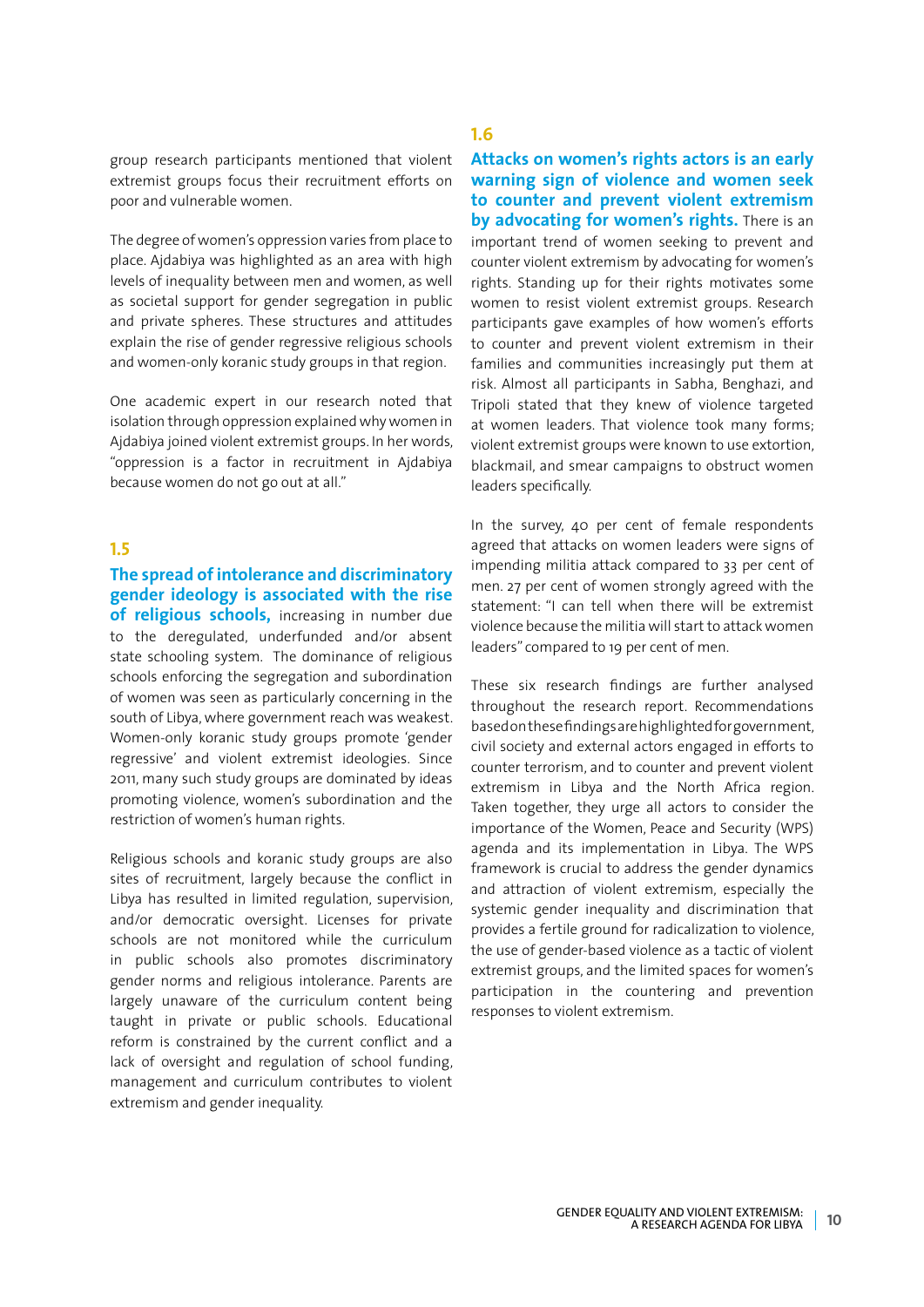# RESEARCH BACKGROUND

Challenges associated with the presence and spread of violent extremism in Libya are significant for both men and women. However, women have little voice or political space to contribute to formal efforts to prevent and resolve violent conflict. Civil war, battles for control over vast oil resources, regional conflicts, illicit trade, political support of militias, politicization of divorce, migration issues, marriage and inheritance laws, as well as gender-based violence have all fueled support for violent extremism.

Women have been at the frontlines of advocating for women's rights and against extremism for at least a decade in Libya. The 2011 revolution began as the mothers, wives and children of prisoners massacred at Abu Salim prison (fifteen years earlier in 1996) took to the streets of Benghazi to demand freedom for their lawyer who had been imprisoned by the Gadhafi regime. Women's prominence in the revolution led many women and men to believe that the revolution would bring empowerment for Libyan women. There was a qualified embrace of equal rights and new political space in Libya for a period of 18 months after the revolution. Mandated political quotas, at relatively low levels, for women were included in the first elections, for instance, although remain disputed to this day. Following the revolution, many women felt the new political circumstances would be a catalyst for social, economic, and political empowerment for women. That hard-won freedom was forestalled by the Libyan Civil War that set back Libyan women's struggle for equality and empowerment. The expansion of warring parties, militia, and Islamic State of Iraq and ash-Sham (ISIS)-Libya has magnified the distance between women and men. Violent extremism has capitalized on gender discrimination and inequality to increase its appeal to men seeking power and women seeking protection.<sup>1</sup>

The international community has recognized the efforts of Libyan women's rights activists to prevent and resolve conflict in the context of the Women, Peace, and Security (WPS) agenda. However, implementation of WPS on the ground is uneven, and absent from UN Security Council Resolutions 1970 and 1973 on Libya.

Gender-regressive ideologies are society-wide phenomena in Libya, and not confined to violent extremist groups such as ISIS. The Tobruk and Tripoli governments have also promoted some genderregressive policies such as guardianship laws. Another partisan, General Haftar, leader of the Libyan National Army militia, has supported men's legal guardianship over women. Islamist actors' goals in Libya (*inter alia*: the Libyan Muslim Brotherhood and the Justice and Construction Party; The Watan Party; Salafists; Grand Mufti Ghariani) include Sharia-based family law, gender segregation, male guardianship over women, and exclusion of women from paid work. ISIS in Libya aims to "prevent the formation of a reunified Libyan state, secure control over the country's critical resources and, ultimately, establish an Islamic caliphate in Libya". Libyan women have also supported gender regressive groups. Some of this support is pragmatic: given widespread insecurity, those parts of the state with strong military ties "enter into a protection racket with women who exchange protection for silence".<sup>2</sup>

### **2.1 Current Political Context**

Following elections in 2012 and 2014, two rival governments arose: the first in Tripoli (Western Libya), then after 2014, one in Tobruk (Eastern Libya). Both the Tobruk and Tripoli rival governments faced challenges to state rule from organized violent extremist groups with affiliations to ISIS in Libya and Al Qaeda, especially in border regions in the east and south. In December 2015, the UN brokered a ceasefire between the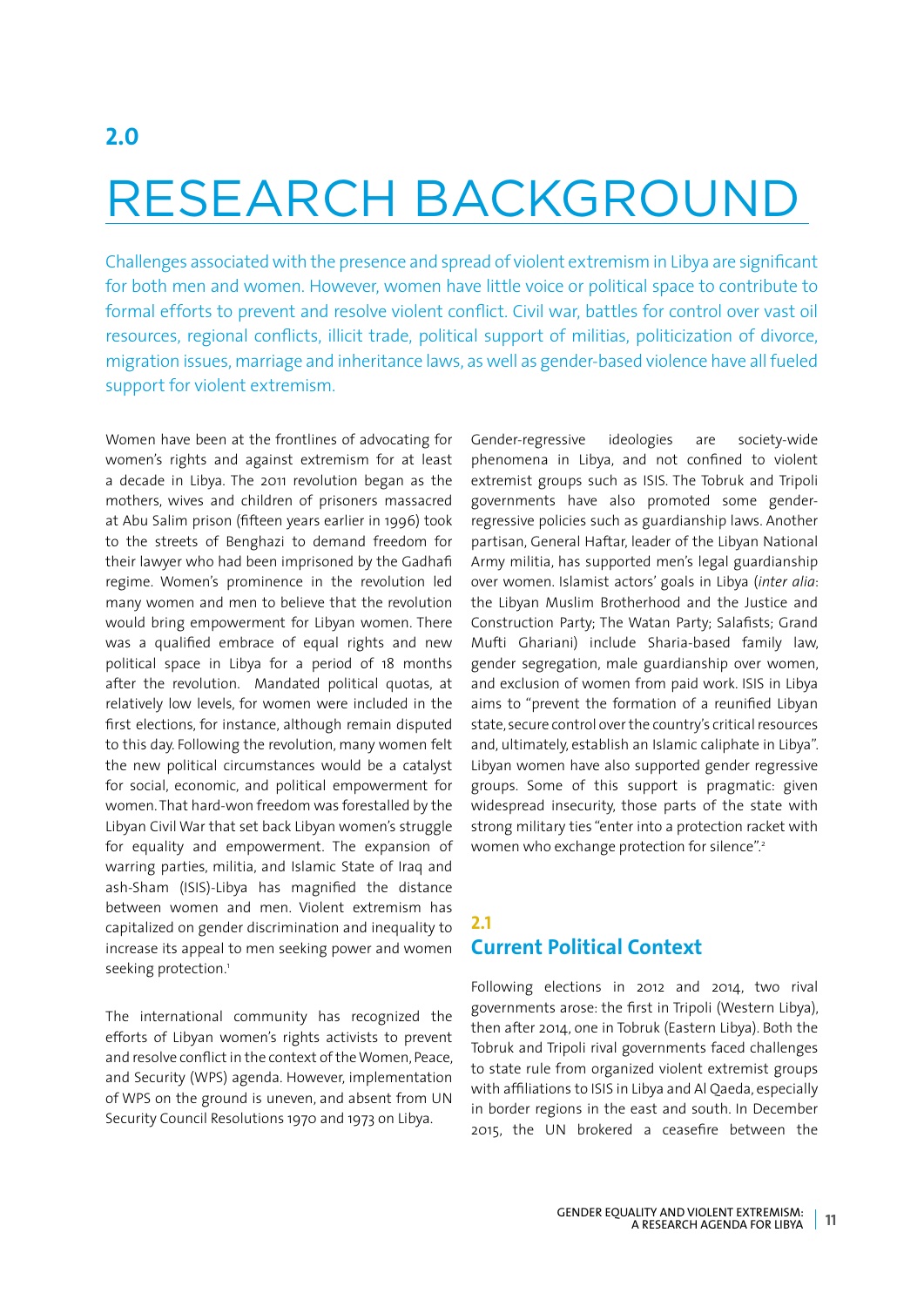Tobruk and Tripoli factions under the Libyan Political Agreement granting power to the Tripoli group. However, tensions between the Tobruk and Tripoli factions have continued. Rival factions in the unity government continue to have links to militia, armed groups and violent extremists, making the control of violent extremism politically and economically difficult. Widespread conflict, deprivation, and attacks on civilians by various armed forces, militia, and violent extremists continue. In an emerging situation, with the focus of the government forces on Tripoli since April, there is also a fear that the extremist groups will try to take over the South, if left unprotected.3

The period since the 2011 revolution in Libya has been characterized by the absence of functioning state institutions including an accountable military with a monopoly on the use of force. Proliferation and availability of arms threatens the stability of the country. As of 2018, the Government of National Accord controls the majority of the Western Region including Tripoli, Misrata, Sirte and Sabha, as well as some of the border region of Tunisia (West Libya). The Libyan National Army militia under the control of General Haftar has territorial control of much of the central and eastern regions including the cities of Benghazi, Derna, Tobruk and Ajdabiya (East Libya). ISIS still controls some areas between Benghazi and Ajdabiya, and a sizeable area south of Sirte and Misrata (Central Libya). Finally, Tebu militias control substantial tracts of the Sahara in the South bordering Niger and Chad, while Tuareg militias dominate the southwest borderlands with Algeria, including the cities of Ghat and Awbar (South Libya). In April 2019, General Haftar launched an air and ground attack on Tripoli where the United Nations-supported Government of National Accord is based.4

The next section describes the research design and methodology as well as the significant security challenges in undertaking research in Libya. The following section discusses the six main research findings. The final section of the report considers the implications of the research findings for supporting women's efforts to prevent violent extremism and recommendations from these findings for key Libyan, regional and international actors.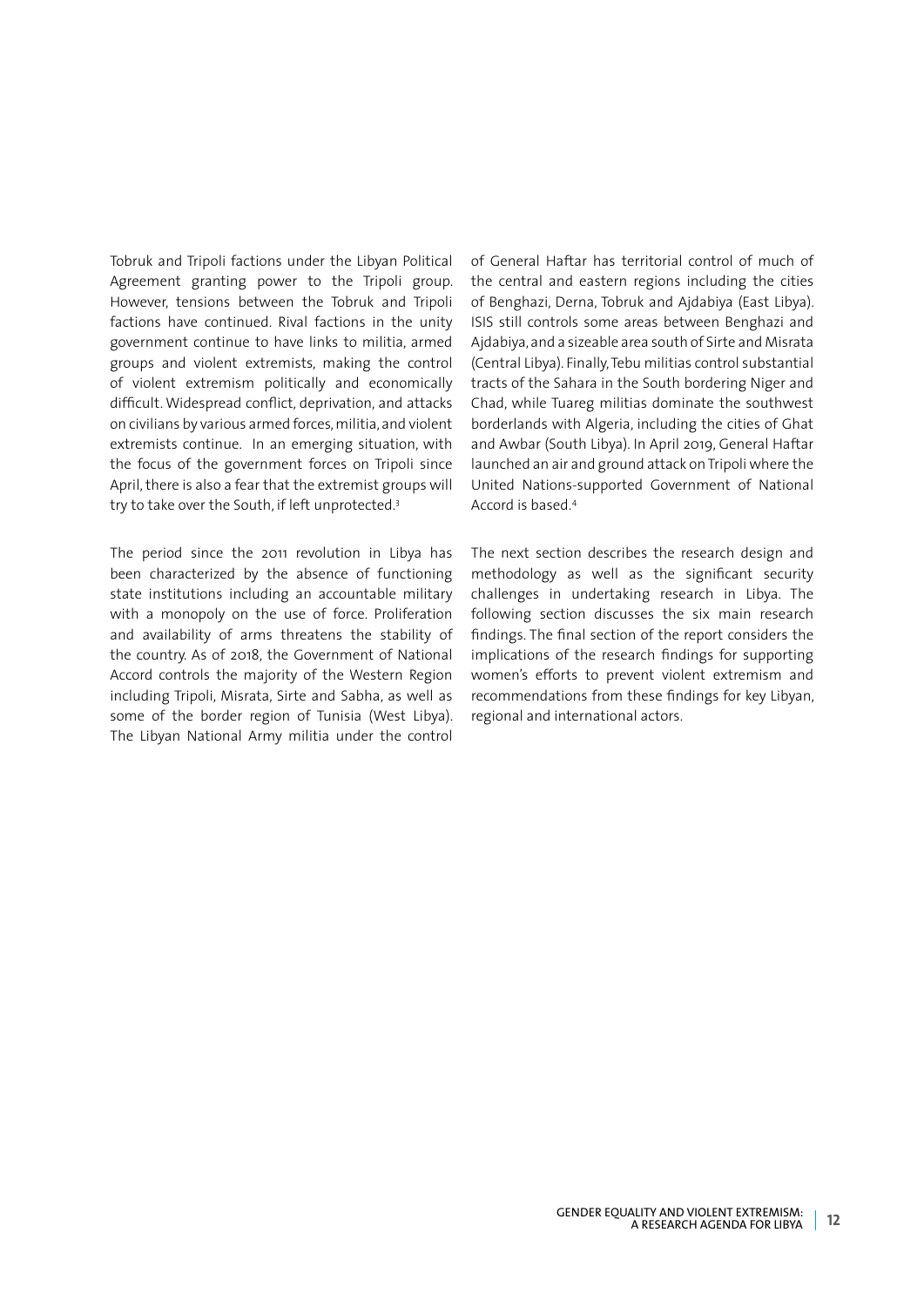# RESEARCH DESIGN AND METHODOLOGY

There are general theories explaining the rise of violent extremism that focus on material or economic-type factors versus political-ideological and/or religion-based factors. Country-specific factors leading to extremism and violent extremism in Libya are highly relevant, and to some extent, every story of radicalization is unique. To date, none of these general or region-specific theories have considered the role of gender identities, dynamics and ideology in the spread of violent extremism, and whether or not there are gender differences with respect to recruitment and mobilisation patterns, the impacts of violent extremism, and efforts to counter and prevent violent extremism. In light of this neglect of the gender dimensions of violent extremism, the research project on which this report is based set out to build an evidence-base.

Crucially, the research tests the hypothesis that gender inequality is a factor in the spread of violent extremism, and that it interacts with other factors such as economic inequality and grievances, political inequality and lack of voice, and religious intolerance to increase the support for violent extremism.

Researchers working from a gender perspective took a broader view of extremism in Libya than is typical among mainstream analysts to ensure it covered non-Islamic State groups and militias who have extremist views of women, democracy, and the state that potentially condone or promote the use of violence.

The research design sought to identify specific drivers and enablers of radicalization and violent extremism (considering socio-economic, political, security, ideological and other factors and how they interrelate); ways in which such threats are prevented, countered and otherwise responded to; and the gender dynamics therein.

The methodology informing the qualitative research project is grounded, interpretivist, and feminist research. The collaborative approach enables researchers to ascertain what respondents themselves consider to be important when examining the gendered dynamics of violent extremism, including ways in which women and men are mobilized or radicalized, engaged in mobilization and radicalization, and participate in efforts to prevent and counter their threat. Grounded and feminist approaches are also appropriate when investigating the differential experiences of violent extremism and perceptions of threat and opportunity.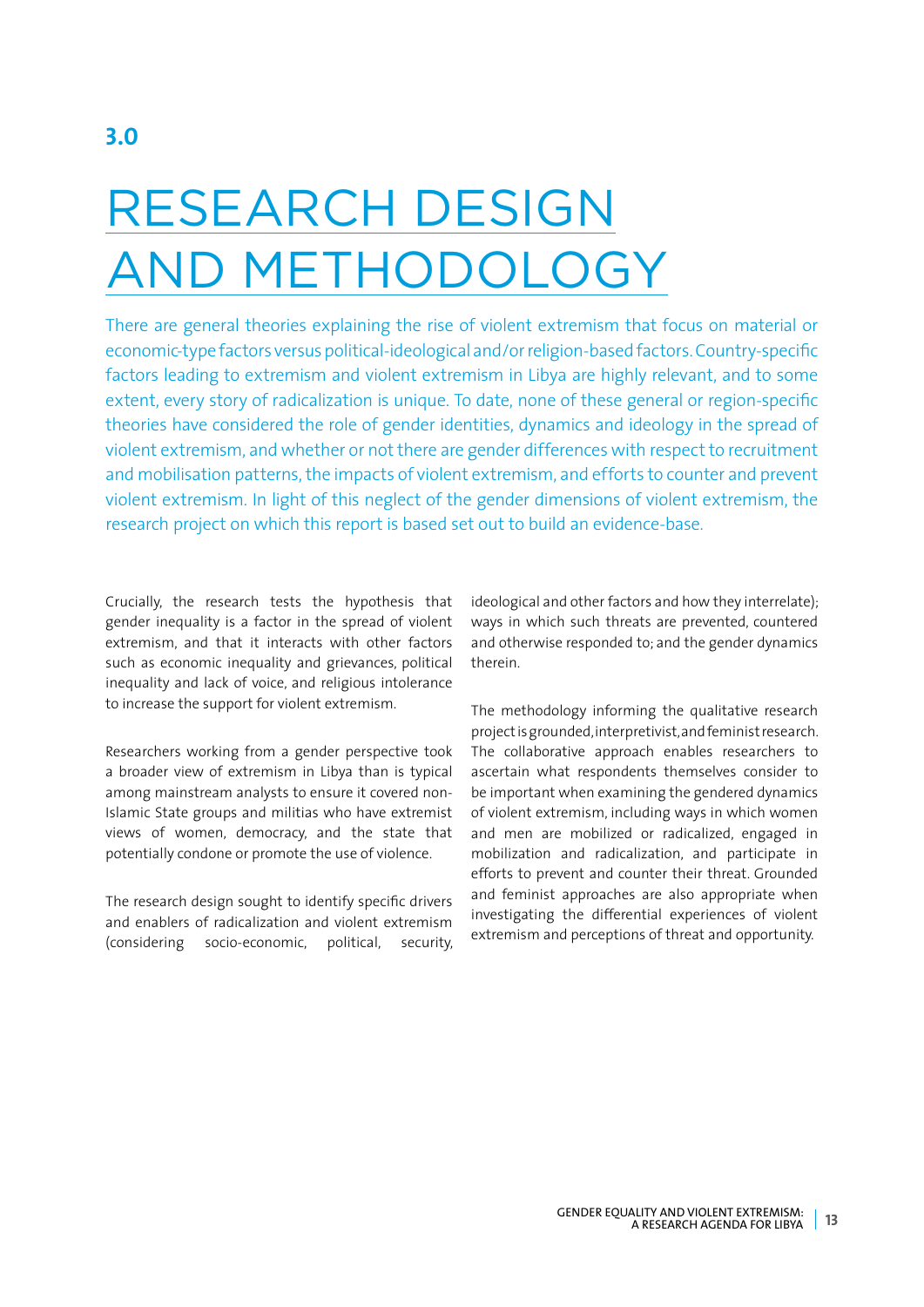#### **RADICALIZATION**

- 1. Are there gender differences in the patterns of recruitment and mobilization to violent extremism?
- 2. What gender-specific drivers and enablers of violent extremism can we observe in communities?
- 3. What are the gender-specific indicators of increased radicalization and potential for violent extremism?

#### **ROLES**

- 4. What specifically is the nature of women's engagement in the perpetration of violent extremism and terrorism?
- 5. What are the diverse roles of women and women's organizations in preventing and countering violent extremism indirectly as well as directly?

#### **IMPACT**

- 6. To what extent are there gender differences in the impacts of terrorism and violent extremism on women and men in communities?
- 7. To what extent are gender perspectives mainstreamed effectively in national and regional counter terrorism, and preventing and countering violent extremism policies, strategies and practices?
- 8. How can preventing and countering violent extremism policies and strategies become more genderresponsive?

## **3.1 Selection of Research Sites**

The research was conducted in four sites in different subregions of Libya, which represent the four major regions of Libya. All four sites have had different experiences of conflict from higher risk to lower risk areas, and help the research to gain a 'maximum variation', that is the most comprehensive view of the security situation from a gender perspective. Some of the sites have been sites of militia violence, others are deeply conservative or tied tightly to the political economies of resource extraction, and others were taken over by avowed violent extremists. Including areas such as Sabha allows the research to gain insight into the more isolated, borderland areas and the specific gender dynamics therein. In 2018, ISIS had a strong presence in western Libya, especially south of Sirte and Tripoli. For that reason, Sirte was not one of the fieldwork sites.

*Benghazi* is a coastal city of around 600,000 people in eastern Libya, the second major city in Libya. Historically, it has been a second capital of the country, and the site of significant cultural heritage. Shortly after the 2011 revolution, violent extremist group Ansar Al Sharia attacked American compounds in Benghazi. During the Second Libyan Civil War, Benghazi was taken over by ISIS and the coalition of Islamist militias, the Benghazi Revolutionaries' Shurah Council. The partisan Libyan National Army militia defeated these groups in July 2017, led by General Haftar. Benghazi Revolutionaries Shura Council and Darnah Mujahidin Shura Council continue to fight Haftar's Libyan National Army militia in the East. Benghazi has been a site of severe violence and torture.<sup>5</sup>

*Ajdabiya* is a small sized coastal city south of Benghazi. In the First Libyan Civil War, it was one of the first cities held by rebels against Gadhafi's forces. Subsequently taken over by Islamists backed by the Libyan Muslim Brotherhood and extremist groups, Ajdabiya was overtaken by the Libyan National Army in 2016. Fighting continues in Ajdabiya between ISIS and the Libyan National Army militia with dozens of deaths on both sides. Ajdaibya is part of the "oil crescent" of Libya, the location of many of the oil export terminals.<sup>6</sup>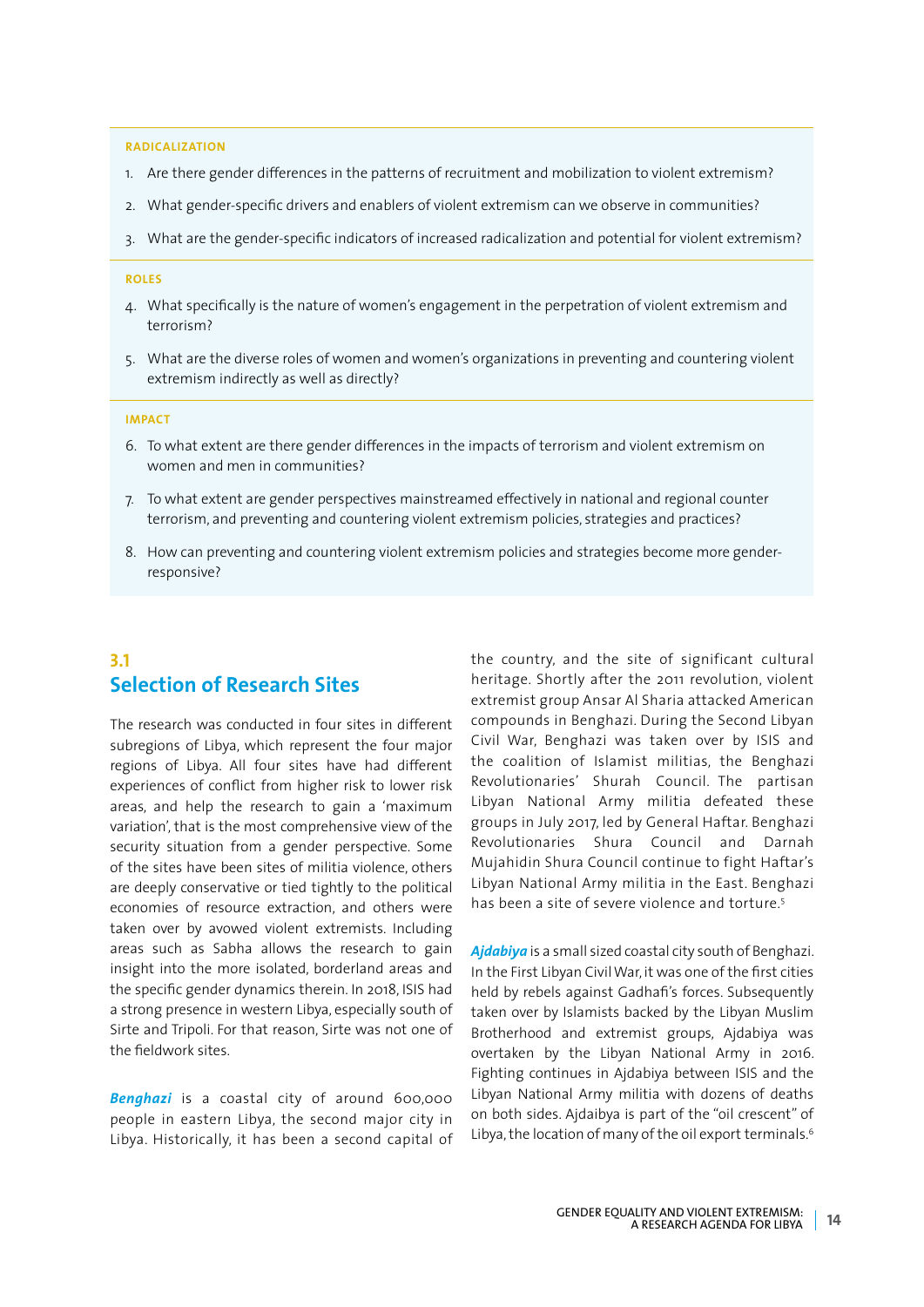*Tripoli* is the capital of Libya, and its largest city. Tripoli and surrounding areas of Western Libya including Sirte, have the highest number of active non-state militia of any region in Libya. These militia include tribal and ethnic militia, or city-based militia (Zintan militia; Misrata militia), usually only active in one or two areas; that is, very localized. Over the last few years, ISIS engaged in more fighting and violence in Western Libya than they did in other regions of Libya. Scholars argue that large numbers of militias acting as city based "local security providers" tax collectors or political goons drive the violence in Western Libya.7

*Sabha* is an oasis town in South West Libya, with a population of 130,000 people, over 600 kilometers south of Tripoli. It has been particularly prone to violence in the period 2016-2019, with ongoing fighting between Tebu and Tuareg groups, Chadian groups, ISIS, Al Qaeda-backed militia and the Libyan National Army militia. Recent clashes in the South (Sabha) between the ethnic minority Tebu supported by foreign actors such as Chad, underline the vulnerability of Libya for interregional conflicts. According to research participants at the community meeting, the history of militant groups in the South began in 1994, when the Mujahadeen Brigades recruited youth in the South, before changing their name to Jamaa Moukatila (the militant group).8

Research participants also attributed instability and insecurities in Sabha to armed conflict between different kinship groups. Participants named the groups involved in the conflict as "the sons of Solomon (Awlad Suleiman) and the Khathada, and the sons of Solomon and Tebu".9 The Tebu have a history of conflict with the Arab majority in Libya and with the Tuareg, and have established militia to fight for more 'inclusion' and an end to marginalization. Participants likewise pointed to the frontier of the South which attracts armed groups from countries on the southern border like Chad, Niger, Sudan and others. They suggested that "the aggression of the Chadian armed groups and the Tebu pushed many youths to join Salafi-aligned extremist groups, especially in the cities of Sabha and Aubari where many dormant cells [of ISIS and Al Qaeda] exist."10

Growing illegal immigration is exploited by extremist armed groups, in particular, for drug and human trafficking. Tebu and Tuareg smugglers facilitate migrants' crossing of Libya's southern border. According to a UN Security Council report, "Tebu leaders, such as Adamu Tchéké and Abu Bakr al-Suqi, collect tolls in cash for travel from the border to Sabha".<sup>11</sup>

### **3.2 Field Research**

The field research data was collected during fieldwork undertaken by Monash Gender, Peace and Security Centre's Libyan research partner - a team of Libyan academics led by Dr Oum Elezz of the University of Benghazi from October 2018 to March 2019.

The three-person Libyan team had access to local researchers in Western, Eastern and Central regions of Libya. The Libyan team has deep and long-term links with the university community, students and academics. Universities are key sites of both radicalization and prevention of violent extremism. Their long-term involvement in civil society and women's empowerment allow them to engage meaningfully with communities, and was important to assessing the validity and rigour of the data. The research findings, derived from local expertise, are quite unique.

The first stage of field research data collection was community meetings in each of the field sites to generally discuss the research topic with the aim of validating the research questions. A cross-section of the community, with a focus on gatekeepers and experts, was invited to take part in an initial community meeting in each site. Overall, 119 people attended community meetings; this number was higher than expected due to two community meetings being held in Tripoli (see Table 1).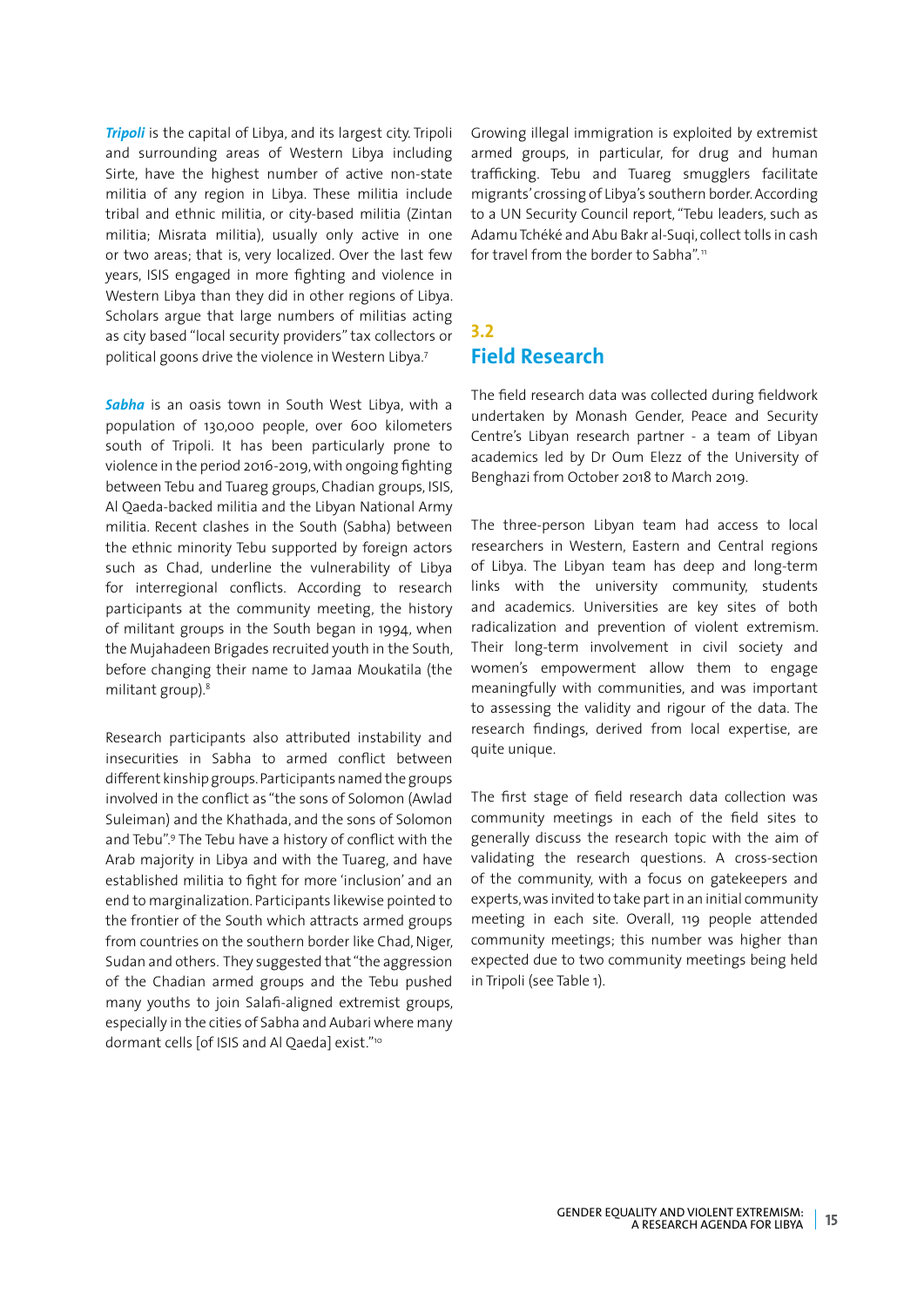#### **TABLE 1: Research Participants**

| <b>Site</b>                                      | <b>Community Meeting</b><br>participants |       | <b>FGD participants</b> |       | <b>KII participants</b> |       | <b>Total</b><br>partici-<br>pants |
|--------------------------------------------------|------------------------------------------|-------|-------------------------|-------|-------------------------|-------|-----------------------------------|
|                                                  | Men                                      | Women | Men                     | Women | Men                     | Women |                                   |
| Benghazi                                         | 5                                        | 9     | 6                       | 23    | $\overline{4}$          | 10    | 57                                |
| Ajdabiya                                         | 7                                        | 3     | 1                       | 14    | 5                       | 8     | 38                                |
| Tripoli<br>(2 community)<br>meetings in Tripoli) | 18                                       | 53    | 17                      | 23    | $\overline{4}$          | 18    | 133                               |
| Sabha                                            | 7                                        | 17    | 2                       | 32    | 7                       | 17    | 82                                |
| Gender<br>disaggregation<br>across sites         | 37                                       | 82    | 26                      | 92    | 20                      | 53    | 310                               |

In the second phase, focus group discussions were held in each site, involving 118 participants (see Table 1). Some focus groups were segregated by gender to ensure women-only spaces for data collection, which is particularly important in conflict-affected zones with high levels of sexism and gender-based violence. Some were mixed with people of different ages, backgrounds and socio-economic groups to gain a sense of community dynamics. Key informant interviews in Benghazi were largely drawn from legal professionals and those with expertise.

Confidential key informant interviews were conducted in all four sites. These were the most effective field research method used in Libya, due to security and confidentiality concerns. They enabled women and men to more safely share their knowledge and perspectives. Fifty-three women, and 20 men were interviewed by the Libya research team.

Field research sought to over-represent women and their perspectives given the research questions about women's roles in violent extremism and its prevention, and the lesser data and knowledge on women's roles, as well as gender dynamics, in the research literature. The field research findings were validated during a workshop with Libyan and international gender experts.

# **3.3 Survey Research**

The survey for this research project was carried out between March and June 2019. The survey research questions investigated the same themes as the field research, aiming to triangulate field research findings and provide a more categorical analysis of the relationship between attitudes toward gender equality and women in particular, and support for violent extremism.

### **Sample**

Table 2 reports the Libyan survey respondents by gender, age and region. We aimed for 50:50 gender split in survey responses using a random selection of available respondents and an equal split across the West, East and South of Libya. We aimed for overrepresentation of youth (18-25 years) in the survey because youth are known to be most vulnerable to recruitment by violent extremist groups. As well as gender, age and region, certain quotas were applied to ensure a good representation across education level, marital status, employment status and monthly income to avoid any major skew towards any sub category in each group.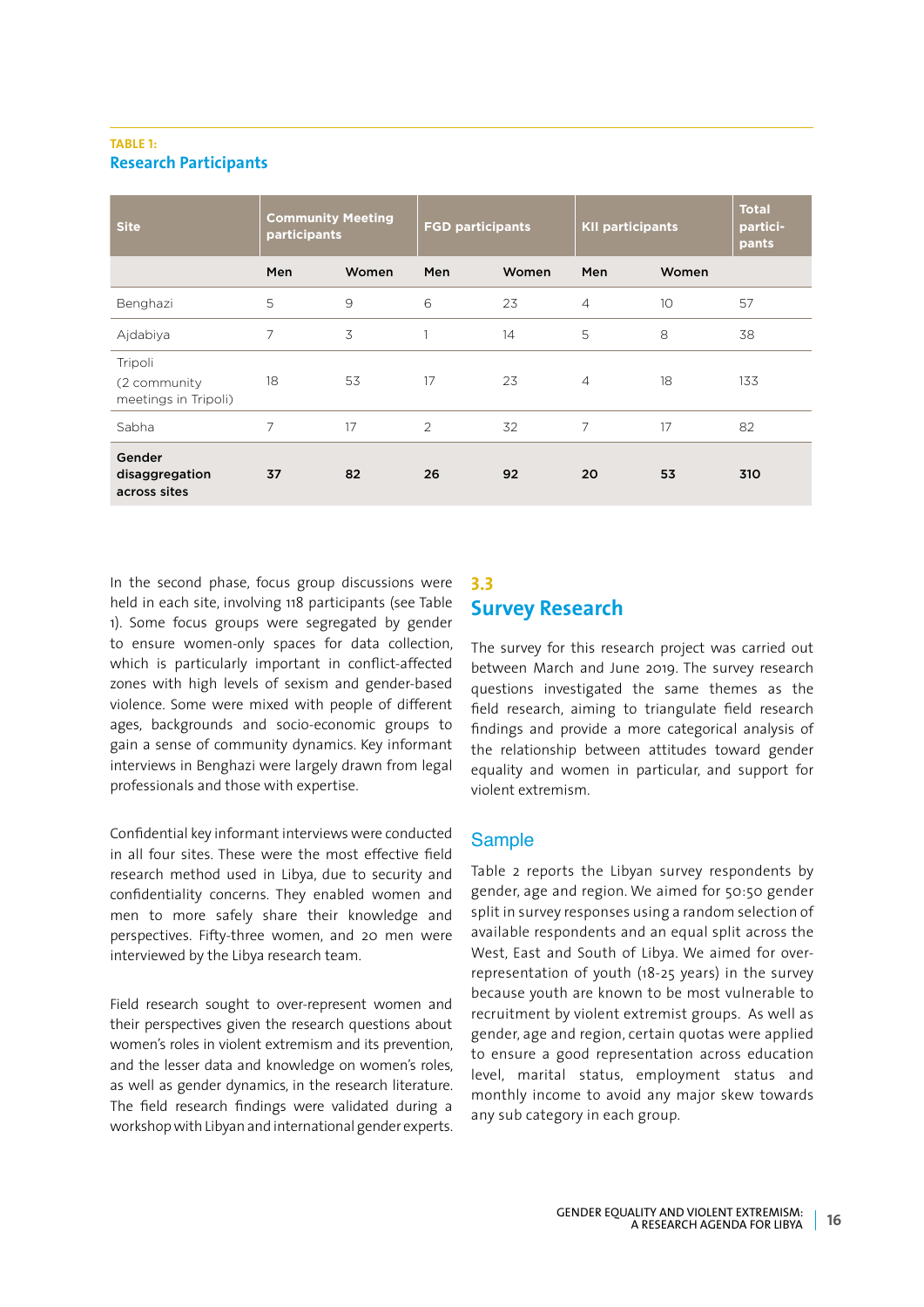#### **TABLE 2: Survey Respondents**

| Region       | <b>Gender and age</b> |           |           |      |              |           |           |           |      |              |
|--------------|-----------------------|-----------|-----------|------|--------------|-----------|-----------|-----------|------|--------------|
|              |                       |           | Male      |      |              |           |           | Female    |      |              |
|              | $18 - 25$             | $25 - 35$ | $35 - 45$ | > 45 | <b>Total</b> | $18 - 25$ | $25 - 35$ | $35 - 45$ | > 45 | <b>Total</b> |
| West         | 106                   | 93        | 60        | 35   | 294          | 133       | 116       | 26        | 14   | 289          |
|              | 57.6                  | 58.5      | 57.7      | 58.3 | 58.0         | 53.6      | 65.9      | 47.3      | 66.7 | 57.8         |
| East         | 49                    | 38        | 24        | 15   | 126          | 49        | 33        | 20        | 5    | 107          |
|              | 26.6                  | 23.9      | 23.1      | 25.0 | 24.9         | 19.8      | 18.8      | 36.4      | 23.8 | 21.4         |
| South        | 29                    | 28        | 20        | 10   | 87           | 66        | 27        | 9         | 2    | 104          |
|              | 15.8                  | 17.6      | 19.2      | 16.7 | 17.2         | 26.6      | 15.3      | 16.4      | 9.5  | 20.8         |
| <b>Total</b> | 184                   | 159       | 104       | 60   | 507          | 248       | 176       | 55        | 21   | 500          |

The survey instrument in English is included in Appendix A. The survey questions examined social media use, and religiosity, and sought to measure sexism and violence against women, which are considered part of the construction of gender identities, and therefore used as variables in the survey. The questions on violent extremism probed the same topic in a variety of ways in order to be sure of a respondent's views.

Survey responses were on a five-point Likert scale from strongly disagree to strongly agree, for instance. Given the cultural, religious and regional sensitivities involved in conducting the survey, "prefer not to answer" was an option added for most of the questions. The addition of the "prefer not to answer" was key to our approval for the survey in the field.

For the questions on sexism, the scale is drawn from the Glick and Fiske ambivalent sexism scale, which allows researchers to examine the multidimensional nature of sexism which has both hostile and benevolent aspects.12 This scale has been extensively tested across cultures and countries. Researchers hypothesised that increased support for hostile sexism would be correlated with increased violent

extremism. A second hypothesis was that women would be more inclined to support benevolent sexism, rather than hostile sexism. The third hypothesis was that support for violence against women would correlate with both support for violent extremism and support for hostile sexism.<sup>13</sup> A scale of support for violence against women was constructed, dividing questions on attitudes supportive of physical and sexual violence against women and on attitudes supportive of practices that harm women and girls (female genital mutilation, child marriage, bride price, and so-called honour-based violence). This enabled the reliability of the results to be analysed. All scales are described in the Appendices.

Our survey analysis reports gender and age disaggregated frequencies to describe different groups' attitudes towards violent extremism, sexism and violence against women. The study then used statistical analysis to determine the strength and direction of the association between different factors affecting support for violent extremism such as masculinity, education, religiosity, age, income, employment, gender, hostile and benevolent sexism, and support for violence against women.14 The regression analysis tables appear in Appendix J.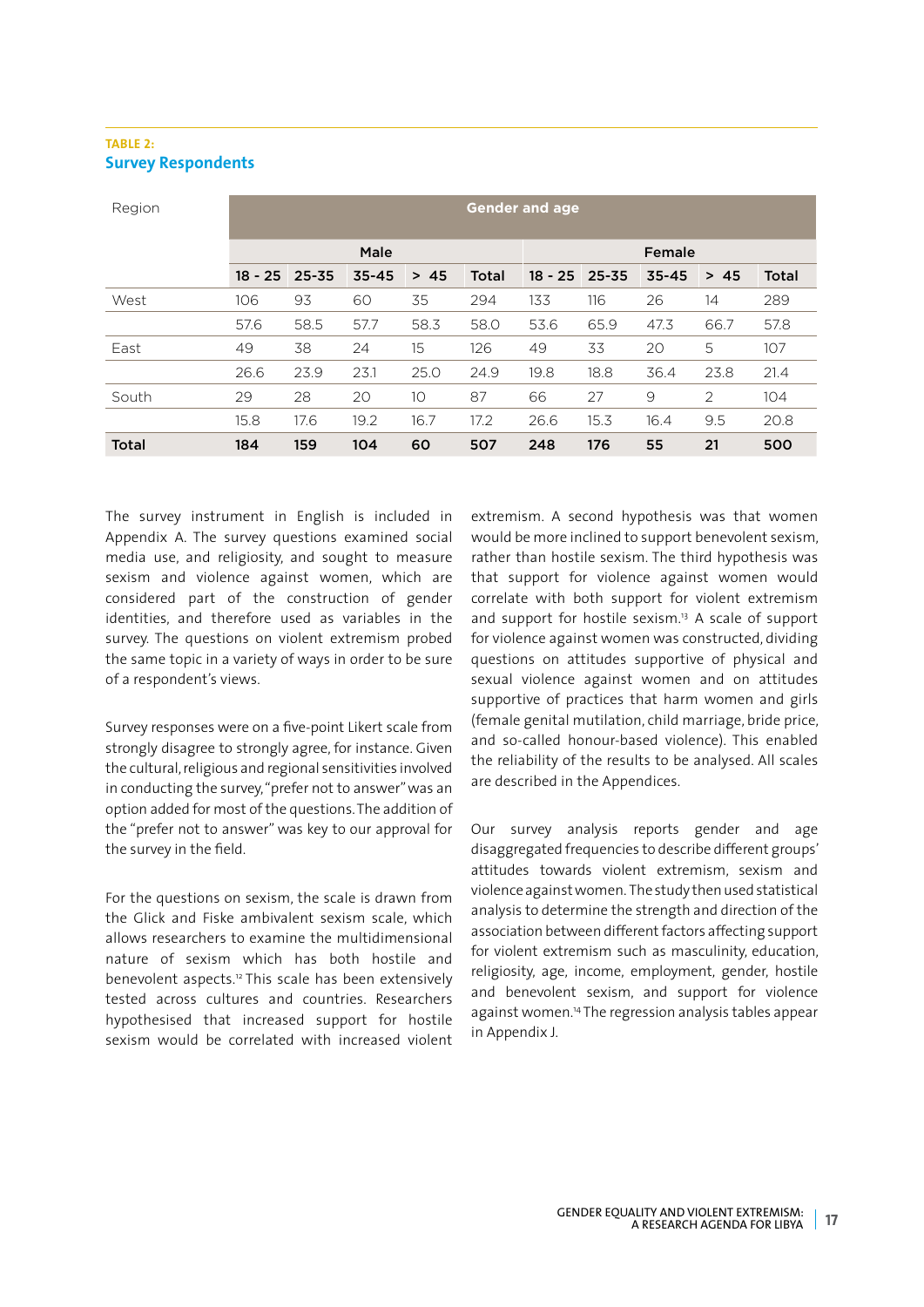# **3.4 Challenges and Limitations**

Human subjects' research ethics approval was granted by the Monash University Research Ethics Committee (MUHREC). This project committed to ensuring that researchers were safe and guided by the principle of "do no harm" with respect to research participants as well as the researchers themselves. To the credit of the skills and trust engendered by the Libyan National Research partner, rich data was able to be collected despite the fragile situation in the four research sites.

Field research for this report was carried out from September to December 2018, while the survey took place concurrently with the current conflict between March and June 2019.

In Tripoli and Sabha, the team faced uncertainties and constantly changing security conditions because of the proliferation of weapons. Logistically, there were significant problems with flight cancellations and delays from Tripoli to Sabha. The reality of doing research in conflict-affected areas means that field research is often not welcomed by community members. People are reluctant, in general, to fill out questionnaires or answer questions. In the South (Sabha), interviewing people about sensitive subjects like gender relations and violent extremism required great tact and care from the Libyan field researchers. Given the dynamics of young men and women's

involvement in extremism and illicit activities in the South, it was difficult to overcome the reluctance of young people to answer questions about extremism. Communication from all team members (research leads, country teams, regional teams) could have been clearer, and the lack of reliable internet and phone connectivity sometimes impeded effective communication.

In Benghazi and Ajdabiya, the team faced a different set of circumstances concerning the dynamics of research in conflict-affected environments. Country team leaders had hoped to interview to at least some women involved in violent extremism. However, by late 2018, many of them left Benghazi and Ajdabiya to join their families. Those who were in the city, whether in Ajdabiya or Benghazi, categorically refused to be interviewed despite reassurances of confidentiality, because they were scared for their parents and children. In Benghazi, the team needed to obtain a great number of security approvals; an exhausting process that needed much sensitivity. Some officials and figures close to religious institutions were obstructive about interview dates and times.

Survey responses from some locations (including Sirte and Derna) were unavailable due to the ongoing conflict, while the survey was being conducted March through June 2019. Likewise, Sirte was not a site for field research because of the ongoing conflict.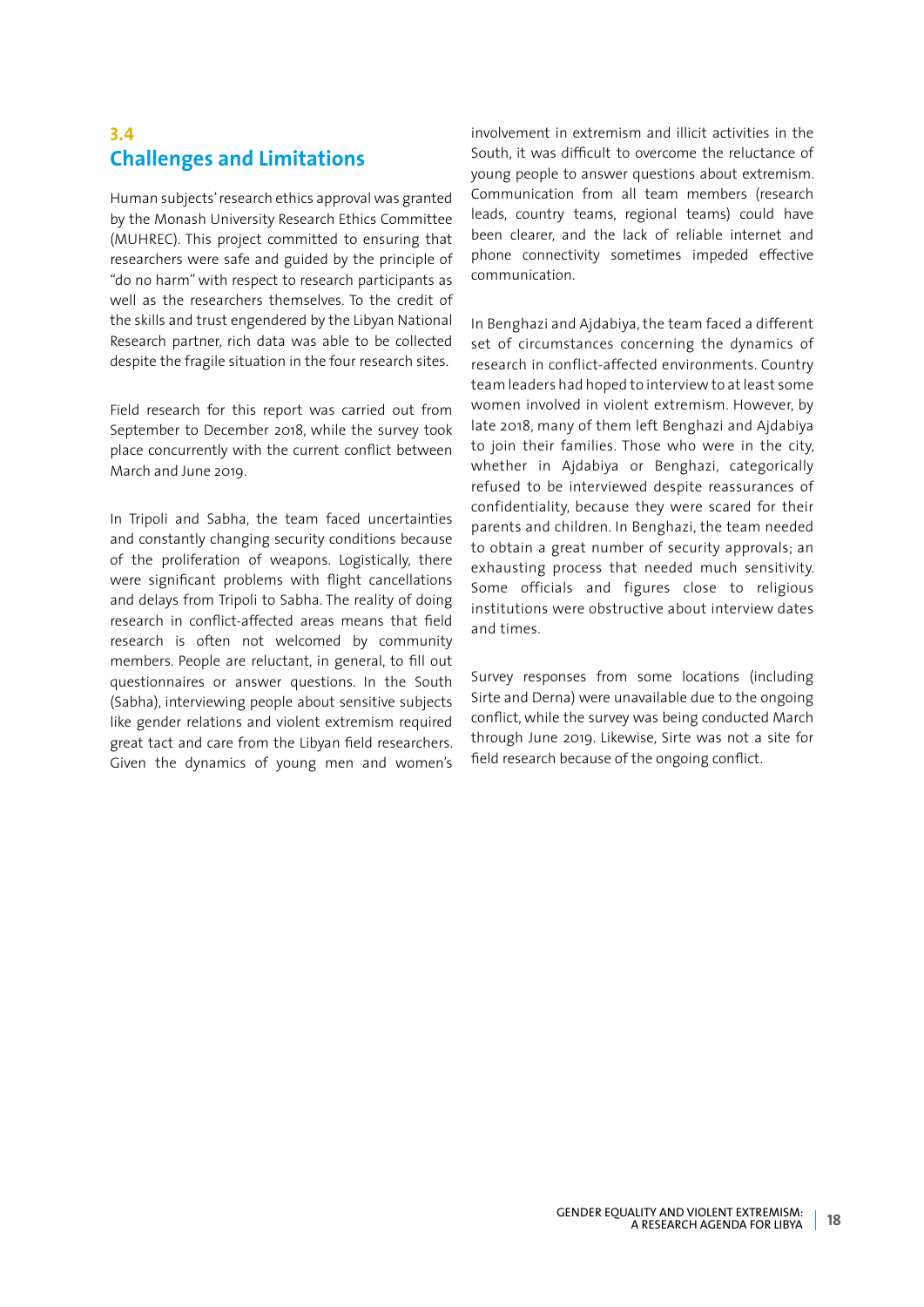# RESEARCH FINDINGS

There are six main research findings from the mixed-method research project.

# **4.1 Finding 1: Violence Against Women & Support for Violent Extremism**

Crucially, analysis of the correlations in the survey data suggests there is a relationship between violence against women and violent extremism. Across the whole sample, there was a moderate, positive and significant relationship between support for violence against women and support for violent extremism  $(0.304).$ <sup>15</sup> Survey analysis revealed that attitudes supporting or condoning violence against women are the only statistically significant factor positively associated with support for violent extremism. In other words, people who support violence against women are much more likely to support violent extremism. No other variable (age, religion, gender, education, employment, and religiosity) was associated with support for violent extremism. This finding is a pattern across the whole population surveyed, as well youth (18-25 years) and adults (25+) as disaggregated groups. The pattern of association was more pronounced among men as a group than women as a group.

In addition, there were also significant and moderate relationships between support for violence against women and support for cultural practices that harm women and girls (0.558), hostile (.206) and benevolent sexism (0.205). These are not causal relationships per se as that would require further substantiation of mechanisms connecting them in empirical research which would be extremely difficult to do in a context such as Libya. However, the fact that people's attitudes towards these types of violence - violence against women and violent extremism – does show there is a tangible connection between them that is likely to manifest in different ways in Libya. For instance, acceptance of violence against women and girls may contribute to support for violent extremism and be an early warning sign for the spread of violent extremism. It makes logical sense that violence against women and girls is an integral part of violent extremism, first, because violence against women is a tool for violent extremist groups to recruit men, and second, is part of recruitment of women through threats and blackmail.

With respect to the relationship between hostile or benign sexist attitudes toward women and violent extremism, 34 per cent of men and 43 per cent of women agreed that men join extremist groups because of their sexist ideologies. On the other hand, 39 per cent of women and 45 per cent of men disagreed or strongly disagreed with the claim that men join violent extremist groups because of sexism, for instance, as expressed through a desire for domination over women. The hypothesis, that some men join extremist groups because they are motivated by a desire for domination over women or other sexist motivations that such groups promote, was supported by a significant number (386) of survey respondents (39 per cent).

Child marriage had been "legalized" by violent extremist groups: "They made marriage of minors okay, and they lowered the age of marriage". Female Academic Expert, Benghazi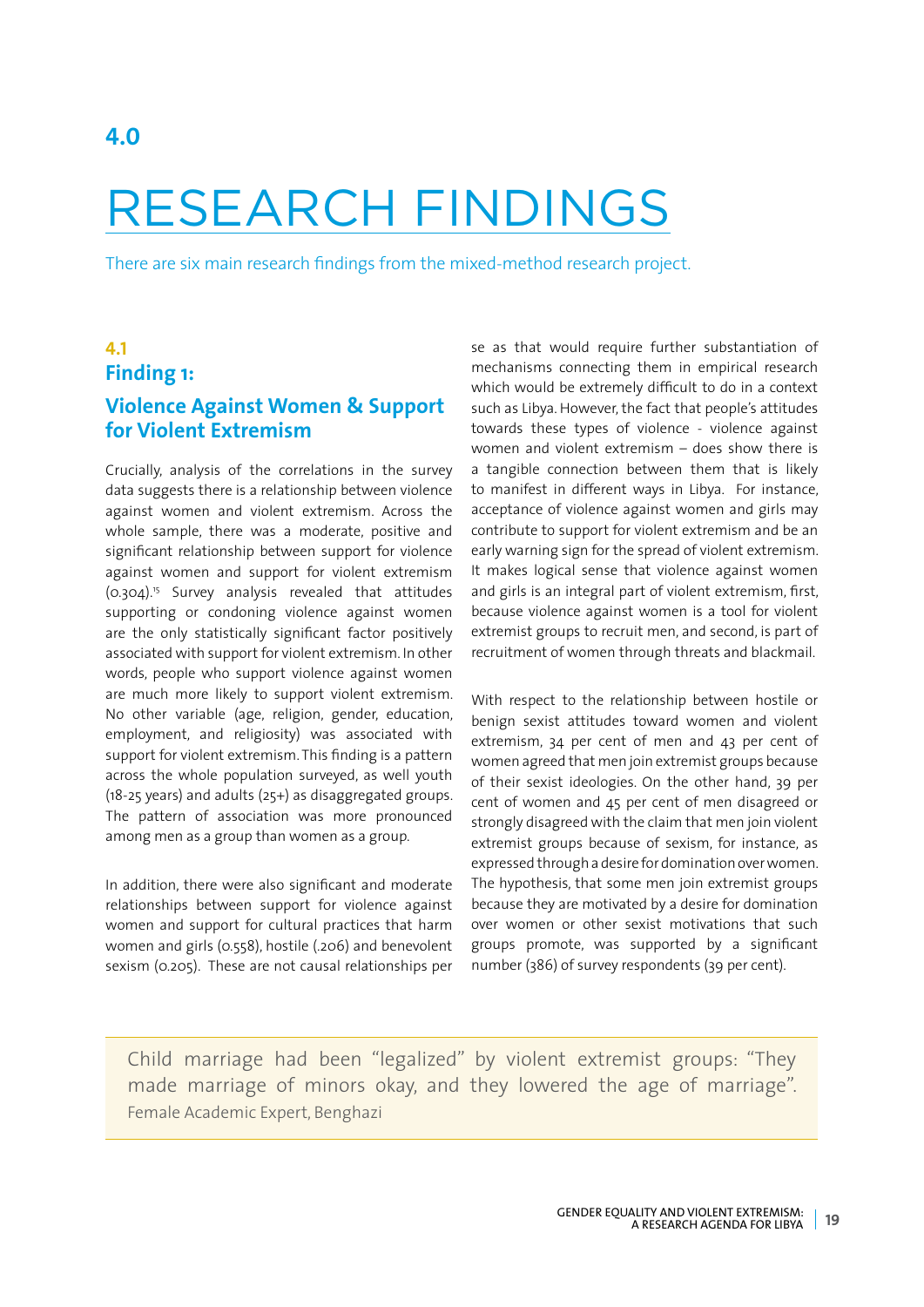#### **TABLE 3**

#### **Men join violent extremist groups because they support ideas like "women should be obedient to their husbands"**

| <b>Q37.</b>          | <b>Male</b> | Female | <b>Total</b> |
|----------------------|-------------|--------|--------------|
| Strongly disagree    | 28%         | 21%    | 25%          |
| 2                    | 16%         | 17%    | 17%          |
| 3                    | 17%         | 14%    | 16%          |
| 4                    | 25%         | 26%    | 26%          |
| Strongly agree       | 9%          | 16%    | 13%          |
| Prefer not to answer | 4%          | 5%     | 4%           |

Escaping gender-based violence can push women to join violent extremist groups Woman Interviewee, Sabha

Many research participants acknowledged that "women suffer a lot from injustice and abuse".<sup>16</sup> Moreover, a number of respondents mentioned gender-based violence as one of their main grievances: "Local suffering: Gender-based violence against women and their children".17 As yet, not there are no legal institutional mechanisms to address this violence. There is little justice for women victims of gender-based violence.<sup>18</sup>

Gender-regressive ideology manifests in and justifies violence against women and girls. Extremist groups in Libya legalized child marriage in areas under their control, such as Sirte.<sup>19</sup> Focus group participants in Ajdabiya said that child marriage had been "legalised" by violent extremist groups there too: "They made marriage of minors okay, and they lowered the age of marriage".<sup>20</sup> One participant in Ajdabiya said that extremists sought to promote damaging ideas that "had nothing to do with Islam" such as "legalising and justifying incest".<sup>21</sup> In the field research sites, participants had mixed views about the role of gender-based violence in fueling extremism. Around half of interviewees agreed gender-based violence could drive women to join violent extremist groups. As one woman from Sabha put it: "escaping violence is one of the factors that attract women to extremist fundamentalist groups",22 or equally "escaping gender-based violence can push women to join violent extremist groups".<sup>23</sup> One interviewee attributed this driver to the fact that "women do not know their rights in legislation".<sup>24</sup>

In the survey, 39 per cent of respondents thought rape was a factor pushing women to join violent extremist groups.

#### **TABLE 4:**

#### **Women who have been raped or sexually abused are more likely to join a violent extremist group**

| Q43.                 | Percent |
|----------------------|---------|
| Strongly disagree    | 17%     |
| 2                    | 19%     |
|                      | 18%     |
| 4                    | 28%     |
| Strongly agree       | 12%     |
| Prefer not to answer | 7%      |

Domestic violence was also seen as a factor motivating for women to join such groups for 42 per cent of respondents. Only minimal gender differences were observed on these questions.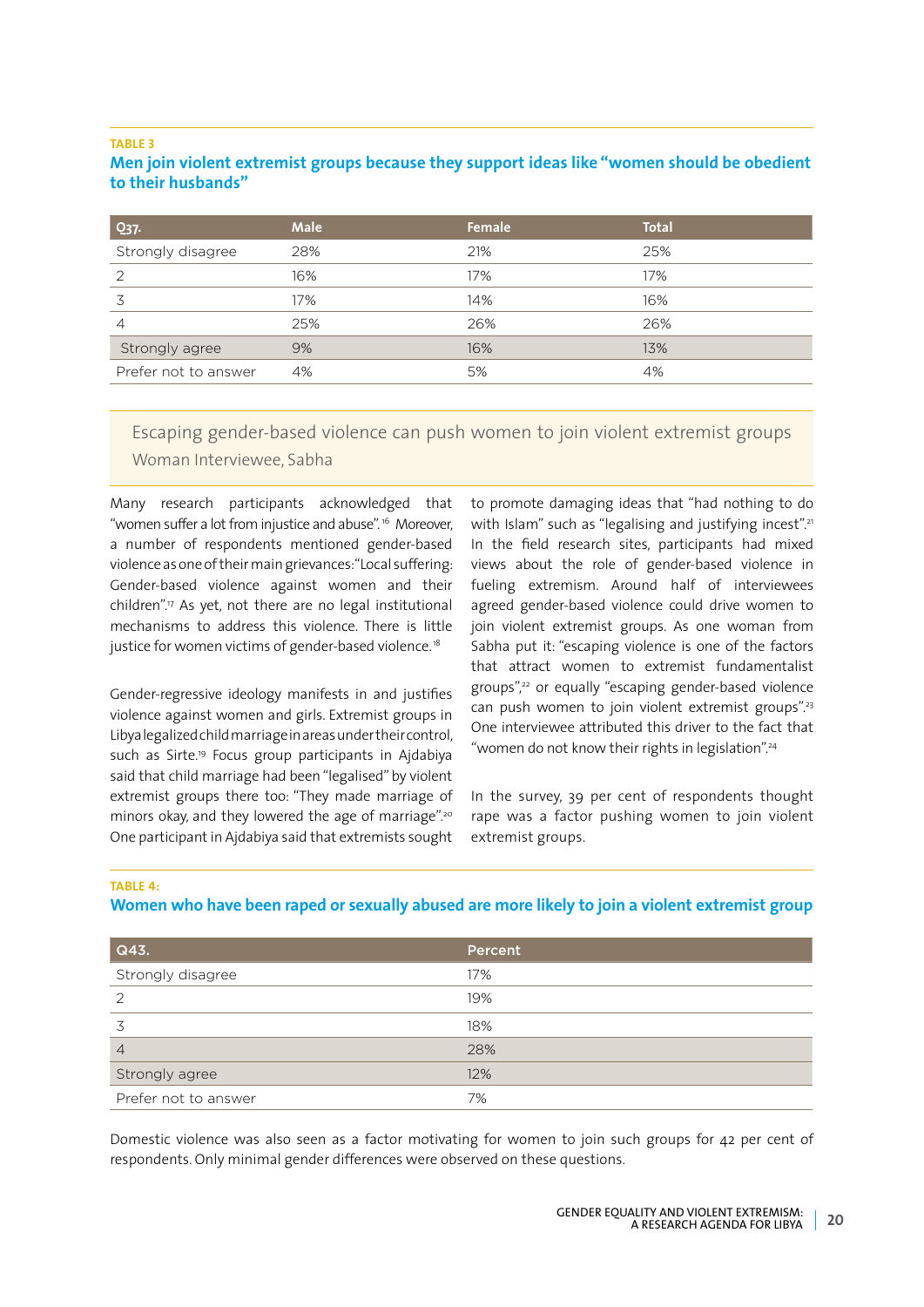#### **TABLE 5:**

#### **Women who face violence from their husbands,fathers, or brothers are more likely to join a violent extremist group**

| Q42.                 | Percent |
|----------------------|---------|
| Strongly disagree    | 16%     |
| 2                    | 17%     |
| 3                    | 18%     |
| $\overline{4}$       | 31%     |
| Strongly agree       | 10%     |
| Prefer not to answer | 6%      |

A significant number of men (41 per cent) agreed on the use of violence to punish a girl for bringing dishonour on the family, compared to 24 per cent of women who agreed to the use of honour based violence

A majority of female survey respondents (59 per cent) disagreed with honour-based violence against daughters and sisters, compared with 37 per cent of male respondents who disagreed with it. Indeed, a significant number of men (41 per cent) agreed on the use of violence to punish a girl for bringing dishonour on the family, compared to 24 per cent of women who agreed to the use of honour-based violence.

Survey analysis revealed that 71 per cent of women compared to 60 per cent of men disagreed that

"husbands can ever be justified in using physical violence against wives" (Q80). Most people disagreed that a man can use physical force against his wife, however, there were significant gender differences in the responses of women and men. When asked whether domestic violence was justified in a context of wifely disobedience, a third of men (34 per cent) compared to a minority of women (22 per cent) supported a man's use of violence in such a context (see Table 6).

#### **TABLE 6:**

#### **A husband would be entitled to use physical force if his wife argues with him, or refuses to obey him**

| Q83.                 | <b>Male</b> | Female | <b>Total</b> |
|----------------------|-------------|--------|--------------|
| Strongly disagree    | 28%         | 45%    | 36%          |
| 2                    | 20%         | 18%    | 19%          |
| 3                    | 15%         | 11%    | 13%          |
| $\overline{4}$       | 22%         | 15%    | 18%          |
| Strongly agree       | 12%         | 7%     | 10%          |
| Prefer not to answer | 3%          | 4%     | 3%           |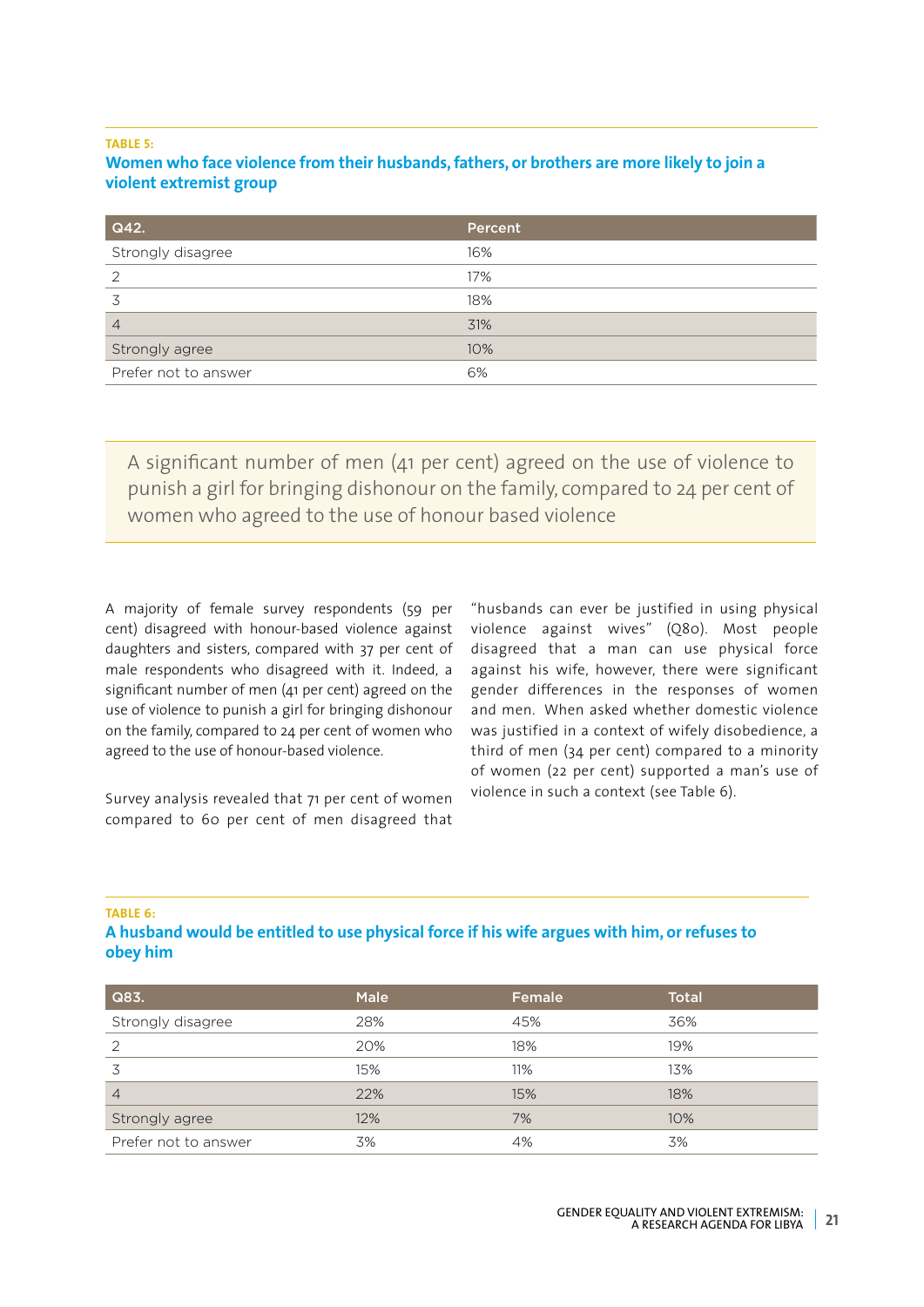Gender differences in responses regarding attitudes to marital rape could also be observed. A significant number of men strongly disagreed (29 per cent) or disagreed (22 per cent) with marital rape. A significant number of women strongly disagreed (38 per cent) or disagreed (19 per cent) with marital rape. A significant minority of men (28 per cent) and women (27 per cent) thought men were entitled to sex within marriage, even if a wife didn't want to (see Table 7).

**TABLE 7:** 

#### **The marriage contract generally entitles a husband to have sexual relations with his wife, even if she does not want to**

| Q86.                 | <b>Male</b> | Female | <b>Total</b> |
|----------------------|-------------|--------|--------------|
| Strongly disagree    | 29%         | 38%    | 34%          |
| っ                    | 22 %        | 19 %   | 20%          |
|                      | 16 %        | 11%    | 14%          |
| 4                    | 16%         | 17 %   | 16%          |
| Strongly agree       | 12%         | 10%    | 11%          |
| Prefer not to answer | 6%          | 5%     | 6%           |

The survey showed widespread acceptance of violence against women from both men and women, with statistically significant gender differences. Across all questions on violence against women, only 32 per cent of men showed no support for any kind of violence against women, compared to  $42$  per cent of women.<sup>25</sup> A large majority, 67 per cent of men, indicated any support for violence against women compared to 57 per cent of women. On average, approximately six out of ten Libyans agreed that there are some situations in which violence against women can be justified.

Our results show a slightly lower, but comparable rate of acceptance of violence against women to a survey conducted in Libya in 2013.26 The earlier study by Rola Abdul Latif showed high levels of acceptance of domestic violence, with seven out of ten Libyans agreeing that there are situations where domestic violence can be justified. In that survey, older women rejected domestic violence more strongly than younger women did.

#### **TABLE 8: Indicated any support to any question concerning violence against women**

| Indicated any support to any<br>question concerning violence<br>against women | Male | Female | Total |
|-------------------------------------------------------------------------------|------|--------|-------|
| No support                                                                    | 32%  | 42%    | 37%   |
| Any Support                                                                   | 67%  | 57%    | 62%   |
| Prefer not to answer                                                          | 1%   | 1%     | 1%    |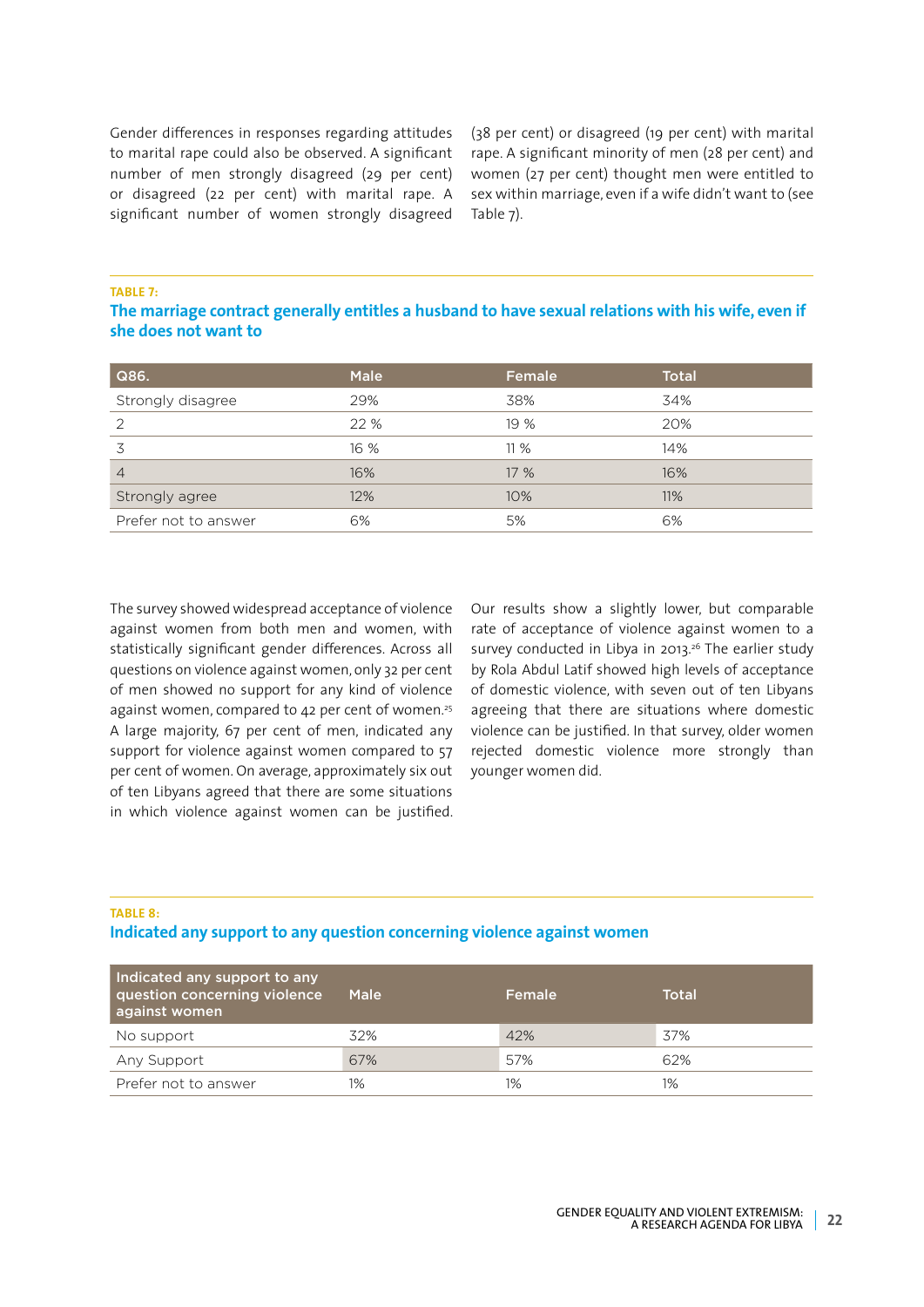#### Empowered Women are Seen as a Threat

Most interviewees in Tripoli thought that violent extremist groups were concerned with these changing gender roles as outlined above. $27$  Most participants agreed that extremist groups were concerned about changing gender roles; because empowered women posed a threat to them. A majority of participants across all four sites agreed that extremist groups were "worried", "deeply concerned"<sup>28</sup> or "anxious"<sup>29</sup> about these changes.

The presence of women in public bodies poses a great danger to them [violent extremists]. The presence of women and their awareness in the country is dangerous [to them] because it can have a positive impact on all society

Female Legal Professional, Benghazi

Extremist groups are convinced that women's role is and should be limited because violent extremist groups have a backward mentality that dates back to the dark ages.

Male Tribal Elder, Benghazi

Some participants ascribed fear of women's empowerment to extremists' backwardness. A Libyan tribal elder from Benghazi explained: "Extremist groups are convinced that women's role is and should be limited because violent extremist groups have a backward mentality that dates back to the dark ages".<sup>30</sup> Likewise, a male lecturer in Ajdabiya also suggested that extremist groups had genderregressive views, out of place in a modern world: "Of course [extremist groups are concerned]; they have their ideology, which assign to women very limited roles in society. These violent extremist groups want to go back to the dark ages".31

Extremist groups in Libya have a number of gender regressive aims. These comprise: the installation of Sharia Law, including family law; Islamic criminal law; guardianship of men over women; separation of the sexes in the public domain (transportation, schools/ universities); exclusion of women from paid work except for limited amount of social work; the extension of the Our'anic school system.<sup>32</sup>

Some research participants pointed to the threat women's empowerment held for extremist groups. A female participant in Benghazi argued that "some extremist groups are very concerned about the change [in gender roles] because it is not in their favour. The change exists but they cannot stop it, so they are worried".<sup>33</sup> Similarly, a female legal professional in Benghazi said that, "the presence of women in public bodies poses a great danger to them. The presence of women and their awareness in the country is dangerous because it can have a positive impact on all society".34 A female politician in Benghazi also noted: "Extremist groups fear many women leaders. They try to limit their influence and eliminate them. The groups always resort to limiting the role of women to traditional roles so to constrain their power and influence in society".35 One participant said: "No matter women's position in violent extremist groups, they are afraid of women leaders in society".<sup>36</sup> Violent extremists also respond to empowered women with violence, as discussed in later sections.

Because violent extremist groups reject enlightened women, gender inequality may motivate women to either fight extremism or become part of it

Woman Interviewee, Sabha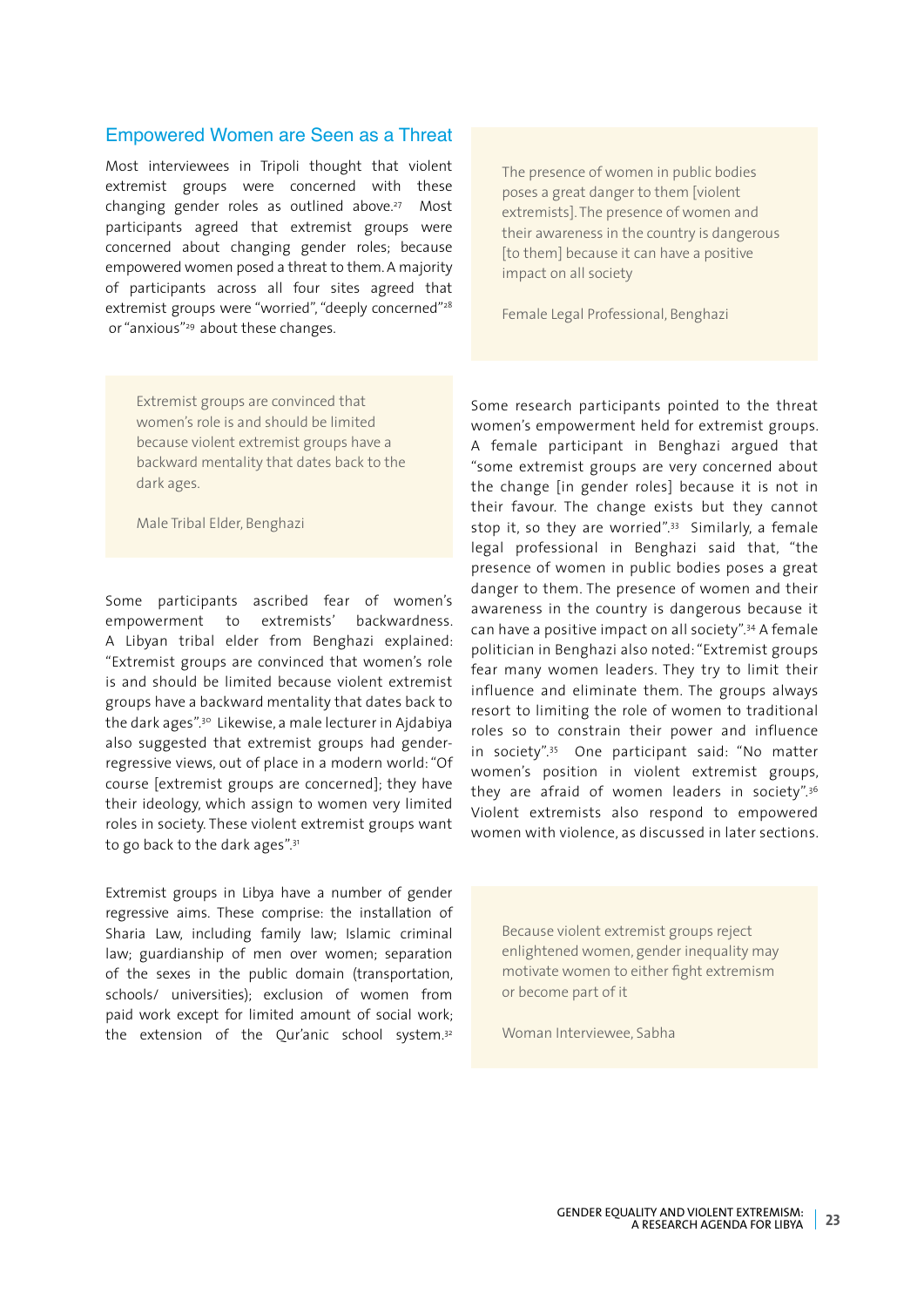It is important to note that regressive gender dynamics can work against and for violent extremist groups. One interviewee insightfully noted: "Because violent extremist groups reject enlightened women, gender inequality may motivate women to either fight extremism or become part of it".<sup>37</sup> Violent extremism makes women's status an issue—and the politicisation motivates both recruitment, and efforts to prevent violent extremism.

Important in the context of Libya is that the mobilization against women's rights is part of the political repertoire of extremists. The legal sphere has been an area of gender progressive and regressive mobilization around marriage, divorce, and inheritance since the 2011 revolution.<sup>38</sup> Prior to 2011, a legal pluralist system meant that Sharia Law was applied in family law matters and non-Sharia Law was used in other matters. Sharia Law was administered through the civil system rather than religious courts, however.39 To this day, there is no unified family law system, and Sharia Law still applies in matters of family law (personal status laws).40 The Ministry of Endowments and Islamic Affairs ensures all religious practices conform to state approved Islamic norms.41

Extremist groups, as well as Islamist political parties and groupings, have mobilized against women's rights. For instance, in the years

immediately following Libya's revolution, the Grand Mufti Sadiq Al-Ghariani, close to the GNC government, called for gender segregation across all of Libya.42 Extremist and fundamentalist groups, as well as mainstream Islamist groups, have mobilized around the legalisation of polygamy. Before 2011, polygamy required a first wife to give consent in front of a court. In 2011, the leader of the Transnational National Council, Mustafa Abdel-Jalil, signaled he would legalise polygamy in order to placate Islamist groups.43 Polygamy was legalised in 2013.44 Unsurprisingly perhaps, Libyan men support polygamy in much higher numbers than women do.45

Interviews with legal professionals in Benghazi showed that women's professional roles in the legal field are considered to be under threat from extremists. According to a focus group with legal professionals in Ajdabiya, some groups were working to excluded women from taking any decisions in the divorce process. As a female prison officer in Benghazi told researchers, "the way society looks at divorced women is very bad, which is very hard if she is young and has to raise kids".46 The group saw this as a "prelude to removing women from the judiciary".47 As discussed later in this research report, criticism of these gender injustices in the legal sphere has resulted in killings and violence against women's rights activists.

The way society looks at divorced women is very bad, which is very hard if she is young and has to raise kids.

Female Prison Officer, Benghazi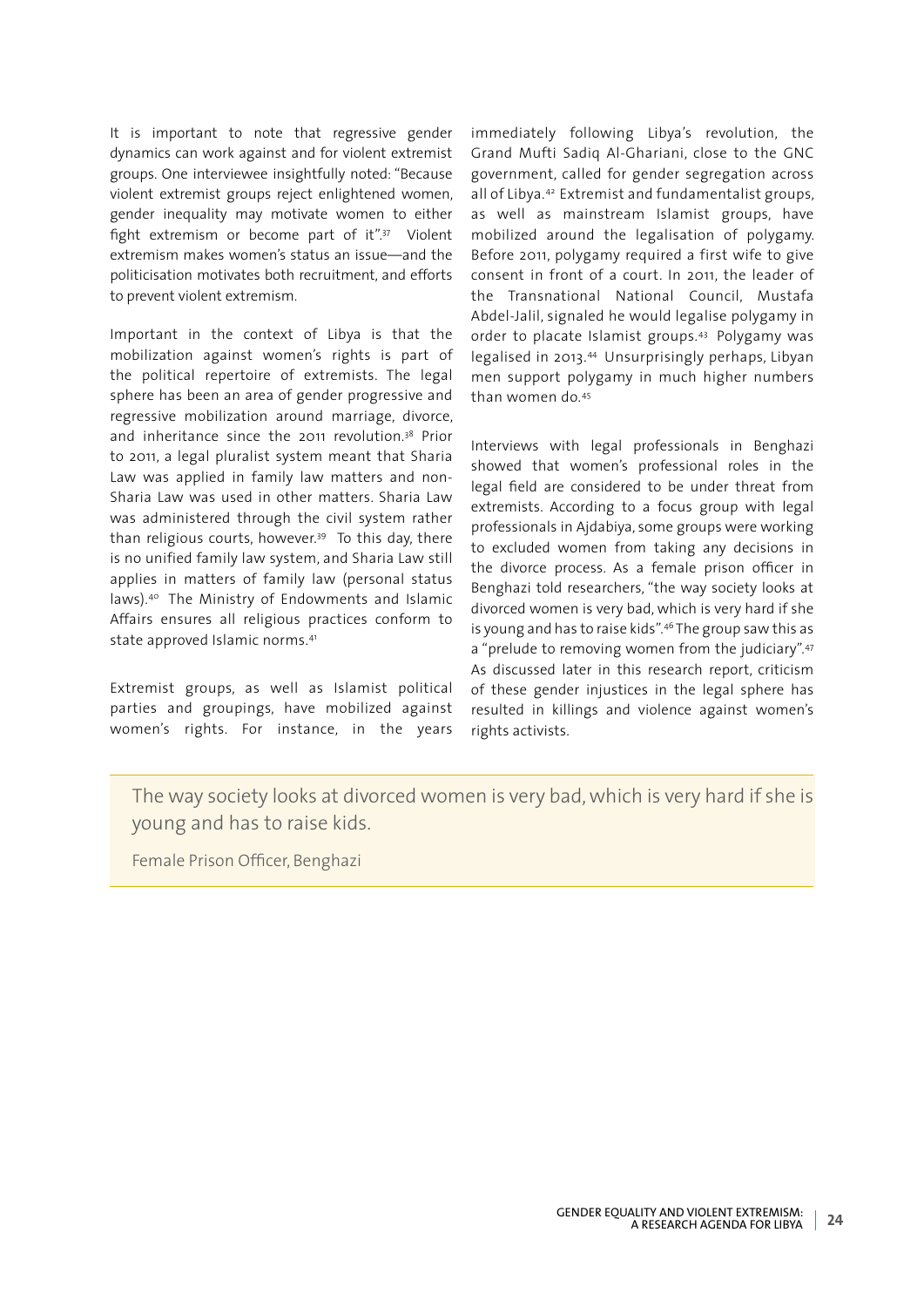#### **RECOMMENDATIONS**

An overall strategy to tackle these two overlapping forms of violence (violence against women and violent extremism) is required:

- • It will be important to find examples of good practice from other countries in raising awareness on violence against women. There is a need to frame the campaign with respect to drivers of radicalisation to violence and violent extremism since the threat of violence against women is often used to promote extremism and recruitment to violent extremism. Addressing potential female victims of violent extremism – to raise awareness of their rights – including rights to protection, would also be an important part of an antiviolence campaign. As above, this would be strengthened through reference to the Protection pillar of the Women Peace and Security agenda. Moreover, because of the gender-blind way people view violence, an awareness raising campaign on the overlaps of violence against women and extremist violence to encourage parliamentarians to change discriminatory laws should be piloted.
- Provide education on violence committed against women, to teach women about the laws that protect them and support them using examples of good practices from other countries in the region. For Libyan government agencies' this would include strengthening laws criminalizing violence against women, and reform of sections of law that condone violence against women
- • More institutions (women's shelters and safe spaces) providing care and protection for victims of gender-based violence are required Given the overlap of support for violence against women and violent extremism, security sector actors need to see violence on a continuum, rather than violence against women as a private matter between men and women, and address it accordingly.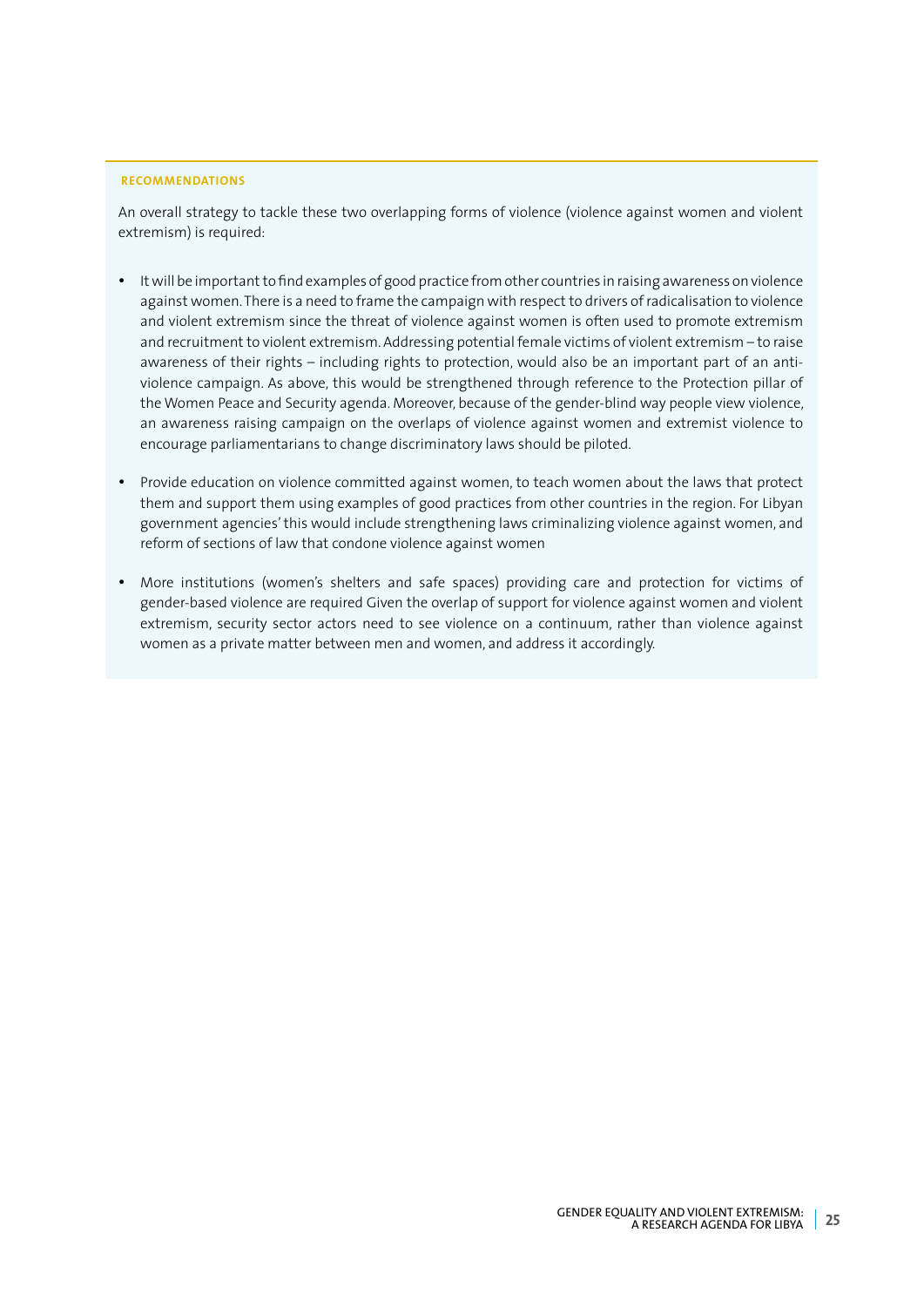## **4.2 Finding 2:**

# **Violent Extremist Groups Use Financial Incentives & Gender Norms to Radicalize Men and Women**

Research participants reported that violent extremist groups use the imperative of male protection of women. According to participants in Ajdabiya, ISIS focuses on recruiting men, and then recruits their female family members. Once they have control over women, if the men waver, they can blackmail the men by threatening to use violence against his female family members: "In this context, they can take the husband and blackmail and threaten him".48 However, a significant number of women in Sabha described male leadership in terms of domination, rather than protection. For example, a 34-year-old

woman from Sabha said: "The role of men comprises the love of domination and marginalisation of women".49 Another older woman from Sabha opined that the [old fashioned] "Typical role of man is *Se Sayed" (Arabic: Master),50* while another said: "The typical role of men is control".<sup>51</sup> Again, male dominance of women referenced men's paid work: "Men dominate women and work outside the house, women work inside the house".52

Supporting these findings from the field research, the survey asked about religious leadership and found a large majority of male respondents (80 per cent) agreed or strongly agreed that "religious leadership should be in the hands of men". By contrast, women (54 per cent) agreed with this notion, demonstrating a large gender gap in support for women's leadership in the public sphere.

Women have no role in their society and their community. They do not have the right to talk about sensitive issues that concern the country, which are considered to be exclusively men's concerns.

Community Meeting, Sabha

#### **TABLE 9 The religious leadership of a community should be largely in the hands of men53**

| Q29.                 | <b>Male</b> | Female | <b>Total</b> |
|----------------------|-------------|--------|--------------|
| Strongly disagree    | 6%          | 11%    | 8%           |
| 2                    | 4%          | 15%    | 10%          |
|                      | 8%          | 16%    | 12%          |
| 4                    | 21%         | 27%    | 24%          |
| Strongly agree       | 59%         | 27%    | 43%          |
| Prefer not to answer | 2%          | 4%     | 3%           |

Similarly, a large majority (71 per cent) of men agreed that "political power should largely be in the hands of men" compared with 55 per cent of women (Q28).

The leadership is for men because they are the head of the family (the breadwinner)

Woman Activist in Ajdabiya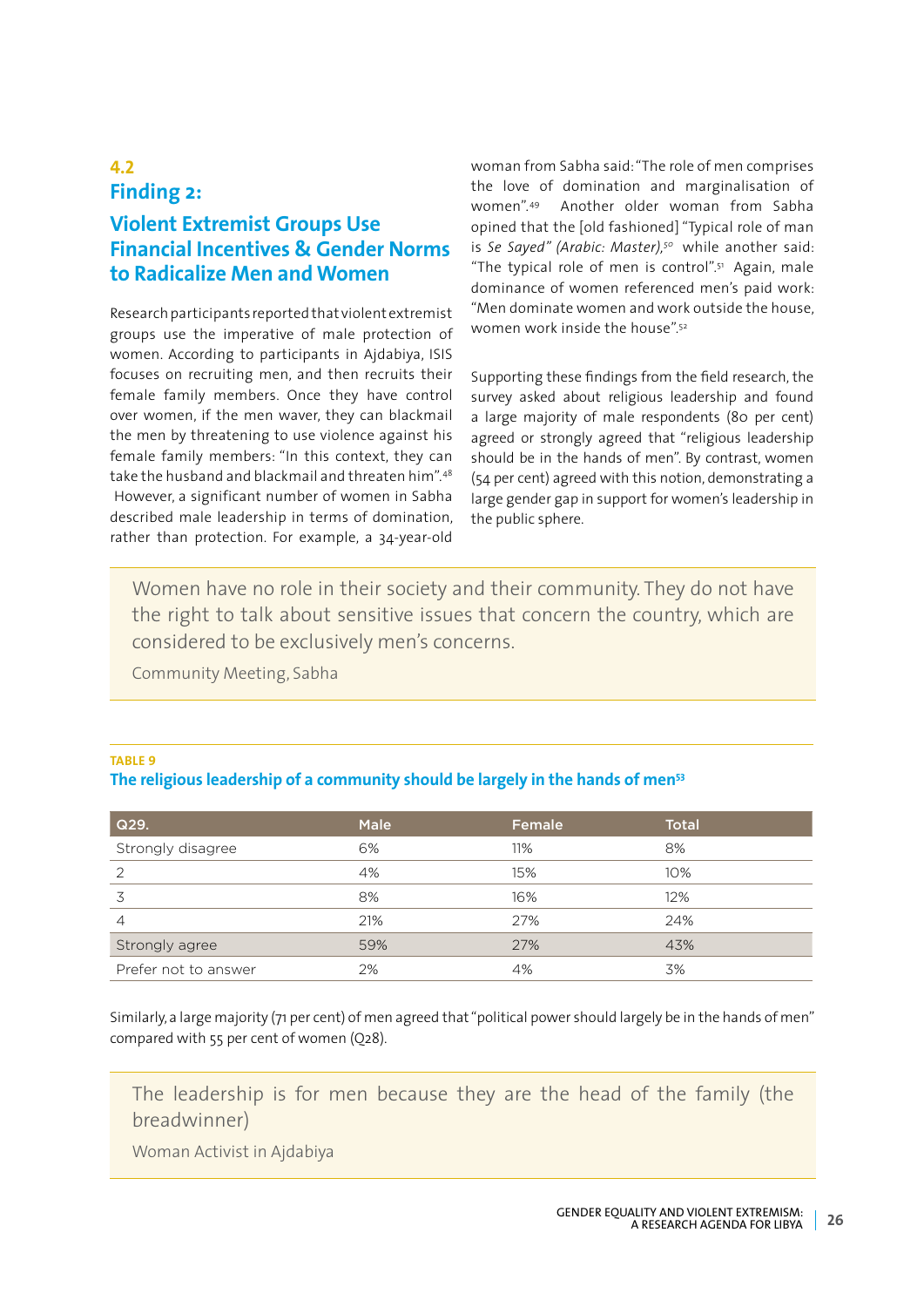#### **TABLE 10: The political leadership of a community should be largely in the hands of men**

| Q28.                 | <b>Male</b> | Female | <b>Total</b> |
|----------------------|-------------|--------|--------------|
| Strongly disagree    | 9%          | 14%    | 12%          |
| 2                    | 10%         | 18%    | 14%          |
| 3                    | 8%          | 11%    | 9%           |
| $\overline{4}$       | 26%         | 28%    | 27%          |
| Strongly agree       | 45%         | 27%    | 36%          |
| Prefer not to answer | 1%          | 3%     | 2%           |

Inequalities increase in Libyan society because men are considered to be the strongest, most knowledgeable, and responsible for leading the world. This is emphasised in the educational curricula, which has deepened the gender gap and justified violence against women

Community Meeting, Tripoli

### Financial incentives and women's economic vulnerability

Poor economic conditions and the lack of paid work were considered by research participants to be one of the main factors leading both men and women to join violent extremist groups in all four research sites.54 The gender dynamics are explained below, however, among all our participants, the clearest examples of financial incentives driving recruitment came from Sabha.55 Paid work in militia and extremist groups was seen as a strong pull factor by many interviewed in field research. As one participant said: "Financial recruitment has a great impact. It attracts the job seekers and the poor, and allows recruiting on the street".56

Financial motivations to join violent extremist groups work in complex ways in the context of the war

economy in Libya.57 Poor people are very vulnerable to recruitment, however, participants in the community meeting in Sabha said that radical extremists take advantage of people's ignorance, "so they can easily influence the illiterate class". These participants also noted that extremist groups can also "reach educated individuals",58 and "individuals with money".59 Tribal elites, for instance, seek to control oil fields and illicit trade, propelling relatively wealthy individuals into joining extremist groups. Libya's oil fields and illicit economies provide "greed" based incentives and the financial means to keep fighting. At the same time, the lack of economic opportunities make young people an easy target for armed groups and Al Qaeda-affiliated recruiters in Sabha<sup>60</sup>

In Benghazi, participants in community meetings emphasised the impact of the deteriorating economic

"Financial recruitment has a great impact. It attracts the job seekers and the poor, and allows recruiting on the street".

FGD Mixed Gender, Benghazi.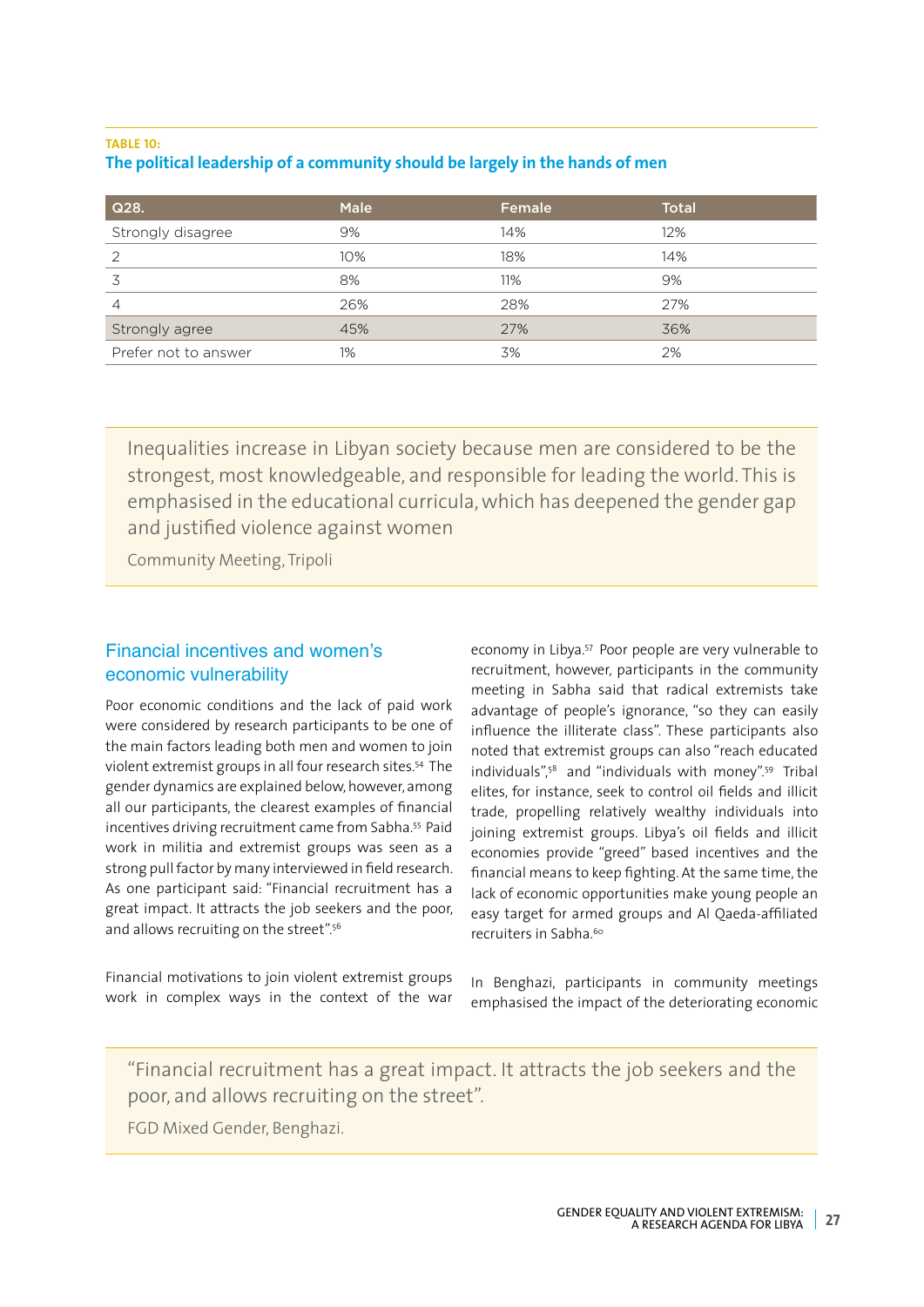situation of families that pushed many sons to join ISIS and Al Qaeda affiliated groups offering economic incentives.<sup>61</sup>

This research supports previous research that found poverty, inequality, unemployment and lack of government or private sector service provision to be the major factors leading Libyans to join violent extremist groups.62 Economic rebuilding in the context of ongoing militia violence and political stalemate has been slow. In a recent survey, 61 per cent of the women respondents were unemployed and 75 per cent of male

respondents were underemployed.<sup>63</sup> Under these economic conditions, the wages and opportunities for making money "pull" individuals towards armed groups. In addition, since 2011, youth unemployment and the prevalence of militia jobs with opportunities for wages and loot have been factors in young Libyans joining violent extremist groups. In Libya, ISIS paid monthly salaries.<sup>64</sup> Analysis of the survey found that many Libyans (82 per cent) had low or no incomes, with a majority of women (56 per cent) having no income, compared to a majority of men having an income of less than 1000 Libyan Dinar.<sup>65</sup>

**TABLE 11:** 

### **What is your personal average monthly income (in Libyan Dinar)?**

| Q6.            | <b>Male</b> | Female | Total |
|----------------|-------------|--------|-------|
| No income      | 21%         | 56%    | 38%   |
| less than 1000 | 50%         | 38%    | 44%   |
| 1000 - 5000    | 30%         | 6%     | 18%   |
| 5001 - 10000   | 0.4%        | $O\%$  | $O\%$ |

Several research participants said that violent extremist groups target poor and vulnerable women, in particular. As a woman politician in Benghazi said: violent extremist groups "seek to attract women who are vulnerable" and violent extremist groups "take advantage of her poverty".66 Changing gender roles brought about by the economic hardships of war have paradoxically helped violent extremist groups recruit women. As a participant in Tripoli said: "Financial temptations and marriage are some of the factors that violent groups use to attract women. Divorced and widowed women are more vulnerable".67

Violent extremist groups target excluded and vulnerable women: spinsters, widows, divorcees. In a recent survey conducted by UN Women, in Libya within a statistically significant sample, 40 per cent of women respondents reported being heads of household.68 Nearly half of all survey respondents (42 per cent) agreed that wages motivated women to join violent extremist groups, while 34 per cent of people disagreed.

Violent extremist groups "seek to attract women who are going through financial hardship and who need work, because now more families depend more on women".

Woman Interviewee, Tripoli

The greatest local suffering is women carrying "the burden of the family and raising children without the husband's help".

Woman Interviewee Sabha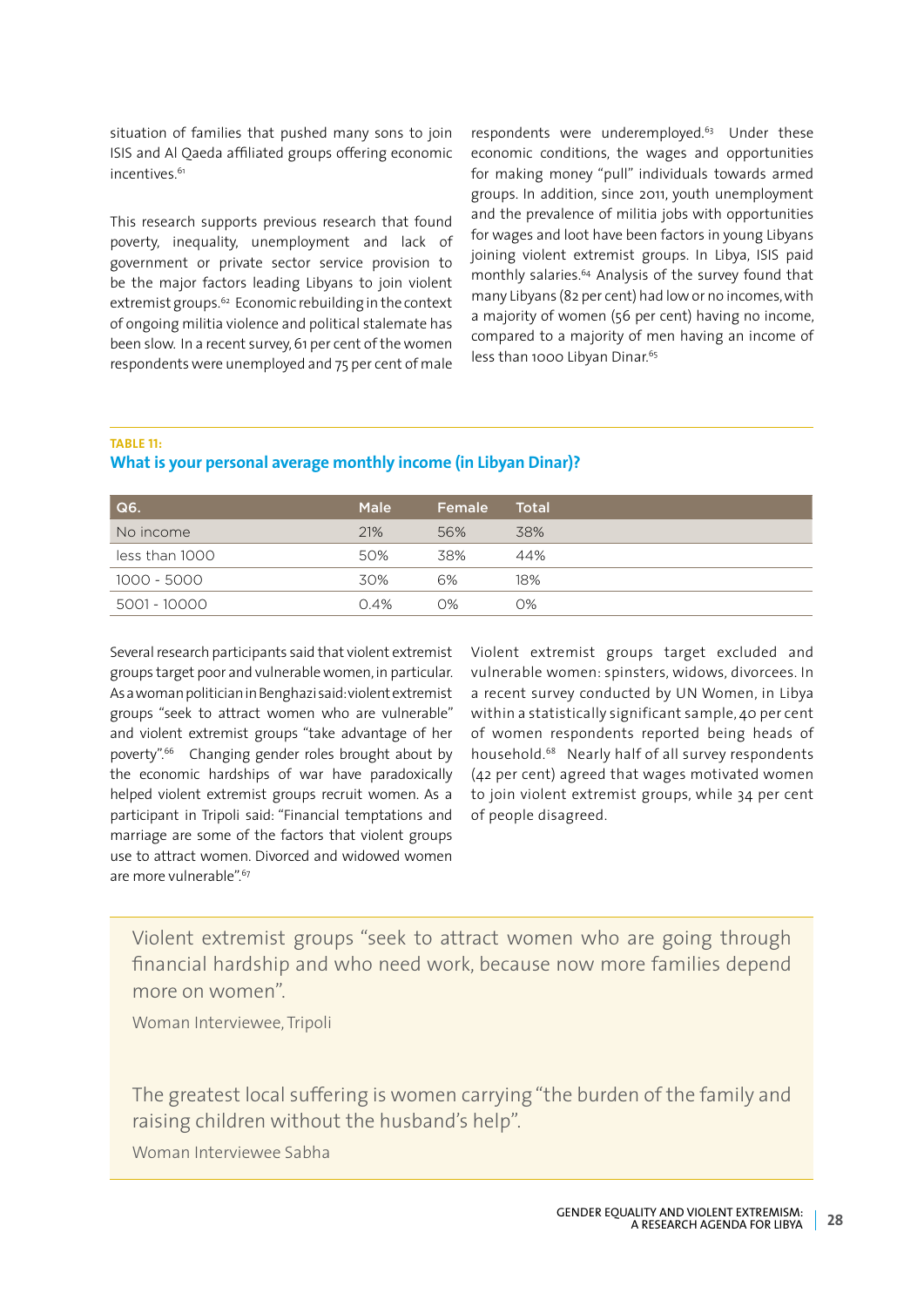The break-up of families, roll back in state services, widowhood and the few employment opportunities for men have increased women's unpaid workloads. A teacher in Benghazi drew attention to the fact that the women's roles change in "cases of divorce, death, absence, and disease".69 A significant number of our interviewees were widows, especially in Sabha. One said, "after the death of my husband I take care of my family",70 and another explained, "I am the caregiver, as I am a widow with five children, now after the death of my husband, I'm the one making decisions".<sup>71</sup> A few women said they take care of themselves, or their families.72 "Women are everything; working outside and inside the house. I am the head of the family".<sup>73</sup> The double burden is a significant weight, and adds substantially to women's depletion. One woman described their greatest suffering as women carrying "the burden of the family and raising children without the husband's help".74

Demobilisation and reintegration of male soldiers has also been a familiar, if intractable problem in Libya, driving ongoing recruitment to militia and violent extremist groups. On the one hand, Libyan scholars point to the "inability to meet or realistically address the demands of the revolutionaries/ freedom fighters of the Liberation war to be absorbed in state institutions or to be granted suitable jobs" has meant many soldiers continue to bear arms and join conflicts, linked to the notions of breadwinning, male leadership and Libyan masculinity described above.75

Half of all survey respondents in this study agreed or strongly agreed that men should sacrifice their wellbeing to support the women in their lives. This social expectation that men will work for wages to support a family increases the attraction of the financial incentives offered by violent extremist groups. Among survey respondents, 60 per cent of men and 55 per cent of women agreed that "men join a violent extremist group because that group offers them money" (Q41). Ascribing financial motivation to male violent extremists was stronger than for female violent extremists. A number of participants stated that men were targeted more often for recruitment to violent extremist groups. Legal professional participants in Benghazi "concluded that men are more attracted to violent extremism than women".76

#### **TABLE 12:**

**Men should be willing to sacrifice their own well-being in order to provide financially for the women in their lives**

| Q31.                 | Percent |
|----------------------|---------|
| Strongly disagree    | 15%     |
| 2                    | 21%     |
|                      | 12%     |
| $\overline{4}$       | 24%     |
| Strongly agree       | 26%     |
| Prefer not to answer | 1%      |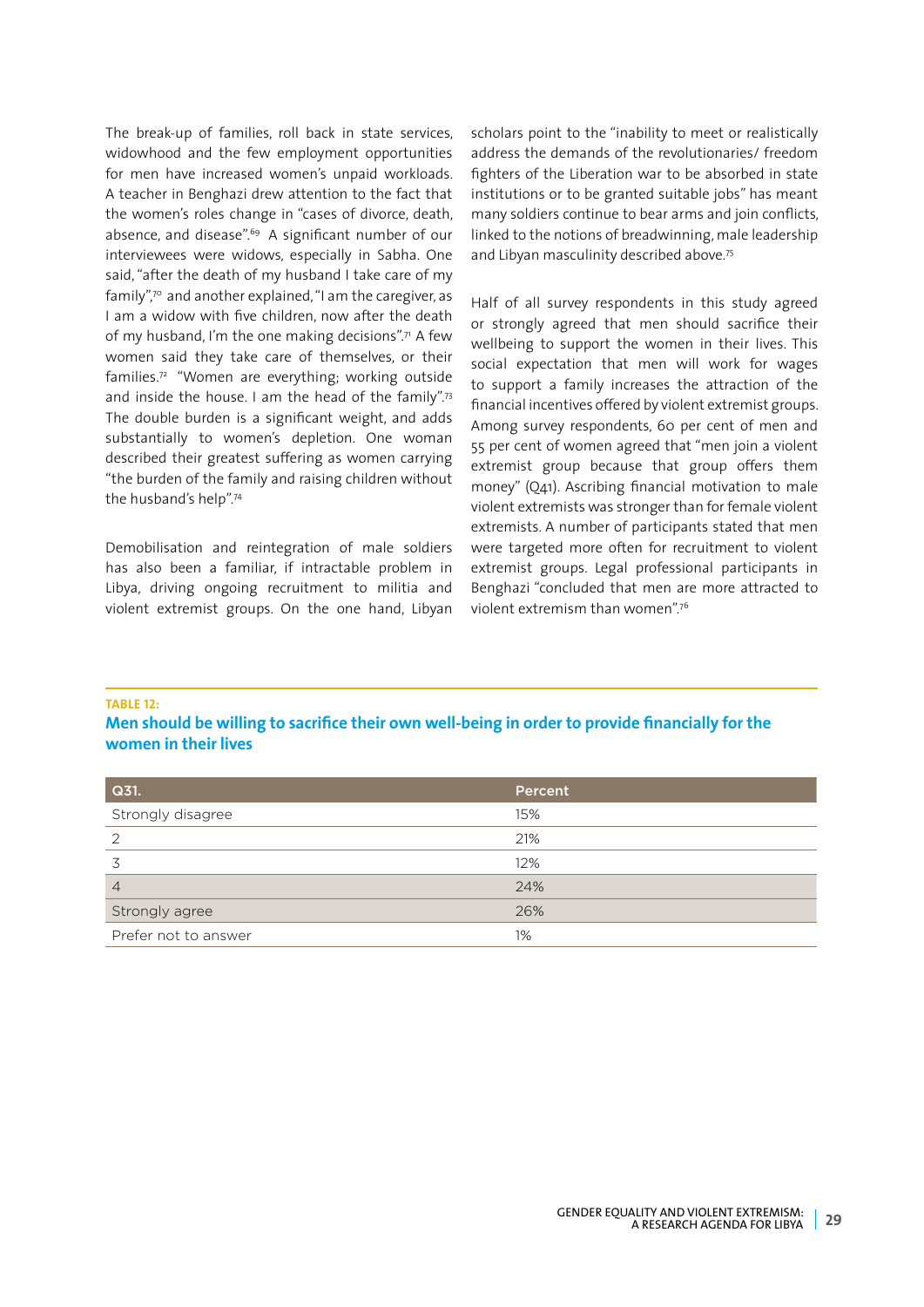#### **RECOMMENDATIONS**

- Raise awareness on the protection of women's rights to counter violent extremist messaging.
- • Women's economic dependency makes it easy for violent extremist groups to blackmail women and girls to join or remain with violent extremist groups. Efforts to prevent violent extremism need to address women's financial dependence on men through employment and income-generating opportunities and training. Preventing and countering violent extremism programmes need to provide refuge and income support to women seeking to leave violent extremist male family members.
- • Preventing and countering violent extremism programmes must target women vulnerable to violent extremism: widows, divorcees, victims of violence against women and girls.
- Consistent with commitments to the Women, Peace and Security, governments and external actors should support gender-sensitive, conflict-sensitive economic reconstruction that provides access to economic resources for women as well as men.

# **4.3 Finding 3: Media Recruitment Messaging is Distinctively Tailored to Men & Women**

A third aspect of gender dynamics of radicalization arising from empirical data is recruitment and media. Participants said that in Libya, media can both play a positive and a negative role in violent extremism: "Media can promote a discourse of peace and rejecting hate and violent speech but can also be a tool to spread violent extremist ideas".<sup>77</sup> Most participants had noticed extremist messaging, both online messaging "promoting exaggerated images of Islamic State", 78 and in traditional formats like radio and television. Participants pointed to the role of donors in traditional media like TV, which they saw as promoting "corruption" or "serving the agenda of decision makers and donors".79 They saw "corrupt" media as contributing to the fragmentation of Libyan

society, because it has promoted divisions among communities by encouraging ideas that served external agendas.<sup>80</sup> Sabha participants complained that media had been suspended in their town.<sup>81</sup>

According to fieldwork, TV channels have contributed to the spread of violent extremism among women. TV is also the cheapest and most accessed media in Libya. Participants suggested that a number of women, "housewives", follow programs that broadcast extremist messaging. These TV channels and programs often feature preachers advocating for extremist ideas, and promoting fatwas intolerance, the subordination of women to men, and the idea of divine punishment. Preachers use their TV media presence as a platform to advance and spread radical ideas among Libyan women. <sup>82</sup> One participant drew attention to the role of populist media, saying that "non-intellectual media is stirring fundamentalism and division in Libyan society".<sup>83</sup> Traditional media is not trusted and has spread fundamentalist ideas to women.<sup>84</sup>

The Internet is not suitable for me because my husband forbids it.

Woman Interviewee, Ajdabiya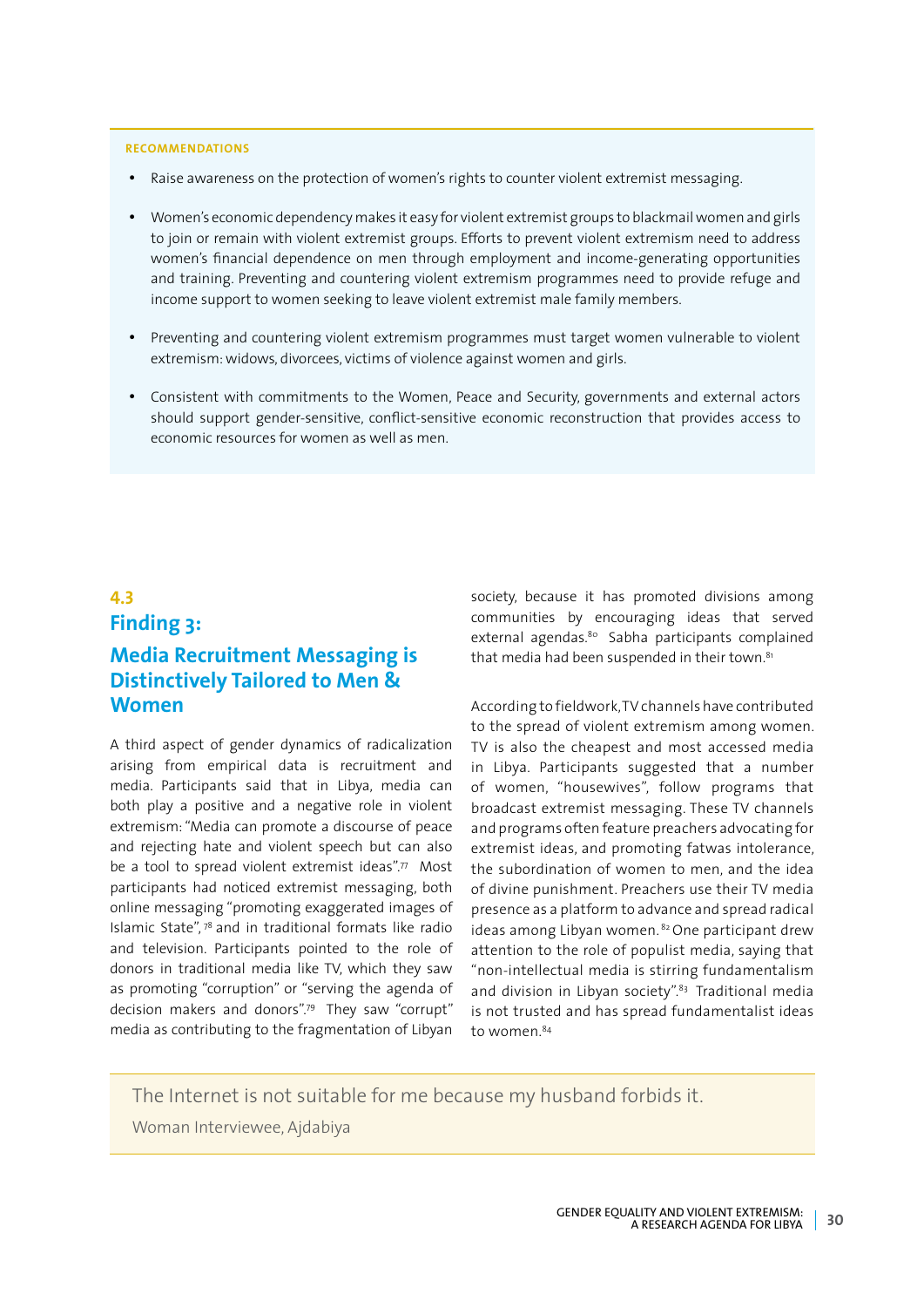It was reported that family members could restrict women's access to media. A woman in Ajdabiya said: "I get my information from people and television and I follow series and programs. I do not read. I do not have books, and the Internet is not suitable for me because my husband forbids it: I'm only browsing Google.<sup>85</sup>

Social media was noted to be "fast but unreliable", as well as a known site where ISIS is present, and used with reservation. However, many citizens interviewed in Ajdabiya and Tripoli, especially women, said that they did not use any internet; a number could not read. Internet penetration is around 60 per cent but power outages and infrastructure restrict the reach of internet media.86

The growth of internet media allows people to exist in a media 'echo chamber'. One Salafi woman in Benghazi said she did not watch TV because it was "haram", and indicated she often followed fundamentalist or extremist media: "I do not watch television because it is haram. Instead I follow the webpages of the righteous *(Salafi),* read reliable religious books, and books related to the fatwas. I follow only the scholars of the Salafi movement.<sup>87</sup>

According to participants in field research in Benghazi, social media continues to play a prominent and influential role in attracting people by purveying hate speech:

They use the extremist, intimidating speeches, which misinterpret religion and the concepts of Heaven and Hell, and create synergistic groups online. They create the concept of a virtual cosmic family, which creates a sense of belonging to its members. These groups are investing heavily in spreading terrorism in the entire world and recruit more young people.<sup>88</sup>

The numbers are instructive as to the significant numbers of people seeing terrorist recruitment taking place online. A notable minority of men (13 per cent) and women (12 per cent) reported seeing recruitment to violent groups online. A significant number of both men (11 per cent) and women (18 per cent) preferred not to answer. Given the relatively low rates of internet use in Libya (60 per cent), this is an important finding showing that online recruitment is relatively frequent.<sup>89</sup>

#### **TABLE 13:**

**How often have you seen violent extremist groups trying to recruit members through social media in social media?**

| $\vert$ Q15.         | <b>Male</b> | Female | <b>Total</b> |
|----------------------|-------------|--------|--------------|
| Never                | 41%         | 43%    | 42%          |
| 2                    | 11%         | 11%    | 11%          |
| 3                    | 16%         | 10%    | 12%          |
| $\overline{4}$       | 7%          | 6%     | 6%           |
| Very often           | 13%         | 12%    | 12%          |
| Prefer not to answer | 11%         | 18%    | 15%          |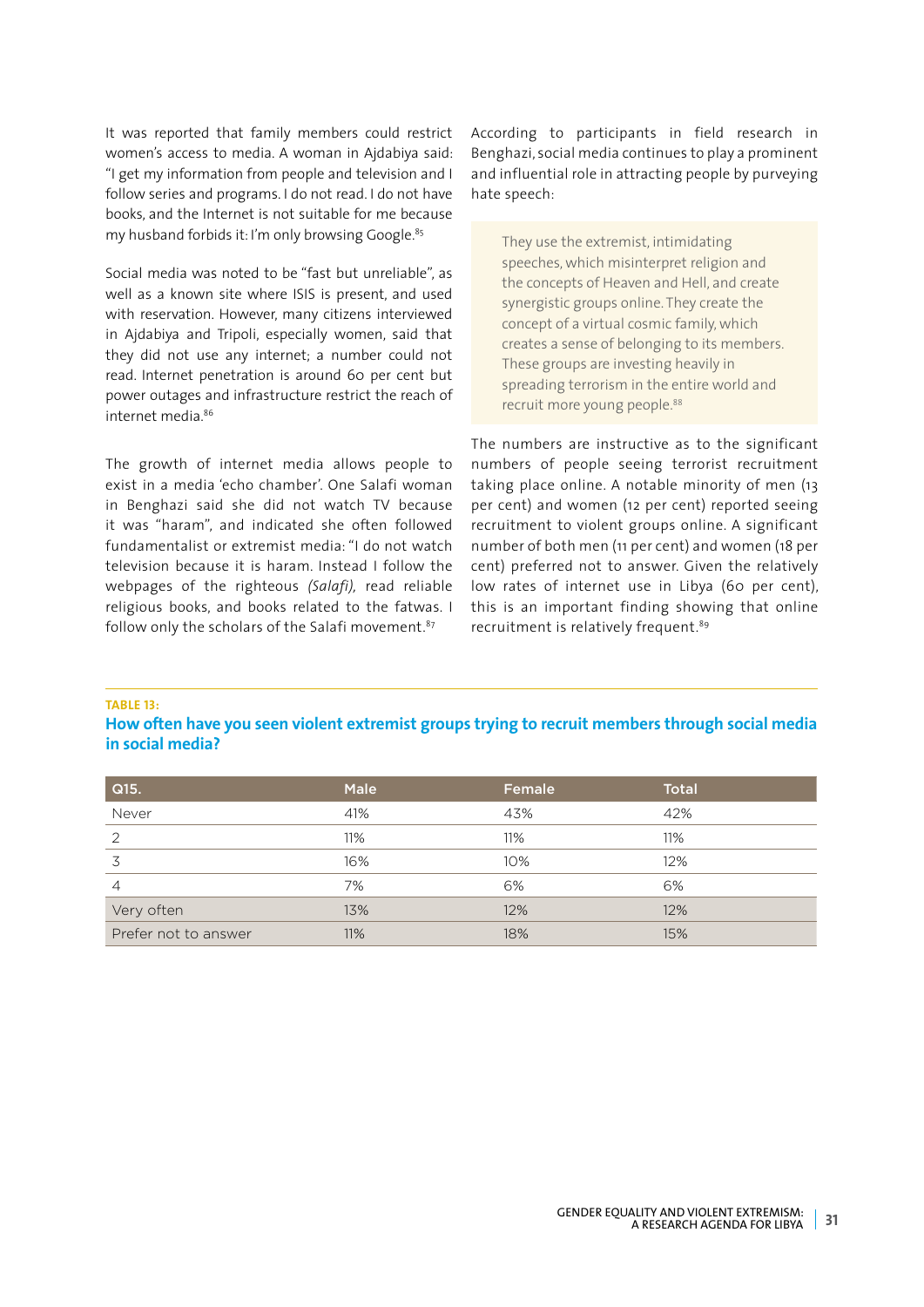Further, eleven per cent of women respondents reported seeing violence against women and girls online "very often" compared to just three per cent of

men, while 7 per cent of men compared with 15 per cent of women stated that they have seen violence against women and girls "frequently" online.

**TABLE 14:** 

#### **How often have you seen material inciting violence towards women and girls posted in social media?**

| Q14.                 | <b>Male</b> | Female | <b>Total</b> |
|----------------------|-------------|--------|--------------|
| Never                | 65%         | 62%    | 63%          |
| 2                    | 12%         | 9%     | 11%          |
| 3                    | 8%          | 6%     | 7%           |
| 4                    | 4%          | 4%     | 4%           |
| Very often           | 3%          | 11%    | 8%           |
| Prefer not to answer | 8%          | 8%     | 8%           |

22 per cent of men compared with 78 per cent of women stated that they have seen violence against women "frequently" online.

#### **RECOMMENDATIONS**

Libyan research participants frequently saw gendered recruitment messaging online. In qualitative research they pointed to the role of traditional media (radio and TV), in particular, promoting gender regressive ideologies and intolerance.

- • Oversight of traditional media channels in Libya is imperative to limit gender stereotyping and intolerant messaging and to promote positive, more gender-equal norms and relationships.
- • Gender-sensitive education that recognizes and seeks to combat harmful stereotypes about ideal men (as fighters, self-sacrificing breadwinners) and women (only valued for their reproductive, domestic and/or sexual services).
- Internet recruitment to violent extremism is relatively common. Men and women need to be able to recognize and be encouraged to safely report extremist activity online.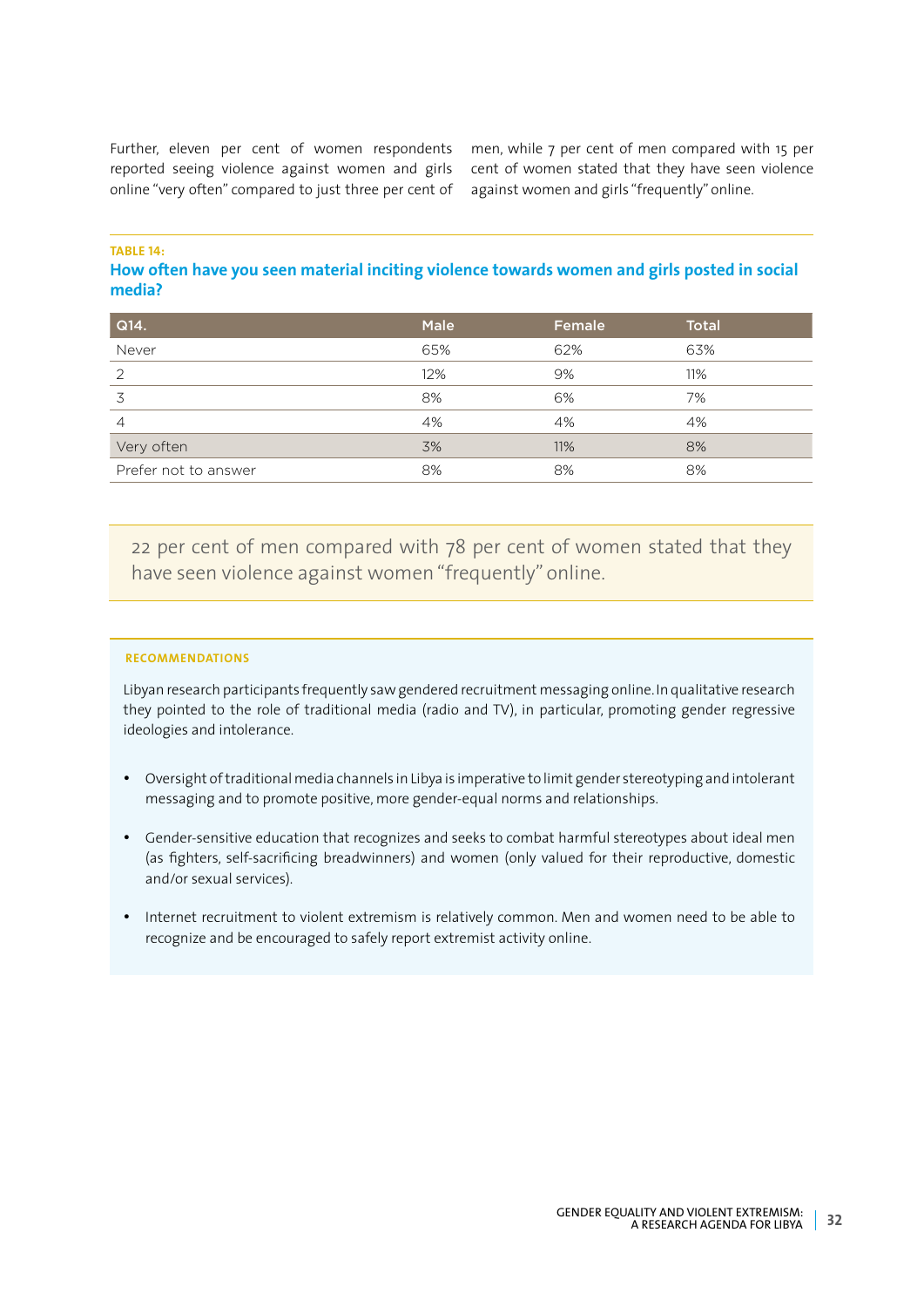# **4.4 Finding 4: Kinship Relations and Violent Extremism**

Taking a micro-level view, male supremacy, especially male leadership of the household, is supported by the majority of Libyans, with significant gender differences between men and women. A female teacher from Benghazi gives a typical response: "Men are obliged to do business and provide all of what the house needs. The roles are for women: housewife and taking care of the education of children. The man is the head of the family".<sup>90</sup> Men were held to be the "authority",  $91$  the "leaders of the house",  $92$ and ought to provide economic security and protection. 93 Men's paid work was used to justify their household leadership.94

Male leadership of the household has a basis in Libyan Marriage Law.95 Each political group and various militia in Libya (Tripoli based militia, Islamist brigades, the Libyan National Army militia) purports its own particular version of masculinity. 96 Some scholars argue that some conservative political parties and violent extremist groups have tried to gain electoral success by embodying a form of patriarchal masculinity predicated on control over women.

Marriage remains a hot button issue on all sides. Because of the sensitivity of the topic, information was scant and prone to bias. Women are recruited (voluntarily and by force) to violent extremist groups through sex and marriage. For instance, a participant in Benghazi said a relative of theirs fled to Syria after becoming emotionally involved with an ISIS member that she met through social media.97 However, research participants did mention "Jihad al Nikah" (Jihad of Marriage) as a motivator for women. One person in Ajdabiya claimed that a search for "pleasure" could be part of the Jihad al Nikah, which the participant connected

to single women's vulnerability in poor economic conditions and the high levels of "spinsterhood".98 Islamists have politicized the marriages of Libyan women to non-Libyans and non-Sunni Muslims.99 Discrimination against Sunni women's marriages to Shia men, an issue that extremist groups mobilize around, was noted in a focus group in Ajdabiya.<sup>100</sup>

Forced marriage and child marriage are forms of violence against women, and findings here overlap with the following section on violence against women. Forced marriage of girl children to violent extremists were noted by research participants. Women and girls married to extremist men face financial problems and social stigma if they divorce. Girls and women were severely disempowered in such processes. A participant in a community meeting said that male guardians married off women without their consent, including to extremists. He said: "The marriage of women to the followers of extremist ideology by her guardian without her consent does take place. Then she has to stay with him because a divorced woman isn't acceptable in society".<sup>101</sup> Students in Tripoli explained how child marriage was justified by parents seeking to protect their daughters:

In Libya, the marriage of minors has proliferated because parents want to get rid of the burden of the responsibility toward their daughters. In addition, the situation of insecurity and instability in Libya makes parents worried that their daughters are kidnapped and assaulted. Therefore, they choose to marry them at a younger age, and for the girls to be the responsibility of their husbands.102

In the survey, most respondents (75 per cent) disagreed with a father's right to force his girl-child to marry. Eleven per cent of men, however, agreed it was the father's right, as did 10 per cent of women.

The marriage of women to the followers of extremist ideology by her guardian without her consent does take place. Then she has to stay with him because a divorced woman isn't acceptable in society

Community Meeting, Ajdabiya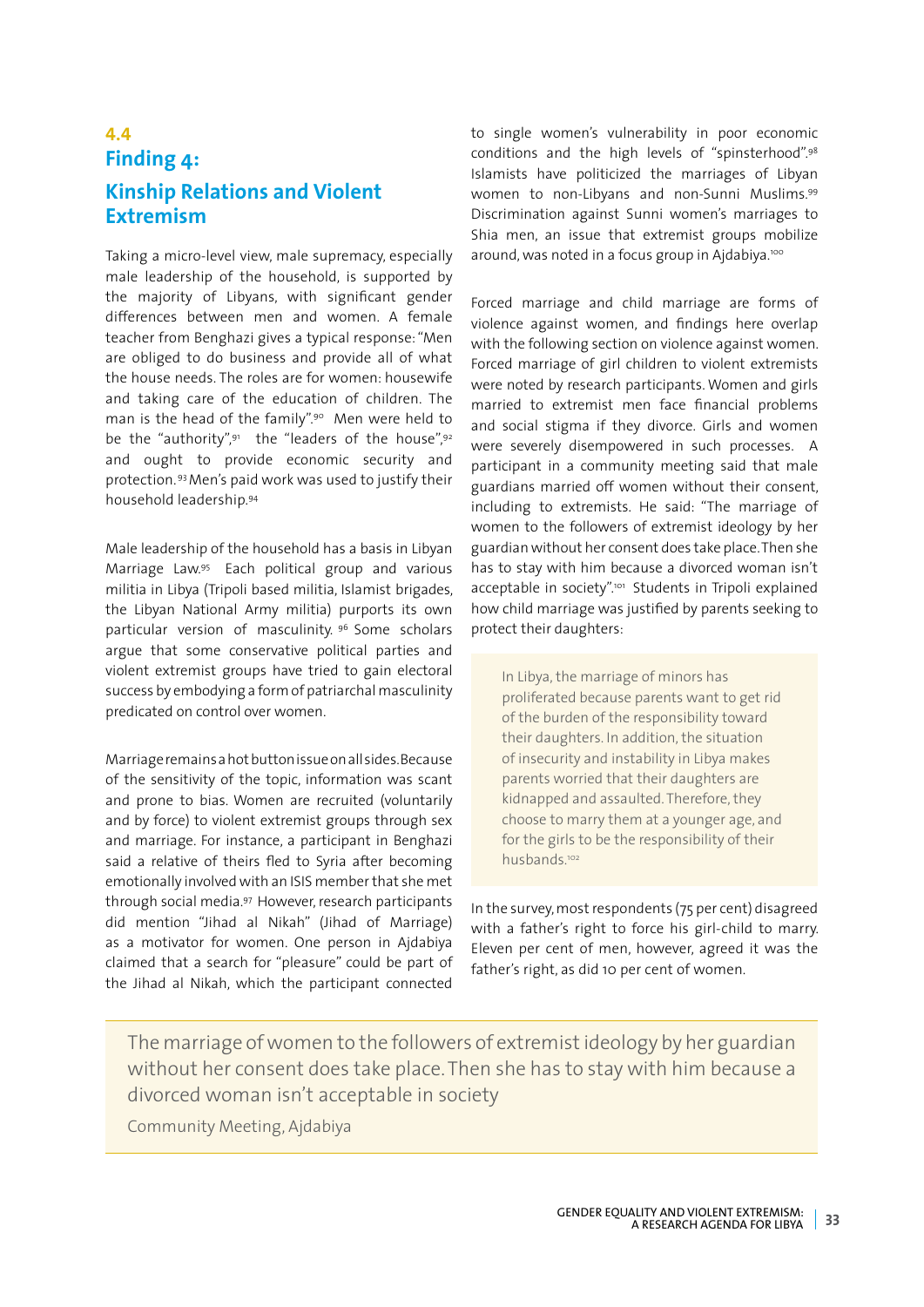#### **TABLE 15:**

| A father is entitled to marry his daughter to a man of his choosing, even if his daughter is under |  |  |
|----------------------------------------------------------------------------------------------------|--|--|
| 16 years old                                                                                       |  |  |

| Q87.                 | <b>Male</b> | Female | <b>Total</b> |
|----------------------|-------------|--------|--------------|
| Strongly disagree    | 52%         | 65%    | 59%          |
| っ                    | 19%         | 13%    | 16%          |
|                      | 15%         | 9%     | 12%          |
| 4                    | 7%          | 7%     | 7%           |
| Strongly agree       | 4%          | 3%     | 4%           |
| Prefer not to answer | 3%          | 3%     | 3%           |

### Gender Power Relations in the Household

The research found that Libyans acknowledged high and increasing levels of sexism throughout Libya. A woman in Sabha expressed it thus: "It is an unfair society which looks down on women. Men enjoy privileges and greater power".<sup>103</sup> There was extensive recognition from research participants of Libya as a "patriarchal society",104 even among male interviewees.105 Further, one interviewee linked patriarchy with generalised inequality saying, Libya "is not a fair society; even basic needs and rights are acquired through connections. Men have privileges and more power. Right now, there is no respect for women anymore".106 Participants in the community meeting in Tripoli suggested gender inequality was increasing, saying: "Inequalities increase in Libyan society because men are considered to be the strongest, most knowledgeable, and responsible for leading the world. This is emphasised in the educational curricula, which has deepened the gender gap and justified violence against women".107

Many of the fieldwork research participants mentioned subordination to male kin as a driver of womens' recruitment. For instance, according to a legal professional in Benghazi, "subordination to men and lack of independence are factors that can push women to join violent extremist groups".<sup>108</sup> One focus group in Benghazi said, that in their experience, recruitment can be driven by "subordination to the husband; to be in his service and at his mercy. This is especially true for young women or young girls".<sup>109</sup> One of the focus groups which comprised civil servants and legal professionals in Benghazi discussed how the "legal violence" [of the personal status law] pushes women to join violent extremist groups. In other words, join because they are "subordinate to men". 110

A women-only focus group discussion in Ajdabiya explained that recruitment of women could often be easier than recruitment of men: "Yes, although often the focus is on men, but female recruitment is easier, and women can be recruited through the husband or the brother, by virtue of subordination".<sup>111</sup> The mixed focus group in Ajdabiya agreed that women's subordination was key: "Islamic State attracts men first, then the sisters, wives and daughters by virtue of the subordination of women to men in society".<sup>112</sup> Women subordinate to and/or dependent on male relatives in violent extremist groups are likely to be radicalized and/or recruited by those men. Male leadership of the household is a gender specific driver of violent extremism because of the multiple ways in which women are persuaded and coerced by their husbands, brothers, or sons to joining violent extremist groups.

Islamic State attracts men first, then the sisters, wives and daughters by virtue of the subordination of women to men in society. 113

FGD Mixed Gender, Ajdabiya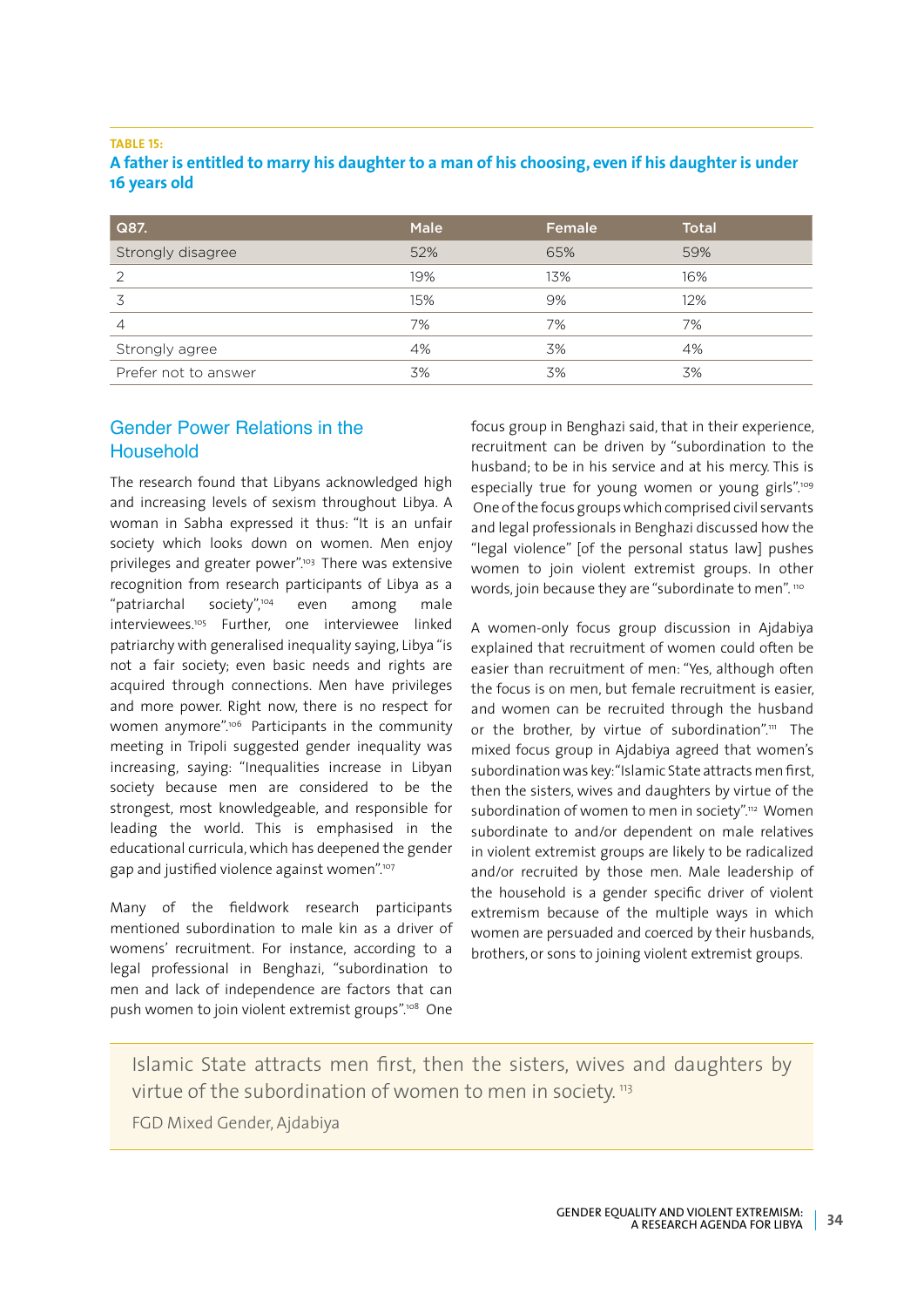Relatedly, serious family law injustices remain legal. For instance, sexual violence is still treated as a crime against a woman's honour rather than against her human rights, and rapists can escape jail sentences by marrying a victim.<sup>114</sup> The generalized lawlessness and legal pluralism mean that women and girls can be detained for "moral crimes" such as engaging in consensual sexual relations outside of marriage.<sup>115</sup> Inheritance and divorce remain hot-button issues in Libya. Under current provisions, women cannot obtain a no-fault divorce, or they risk forfeiting their bride price and the custody of their children (a *khula* divorce). Divorced women face thus stigma and severe financial problems.<sup>116</sup>

Comparing legal expert opinion on personal status laws with those in the survey is insightful. A large majority of men (78 per cent) and a majority of women (68 per cent) support the idea that women need a male guardian to protect the honour of the family. Eightytwo per cent of men think that women need a male guardian for women's safety and protection compared to 74 per cent of women. The limited gender gap in these answers may indicate a degree of realism among some women in the context of very strong societal support for these patriarchal institutions.

The mothers are proud of their membership of the Salafi movement led by their sons, and they are proud of the financial gains and moral standing they receive in exchange for support.

Community Meeting, Ajdabiya

#### **TABLE 16:**

#### **Women need a male guardian to protect the honour of their family**

| Q34.                 | <b>Male</b> | Female | <b>Total</b> |
|----------------------|-------------|--------|--------------|
| Strongly disagree    | 5%          | 11%    | 8%           |
| 2                    | 9%          | 11%    | 10%          |
| 3                    | 7%          | 7%     | 7%           |
| 4                    | 22%         | 23%    | 23%          |
| Strongly agree       | 56%         | 45%    | 51%          |
| Prefer not to answer | $1\%$       | 2%     | 2%           |

Importantly, women are not only recruited through husbands, by virtue of wifely subordination, but they are recruited through their sons by virtue of 'sacrificial motherhood'. More precisely, the definition of motherhood in Libya as "sacrifice" means that mothers ought to sacrifice everything for their sons. Participants in the Ajdabiya community meeting, described how women are recruited not just through their husbands, but also through their sons.<sup>117</sup> In Ajdabiya, a mother joined ISIS not because she embraced extremist ideas but because her only son joined.<sup>118</sup> In Benghazi focus group discussions, participants talked about two profiles of mothers who join violent extremist groups. Some join to revenge the death of a family member (for example, their son)<sup>119</sup> and other mothers join to take

advantage of financial and economic privileges to improve their economic situation. According to participants in a focus group in Ajdabiya: "The mothers are proud of their membership of the Salafi movement led by their sons, and they are proud of the financial gains and moral standing they receive in exchange for support".<sup>120</sup>

Sons could act as the male head of the family, controlling family allegiances, as well as their mother's "behavior and dress".121 At the community meeting in Sabha, participants agreed "in the South of Libya, young men in the family have control over the family and decisions that impact women",<sup>122</sup> and sons do not bow to their mother's control after the age of fifteen.<sup>123</sup>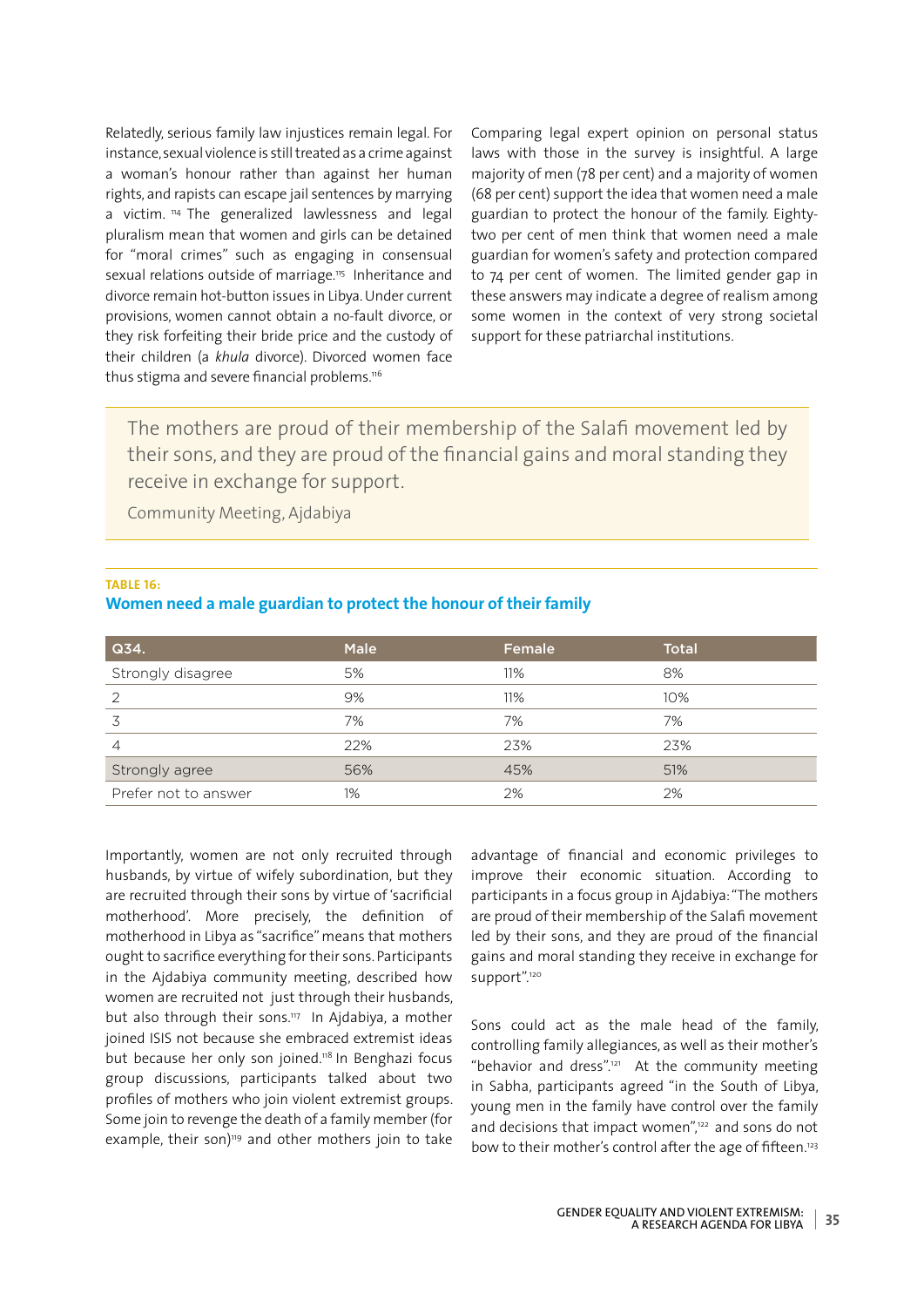#### Impact of Extremism on Families

To begin, violent extremism is contentious. Although participants overwhelmingly described extremism and violent extremism as negative ("chaotic" "destructive" and distorting of religion") definitions and opinions did vary. In Sabha, three respondents thought that extremism or intolerance could be a force for good. A minority of participants thought extremism may have a positive effect on family unity. For instance, one middle aged woman said that: "The impact [of extremism] is positive if the individual doesn't become radical". That is, participants saw that commitment to (conservative) religious family values that extremists promote as positive in times of chaos. Another woman in Sabha said "extremism threatens stability and social cohesion," in broader society but in the same breath said "intolerance is positive if it leads to the unification of the family". Likewise, an older woman in Sabha drawing on her experiences, said that "the consequences of radicalization are corruption and destruction; [but] it has a positive impact on families because they become close to God". A 34-year-old woman agreed that extremism had positive effects on family unity, and negative overall impacts.

Parents would be very unlikely to counter or prevent extremism in their sons "if their children are the ones providing the money.

Male Politician, Ajdabiya

Gendered household dynamics played a role in recruitment. A lack of cohesive families—sometimes phrased as a lack of motherly care—was seen as a factor in radicalisation. More interviewees felt that family fragmentation and displacement caused by the conflict (out of parents' control) made preventing extremism by parents very difficult. According to Benghazi community meeting attendees, "the role of parents is weak and most of young recruits are influenced by their peers, media, and mosques. It is very hard for parents to influence their children once radicalised and involved in a violent extremist group".<sup>124</sup> One participant said that parents would be very unlikely to counter or prevent extremism in their sons "if their children are the ones providing the money".<sup>125</sup> A son's coercion of his mother could be violent; sons would "kill them too, if they refuse to follow and obey them".126 Some mothers sacrifice to be with their extremist sons, some are coerced into joining, and some are proud of the financial gains and moral status they accrue. An occasional participant judged mothers incompetent, and blamed mothers for supporting violent extremist groups by "not raising their children properly".<sup>127</sup>

Similarly, fathers were perceived to have diminished in stature and power due to a loss of breadwinner status: "The role of the father lacked strength due to the economic conditions in the city of Sabha, which affected his relationship with his children". <sup>128</sup> As one interviewee in Ajdabiya put it, declining money meant declining power: "If the child is young or a teen, a father can influence him, but if the child is older the father cannot influence him, because the role of the father is declining because of the economic changes in our society". 129

Any organization that tries to attract people is always targeting people who have difficulty in their family relations, where the person feels hatred and experiences violence.

FGD Mixed Gender, Ajdabiya

For many, family structures had changed since the revolution: "Parents lost their identity and role in the family".  $130$  One focus group participant emphasised how extremist groups used the dislocation and lack of family protection, and violence in the family to recruit young people. She said:

Any organization that tries to attract people is always targeting people who have difficulty in their family relations, where the person feels hatred and experiences violence. Here, the individual finds no place to express pain, suffering, and hatred, and in the absence of the family, women are not protected and are marginalised. As a last resort, they seek out a place that will provide them with everything they need.<sup>131</sup>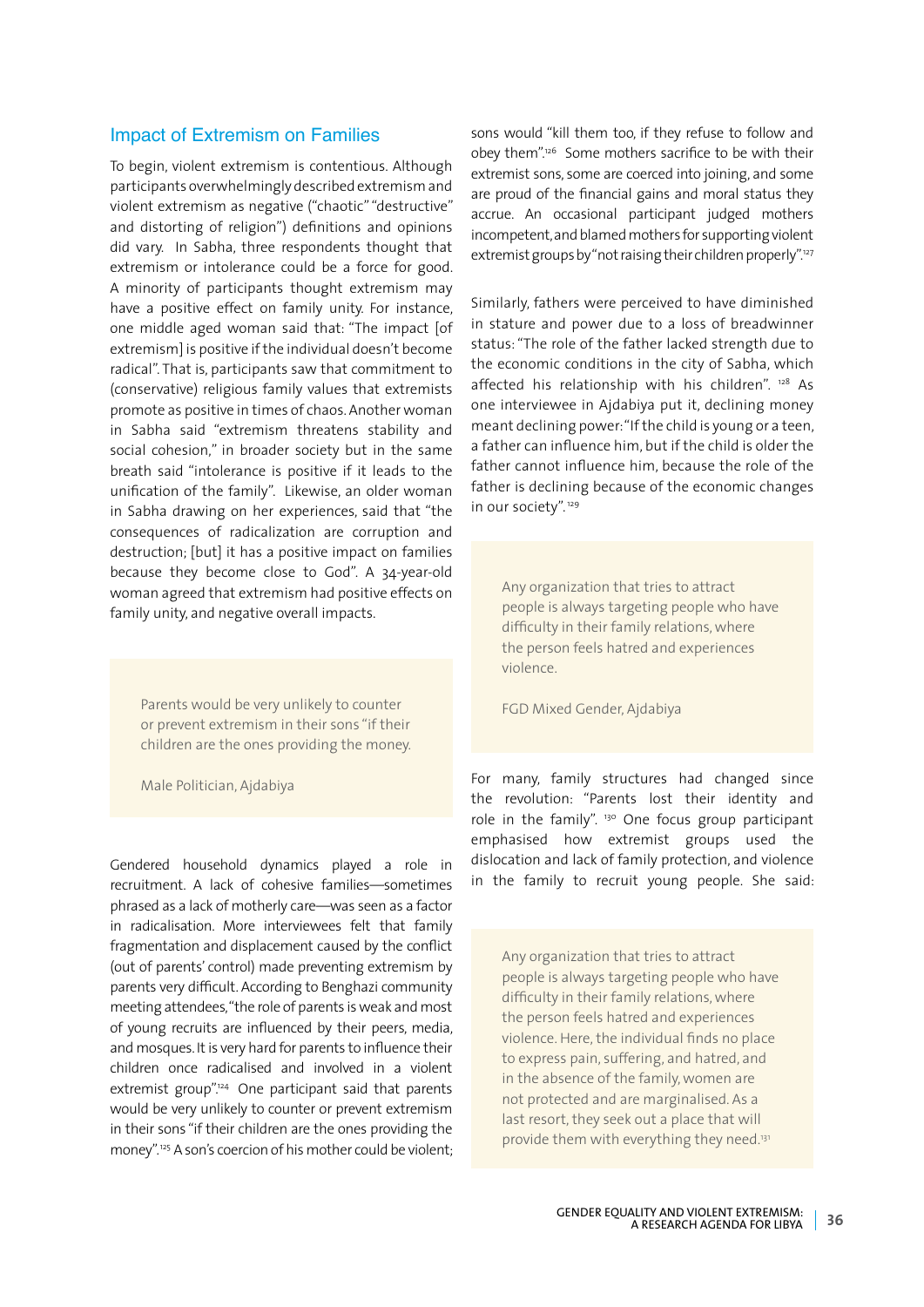The personal impacts of extremism were apparent, but not readily discussed. A 46-year-old woman in Tripoli told researchers that violent extremism had led to:

…the death of my husband because he was a member of these organisations. [It also led] to my imprisonment and orphaned my son. Its consequences on society are catastrophic, and intolerance has a negative impact on the family because it dismantles and destroys it.<sup>132</sup>

Other participants also felt the impact of violent extremism on the family were severe. A young man in Tripoli described how "The consequences [of violent extremism] are catastrophic, because it causes fragmentation of the family".133 An older woman in Sabha felt there had been a "negative impact of religious intolerance on families".<sup>134</sup> The community meeting in Sabha drew attention to the fact that the collapse in the standard of living due to economic conditions has negatively affected the unity and cohesion of the Libyan family.<sup>135</sup>

#### Women's Roles in Extremist Groups

A number of interlocutors pointed to the fact that "violent extremist groups prefer [to recruit] men more than women".<sup>136</sup> Men are crucial to the functioning of violent extremism in Libya. Some reports suggest around 250,000 to 350,000 Libyan men have joined radical groups but data is very limited, with no indication of the age or sex segregation of these groups. It is recognized that a significant number of female fighters, Libyan and foreign, were part of ISIS in Libya. Female foreign fighters included women from Tunisia, Algeria, Mali, and Niger. According to news reports, female members of ISIS in Libya had a range of roles. Other available news sources allege that women have also been involved in "teaching", inciting people to violence, and providing intelligence in Libya.137

Sexual and reproductive roles were perceived as important to this process of gender role enforcement. For instance, a woman in Ajdabiya described how, in her opinion, "violent extremist groups treat women as a commodity and consider women a tool for pleasure that can be used by men".138 One participant said she believed "extremist groups recruited young women and exploited their role in society [as wives and mothers] to facilitate the implementation of terrorist operations, as happened in Sirte".<sup>139</sup>

It seems that women have taken on diverse roles in violent extremist groups, as stated above. However, as a rule, research participants described how they perceived that traditional gender roles are reproduced and amplified in extremist groups. One participant noted that the focus on male members of violent extremist groups was an oversimplification.140

Although participants mostly reported on their perceptions of women's subordinate or sexualised roles in violent extremist groups, occasionally participants noted women's leadership roles. There is a perception that women recruited to extremist groups tend to be more empowered.141 One woman active in the courts in Benghazi said that violent extremist groups "like to recruit women leaders who have positions in society and who have more influence", but no concrete examples were given.<sup>142</sup> Another expert in a focus group suggested that women's extremism is "more dangerous" than that of men's "because they have good communication skills, are easily integrated into groups and people trust women". 143 Triangulating this with other work, a trend emerges wherein violent extremist groups offer a narrative of women's empowerment, and propaganda promoting women leaders and fighters. Realities of gender relations in such groups are far from empowering.<sup>144</sup>

Violent extremist groups treat women as a commodity and consider women a tool for pleasure that can be used by men.

Woman Interviewee, Ajdabiya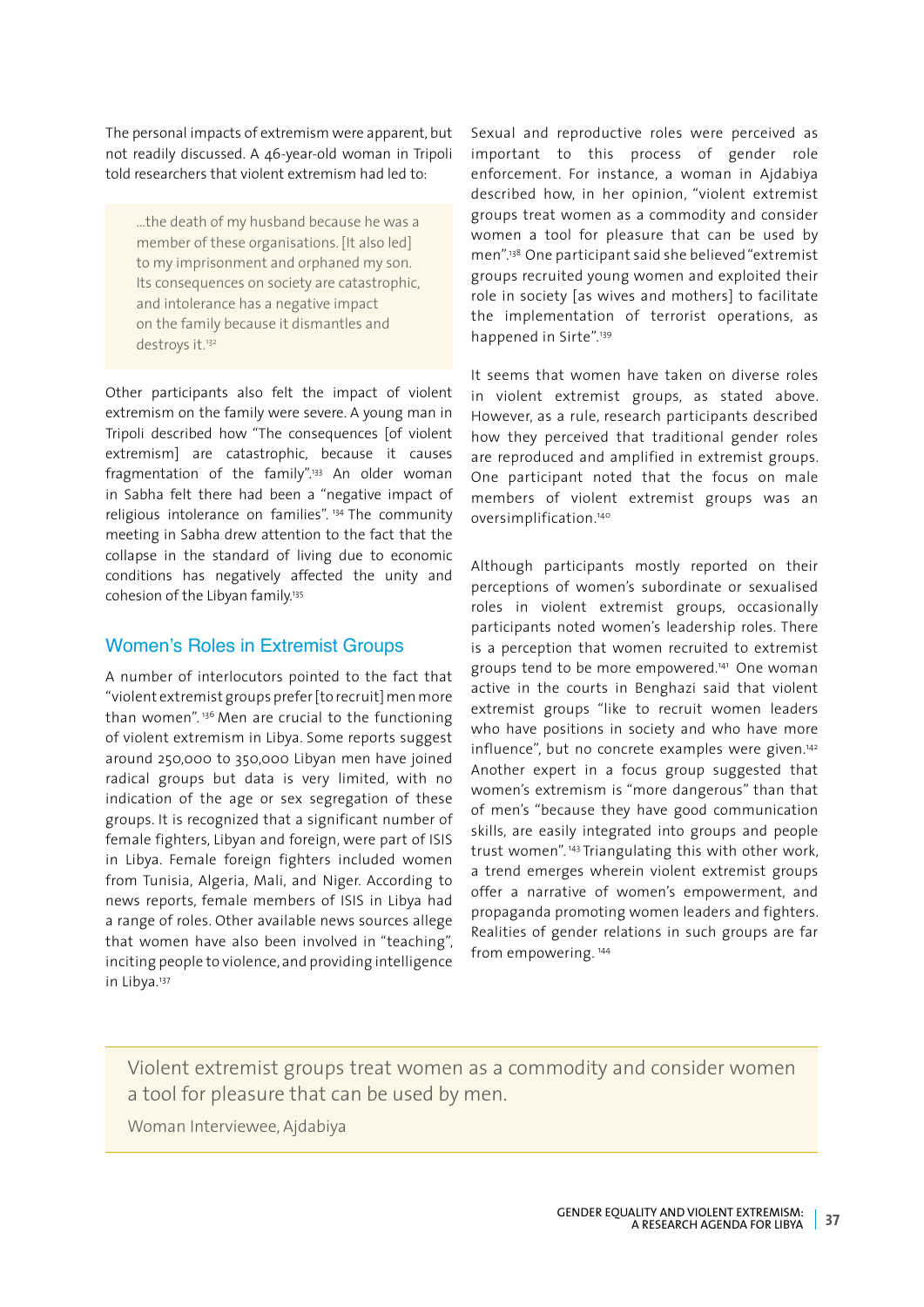#### Changing Gender Roles

The majority of research participants across all sites agreed that the traditional gender roles of men supporting the family through paid work and women working solely in the home were changing. 145 Women had more power, according to a female legal professional in Benghazi, because of increasing economic empowerment: "Sometimes a woman's influence on a man is greater because the role of women economically in the family has increased, therefore they have a say in strategic decisions in the family".<sup>146</sup>

The disconnect between the ideal traditional gender division of labour with a male breadwinner and housewife, and the reality of women's paid and unpaid work was evident in the qualitative research. A housewife in Ajdabiya complained that traditional roles dominated "despite the fact that women are

more efficient and they have the ability to make money and combine both being a housewife and a worker".147 The gap between reality and practice was expressed by a male university lecturer who said that use of household income was still in men's hands, because "in the case of a working wife, the man uses her money to pay the bills". 148 Moreover, women's domestic work was prioritized: "Women have an important role as housewives, even if they are educated.<sup>149</sup>

Even more gender regressive views than these were evident in the research. Ajdabiya was described as a very conservative city, with no women not wearing the niqab "because of tribal controls" and "no women going out to malls or markets".<sup>150</sup> Although interviewees in Benghazi were legal professionals, and therefore expected to be liberal, some expressed very conservative views of women's roles.151

Ajdabiya was described as a very conservative city, with no women without the niqab "because of tribal controls" and "no women going out to malls or markets".

Female Public Servant, Ajdabiya

#### **RECOMMENDATIONS**

Legal and cultural subordination of women through marriage is a driver of women's recruitment to violent extremism. Yet, gender equality legal reforms face significant challenges in a conflict-affected, fragile state.

- • Governments need to be mindful that concessions to extremist groups that disempower women through marriage laws and other legal gender discrimination may legitimize extremist ideologies and facilitate recruitment to violent extremism of both disempowered women and men seeking dominance.
- • Civil society groups need to sensitise decision-makers about the connections between marriage and violent extremist recruitment of women and their families. This knowledge and advocacy could persuade parliamentarians to end discrimination in family and personal status laws.
- Education and civil society campaigns about legal reform to promote women's equality and human rights should be prioritised because reform is contentious and needs to promoted on local terms. For instance, advocacy for personal status law reform must be discussed and debated in civil society to prevent further backlash given the broad support male guardianship currently enjoys.
- Regional cooperation on form of personal status laws should put women's rights at the centre. International organisations can play a role by supporting women's right's defenders and the capacity of their organisations in the face of gender regressive backlash.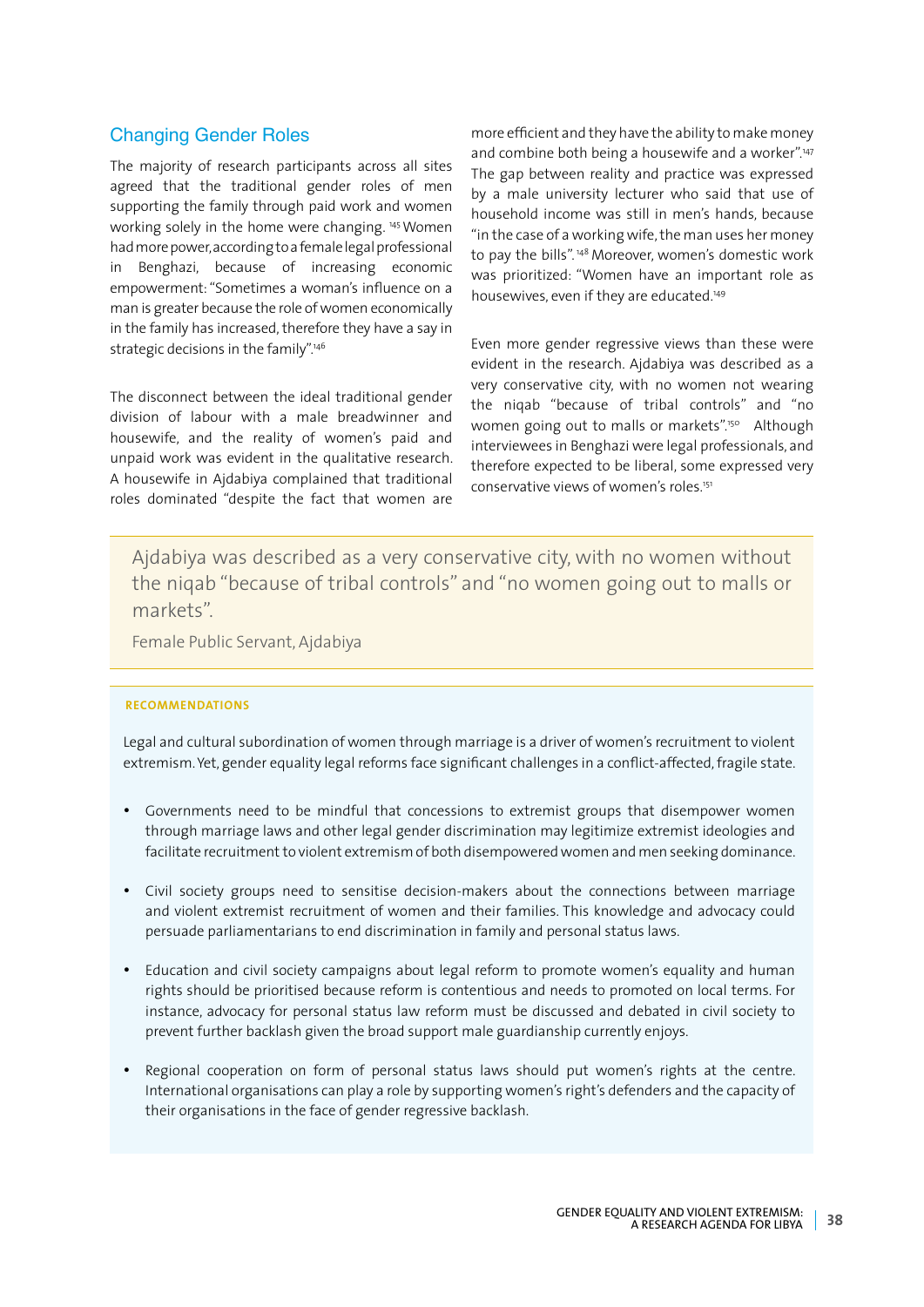#### **4.5 Finding 5: Some Religious Institutions Spread Intolerance & Sexism**

This section explains the role of some religious institutions , especially schools, spreading intolerance, extremism and discriminatory gender ideology. Importantly however, there was no relationship between religiosity and support for violent extremism in our survey analysis (Q9). Likewise, there was no relationship between religiosity and support for violent extremism among men and women, or young people and adults. A significant number of respondents considered themselves moderately religious, with more reporting themselves to be irreligious people than extremely religious.

According to participants, some religious schools (madrassa) play a role in spreading radical ideas promoting the adoption of extreme political, social, or religious ideals and aspirations that reject or oppose the status quo and contemporary ideas and including human rights, especially women's human rights, freedom of expression, democracy and so on. This is especially true "in the absence of the State", as one participant put it.<sup>152</sup> There is no law regulating

religious schools. Frequently, such schools start out as "normal" schools, and then management starts to become religious. 153 The doctrinal affiliations of the madrassa vary, and control of religious schools and mosques is hotly contested in Libya*. <sup>154</sup>* A number of participants complained that religious schools were not subject to state oversight.<sup>155</sup>

There has been an increase in the number of religious schools spreading radicalism and the lack of state school infrastructure and supervision creates a service provision gap for extremists to fill. Research participants noted an increase in the number of madrassa in Libya spreading "fanatical discourse"156 and that young people were radicalised in religious schools.<sup>157</sup> In Benghazi, a recently established koranic school started with one school campus, and now they have four branches, with strict separation between male and female pupils.<sup>158</sup> Participants in a community meeting in Ajdabiya, for instance, thought such education increased the likelihood of radicalisation: "Women are sometimes convinced by extremist ideas, especially those who went through the process of training in women-only koranic study groups or madrassa and specialised religious institutions".159

#### **TABLE 17: Religiosity in Libya**

| Percent | <b>Frequency</b> |
|---------|------------------|
| 18%     | 182              |
| 20%     | 206              |
| 41%     | 412              |
| 15%     | 151              |
| 6%      | 56               |
|         |                  |

There is a spread of religious schools in the South of Libya because the government has neglected the South, which resulted in weak policies and the dominance of religious schools, biased perspectives on women.

Community Meeting 4 Sabha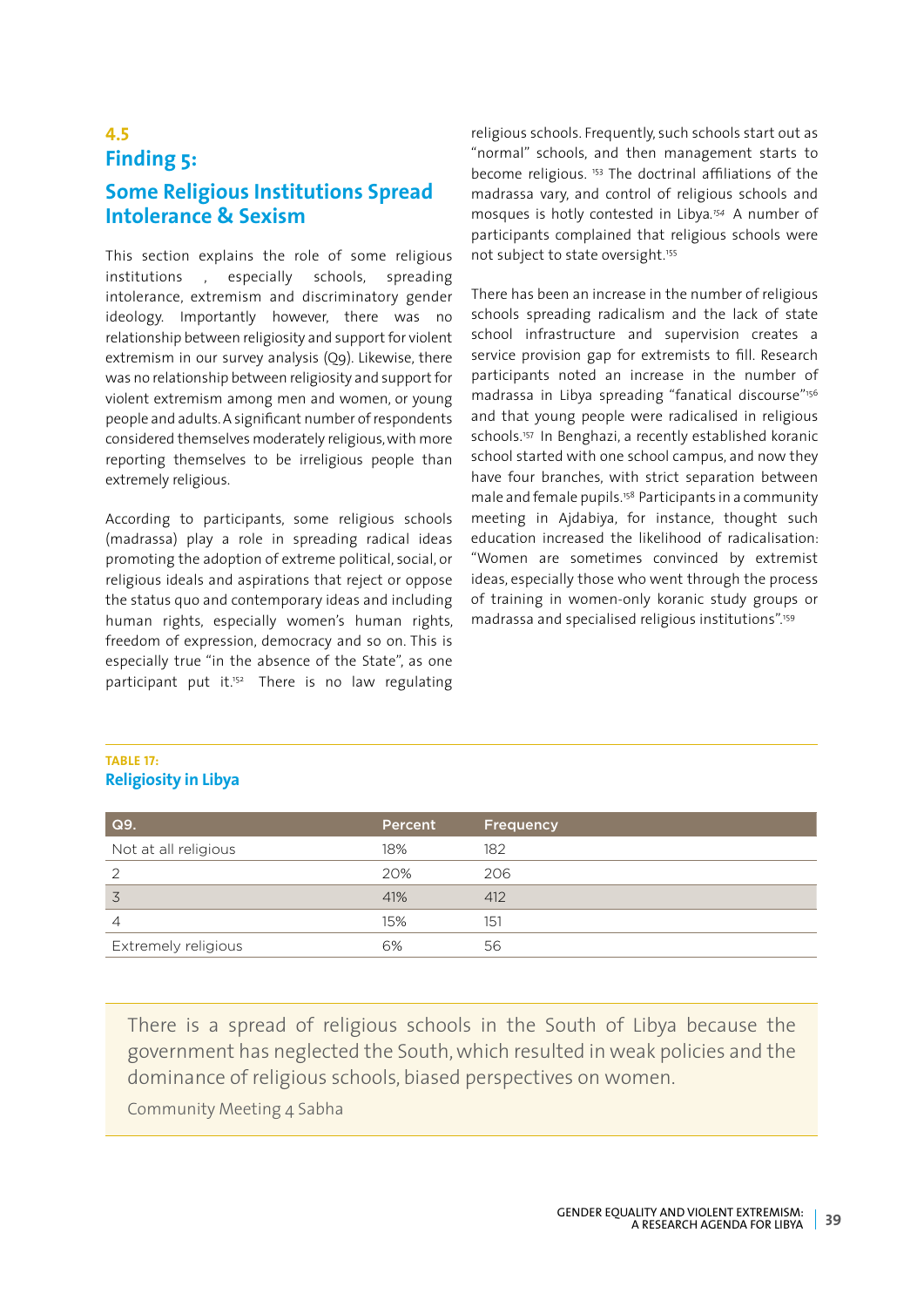The South was badly affected: "There is a spread of religious schools in the South of Libya because the government has neglected the South, which resulted in weak policies and the dominance of religious schools biased perspectives on women".<sup>160</sup> and in the South there are many religious schools not under government control".161 One focus group in Tripoli feared the unsupervised growth of "hard-line religious schools" would "produce a generation that deny women their rights".<sup>162</sup> Schools were described as having a big influence, "especially on those women and youth neglected by the state".<sup>163</sup> In other words, vulnerable people like widows, single parents and orphans, without access to services and infrastructure.

Schools were described as having a big influence especially on women and youth neglected by the State.

Community Meeting, Sabha

Certain madrassa reinforced women's subordination to male relatives, and reinforced women's confinement to sexual and reproductive spheres. Religious schools in Libya often impose a dress code for girls, but this varies. The kind of teaching will also vary from one school to the other. Some would teach radical texts and others would teach more moderate texts. According to participants, this practice has spread in Tripoli, Sabha, and Ajdabiya more than in Benghazi. 164

Significantly, the curriculum in religious schools, as well as normal schools, enforces gender roles that classify women as nurturers, confining them to reproductive roles.165 Religious schools promote strict dress, gender

segregation of pupils and content, and traditional gender roles. One participant drew attention to the strange ways gender norms could be reinforced in schools and families, for example, "the penalty of the son that he will sit next to a girl in the event of any undesirable work, resulting in gender segregation and psychological [reinforcement]".<sup>166</sup> An educational professional in Benghazi complained that ignorance about sex and members of the opposite sex led young people to seek answers and romance in violent extremist groups. She said:

The religious curriculum does not explain matters related to marriage and sex, and mixing between men and women. In Islamic education, a teacher's role in explaining issues related to sex, virginity and families is weak as a result of shyness (sex is a taboo topic). Because they do not explain these things to the children, the children become attracted to violent extremist groups.167

Gender-segregation in classes is an increasing trend and imposed in religious schools and universities as a way of distinguishing themselves and enforcing what they see as religious law.168 In the survey, more women (39 per cent) than men (29 per cent) agreed or strongly agreed that groups protesting in favour of gender segregation at universities was a sign of rising extremism. Gender segregation in universities was seen as a warning sign of violent extremism by more women than men (Q62). A significant number of survey respondents (33 per cent of women, compared with 27 per cent of men) agreed that women dressing more conservatively was a sign of a family becoming extremist. This survey finding validates the idea that control over women's dress is a gendered sign of extremism, similar to findings elsewhere (O61).<sup>169</sup>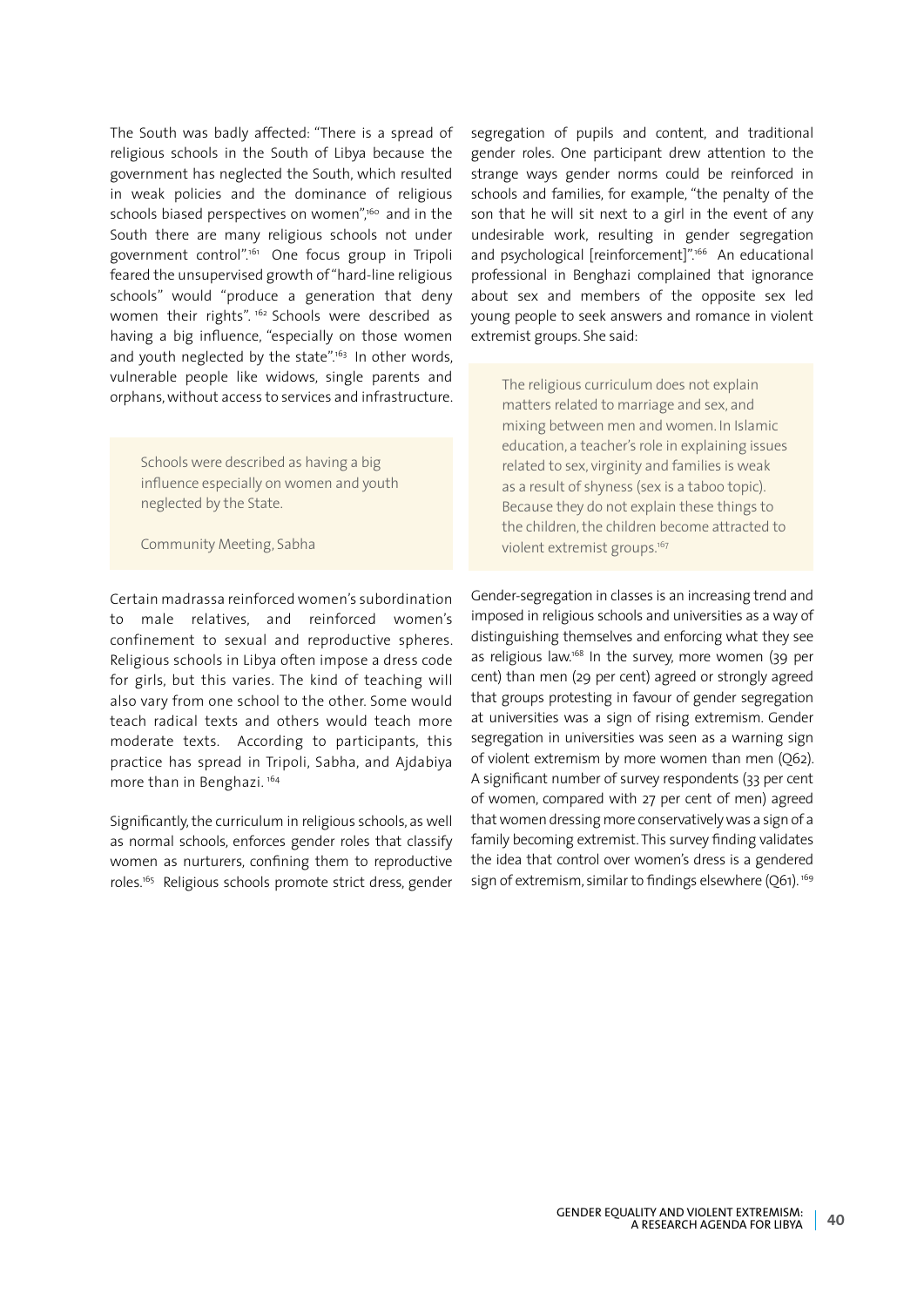#### **TABLE 18:**

**One student,Hassan,told us:"One sign of extremism is when groups start protesting to segregate university classes into men and women or boys and girls.They always want men and women to be separate".How much do you agree with Hassan's statement?**

| Q62.                 | <b>Male</b> | Female | <b>Total</b> |
|----------------------|-------------|--------|--------------|
| Strongly disagree    | 23%         | 20%    | 21%          |
| 2                    | 18%         | 12%    | 15%          |
| 3                    | 22%         | 21%    | 22%          |
| 4                    | 10%         | 11%    | 11%          |
| Strongly agree       | 19%         | 28%    | 23%          |
| Prefer not to answer | 8%          | 7%     | 8%           |

According to the participants in community meetings in Tripoli and Benghazi, many parents in Libya choose to send their kids to religious schools because they believe that religious schools will guide them to the "right path".170 These schools were "popular" with families<sup>171</sup> and parents "don't check the curricula".<sup>172</sup> One participant in Benghazi described the misplaced trust parents had in schools and koranic study groups:

The young people here are completely isolated from their families and spend a lot of time in koranic study groups. Families believe that their child is learning the true value of religion and reciting the Koran, while most of these gatherings are dominant by extremist ideas. In this context, educational curricula inculcate discrimination and extremism in the name of traditional gender roles or religion in the minds of children and young people.173

Women-only Koranic Study Groups

Women-only koranic study groups were emphasised as the main site of recruitment for women across the four research sites in Libya. According to all our interviewers, focus group and community meeting participants, women-only koranic study groups played a major role in the spread of violent extremism.<sup>174</sup> According to a number of participants, women trained in women-only koranic study groups; religious schools and specialized religious institutions were easily turned towards extremism.175 Women-only koranic study groups played a major role in the spread of violent extremism.

Most participants said that women's role in the religious sphere was limited to these "closed" gatherings in which women guide other women and help women memorise the Koran, usually held at a member's house or at a mosque.<sup> $176$ </sup> Women then transmit religious instruction of their children.<sup>177</sup> Such groups were very common in Ajdabiya: "the number of these womenonly Koranic study groups is far greater than schools, and many girls drop out of school and they stay in these study groups".178 There is little supervision of content in such groups. One female group member said the groups have changed. At women-only Koranic study groups they used to learn "everything" but now it has become limited to memorising the Koran.<sup>179</sup>

Leaders of women-only koranic study groups […] exclude all those who embrace moderate thought.

FGD Mixed Gender, Ajdabiya

Many young women spend a lot of time in women-only Koranic study groups and families believe that their daughter is learning the true values of religion through Koranic recitation, while in reality, since 2011 many of these gatherings are dominated by extremist ideas promoting violence and constricting women's rights.<sup>180</sup> Many families do not know who leads these gatherings and what ideas are discussed during these meetings. $181$ Since 2011, many of the women only koranic study groups are dominated by extremist ideas. A former member of a woman-only Koranic study group in Ajdabiya said the groups were far from moderate: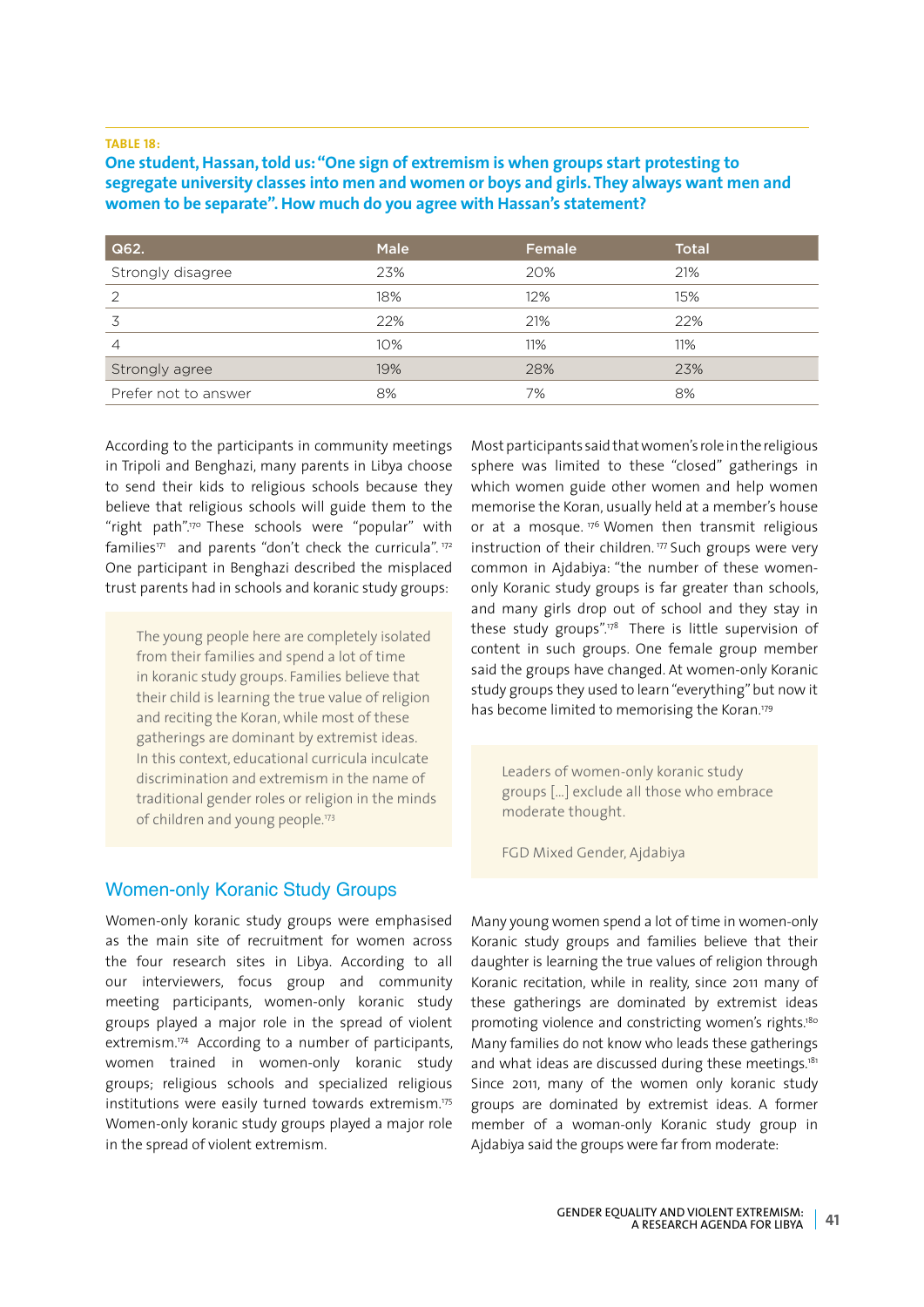Leaders of women-only koranic study groups […] exclude all those who embrace moderate thought. In the beginning, I was helping women memorise the Koran, I was promoting moderate Maliki thinking and ideas. They accused me of being part of the Muslim Brotherhood first, and then I was accused being a Secularist.<sup>182</sup>

Women-only koranic study group should be a tool for enlightening minds, not promoting violence and radical thinking, many stopped going to them because of the radical ideas and violence they promoted.

Female Teacher, Benghazi

The former study group member then said she was kicked out and then rejected by group members.<sup>183</sup> Another former group member, this time from Benghazi, described the increasing violent extremism propagated by such groups. She noted that the groups were fairly innocuous, prior to the revolution:

The women-only koranic study groups before the revolution were limited to memorizing the Koran, and basics such as praying, fasting, and performing Islamic charity. However, after the revolution, we noticed that many people are speaking in these gatherings about killing those who disagree with their opinion. Women-only koranic study group should be a tool for enlightening minds, not promoting violence and radical thinking, many stopped going to them because of the radical ideas and violence they promoted. 184

Gender-regressive ideologies were a key reason of why she left the group.

The focus of research was not on men's or women's prayer groups specifically. However, their significance became evident in the field research. However, survey analysis revealed that a significant number of respondents (37 per cent) perceive men separating themselves from mainstream mosques as a warning sign of extremism, while many responses were neutral or preferred not to answer (31 per cent) (Q65).

#### **RECOMMENDATIONS**

- • Girls and boys should be supported to access quality, formal education. If not free education, then with government subsidies.
- • Government oversight of koranic schools and their curricula to ensure religious tolerance and human rights is necessary.
- A gender equality curricula review needs to be undertaken across primary, secondary and tertiary education with the aim of removing gender discriminatory aspects of the curriculum and teaching practices.
- Increasing respect for women and girls in educational institutions is imperative, and, at the same time, developing interventions to reduce bullying and sexual harassment in schools and universities.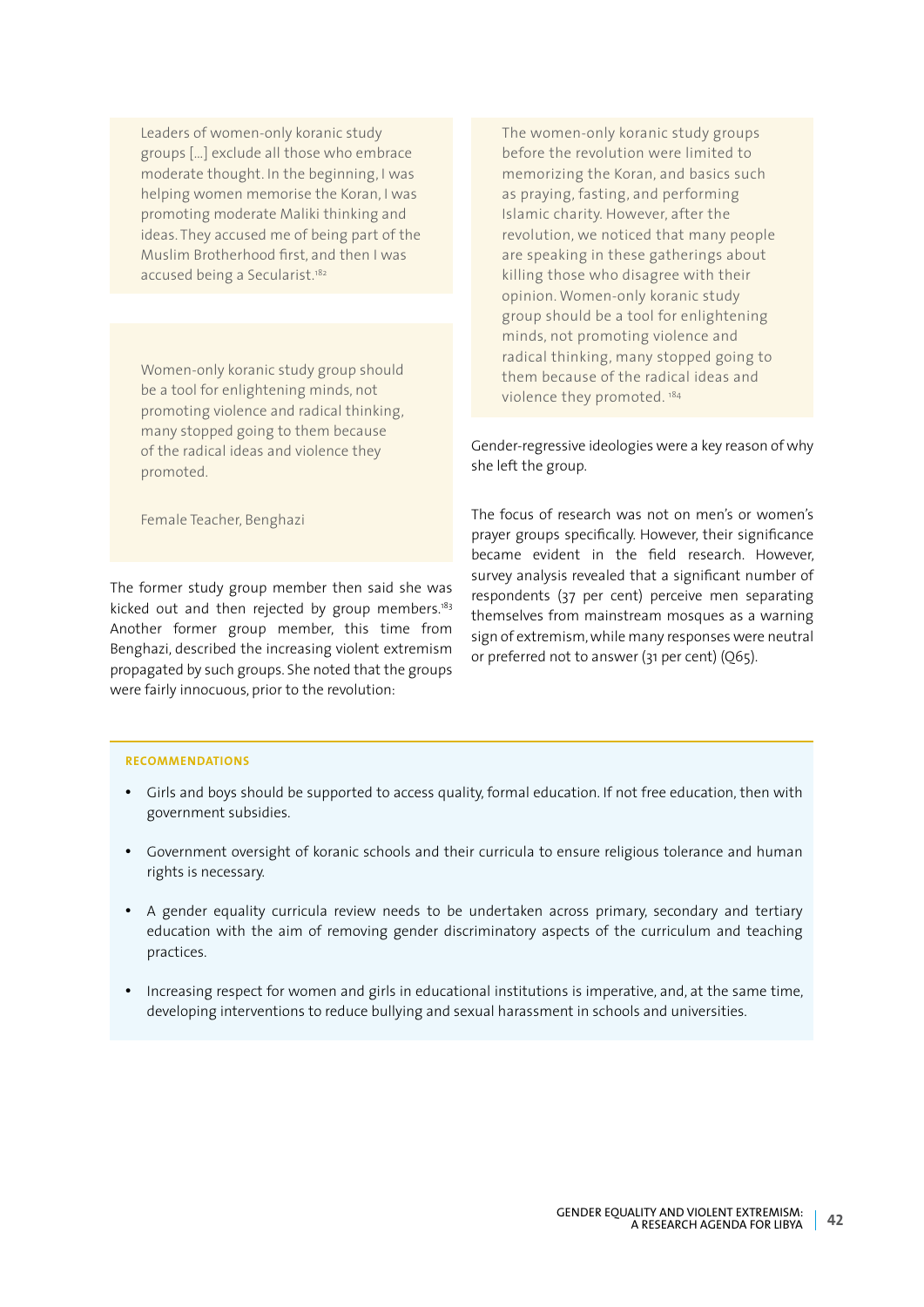#### **4.6 Finding 6:**

#### **Women Seek to Counter and Prevent Violent Extremism by Advocating for Women's Rights,Which is Dangerous**

The research confirms extant findings that Libyan women face severe restrictions in the public sphere as a result of their gender. This manifests as both a low level of freedom of movement, everyday violence, and policing of women in public space, and in violence against women's rights activists and politicians. The Libya Status of Women Survey 2013 reported that "Libyan women were restricted in their abilities to move and express themselves freely, with a majority of women (57 per cent) being somewhat (20 per cent) or very (37 per cent) restricted in leaving their house without permission".185

Nearly all participants in Sabha, Benghazi, and Tripoli agreed there was violence against women leaders. One participant in Sabha noted that extremist groups use violence "against women leaders and

their families because they play a role in raising awareness in the society",<sup>186</sup> while another said it was because "women leaders confront violent extremist groups".187 Participants in Ajdabiya did not mention violence against women leaders. Interviewees in Sabha phrased it: "There is certainly violence against women leaders because violent extremist groups reject enlightened women",188 and "women leaders are considered their enemies".<sup>189</sup> Another Sabha participant said that she knew in Benghazi that women leaders were "killed and threatened".<sup>190</sup> A woman in Tripoli described how she had noted "the use of violence by extortion, kidnapping and other immoral means against women leaders and their families". 191

In the survey, 40 per cent of women respondents agreed that attacks on women leaders were signs of impending militia attacks compared to 33 per cent of men. Twenty-seven per cent of women strongly agreed with this statement: "I can tell when there will be extremist violence because militia start to attack women leaders" compared to 19 per cent of men, as shown in Table 19.

Extremist groups use violence "against women leaders and their families because they play a role in raising awareness in the society.

Female Interviewee, Sabha

#### **TABLE 19:**

**Another woman,Asma, linked violence to women politicians as a warning sign. She said,"I can tell when there will be extremist violence because militia start to attack women leaders".How much do you agree with Asma's statement?**

| Q63.                 | <b>Male</b> | Female | <b>Total</b> |
|----------------------|-------------|--------|--------------|
| Strongly disagree    | 14%         | 14%    | 14%          |
| 2                    | 18%         | 11%    | 15%          |
| 3                    | 25%         | 20%    | 22%          |
| $\overline{4}$       | 14%         | 13%    | 13%          |
| Strongly agree       | 19%         | 27%    | 23%          |
| Prefer not to answer | 10%         | 14%    | 12%          |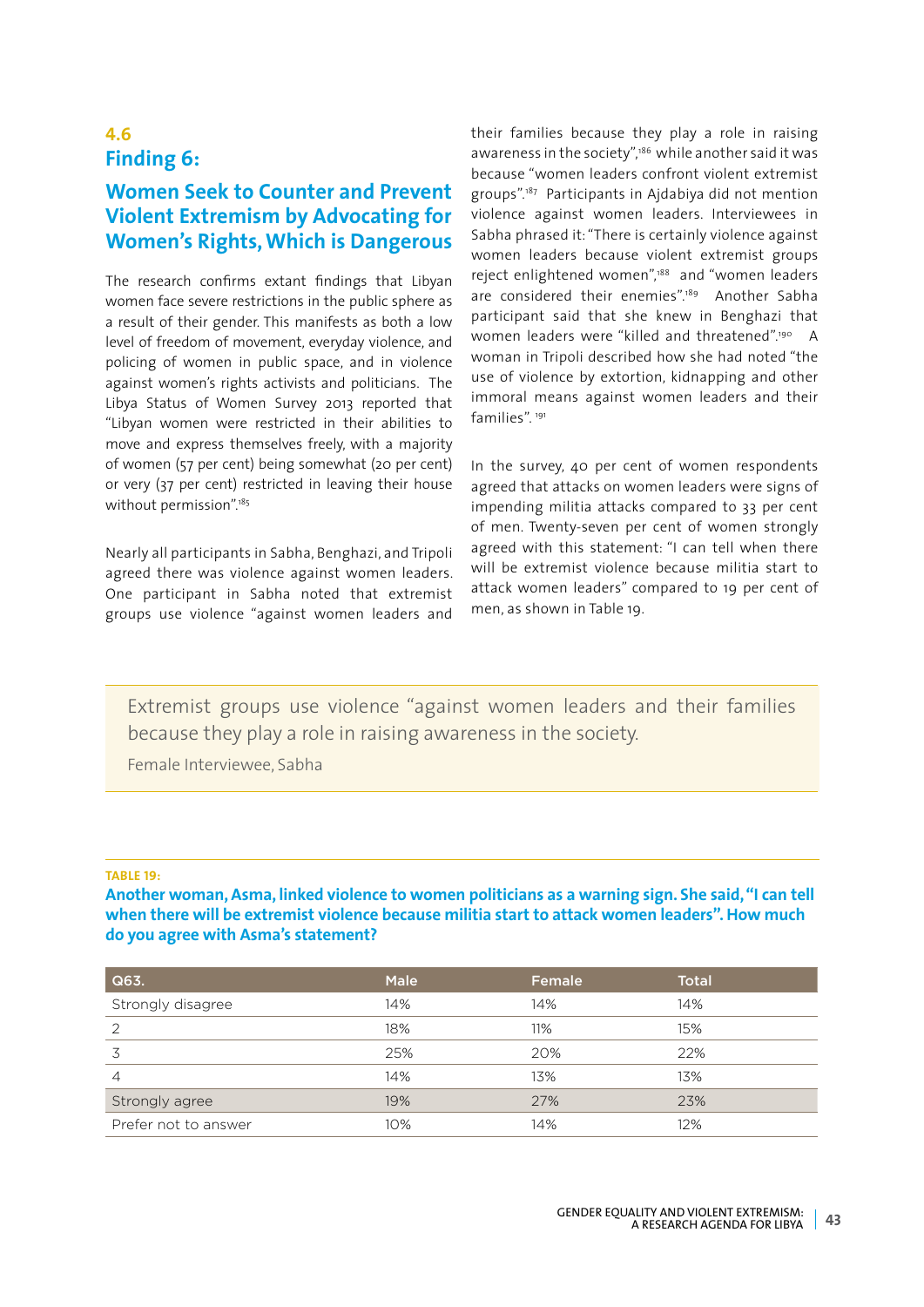In the survey, there were few gender differences in responses on the statement that women's rights activists are seeking to have more power over men with 47 per cent of women and 44 per cent of men disagreeing with this statement. Still, a substantial proportion of respondents (37 per cent) agreed with the statement indicating that women's rights activism is contentious in Libya (Q23).

These findings help to make sense of the large number of women leaders have been killed in Libya since the revolution, many (allegedly) by violent extremist groups. More recently, Siham Sergiwa, a female Libyan member of parliament was abducted from her house by armed gunmen on 17 July 2019.192 In addition to outright violence, violent extremist groups use extortion, blackmail, and smear campaigns to obstruct women leaders. Violent extremist groups target women leaders in social media campaigns with the intent of destroying their reputation, as well as threatening women through their social media accounts. 193 One interviewee in Benghazi described how violent extremist groups engage in gender-based image abuse by publishing defamatory photos of women leaders in order to silence them. She described how this has led many women to stop their political and activist work.194

#### Women's Roles in Preventing and Countering Violent Extremism

But I do not think radicalism is acceptable in our society, because women and men roles are equal today, they have same responsibilities so difficult for extremist thought to change our society.

Male Education Expert, Benghazi.

As mentioned above, extremist groups are concerned about rising gender equality. Despite the threat of extremism to women's increasing status, a number of participants pointed to the resilience of ideals of gender equality in Libya. One man thought that "some violent extremist groups are worried about changing gender roles. But I do not think radicalism is acceptable in our society, because women's and men's roles are equal today, they have same responsibilities, so it is difficult for extremist thought to change our society".195 Sometimes the status of women and the unequal level of legislation regarding married couples motivates women to fight extremism.

Female Teacher, Tripoli

Injustice towards women motivates me to fight extremism.

Woman Interviewee, Tripoli

There is a slightly contradictory tendency, mentioned above, that inequality mobilises (especially men) to join violent extremist groups, while it mobilises (especially women) to fight violent extremism. Many interviewees, but not all, thought that gender inequality ("unequal status" "unequal legislation") rouses women to fight extremism.<sup>196</sup> Similarly, a woman in Tripoli told researchers that "the unequal status of women compared to husbands motivates them to fight extremism". <sup>197</sup> Another woman from Tripoli added that it motivates her personally: "Injustice towards women motivates me to fight extremism".198 Education about the seriousness of extremism was seen by one participant to be an important aspect of prevention: "Ignorance is a driver to join violent extremist because if the woman knows the gravity of extremism then she will not join".199

The fight for gender equality in terms of legal rights was seen to motivate women to stand up to extremist groups. As a female teacher suggested:

"Women in my society do not live in a just society because men have a stronger role than women. They certainly enjoy greater privileges and power. Sometimes the status of women and the unequal level of legislation regarding married couples motivates women to fight extremism".200

In the survey, two thirds of female respondents and almost half of all male respondents were afraid that fundamentalism would impede women's rights. Smaller numbers of men (27 per cent) and women (16 per cent) disagreed or strongly disagreed with this statement.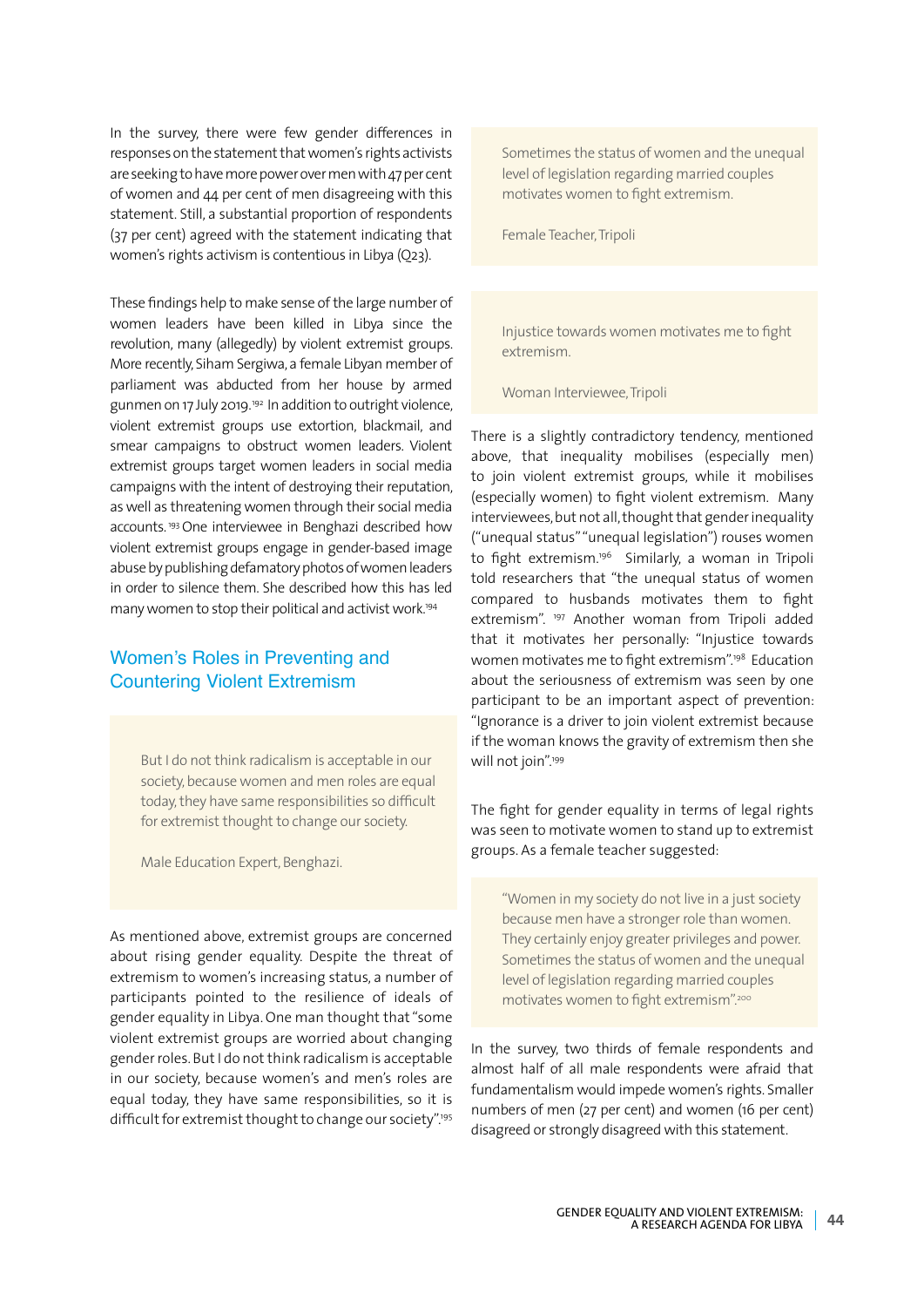#### **TABLE 20:**

#### **I am afraid that religious fundamentalism will impede women's rights (e.g.rights to work,travel alone, voice their opinion in public)**

| Q70.                 | <b>Male</b> | Female | <b>Total</b> |
|----------------------|-------------|--------|--------------|
| Strongly disagree    | 14%         | 8%     | 11%          |
| 2                    | 13%         | 8%     | 11%          |
| 3                    | 18%         | 13%    | 15%          |
| $\overline{4}$       | 24%         | 31%    | 28%          |
| Strongly agree       | 25%         | 35%    | 30%          |
| Prefer not to answer | 6%          | 6%     | 6%           |

Women play informal roles in countering and preventing violent extremism in Libya, although these roles are hardly documented. One participant noted that, "in Libya, we focus more on women's marginalization and suffering than on the role of women in violent extremism and preventing it because of the conflict in Libya. It is important to emphasize the role of women in preventing and countering extremism and contributing to social cohesion".<sup>201</sup> Interviewees in Benghazi emphasized the growing influence of women in the legal sphere and the rising importance of women lawyers. Women lawyers were particularly important in women's divorce and family law issues, which overlap with extremist ideology and practice, as shown above. According to key interviewees and participants in the validation workshop, women's political empowerment has also been a factor in countering violent extremism and furthering peace. The National Movement for Libya's "tent movement" is a significant example of such activism: women set up tents close to active battlefields and engage with other women who also suffered losses, thus creating a common experience of the conflict and promoting dialogue across tribal lines.<sup>202</sup>

Finally, motherhood is seen as crucial to the prevention of violent extremism in Libya, at the same time that motherhood is valorized and stereotyped. For instance, there are some news reports of mothers in Libya convincing foreign fighters to return home.<sup>203</sup> According to Bondoki, in the most conflict-affected areas older women are the only group trusted by all society members.<sup>204</sup> One participant said that mothers are observant and "[a] mother is the first person to notice extremism in the family. Because mothers are

closer to the children".205 A young male interviewee in Ajdabiya thought that educating mothers was key: "A conscious and educated mother knows what is happening in her family and can notice changes in her children and family members".206

#### Gender, Counter Terrorism and Countering & Preventing Violent **Extremism**

There are not even places to detain women involved in (extremist) violence.

#### Woman Interviewee, Ajdabiya

There are few gender mainstreaming measures in counter terrorism, or countering and preventing violent extremism policies in Libya. As a female legal professional in Ajdabiya put it, there are very few measures to address the issue of women extremists: "There are not even places to detain women involved in violence. They are sent to Benghazi, and then returned to their families, which prevents them from going out and mixing with anyone".207

After the recapture of Sirte from ISIS in 2016, 120 women were reported to be held in a Misrata prison on suspicion of jihadist links, even though many were likely victims of sexual slavery. According to Mannochi, the General National Congress did not allow former enslaved women victims of rape to have abortions. The problems with lack of appropriate detention facilities was also raised by a number of gender and legal experts in the research validation process.<sup>208</sup>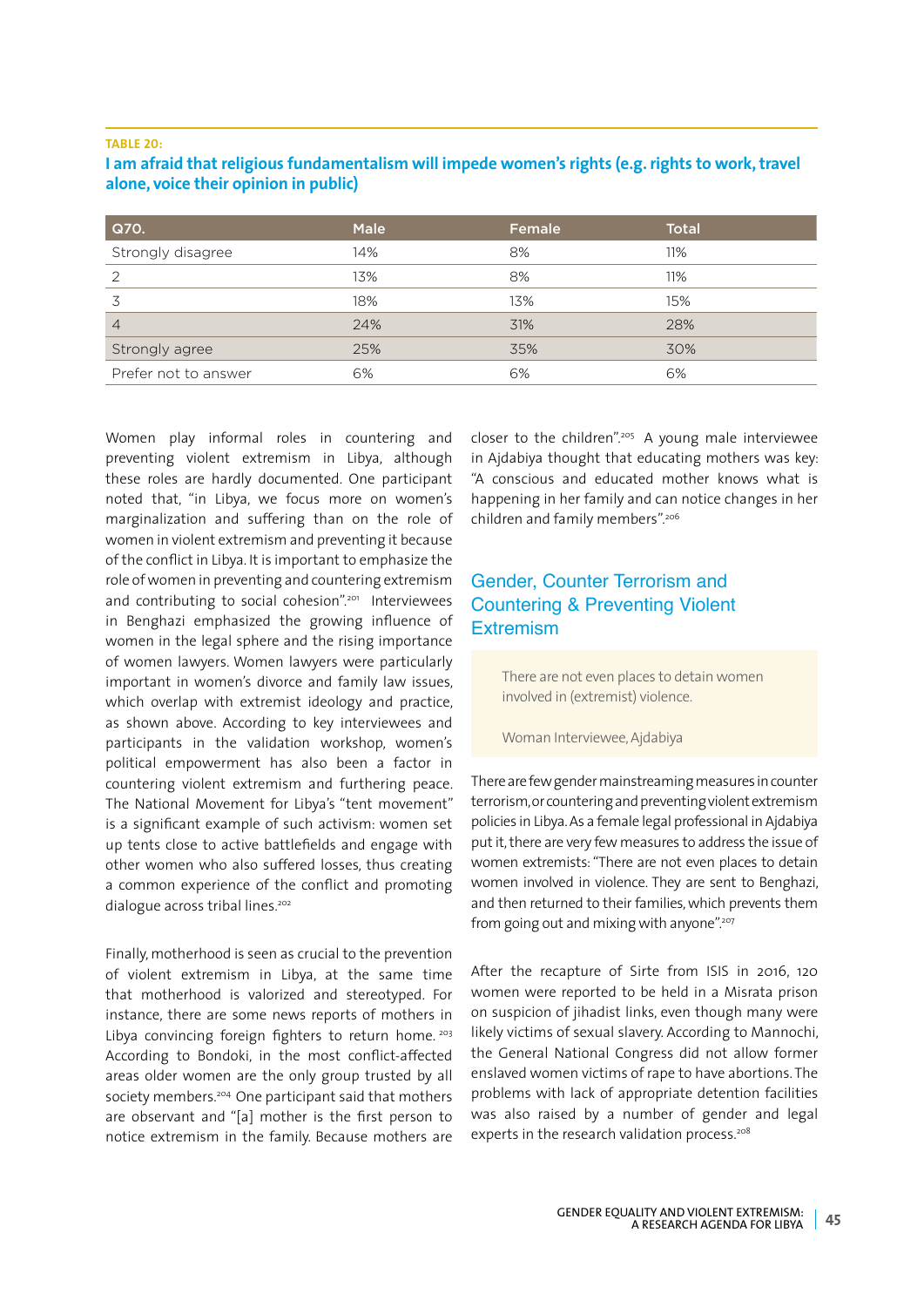Socio-economic rebuilding is deemed crucial to countering and preventing violent extremism but little progress has been made in this area. In 2012, ex-revolutionaries began the Libyan Program for Reintegration and Development. It has a number of different projects, but none targeted at women, although a majority of the 200 social advisors for the Libyan Program for Reintegration and Development reintegration program were women.<sup>209</sup> One key way that the Libyan Program for Reintegration and Development sought to revitalise the economy and reduce unemployment is through small and medium enterprises and microfinance, with a large project financed by the Islamic Development Bank. Other microfinance providers are also setting up in Libya. The gender disaggregation of clients is not known.210

One gender-specific way that the reintegration program LPRD aimed to reintegrate violent extremists and promote "social stability" was to help them pay for marriage costs. The Mawada Project is a collaboration with the Ministry of Social Affairs, comprising a social

program to help pay for single ex-combatants over 40 years old to get married and start a family. Through the Ministry's fund, ex-fighters will receive financial aid for wedding arrangements and necessities. LPRD was reported as having approved payments to 4500 men in 2016. The LPRD remained unfunded after the beginning of the Second Libyan War. There are no further reports on the nature of the marriages, which were to be supported by the LPRD, or on their (gender-differentiated) impacts. There appear to be no specific payments or programs to integrate women extremist fighters or recruits. The problems with lack of appropriate detention facilities was also brought up by a number of gender and legal experts in the research validation process.<sup>211</sup>

The survey found that 40 per cent of respondents disagreed that needing money to pay brideprice was a factor in young men's recruitment. However, a significant number (36 per cent) agreed that brideprice was a factor in young men's recruitment, making this a contentious issue across our sample.

#### **TABLE 21:**

#### **Young men join extremist groups to pay dowry (money or good or animals to the groom's family) or bride-price (money or good or animals to the bride's family).**

| Q45.                 | Percent |
|----------------------|---------|
| Strongly disagree    | 23%     |
| 2                    | 17%     |
| 3                    | 17%     |
| $\overline{4}$       | 24%     |
| Strongly agree       | 12%     |
| Prefer not to answer | 6%      |

#### **RECOMMENDATIONS**

- • Gender responsive security sector reform is needed, including the provision of gender-sensitive protection for women politicians and women's human rights defenders.
- • Risk assessment models for violent extremism should take into account the perpetration of genderbased violence as an early warning indicator of violent extremism.
- International actors seeking to empower women leaders in peace and security processes in Libya need to ensure adequate, gender-sensitive protection for those women. All actors engaged in promoting the peaceful resolution of conflict in Libya need to be trained in conflict and gender-sensitive approaches.
- • Local initiatives led by women on Penting violent extremism need to be documented and presented as good practices to be upscaled.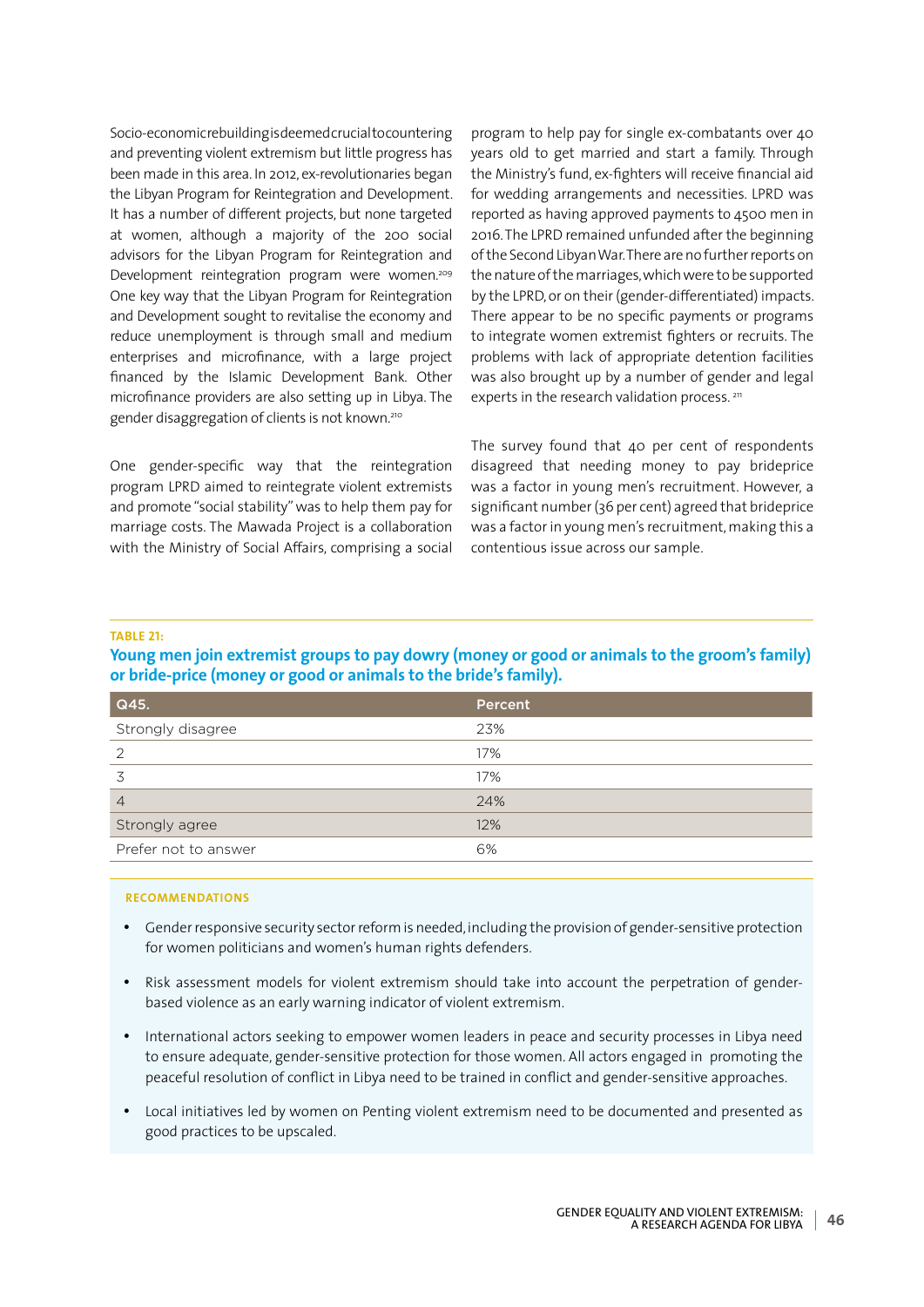## **9.0** ENDNOTES

- 1 Elisabeth Johansson-Nogués, "Gendering the Arab Spring? Rights and (in)Security of Tunisian, Egyptian and Libyan Women," *Security Dialogue* 44, no. 5-6 (2013): 394. Idris, *Implementation of UN Security Council Resolution 1325*; Counter Extremism Project, *Libya.* Kavitha Suthanthiraraj, "The UN Women Peace and Security Agenda: Libya and Australia," *Australian Outlook* 2019
- 2 WILPF, "Libya's Grand Mufti Issues Fatwa against Commission on the Status of Women Report," *WILPF*, 19 March, 2013; Rhiannon Smith and Jason Pack, "Al-Qaida's Strategy in Libya: Keep It Local, Stupid," *Perspectives on Terrorism* 11, no. 6 (2017). Hanspeter Mattes, "Libya since 2011: Political Transformation and Violence," *Middle East Policy* 23, no. 2 (2016): 61. Johansson-Nogués, "Gendering the Arab Spring", 410.
- 3 The Soufan Group, *Libya, Extremism, & The Consequences of Collapse* (New York: 2016). Counter Extremism Project, *Libya: Extremism and Counter Extremism* (2018); Aria Bendix, "Libyan Rivals Agree to a Ceasefire and Elections," *The Atlantic*, 25 July, 2017. AfricaNews, "Libya: Tripoli Clashes Situational Report No.15," *AfricaNews*, 22 April 2019
- 4 Lydia Sizer, *Libya's Terrorism Challenge: Assessing the Salafi-Jihadi Threat* (Washington DC: 2017) Tarek Megerisi, "While You Weren't Looking, General Haftar Has Been Taking over Libya," *Foreign Policy*, 1 April, 2019
- 5 Other active violent extremist groups in Benghazi and Derna include: the Omar Mukhtar-Brigade: the Rafallah al-Sahati-Brigade; The Abu Jarra-Brigade; The Abu Slim Martyrs Brigade; The February 17 Martyrs Brigade; The Shura Council of the Islamic Youth; Amnesty International, *Human Rights Council Should Establish an International Investigative Mechanism into Human Rights Violations in Libya* (Geneva: United Nations, 2018)
- 6 UNSCR, *Report of the Secretary-General on the United Nations Support Mission in Libya* S/2018/140 (New York: 2018)
- 7 Andrea Carboni and James Moody, "Between the Cracks: Actor Fragmentation and Local Conflict Systems in the Libyan Civil War," *Small Wars & Insurgencies* 29, no. 3 (2018).
- 8 Idris, *Implementation of UN Security Council Resolution 1325*; Counter Extremism Project, *Libya:* Carboni and Moody, "Between the Cracks"; Community Meeting 4- Mixed Gender, Sabha - 16 December 2018
- 9 Community Meeting 4- Mixed Gender, Sabha 16 December 2018

10 Community Meeting 4- Mixed Gender, Sabha - 16 December 2018. The cells are likely dormant because of a lack of funding and weaponry Library of Congress, *Al-Qaeda in Libya: A Profile* (Washington DC: 2012). Wolfram Lacher and Peter Cole, *Politics by Other Means: Conflicting Interests in Libya's Security Sector* (Geneva: 2014) Mattes, "Libya since 2011", 68-9.

11 Emma Graham-Harrison, "Migrants from West Africa Being 'Sold in Libyan Slave Markets'," *The Guardian*, 11 April, 2017. Panel of Experts on Libya, *Letter Dated 1 June 2017 from the Panel of Experts on Libya Established Pursuant to Resolution 1973 (2011) Addressed to the President of the Security Council* (New York: 2017)

- 12 Peter Glick and Susan T. Fiske, "The Ambivalent Sexism Inventory: Differentiating Hostile and Benevolent Sexism " *Journal of Personality and Social Psychology* 70, no. 3 (1996). Peter Glick et al., "Beyond Prejudice as Simple Antipathy: Hostile and Benevolent Sexism across Cultures," *Journal of Personality and Social Psychology* 79, no. 5 (2000)
- 13 Michael Flood, *Measures for the Assessment of Dimensions of Violence against Women: A Compendium* (Melbourne: Australian Research Centre in Sex, Health & Society, 2008). N Taylor and M Mouzos, *Community Attitudes to Violence against Women Survey 2006: A Full Technical Report.* (Canberra: Australian Institute of Criminology, 2006). See Appendix: Violence Against Women scale for details
- 14 J Cohen, *Statistical Power Analysis for the Behavioral Science* (New Jersey: Erlbaum, 1988).
- 15 See appendices for the makeup of the scales
- 16 KII040-F\_Tripoli, 35 years old
- 17 KII057-F Sabha, 60 years old
- 18 Human Rights Watch, *World Report 2017: Libya* (New York: 2017); Johanna Selimovic and Disa Kammars Larsson, *Gender and Transition in Libya: Mapping Women's Participation in Post-Conflict Reconstruction* (Stockholm: Swedish Institute of International Affairs, 2014)
- 19 Human Rights Watch, *We Feel We Are Cursed, Life under Isis in Sirte, Libya* (New York: Human Rights Watch, 2016) UNSMIL, *Conflict-Related Sexual Violence in Libya: A Study of Impacts of the Isil Occupation on Women and Girls*  (United Nations Mission in Libya, 2018)
- 20 KII064-F Benghazi, academic expert
- 21 FGD005-F Ajdabiya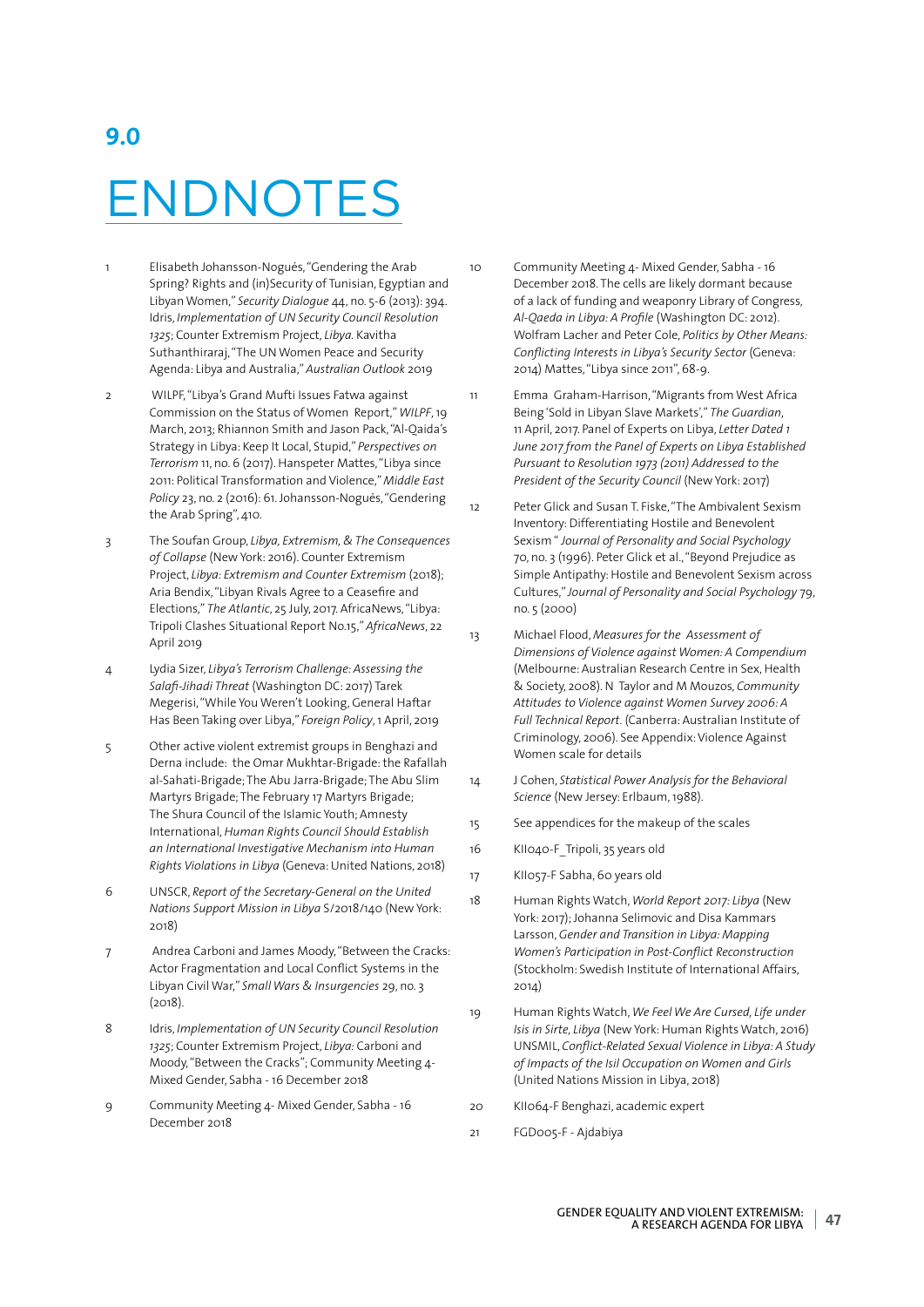- 22 KII048-F Sabha, 45 years old
- 23 KII062-F Sabha, 50 years old
- 24 KII048-F Sabha, 45 years old
- 25 "Any Support" was deemed by an answer of "agree" or "strongly agree" to any of the following questions 64, 69, 70, 71, 72 and 79.
- 26 Rola Abdul Latif, *Libya Status of Women Survey 2013: A Nationwide Survey Examining the Civic, Political and Economic Participation of Libyan Women and Exploring Public Attitudes toward Women's Roles, Rights and Domestic Violence* (Washington DC: 2013), 59
- 27 *For example, KII031-F\_Tripoli, KII032-F\_Tripoli , KII033-F\_ Tripoli, KII034-F\_Tripoli*
- 28 *KII027-F\_Tripoli, 45 years old*
- 29 *KII049-F Sabha, 40 years old*
- 30 *KII002-M\_Benghazi, Tribal Elder*
- 31 *KII019-M\_Ajdabiya, Lecturer*
- 32 Mattes, "Libya since 2011:.
- 33 KII010-F Benghazi , Teacher and member of a womenonly koranic study group
- 34 KII011-F Benghazi, Legal Professional
- 35 KII001-F\_Benghazi, Politician
- 36 KII007-F Benghazi
- 37 KII050-F Sabha, 50 years old
- 38 Langhi, "Gender and State-Building in Libya"
- 39 Alison Pargeter, "Libya," in *Women's Rights in the Middle East and North Africa: Progress Amid Resistance*, ed. Sanja Kelly and Julia Breslin (New York: Rowman & Littlefield International, 2010).
- 40 OECD (2014) Social Institutions and Gender Index: Libya. Washington DC: OECD Development Centre.
- 41 *Department of Foreign Affairs and Trade Country Information Report Libya* (Canberra: Australian Government, 2018)
- 42 Jamie Dettmer, "Libyan Religious Leader Calls for Gender Segregation," *Relief Web*, 29 April, 2013
- 43 Adam Nossiter, "Hinting at an End to a Curb on Polygamy, Interim Libyan Leader Stirs Anger," *The New York Times*, 30 October, 2011
- 44 Jamie Dettmer, "Libya's Women Activists Outraged by Court Ruling on Wives," *VoA News* (27 February 2013),
- 45 Abdul Latif, *Libya Status of Women Survey 2013*
- 46 *KII013-F\_Benghazi, prison officer*
- 47 *FGD005-F Ajdabiya*
- 48 *FGD005-Mixed Gender, Ajdabiya, 24 November 2018*
- 49 *KII051-F Sabha, 34 years old*
- 50 *KII053-F Sabha, 60 years old*
	- 51 *KII049-F Sabha, 40 years old*
	- 52 *KII062-F Sabha, 50 years old*
	- 53 For all figures reporting differences in views beween men and women we can reject the null hypothesis. We concluded that there is statistically significant evidence that perceptions are different depending on gender. The calculated value of the Chi-Square tests are reported in the Appendices. See Appendix Calculated Value of the Chi-Square Test: Scales and Questions.
	- 54 *FGD002-Mixed Gender, Benghazi, 8 November 2018*
	- 55 *KII049-F Sabha, 40 years old; Community Meeting, Sabha, 15 December 2018*
	- 56 FGD003-Mixed Gender, Benghazi 19 December 2018; But as Carboni and Moody argue, military control over border areas are not the actions of purely criminal gangs or tribes; rather, border control is negotiated in conjunction with the Tripoli and Benghazi governments, which are in turn responding to nation building and regional imperatives. Carboni and Moody, "Between the Cracks".
	- 57 Eaton, Tim, Christine Cheng, Renad Mansour, Peter Salisbury, Jihad Yazigi, and Lina Khatib. "Conflict Economies in the Middle East and North Africa." London: Chatham House, 2019.
	- 58 *Community Meeting 4 Sabha 16 December 2018*
	- 59 *FGD002-Mixed Gender, Benghazi, 8 November 2018*
	- 60 *Community Meeting, Sabha, 15 December 2018.* Roberto Aliboni, *A Hard Diplomatic Transition in Libya: What Response from the EU and the 5+5 Dialogue?* (Barcelona: European Institute of the Mediterranean, 2017)
	- 61 Community Meeting 1 Benghazi 13 October 2018
	- 62 Lydia Sizer, *Libya's Terrorism Challenge*
	- 63 *UN Women, The Economic Impact of Conflict on Libyan Women*
	- 64 Human Rights Watch, *We Feel We Are Cursed, Life under Isis in Sirte, Libya*.
	- 65 Nearly a third of Libyans live at or below the poverty line. CIA *World Factbook: Libya, 2018* https://www.cia. gov/library/publications/the-world-factbook/geos/ ly.html accessed 26.08.2019
	- 66 KII040-F\_Tripoli, 35 years old
	- 67 KII031-F\_Tripoli, 23 years old
	- 68 UN Women, The Economic Impact of Conflict on Libyan Women. (Altai Consulting and UN Women, 2019)
	- 69 KII005-F\_Benghazi, Education Institute Director
	- 70 KII048-F Sabha, 45 years old
	- 71 KII052-F Sabha, 53 years old
	- 72 KII029-F\_Tripoli, 42 years old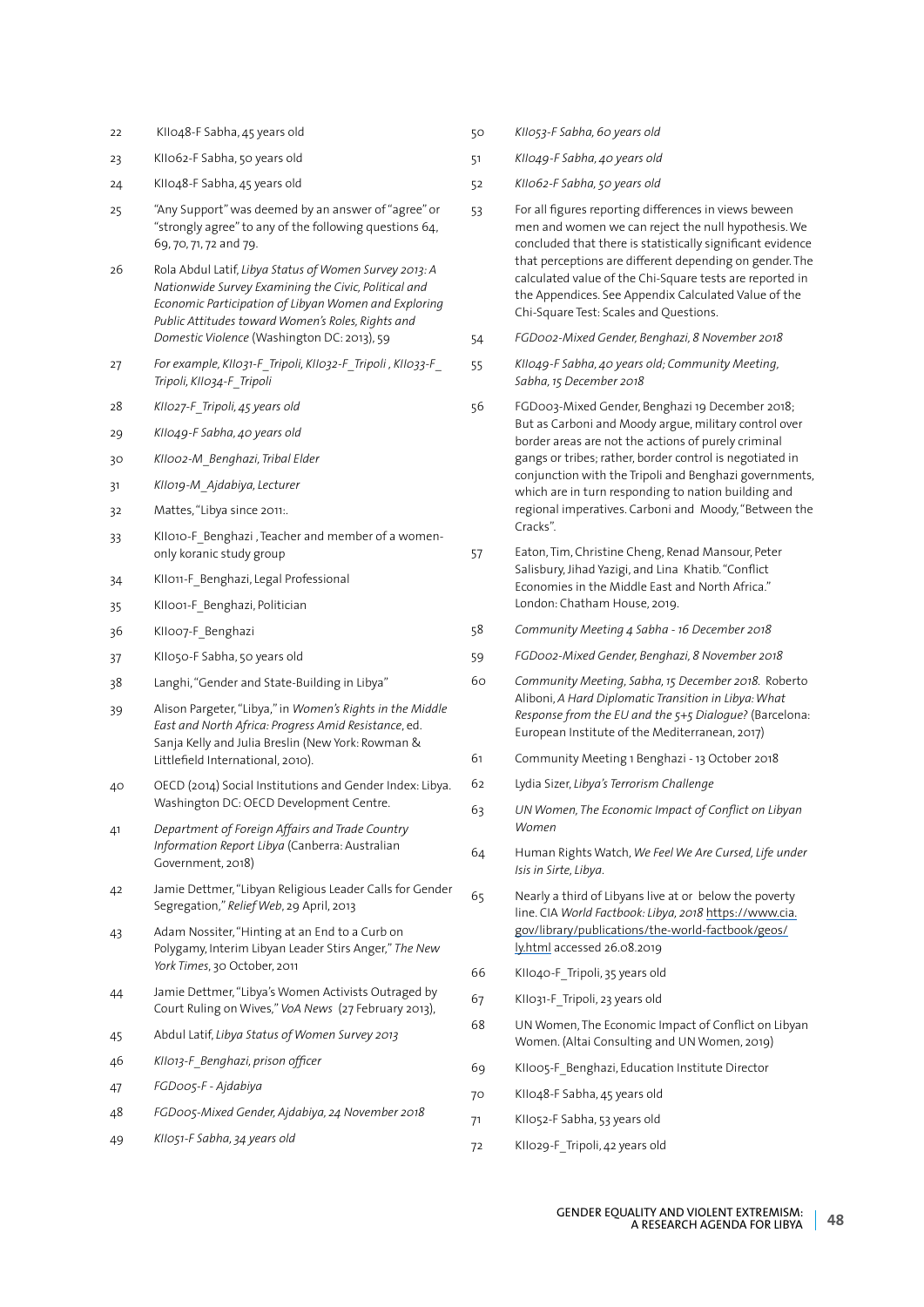- KII040-F\_Tripoli, 35 years old
- KII056-F Sabha, 53 years old
- Zahra' Langhi, "Gender and State-Building in Libya: Towards a Politics of Inclusion," *The Journal of North African Studies* 19, no. 2 (2014)
- Community Meeting, Benghazi
- Community Meeting 3 Tripoli
- FGD005-F\_Ajdabiya
- Community Meeting 4 Sabha 16 December 2018
- Community Meeting 2 Ajdabiya
- Community Meeting 4 Sabha 16 December 2018.
- 82 KII001-F Benghazi
- FGD007-Mixed Gender Tripoli Students 27 October 2018
- Community Meeting 4 Sabha 16 December 2018. Indeed, media in Libya is rated "not free" by Freedom House, because of lack of clear regulation, legal censorship, access to information and libel laws. Islamist groups in Tripoli controlled a number of former state media, and a number of private channels, and Libya Al-Hurrah is viewed as an affiliate of the Libyan Muslim Brotherhood. The regional power struggle is reflected in the media landscape, with Qatar based media supporting the Muslim Brotherhood, and Saudi Arabia and the UAE supporting all other groups (liberal, Salafist, and tribal groups). Freedom House, *Freedom of the Press 2015* (Washington, DC. : Freedom House,, 2015) Rami Musa, *Media Landscapes: Libya* (Brussels: European Journalism Centre, 2017).
- KII024 F\_ Ajdabiya
- Rami Musa, *Media Landscapes*
- *KII006-F\_Benghazi*
- *Community Meeting 1 Benghazi 13 October 2018*
- Rami Musa, *Media Landscapes*
- *KII010-F\_Benghazi, Teacher and member of a womenonly koranic study group*
- *KII014-F\_Ajdabiya, Lecturer*
- *KII015-F\_Ajdabiya, Human rights activist*
- *KII016-M\_Ajdabiya, lecturer*
- *KII015-F\_Ajdabiya, activists*
- OECD, *Social Institutions and Gender Index: Libya* (Washington DC: 2014)
- Johansson-Nogués. "Gendering the Arab Spring?" Masculinities are defined as patterns of practice by which people (both men and women, though predominantly men) engage in being "men" in a particular society with a particular gender order. Cf Raewyn Connell, "Raewyn Connell.net" http://www. raewynconnell.net/p/masculinities\_20.html accessed

#### 27.08.2019

- Community Meeting 2 Ajdabiya
- Community Meeting 2 Ajdabiya
- KII064-F Benghazi
- FGD005-F Ajdabiya
- Community Meeting 2 Ajdabiya,
- FGD007-Mixed Gender Tripoli Students 27 October 2018. Cf Human Rights Watch, *We Feel We Are Cursed, Life under Isis in Sirte, Libya*, 29
- KII062-F Sabha, 50 years old
- Community meeting Ajdabiya, KII030-F\_Tripoli, 26 years old, KII028-F Tripoli, 55 years old, KII029-F Tripoli 42 years old
- KII003-M\_Benghazi, Businessman
- KII063-F Sabha, 52 years old
- Community Meeting, Tripoli
- KII011-F\_Benghazi, Legal Professional
- FGD003-Mixed Gender, Benghazi 19 December 2018
- Community Meeting 1 Benghazi 13 October 2018
- FGD004-F\_Ajdabiya, 15 November 2018
- FGD005-Mixed Gender, Ajdabiya, 24 November 2018.
- FGD005-Mixed Gender, Ajdabiya, 24 November 2018.
- Immigration and Refugee Board of Canada, *Libya: Domestic Violence, Including Legislation, State Protection and Support Services* (Canada 2013)
- UNSMIL, *United Nations Support Mission in Libya* (New York: United Nations Security Council 2018), 8
- DFAT, *Country Information Report Libya,* 12.
- Community Meeting Ajdabiya, 27 October 2018
- FGD004-F Ajdabiya
- FGD002-Mixed Gender, Benghazi, 8 November 2018
- Community Meeting Ajdabiya, 27 October 2018
- Community Meeting Ajdabiya, 27 October 2018
- Community Meeting, Sabha, 16 December 2018
- FGD008 Mixed Gender Sabha 15 December 2018
- Community Meeting 1 Benghazi 13 October 2018
- KII018-M\_Ajdabiya, politician
- FGD004-F Ajdabiya
- KII038-F\_Tripoli, 48 years old
- FGD008 Mixed Gender Sabha 15 December 2018
- 129 KII015-F Ajdabiya, legal professional
- Community Meeting 4- Mixed Gender, Sabha 16 December 2018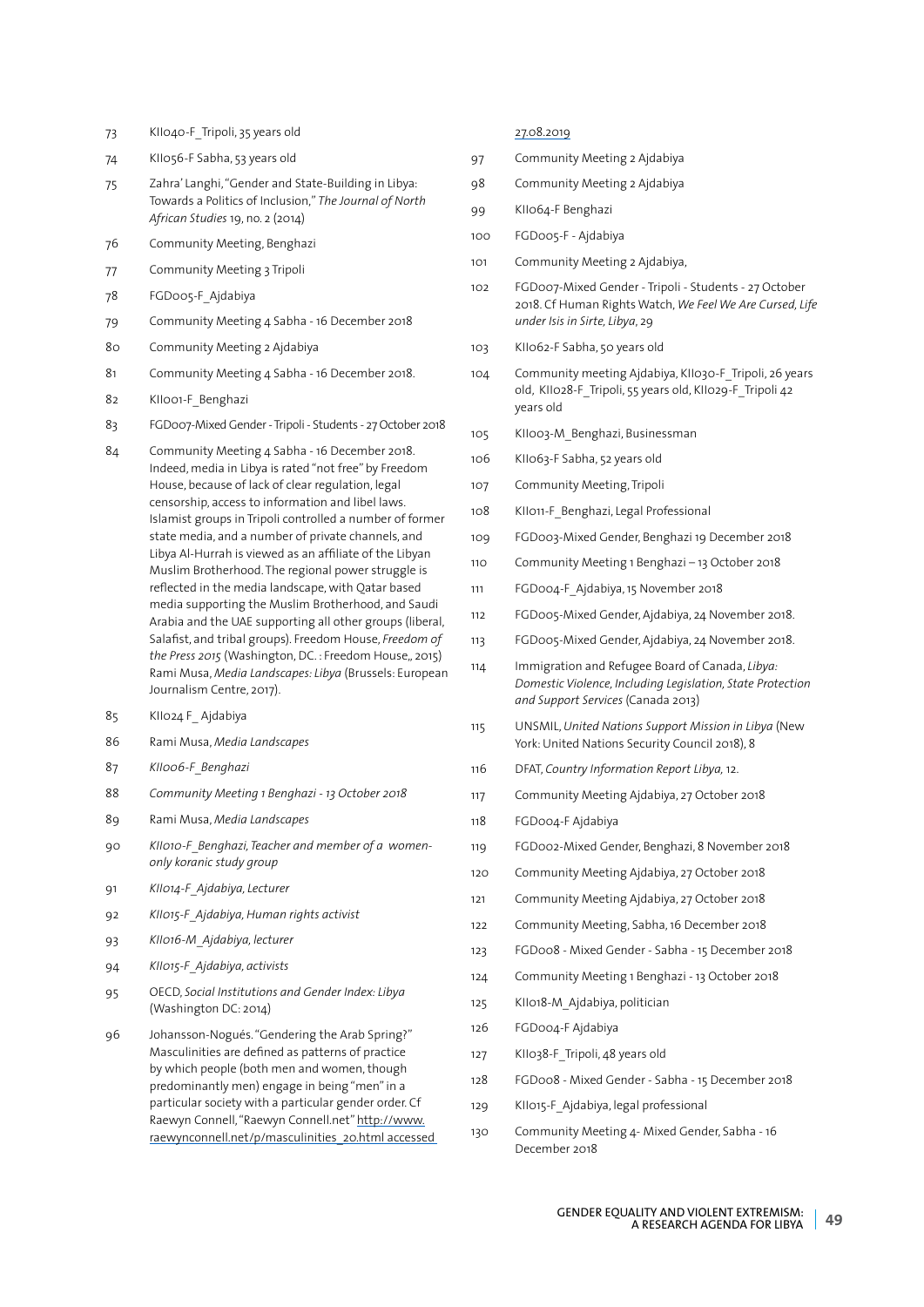- 131 FGD003-Mixed Gender, Benghazi 19 December 2018
- 132 KII032-F\_Tripoli, 46 years old
- 133 KII040-M\_Tripoli, 25 years old
- 134 KII063-F Sabha, 52 years old
- 135 Community Meeting 4, Sabha, 16 December 2018
- 136 KII005-F\_Benghazi; KII005-F\_Benghazi, KII003-M Benghazi, Businessman
- 137 Alia Brahimi, "Why Libya Is Still a Global Terror Threat," *The Guardian*, 25 May, 2016. Al Rakoba, "Daesh Focuses on "Jihad Al-Niqah" and Recruits Women from African Countries Including the Sudan," *Al Rakoba,* , 2 May, 2016. Al Rakoba, "Daesh Focuses on "Jihad Al-Niqah". Against Terrorism, "The "Jihad of Marriage" Is a Way to Appeal to the Women of Libya," *Against Terrorism*: not dated. Human Rights Watch, *We Feel We Are Cursed, Life under Isis in Sirte, Libya*; RT, "Foreign Fighters in Libya: The Fourth Largest Mobilization of Fighters in the History of Terrorism," *RT*, 26 February, 2018. Monia Ghanmi, "The Strategy of 'Daesh' for Staying in Libya: Recruiting Women and Exploiting Them," *Arabic CNN*, 23 February, 2016
- 138 KII022-F\_Ajdabiya
- 139 FGD007-Mixed Gender Tripoli Students 27 October 2018
- 140 FGD002-Mixed Gender, Benghazi, 8 November 2018
- 141 Nelly Lahoud, Empowerment or Subjugation: An Analysis of ISIL's Gender Messaging. New York: UN Women
- 142 KII008-F\_Benghazi, Legal professional Lahoud, N. (2018). Empowerment or Subjugation: An Analysis of ISIL's Gender Messaging. New York:
- 143 FGD003-Mixed Gender, Benghazi 19 December 2018
- 144 Nelly Lahoud, Empowerment or Subjugation.
- 145 KII019-M\_Ajdabiya, Lecturer
- 146 KII008-F Benghazi, Legal Professional
- 147 KII017-F Ajdabiya, Housewife
- 148 KII016-M\_Ajdabiya, Lecturer
- 149 KII015-F\_Ajdabiya, Activist
- 150 KII023-F\_ Ajdabiya, Public servant
- 151 KII006-F\_Benghazi, Teacher and a member of a women-only koranic study group
- 152 FGD003-Mixed Gender, Benghazi 19 December 2018
- 153 KII064-F Benghazi
- 154 Francesca Mannochi, "Abused, Pregnant and Behind Bars: Former Is Slaves in Libyan Prisons," *Middle East Eye*2016.
- 155 Community Meeting 3 Tripoli
- 156 FGD007-Mixed Gender Tripoli Students 27 October 2018
- 157 Community Meeting 2 Ajdabiya
- 158 KII064-F Benghazi
- 159 Community Meeting 2 Ajdabiya
- 160 Community Meeting 4 Sabha 16 December 2018
- 161 Community Meeting 4 Sabha, 16 December 2018
- 162 FGD007-Mixed Gender Tripoli 27 October 2018
- 163 Community Meeting 4 Sabha, 16 December 2018
- 164 FGD001-F Benghazi, 3 November 2018
- 165 FGD001-F\_Benghazi, 3 November 2018
- 166 FGD003-Mixed Gender, Benghazi 19 December 2018
- 167 KII007-F Benghazi, educational professional
- 168 This finding was validated at the Monash GPS and UN Women Workshop, Gender Equality and Violent Extremism in Libya From Research to Action, 12th and 13th of June, 2019, Tunis, Tunisia.
- 169 True, Jacqui and Sri Eddyono. *Preventing Violent Extremism: Gender Perspectives and Women's Roles.* (Melbourne: Monash Centre for Gender Peace and Security, 2017.)
- 170 FGD007-Mixed Gender Tripoli Students 27 October 2018
- 171 Community Meeting 3 Tripoli,
- 172 FGD007-Mixed Gender Tripoli Students 27 October 2018
- 173 FGD001-F\_Benghazi, 3 November 2018
- 174 FGD002-Mixed Gender, Benghazi, 8 November 2018; FGD003-Mixed Gender, Benghazi 19 December 2018; KII021-M Ajdabiya, High School Student; FGD003-Mixed Gender, Benghazi 19 December 2018; FGD004-F Ajdabiya
- 175 Community Meeting 2 Ajdabiya
- 176 KII006-F Benghazi
- 177 KII021-M Ajdabiya, high school teacher
- 178 KII024 F Ajdabiya, teacher
- 179 KII024 F Ajdabiya, teacher
- 180 FGD003-Mixed Gender, Benghazi 19 December 2018
- 181 FGD001-F Benghazi, 3 November 2018
- 182 FGD005-Mixed Gender, Ajdabiya
- 183 FGD005-Mixed Gender, Ajdabiya
- 184 KII010-F Benghazi teacher, member of a woman-only Koranic study group
- 185 Abdul Latif, *Libya Status of Women Survey 2013*, 57.
- 186 KII049-F Sabha, 40 years old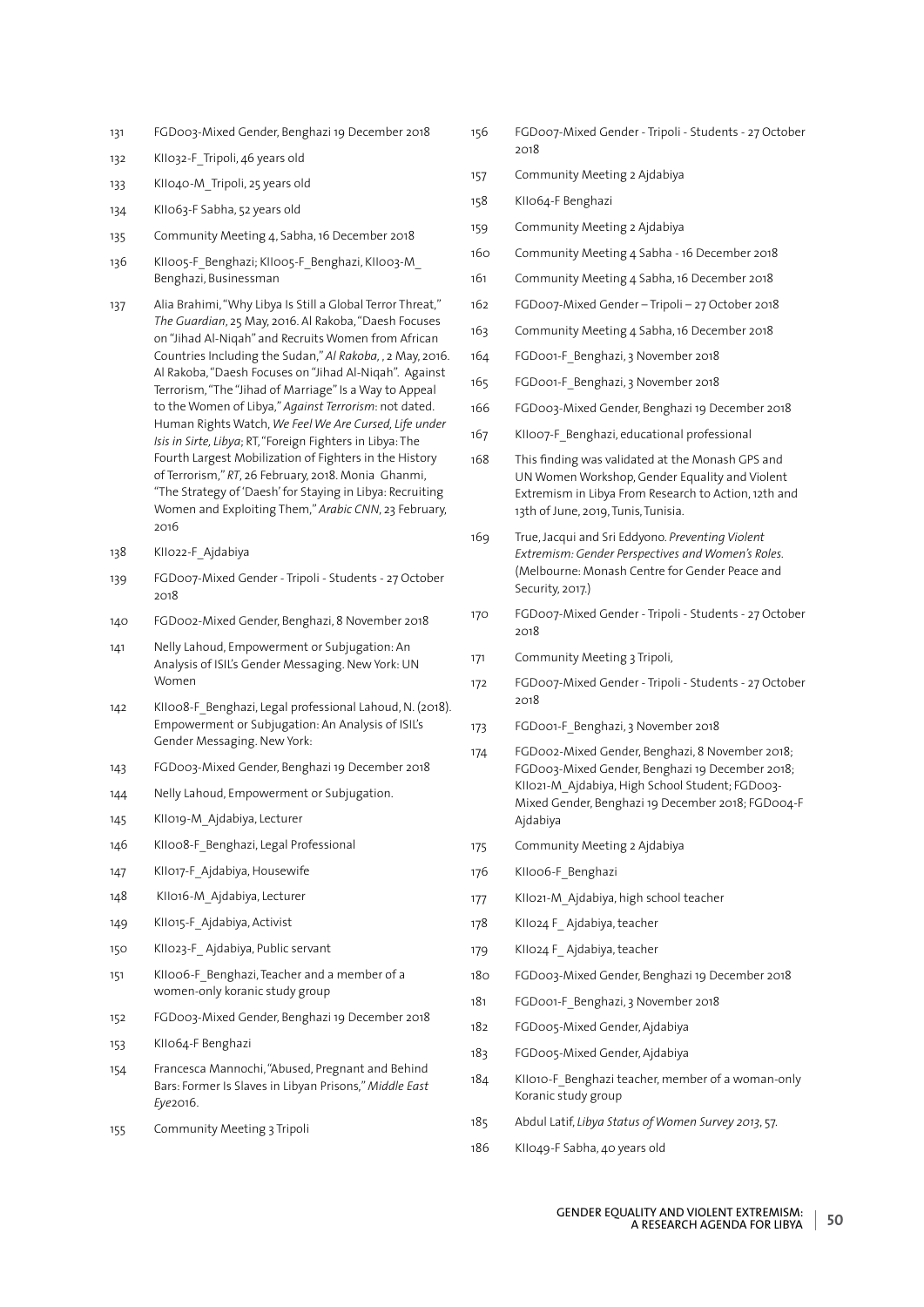- 187 KII052-F Sabha, 53 years old
- 188 KII050-F Sabha, 50 years old
- 189 KII053-F Sabha, 60 years old
- 190 KII048-F Sabha, 45 years old
- 191 KII028-F\_Tripoli, 55 years old
- 192 UNSMIL, *Human Rights Defenders under Attack* (2015). Agence France Presse, "Salwa Bugaighis, Libyan Human Rights Activist, Shot Dead in Benghazi," *The Guardian*, 26 June, 2014. Amnesty International, *Libya: Women Human Rights Defenders Still under Attack, Four Years after Activist's Assassination* (Amnesty International,, 2018). Ben Fishman, *North Africa in Transition: The Struggle for Democracy and Institutions* (Abingdon: Routledge, 2018). Mattes, "Libya since 2011". Redress, "Women's Rights Activist Files Complaint against Libya after Being Forced to Flee the Very Revolution That She Helped Bring About," 8 August, 2017. Amnesty International, Libya: Fears Mount For Abducted Woman Politician a Month Since She Went Missing, https:// www.amnesty.org/en/latest/news/2019/08/libya-fearsmount-for-abducted-woman-politician-a-month-sinceshe-went-missing/
- 193 UNSMIL, *United Nations Support Mission in Libya*.
- 194 KII064-F Benghazi, academic expert.
- 195 KII009-M\_Benghazi, education expert
- 196 KII034-F\_Tripoli, 20 years old, KII036-M\_Tripoli, Male, 21 years old
- 197 KII028-F\_Tripoli, 55 years old
- 198 KII034-F\_Tripoli 20 years old
- 199 KII010-F\_Benghazi Elementary school teacher and women only koranic study group member:
- 200 KII027-F\_Tripoli, 45 years old
- 201 Community Meeting 1 Benghazi, 13 October 2018
- 202 Peacemakers Network, "Libyan Tribal and Women Peacemakers Come to the U.S. To Advance the Peace Process in Libya," The Network for Religious and Traditional Peacemakers
- 203 Neven Bordokji, *Can Women Preachers Prevent Violent Extremism?* (West Asia North Africa Institute, 2016)
- 204 Ibid.
- 205 KII014-F\_Ajdabiya
- 206 KII021-M\_Ajdabiya
- 207 FGD005-F Ajdabiya
- 208 Comments made at the Monash GPS and UN Women Workshop, Gender Equality And Violent Extremism In Libya. Mannochi, "Abused, Pregnant and Behind Bars". From Research to Action, 12th and 13th of June, 2019, Tunis, Tunisia. McVeigh, Karen. "Refugee Women

and Children 'Beaten, Raped and Starved' in Libyan Hellholes." *The Guardian. 28 February, 2017.*

- 209 Conor McCormick-Cavanagh, "Too Many Guns and No Jobs: The Battle to 'Reform' Libya's Fighters," *Middle East Eye*, 20 February, 2016.
- 210 LPRD, *Economic Reintegration: Tumuh Project* (Libyan Program for Reintegration and Development, 2016) Gabriel Harrison, "Microfinance Organisation to Set up in Libya," *Libya Herald,* 4 August, 2017. Comments made at the Monash GPS and UN Women Workshop, Gender Equality And Violent Extremism In Libya From Research to Action, 12th and 13th of June, 2019, Tunis, Tunisia.
- 211 LPRD, *The Mawada Project* (Libyan Program for Reintegration and Development 2016)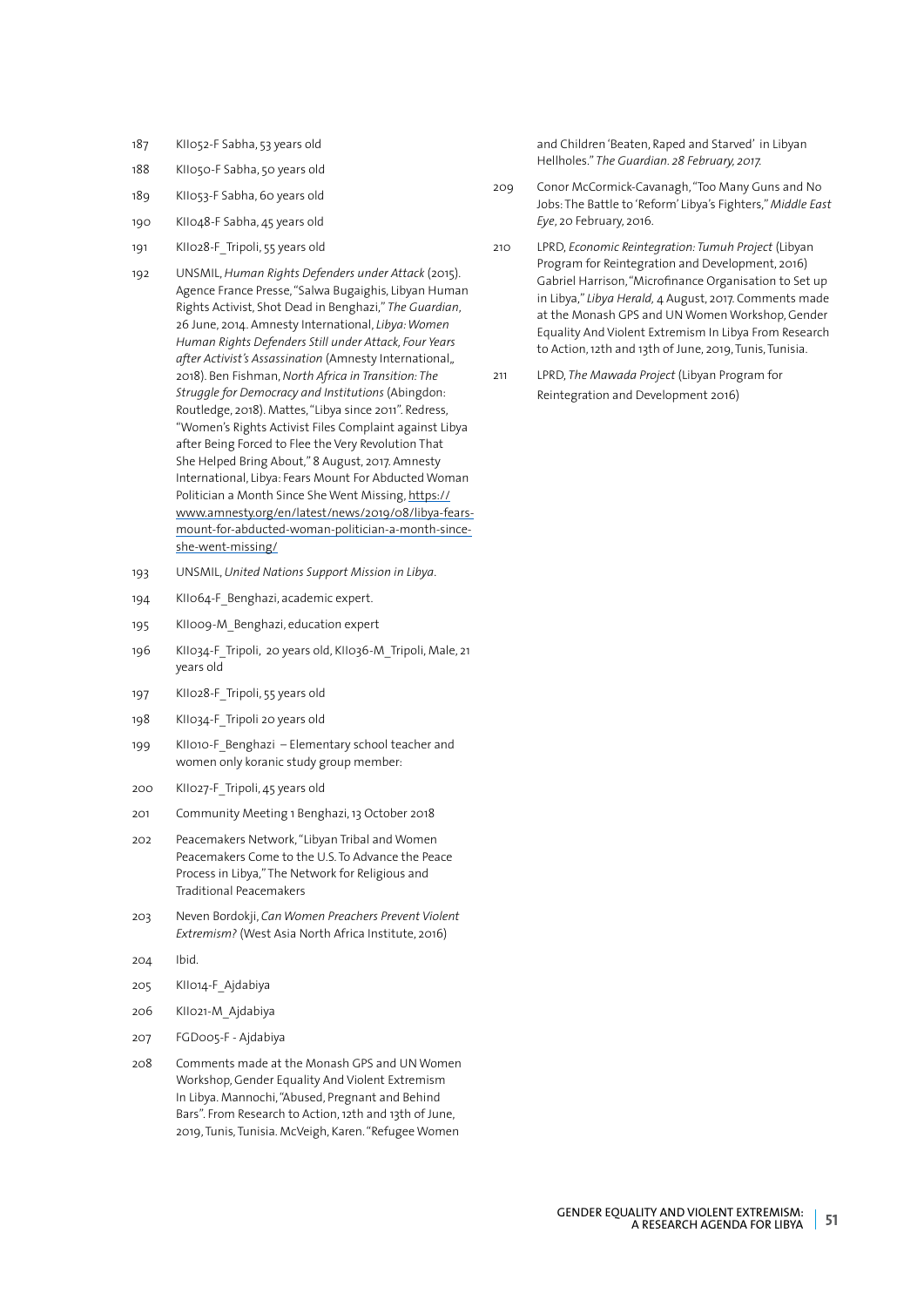### **6.0** REFERENCES

Abdul Latif, Rola. *Libya Status of Women Survey 2013: A Nationwide Survey Examining the Civic, Political and Economic Participation of Libyan Women and Exploring Public Attitudes toward Women's Roles, Rights and Domestic Violence*. Washington DC, 2013.

Against Terrorism. "The "Jihad of Marriage" Is a Way to Appeal to the Women of Libya." *Against Terrorism*: not dated, http://againsterhab.com/?p=24369.

Agence France Presse. "Salwa Bugaighis, Libyan Human Rights Activist, Shot Dead in Benghazi." *The Guardian*. 26 June, 2014, https://www.theguardian. com/world/2014/jun/26/salwa-bugaighis-libyan-shotdead-benghazi.

Al Rakoba. "Daesh Focuses on "Jihad Al-Niqah" and Recruits Women from African Countries Including the Sudan." *Al Rakoba,* . 2 May, 2016, https://www.alrakoba. net/news-action-show-id-223968.htm.

ALG24. «Daech Envoie Pour La Première Fois Des Femmes Combattre En Libye « *ALG24*. 29 February, 2018, https://www.alg24.net/daech-envoie-pour-lapremiere-fois-des-femmes-combattre-en-libye/.

Aliboni, Roberto. *A Hard Diplomatic Transition in Libya: What Response from the Eu and the 5+5 Dialogue?* Barcelona: European Institute of the Mediterranean, 2017.

Amnesty International. "Libya: New Testimonies Reveal Horrors Inflicted on Refugees and Migrants by Traffickers " *Amnesty.org*. 1 July, 2016, https://www. amnesty.org.uk/press-releases/libya-new-testimoniesreveal-horrors-inflicted-refugees-and-migrantstraffickers.

Amnesty International. *Human Rights Council Should Establish an International Investigative Mechanism into Human Rights Violations in Libya*. Geneva: United Nations, 2018.

Amnesty International. *Libya: Women Human Rights Defenders Still under Attack, Four Years after Activist's Assassination*. Amnesty International, 2018.

Amnesty International, Libya: Fears Mount For Abducted Woman Politician a Month Since She Went Missing, https://www.amnesty.org/en/latest/news/2019/08/ libya-fears-mount-for-abducted-woman-politician-amonth-since-she-went-missing/, 2019

Bendix, Aria. "Libyan Rivals Agree to a Ceasefire and Elections." *The Atlantic*. 25 July, 2017, https://www. theatlantic.com/news/archive/2017/07/libyan-rivalsagree-to-a-ceasefire-and-elections/534897/.

Bloom, Mia. "Death Becomes Her the Changing Nature of Women's Role in Terror." *Georgetown Journal of International Affairs* 11, no. 1 (2010): 91-98

Bondoki, Neven. *Can Women Preachers Prevent Violent Extremism?* : West Asia North Africa Institute, 2016.

Brahimi, Alia. "Why Libya Is Still a Global Terror Threat." *The Guardian*. 25 May, 2016, https://www.theguardian. com/commentisfree/2017/may/25/libya-global-terrorthreat-manchester-attack-gaddafi.

Carboni, Andrea and James Moody. "Between the Cracks: Actor Fragmentation and Local Conflict Systems in the Libyan Civil War." *Small Wars & Insurgencies* 29, no. 3 (2018): 456-90

Cohen, J. *Statistical Power Analysis for the Behavioral Science*. New Jersey: Erlbaum, 1988.

Raewyn Connell, "Raewyn Connell.net" http://www. raewynconnell.net/p/masculinities\_20.html accessed 27.08.2019

Counter Extremism Project. *Libya: Extremism and Counter Extremism*. 2018.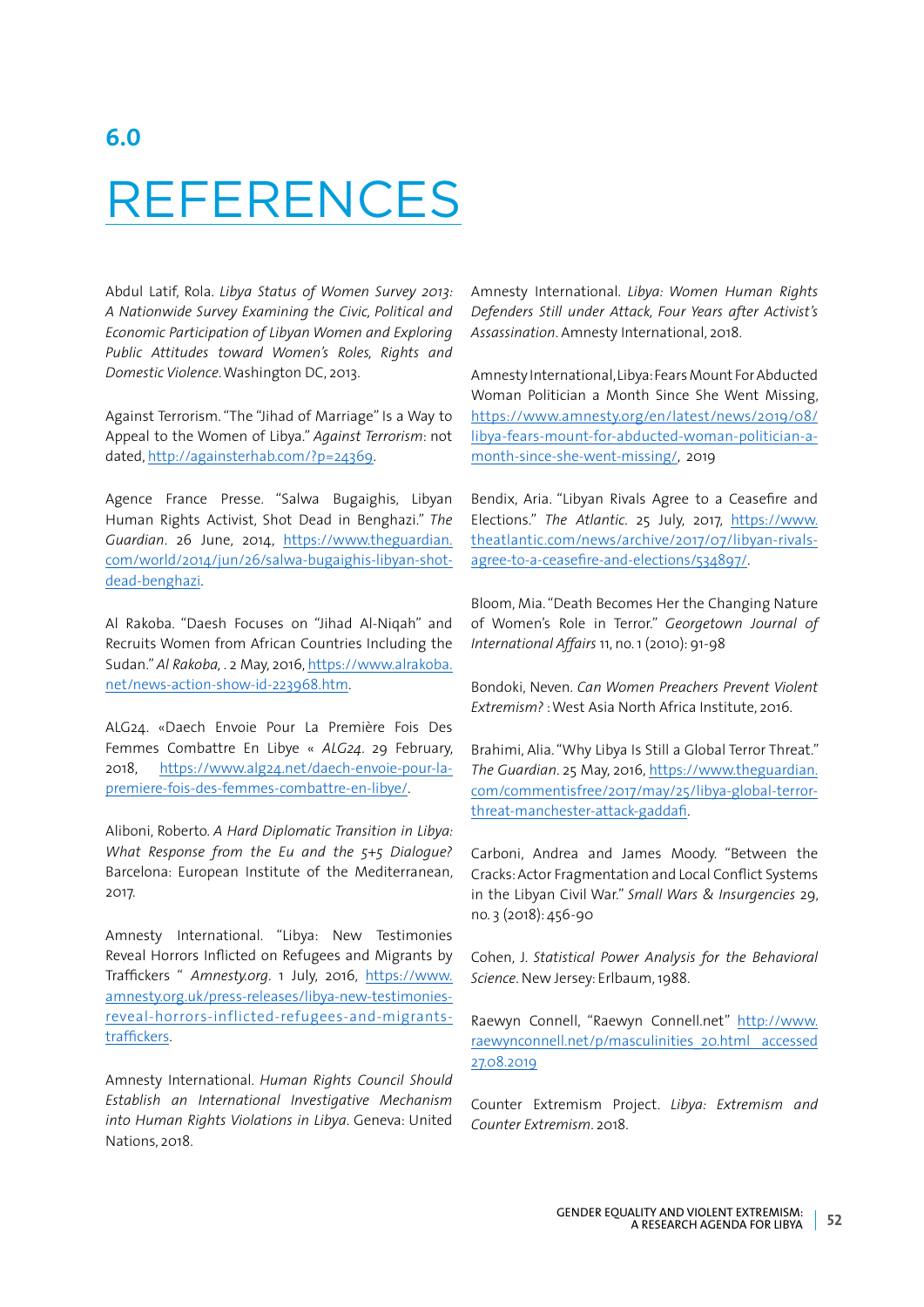Davies, Sara and Jacqui True. *The Oxford Handbook of Women, Peace, and Security*. Oxford: Oxford University Press, 2019.

Dettmer, Jamie. "Libyan Religious Leader Calls for Gender Segregation." *Relief Web*. 29 April, 2013.

Dettmer, Jamie. "Libya's Women Activists Outraged by Court Ruling on Wives." *VoA News* (27 February 2013)

DFAT. *Department of Foreign Affairs and Trade Country Information Report Libya*. Canberra: Australian Government, 2018.

Eaton, Tim, Christine Cheng, Renad Mansour, Peter Salisbury, Jihad Yazigi, and Lina Khatib. "Conflict Economies in the Middle East and North Africa." London: Chatham House, 2019.

Fishman, Ben. *North Africa in Transition: The Struggle for Democracy and Institutions*. Abingdon: Routledge, 2018.

Flood, Michael. *Measures for the Assessment of Dimensions of Violence against Women: A Compendium*. Melbourne: Australian Research Centre in Sex, Health & Society, 2008.

Freedom House. *Freedom of the Press 2015*. Washington, DC. : Freedom House,, 2015.

Ghanmi, Monia "The Strategy of 'Daesh' for Staying in Libya: Recruiting Women and Exploiting Them." *Arabic CNN*. 23 February, 2016, https://www.alrakoba.net/ news-action-show-id-223968.htm.

Glick, Peter and Susan T. Fiske. "The Ambivalent Sexism Inventory: Differentiating Hostile and Benevolent Sexism " *Journal of Personality and Social Psychology* 70, no. 3 (1996): 491-512

Glick, Peter, Susan T. Fiske, Antonio Mladinic, José L. Saiz, Dominic Abrams, Barbara Masser, Bolanle Adetoun, Johnstone E. Osagie, Adebowale Akande, Amos Alao, Barbara Annetje, Tineke M. Willemsen, Kettie Chipeta, Benoit Dardenne, Ap Dijksterhuis, Daniel Wigboldus, Thomas Eckes, Iris Six-Materna, Francisca Expósito, Miguel Moya, Margaret Foddy, Hyun-Jeong Kim, Maria Lameiras, Maria José Sotelo, Angelica Mucchi-Faina, Myrna Romani, Nuray Sakalli, Bola Udegbe, Mariko Yamamoto, Miyoko Ui, Maria Cristina Ferreira, and Wilson López López. "Beyond Prejudice as Simple Antipathy: Hostile and Benevolent Sexism across Cultures." *Journal of Personality and Social Psychology* 79, no. 5 (2000): 763-75

Graham-Harrison, Emma "Migrants from West Africa Being 'Sold in Libyan Slave Markets'." *The Guardian*. 11 April, 2017.

Harrison, Gabriel. "Microfinance Organisation to Set up in Libya." *Libya Herald,*. 4 August, 2017, https://www. libyaherald.com/2017/08/04/french-microfinanceorganisation-plans-to-set-up-in-libya/.

Human Rights Watch. *We Feel We Are Cursed, Life under Isis in Sirte, Libya*. New York: Human Rights Watch, 2016.

Human Rights Watch. *World Report 2017: Libya*. New York, 2017.

Idris, Iffat. *Implementation of Un Security Council Resolution 1325 in Libya*. Birmingham, 2017.

Immigration and Refugee Board of Canada. *Libya: Domestic Violence, Including Legislation, State Protection and Support Services*. Canada 2013.

Johansson-Nogués, Elisabeth. "Gendering the Arab Spring? Rights and (in)Security of Tunisian, Egyptian and Libyan Women." *Security Dialogue* 44, no. 5-6 (2013): 393-409

Johnston, Melissa F., Jacqui True, Eleanor Gordon, Yasmin Chilmeran, and Yolanda Riveros Morales. *Building a Stronger Evidence Base: A Gender Sensitive Approach to Empowering Women for Peaceful Communities*. Melbourne, Australia: UN Women, 2019.

Lacher, Wolfram and Peter Cole. *Politics by Other Means: Conflicting Interests in Libya's Security Sector*. Geneva, 2014.

Lahoud, Nelly. "Can Women Be Soldiers of the Islamic State?" *Survival* 59, no. 1 (2017): 61-78

Langhi, Zahra'. "Gender and State-Building in Libya: Towards a Politics of Inclusion." *The Journal of North African Studies* 19, no. 2 (2014): 200-10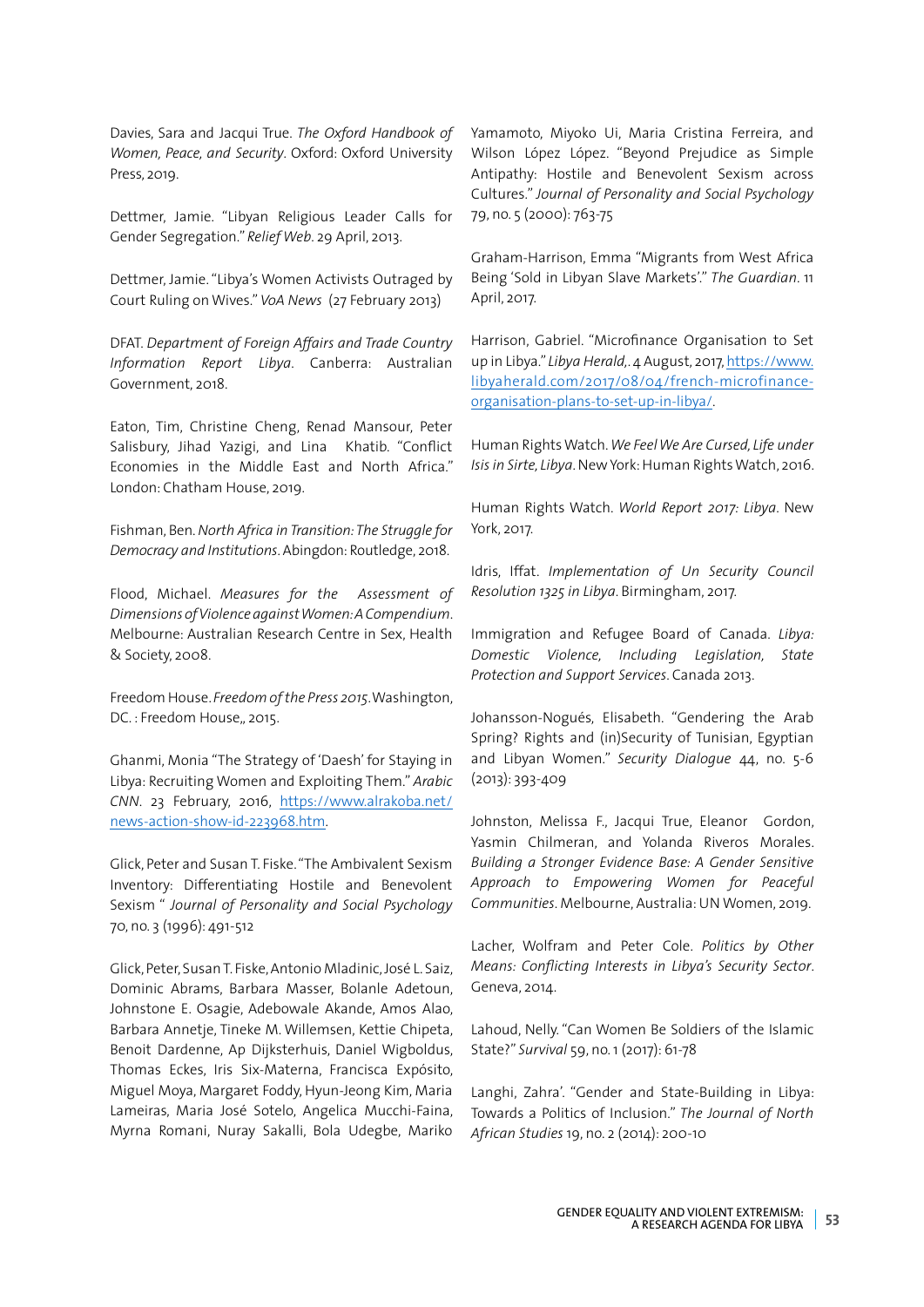Library of Congress. *Al-Qaeda in Libya: A Profile*. Washington DC, 2012.

LPRD. *Economic Reintegration: Tumuh Project*. Libyan Program for Reintegration and Development, 2016.

LPRD. *The Mawada Project*. Libyan Program for Reintegration and Development 2016.

Mannochi, Francesca. "Abused, Pregnant and Behind Bars: Former Is Slaves in Libyan Prisons." *Middle East Eye*2016, http://www.middleeasteye.net/news/ abused-pregnant-and-behind-bars-former-slaveslibyan-prisons-1443728548.

Mattes, Hanspeter. "Libya since 2011: Political Transformation and Violence." *Middle East Policy* 23, no. 2 (2016)

McCormick-Cavanagh, Conor. "Too Many Guns and No Jobs: The Battle to 'Reform' Libya's Fighters." *Middle East Eye*. 20 February, 2016, http://www.middleeasteye. net/news/failed-promise-reintegrating-libyasmilitiamen-534143296.

McVeigh, Karen. "Refugee Women and Children 'Beaten, Raped and Starved' in Libyan Hellholes." *The Guardian*. 28 February, 2017, https://www.theguardian.com/ world/2017/feb/28/refugee-women-and-childrenbeaten-raped-and-starved-in-libyan-hellholes.

Megerisi, Tarek. "While You Weren't Looking, General Haftar Has Been Taking over Libya." *Foreign Policy*. 1 April, 2019.

Musa, Rami. *Media Landscapes: Libya*. Brussels: European Journalism Centre, 2017.

Nossiter, Adam. "Hinting at an End to a Curb on Polygamy, Interim Libyan Leader Stirs Anger." *The New York Times*. 30 October, 2011, https://www.nytimes. com/2011/10/30/world/africa/libyan-leaders-remarkfavoring-polygamy-stirs-anger.html.

OECD. *Social Institutions and Gender Index: Libya*. Washington DC, 2014.

Panel of Experts on Libya. *Letter Dated 1 June 2017 from the Panel of Experts on Libya Established Pursuant to Resolution 1973 (2011) Addressed to the President of the Security Council* New York, 2017.

Pargeter, Alison. "Libya." In *Women's Rights in the Middle East and North Africa: Progress Amid Resistance*, edited by Sanja Kelly and Julia Breslin. New York: Rowman & Littlefield International, 2010.

Peacemakers Network. "Libyan Tribal and Women Peacemakers Come to the U.S. To Advance the Peace Process in Libya." The Network for Religious and Traditional Peacemakers. Last modified 2018. Accessed 25.04.2019. https://www.peacemakersnetwork.org/ libyan-tribal-women-leaders-come-u-s-advancepeace-process-libya/.

Redress. "Women's Rights Activist Files Complaint against Libya after Being Forced to Flee the Very Revolution That She Helped Bring About." 8 August, 2017.

RT. "Foreign Fighters in Libya: The Fourth Largest Mobilization of Fighters in the History of Terrorism." *RT*. 26 February, 2018.

Selimovic, Johanna and Disa Kammars Larsson. *Gender and Transition in Libya: Mapping Women's Participation in Post-Conflict Reconstruction*. Stockholm: Swedish Institute of International Affairs, 2014.

Sizer, Lydia. *Libya's Terrorism Challenge: Assessing the Salafi-Jihadi Threat*. Washington DC, 2017.

Smith, Rhiannon and Jason Pack. "Al-Qaida's Strategy in Libya: Keep It Local, Stupid." *Perspectives on Terrorism* 11, no. 6 (2017)

Suthanthiraraj, Kavitha. "The Un Women Peace and Security Agenda: Libya and Australia." *Australian Outlook*2019, https://www.internationalaffairs.org.au/ australianoutlook/the-un-women-peace-and-securityagenda-libya-and-australia/.

Taylor, N and M Mouzos. *Community Attitudes to Violence against Women Survey 2006: A Full Technical Report.* . Canberra: Australian Institute of Criminology, 2006.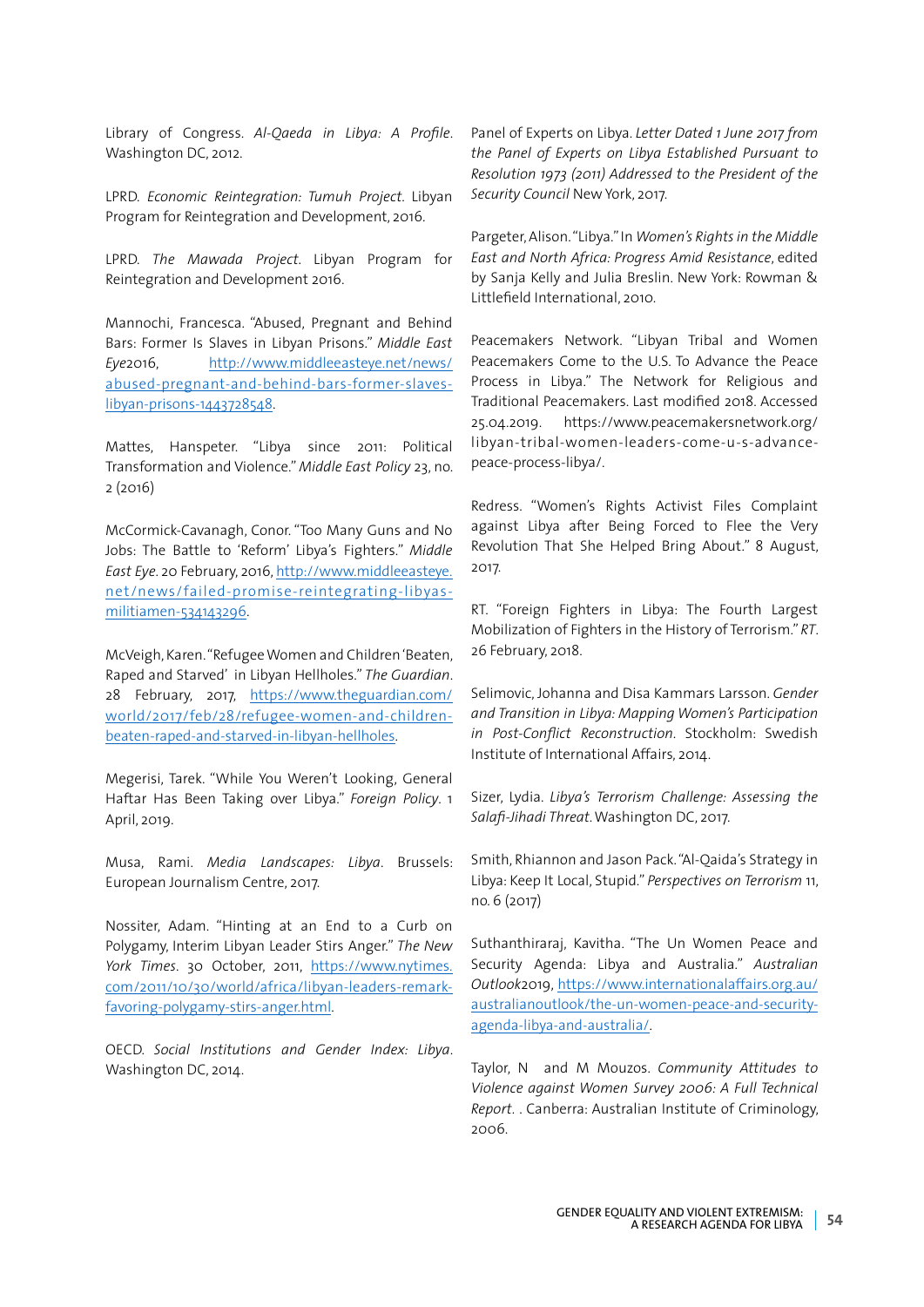The Soufan Group. *Libya, Extremism, & the Consequences of Collapse*. New York, 2016.

True, Jacqui and Sri Eddyono. *Preventing Violent Extremism: Gender Perspectives and Women's Roles*. Melbourne: Monash Centre for Gender Peace and Security, 2017.

True, Jacqui, Melissa F. Johnston, Eleanor Gordon, and Kerry O'Brien. *Building a Stronger Evidence Base: A Gender Sensitive Approach to Preventing Violent Extremism in Asia and the Pacific' 2017-2018*. Melbourne: Monash Gender Peace and Security, 2018.

True, Jacqui. *The Political Economy of Violence against Women*. Oxford: Oxford University Press, 2012.

UNSCR. *Report of the Secretary-General on the United Nations Support Mission in Libya*. New York, 2017.

UNSCR. UN Security Council Resolution 2242 (S/ RES/2242), 13 October 2015

UNSMIL. *Conflict-Related Sexual Violence in Libya: A Study of Impacts of the Isil Occupation on Women and Girls* United Nations Mission in Libya, 2018.

UNSMIL. *Human Rights Defenders under Attack*. 2015.

UNSMIL. *United Nations Support Mission in Libya*. New York: United Nations Security Council 2018.

UN Women *The Economic Impact of Conflict on Libyan Women.* Altai Consulting and UN Women, 2019

WILPF. "Libya's Grand Mufti Issues Fatwa against Commission on the Status of Women Report." *WILPF*. 19 March, 2013, https://wilpf.org/libyas-grand-muftiissues-fatwa-against-csw-report/.

WILPF. *Feminism at the Frontline: Addressing Women's Multidimensional Insecurity in Yemen and Libya*. New York: WILPF, 2017.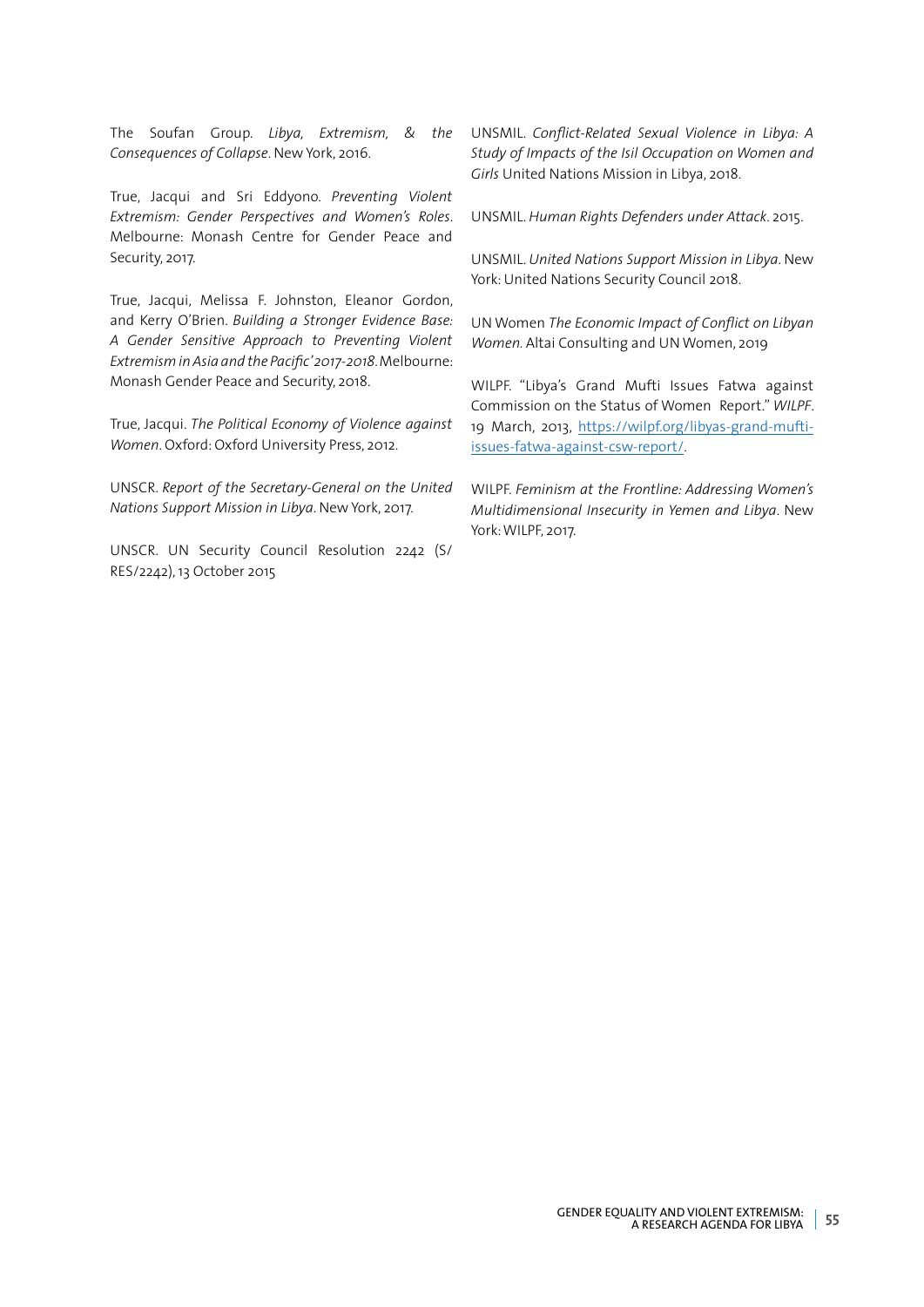# **7.0 GLOSSARY**

| Term                         | <b>Definition</b>                                                                                                                                                                                                                                                                                                                                                                                                                                                    |
|------------------------------|----------------------------------------------------------------------------------------------------------------------------------------------------------------------------------------------------------------------------------------------------------------------------------------------------------------------------------------------------------------------------------------------------------------------------------------------------------------------|
| Benevolent Sexism            | Protection of women; veneration of women's reproductive capacity                                                                                                                                                                                                                                                                                                                                                                                                     |
| Extremism                    | The adoption of extreme political, social, or religious ideals and<br>aspirations that reject or undermine the status quo and/or reject<br>or oppose other contemporary ideas and norms that are generally<br>agreed upon including human rights, especially women's human<br>rights, freedom of expression, democracy and so on, and the use of<br>coercive control within institutions to force compliance with religious<br>conservative norms.                   |
| Fundamentalism               | The belief of an individual or a group of individuals in the absolute<br>authority of a sacred religious text or teachings of a particular<br>religious leader, prophet, and/ or God.                                                                                                                                                                                                                                                                                |
| Gender-regressive ideologies | Gender-regressive ideologies are those that seek to impose a<br>hierarchical gender order, often based on religious or cultural<br>justifications, limiting the human rights of women with respect to civil<br>and family status, political, economic and social rights. The descriptive<br>adjective "gender regressive" is often used by feminist economists<br>to describe the effects of state policies and practices on limiting or<br>damaging women's rights. |
| Hostile Sexism               | Men's entitlement to use violence and dominate sexual relations;<br>men's belief that without male control women are dangerous                                                                                                                                                                                                                                                                                                                                       |
| Misogyny                     | Both fear and hatred of women and/or the feminine                                                                                                                                                                                                                                                                                                                                                                                                                    |
| Radicalization               | A process wherein a person comes to subscribe to a doctrine of<br>fundamentalism, extremism, or violent extremism.                                                                                                                                                                                                                                                                                                                                                   |
| Violent extremism            | The use of violence by an organised militia groups or cells, often<br>targeted at civilians, intended to pursue religious conservative<br>ideological and political causes in which gender regressive ideology<br>plays a key role.                                                                                                                                                                                                                                  |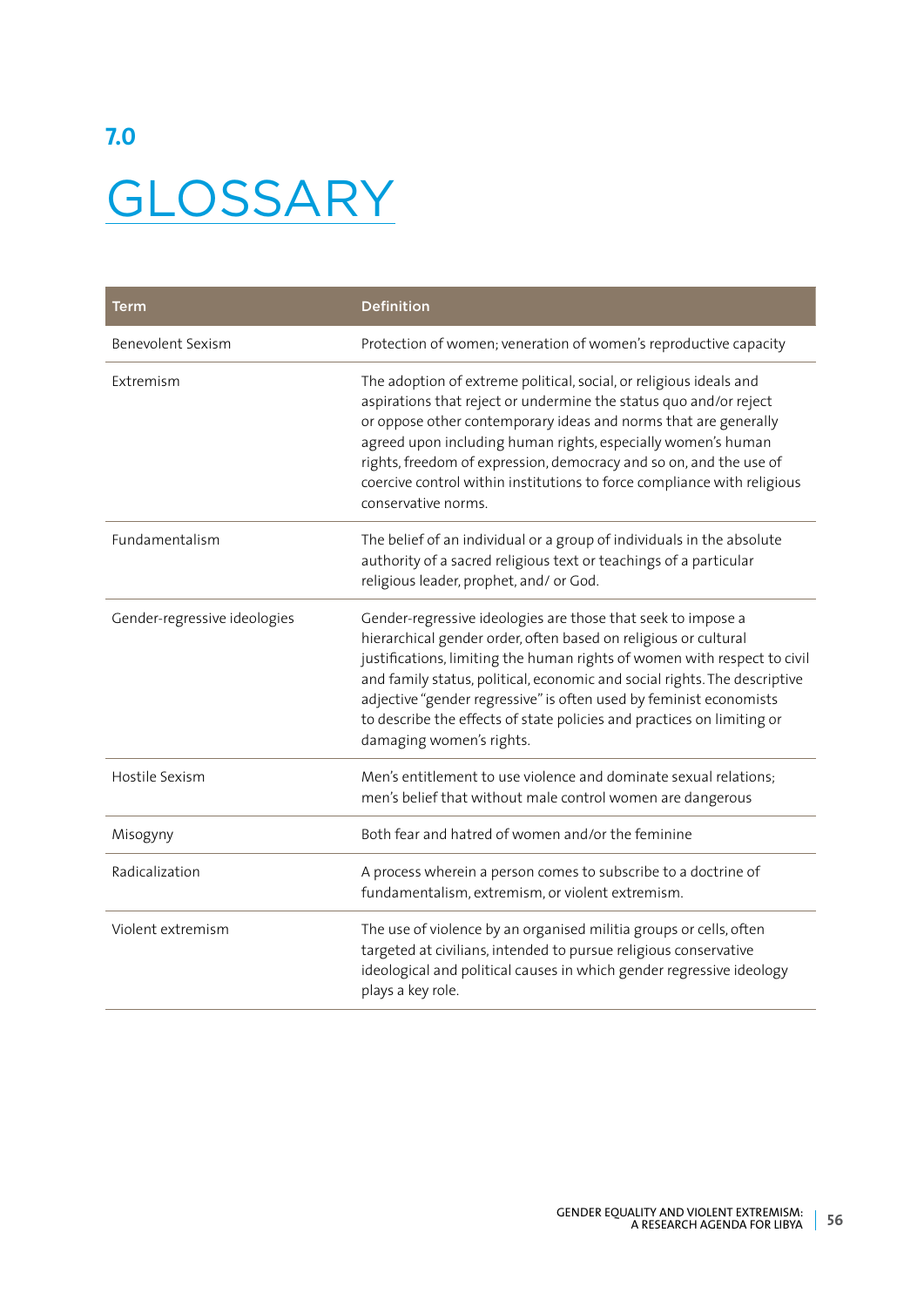# NOTE ON AUTHORS

Dr Melissa Johnston, is a Postdoctoral Research Fellow at the Monash University's Gender, Peace, and Security Centre in Melbourne, Australia. Dr Johnston's research interests are in International Relations, with a focus on Feminist- and International Political Economy, especially in the Asia and the Pacific. Her research agenda is concerned with misogyny and violent extremism, brideprice, and gender disaggregating the (economic) benefits and burdens in conflict-affected societies, including the influence of international financial institutions on women's lives.

Professor Jacqui True, FASSA, is Professor of International Relations and Director of Monash University's Gender, Peace and Security Centre. She is a Global Fellow at the Peace Research Institute, Oslo (PRIO) and the International Studies Association's 2020 Eminent Scholar in feminist theory and gender studies. She is the author of *The Political Economy of Violence against Women* (Oxford, 2012), editor of *The Oxford Handbook on Women, Peace and Security* (Oxford, 2019), and 14 other books and over 125 articles on gender and international relations and feminist methodologies.

Dr Oum Elezz is both an academic researcher and a civil society activist, as a member of the Faculty of Economics, at the University of Benghazi and member of the Academy of Higher Studies in Benghazi. She is the President of the General Assembly of Women's Participation in Decision-making in Libya and a local advisor for the empowerment of women in the United Nations Support Mission in Libya and founding member of Women and Extremism Network, launched by UN Women.

Zineb Benalla is the CEO of Eirene Associates. Int, which is the first international development and security company in Morocco. She is also a visiting professor at Alkhawayan University. Zineb is the inaugural recipient of the International Studies Association Peace Studies Section and Kroc Institute for International Peace Studies Global South award for her paper on gender and prevention of violent extremism in the Sahel and Maghreb region at ISA's 61st Annual Convention in Honolulu, Hawaii.

Dr Faiza Younes Bacha is an Associate Professor in the Faculty of Law and Head of the Department of Criminal Law at the University of Tripoli. She is a member of the Union of Arab Lawyers in Cairo, a member of Board of Directors of Academic Freedoms Association in Jordan, and a member of the Advisory Board of Al-Jinan Journal of Human Rights in Beirut, Lebanon.She is the President of the Libyan Center for Human Rights and the Libyan Society for Human Rights and Scientific Research. Dr Faiza Younes Bacha was a legal advisor to the popular leadership in Libya and prosecutor at the faculty of military justice. She has led many projects on violence against women and was a member of the committee responsible to evaluate and reform rehabilitation institutions. Dr Faiza Younes Bacha has her own online newspaper.

Dr Abir Imeina is a faculty member at the Political Science Department at the University of Benghazi and Chair of the Civil Society Commission in Libya, she participated in many civil society research projects, including a study on the assessment of the needs of civil society in Libya funded by Arab Institute for Human Rights in Tunisia.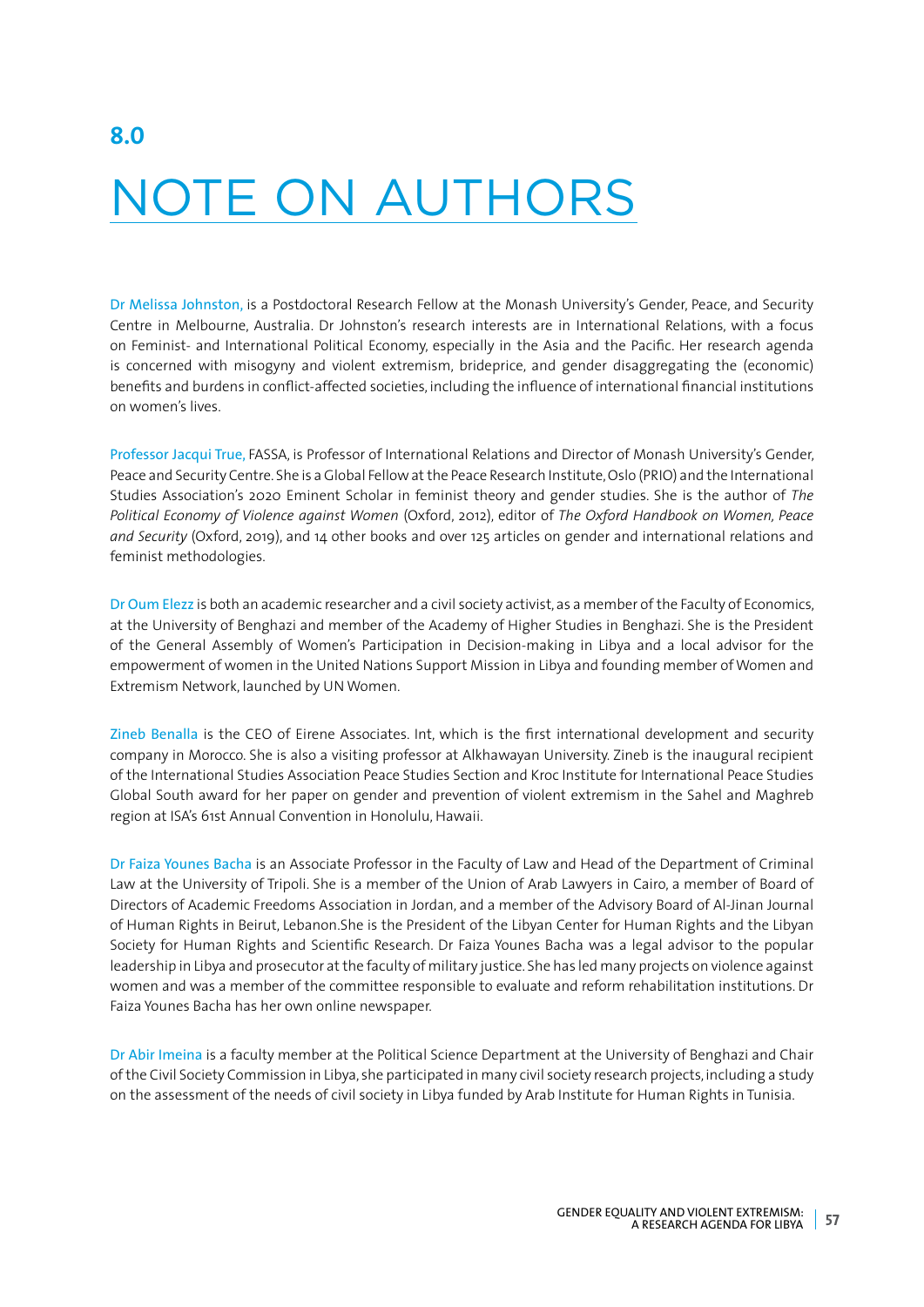# APPENDICES

#### **9.1 Survey**

| Q1                             | What is your age in years? (e.g. 25)                                                                            |  |  |  |  |  |  |
|--------------------------------|-----------------------------------------------------------------------------------------------------------------|--|--|--|--|--|--|
| Q <sub>2</sub>                 | What is your gender?                                                                                            |  |  |  |  |  |  |
| Q <sub>2</sub> R <sub>1</sub>  | What is your gender? - Other                                                                                    |  |  |  |  |  |  |
| Q3                             | What is your highest level of education?                                                                        |  |  |  |  |  |  |
| Q4                             | What is your marital status?                                                                                    |  |  |  |  |  |  |
| Q5                             | What is your current employment status?                                                                         |  |  |  |  |  |  |
| Q5R1                           | What is your current employment status? -<br>Other, please write here                                           |  |  |  |  |  |  |
| Q6                             | What is your personal average monthly<br>income (in Libyan Dinar)?                                              |  |  |  |  |  |  |
| Q7                             | What is the approximate total monthly<br>household income (in Libyan Dinar) in the<br>household where you live? |  |  |  |  |  |  |
| Q8                             | How many people live in your house?                                                                             |  |  |  |  |  |  |
| Q9                             | In general, how religious do you consider<br>yourself to be?                                                    |  |  |  |  |  |  |
| Q10r1                          | What kind of social media do you use? -<br>Facebook                                                             |  |  |  |  |  |  |
| Q10r2                          | What kind of social media do you use? -<br>Facebook Messenger                                                   |  |  |  |  |  |  |
| Q10r3                          | What kind of social media do you use? -<br>Twitter                                                              |  |  |  |  |  |  |
| Q10r4                          | What kind of social media do you use? -<br>Snapchat                                                             |  |  |  |  |  |  |
| Q10r5                          | What kind of social media do you use? -<br>Instagram                                                            |  |  |  |  |  |  |
| Q10r6                          | What kind of social media do you use? - Tinder                                                                  |  |  |  |  |  |  |
| Q10r7                          | What kind of social media do you use? - Grindr                                                                  |  |  |  |  |  |  |
| Q <sub>1</sub> or <sub>8</sub> | What kind of social media do you use? -<br>WhatsApp                                                             |  |  |  |  |  |  |
| Q10r9                          | What kind of social media do you use? -<br>Telegram                                                             |  |  |  |  |  |  |
| Q10r10                         | What kind of social media do you use? - Line                                                                    |  |  |  |  |  |  |
| Q10r11                         | What kind of social media do you use? - Other                                                                   |  |  |  |  |  |  |
| Q10r12                         | What kind of social media do you use? - Other                                                                   |  |  |  |  |  |  |

- Q11 Below are some social media contents. Please let us know how often do you see those? - Intolerant towards minority groups
- Q12 Below are some social media contents. Please let us know how often do you see those? - Inciting violence towards religious minorities
- Q13 Below are some social media contents. Please let us know how often do you see those? - Inciting violence towards ethnic minorities
- Q14 Below are some social media contents. Please let us know how often do you see those? - Inciting violence towards women and girls
- Q15 Below are some social media contents. Please let us know how often do you see those? - Violent extremist groups trying to recruit members through social media
- Q16 Below are the descriptors of personal traits. Strong personality
- Q17 Below are the descriptors of personal traits. Dominant
- Q18 Below are the descriptors of personal traits. Assertive
- Q19 Below are the descriptors of personal traits. Defend own beliefs
- Q20 Below are the descriptors of personal traits. Forceful
- Q21 Below are the descriptors of personal traits. Aggressive
- Q22 Please read the statements below and indicate how much do you agree or disagree with each statement. - Women exaggerate problems they have with looking after the family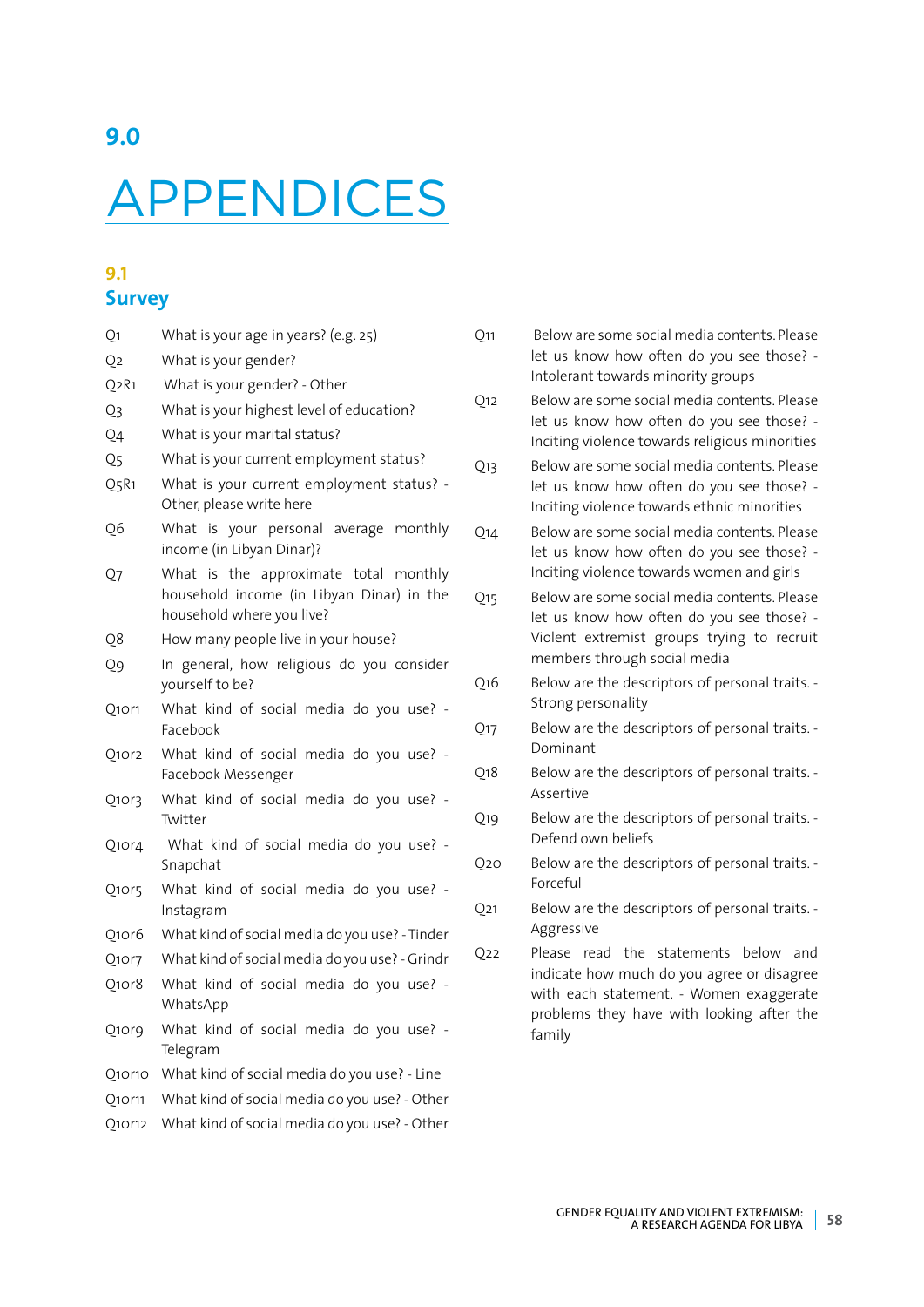- Q23 Please read the statements below and indicate how much do you agree or disagree with each statement. - Women's rights activists are seeking for women to have more power than men.
- Q24 Please read the statements below and indicate how much do you agree or disagree with each statement. - Many women interpret innocent remarks or acts as sexual harassment.
- Q25 Please read the statements below and indicate how much do you agree or disagree with each statement. - Many women are actually seeking special favors, such as preferential treatment or alimony after divorce that favor them over men, under the guise of asking for "equality".
- Q26 Please read the statements below and indicate how much do you agree or disagree with each statement. - It is generally safer not to trust women too much.
- Q27 Please read the statements below and indicate how much do you agree or disagree with each statement. - When I am in a group consisting of equal numbers of men and women and a woman dominates the conversation I feel uncomfortable.
- Q28 Please read the statements below and indicate how much do you agree or disagree with each statement. - The political leadership of a community should be largely in the hands of men.
- Q29 Please read the statements below and indicate how much do you agree or disagree with each statement. - The religious leadership of a community should be largely in the hands of men.
- Q30 Please read the statements below and indicate how much do you agree or disagree with each statement. - Every man ought to have a woman whom he adores.
- Q31 Please read the statements below and indicate how much do you agree or disagree with each statement. - Men should be willing to sacrifice their own well-being in order to provide financially for the women in their lives.
- Q32 Please read the statements below and indicate how much do you agree or disagree with each statement. - Women tend to have a superior moral sensibility than men.
- Q33 Please read the statements below and indicate how much do you agree or disagree with each statement. - Women need a male guardian to ensure their safety and protection.
- Q34 Please read the statements below and indicate how much do you agree or disagree with each statement. - Women need a male guardian to protect the honour of their family.
- Q35 Please read the statements below and indicate how much do you disagree or agree with each statement. - In a previous meeting in the community, we asked one woman, Nesrin, about her views on women and men's roles in the household. She said, "I think women should manage the home and be responsible for raising the children. When they start joining politics that just provokes men." How much do you agree with Nesrin's views?
- Q36 Please read the statements below and indicate how much do you disagree or agree with each statement. - Another woman, Ghady, had a different view to Nesrin. She said: "Women joining politics, that's good. Women know how to manage households and families, and have education now to manage the country." How much do you agree with Ghady's statement?
- Q37 Please read the statements below and indicate how much do you disagree or agree with each statement. - Men join violent extremist groups because they support ideas like "women should be obedient to their husbands". How much do you agree with this statement?
- Q38 Please read the statements below and indicate how much do you disagree or agree with each statement. - When women join a violent extremist group, it is because they are forced or pressured by male family members.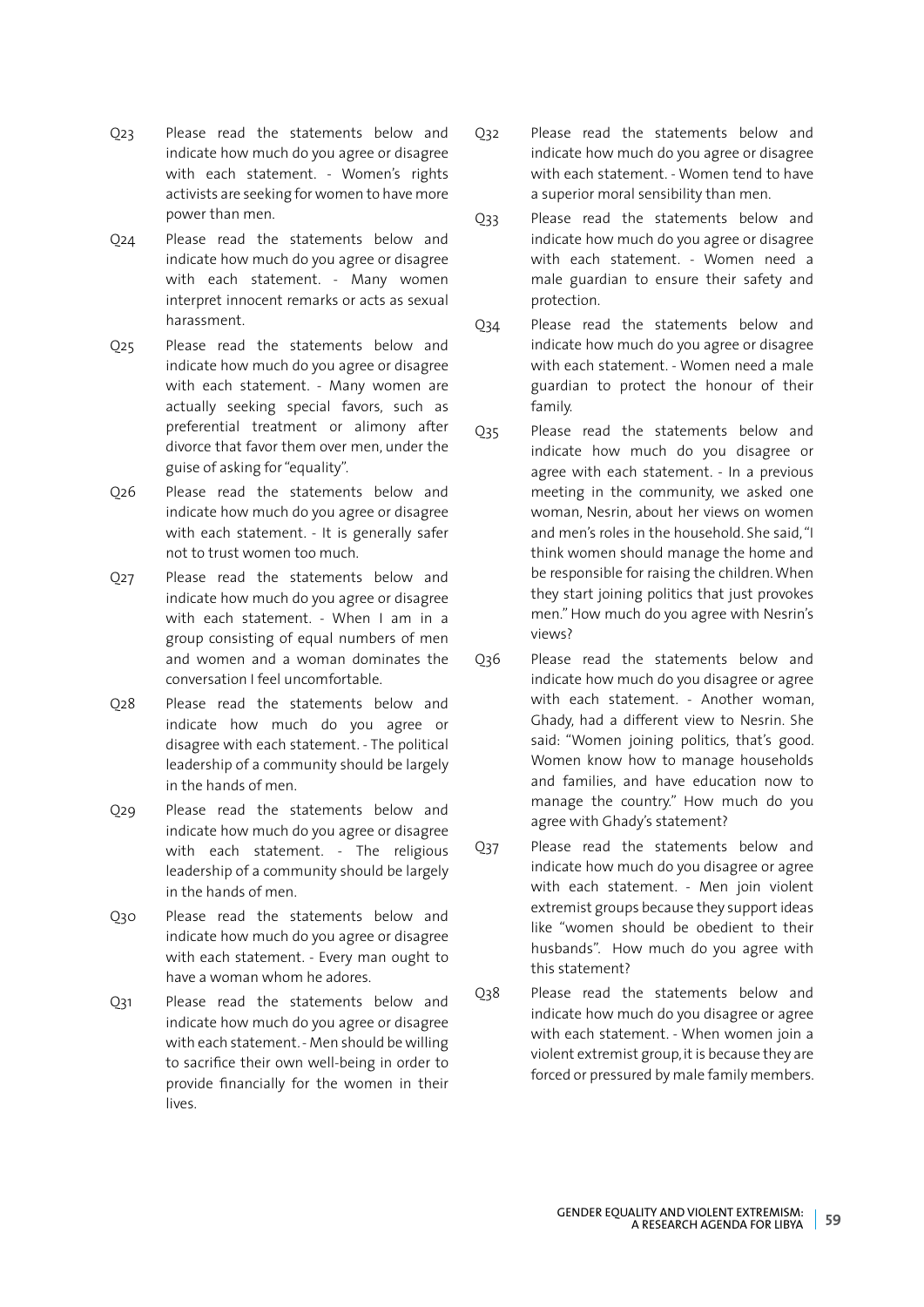- Q39 Please read the statements below and indicate how much do you disagree or agree with each statement. - When women join a violent extremist group, it is because they want to support what they see as a 'just cause'.
- Q40 Please read the statements below and indicate how much do you disagree or agree with each statement. - When women join a violent extremist group, it is in part because that group offers them money.
- Q41 Please read the statements below and indicate how much do you disagree or agree with each statement. - When men join a violent extremist group, it is in part because that group offers them money.
- Q42 Please read the statements below and indicate how much do you disagree or agree with each statement. - Women who face violence from their husbands, fathers, or brothers are more likely to join a violent extremist group.
- Q43 Please read the statements below and indicate how much do you disagree or agree with each statement. - Women who have been raped or sexually abused are more likely to join a violent extremist group.
- Q44 Please read the statements below and indicate how much do you disagree or agree with each statement. - Women more likely to join a violent extremist group to avoid rape or abuse.
- Q45 Please read the statements below and indicate how much do you disagree or agree with each statement. - Young men join extremist groups to pay dowry (money or good or animals to the groom's family) or bride-price (money or good or animals to the bride's family).
- Q46 We have recently conducted interviews with a number of different people from the local community, and asked a number of different questions about violent extremism. For example, we asked one person in the local community the following question. "Do you think that violent extremism is justified in order to protect your religious views?" The person's response was: "Yes, if someone criticises or undermines our religion and what it stands for, then it is ok to use violence against them." - How much do you agree with this person's view regarding the need for violence to defend your religious views?
- Q47 We have recently conducted interviews with a number of different people from the local community, and asked a number of different questions about violent extremism. For example, we asked one person in the local community the following question. "Do you think that violent extremism is justified in order to protect your religious views?" The person's response was: "Yes, if someone criticises or undermines our religion and what it stands for, then it is ok to use violence against them." - How much do you personally support this persons views?
- Q48 We have recently conducted interviews with a number of different people from the local community, and asked a number of different questions about violent extremism. For example, we asked one person in the local community the following question. "Do you think that violent extremism is justified in order to protect your religious views?" The person's response was: "Yes, if someone criticises or undermines our religion and what it stands for, then it is ok to use violence against them." - The views of this person are common among Men in your community.
- Q49 We have recently conducted interviews with a number of different people from the local community, and asked a number of different questions about violent extremism. For example, we asked one person in the local community the following question. "Do you think that violent extremism is justified in order to protect your religious views? "The person's response was: "Yes, if someone criticises or undermines our religion and what it stands for, then it is ok to use violence against them." - The views of this person are common among Women in your community.
- Q50 We have recently conducted interviews with a number of different people from the local community, and asked a number of different questions about violent extremism. For example, we asked one person in the local community the following question. "Do you think that violent extremism is justified in order to protect your religious views? "The person's response was: "Yes, if someone criticises or undermines our religion and what it stands for, then it is ok to use violence against them." - The views of this person are common among young people (18-35) in your community.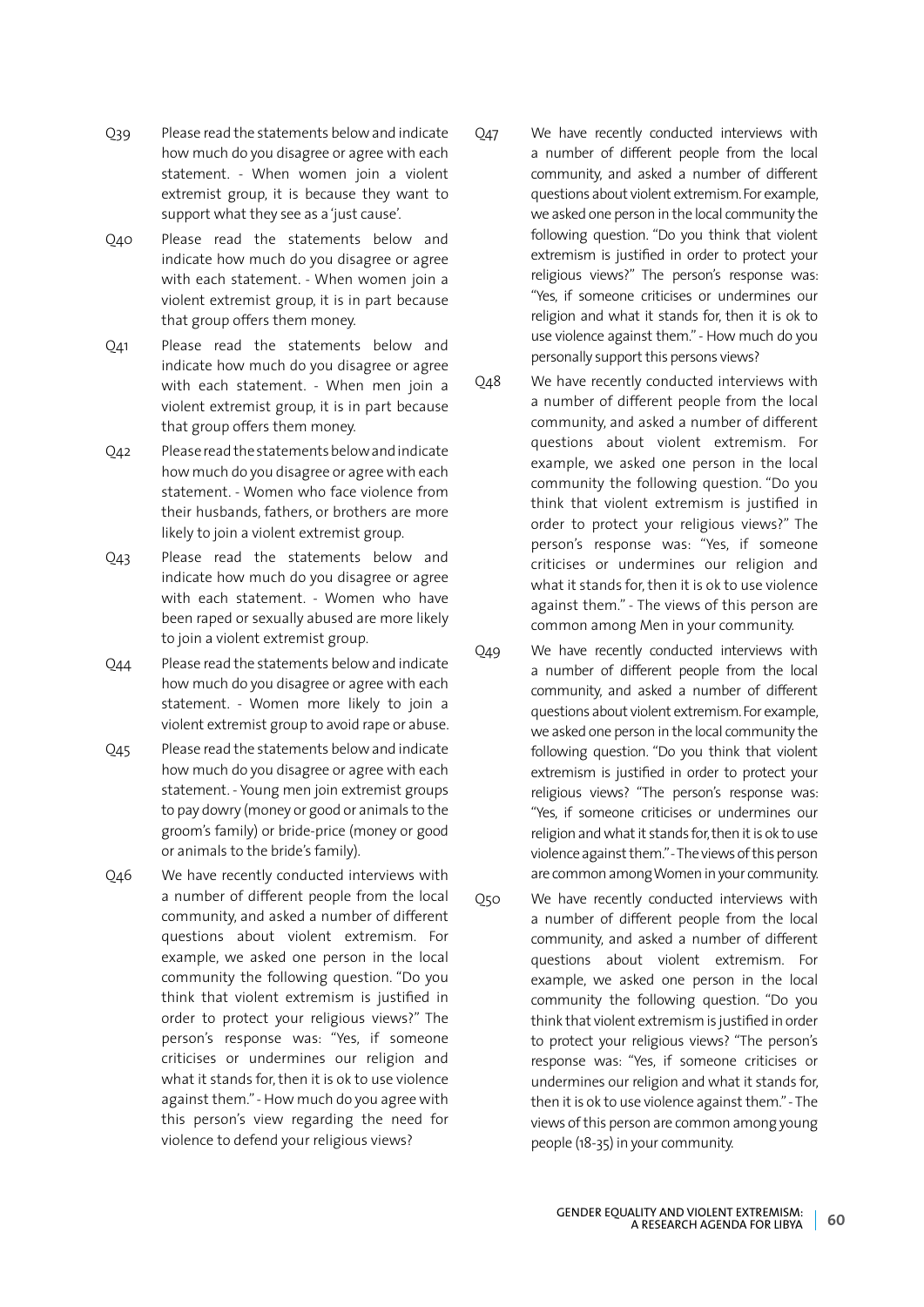- Q51 We asked another general question, "Is violent extremism necessary in order to bring about change in your community? "This person's response was: "Sometimes violence and extremist attacks are needed in order to address inequality and the standard of living of the people" - How much do you agree with this person's view regarding the need for violence to address inequality?
- Q52 We asked another general question, "Is violent extremism necessary in order to bring about change in your community? "This person's response was: "Sometimes violence and extremist attacks are needed in order to address inequality and the standard of living of the people" - How much do you personally support this persons views?
- Q53 We asked another general question, "Is violent extremism necessary in order to bring about change in your community? "This person's response was: "Sometimes violence and extremist attacks are needed in order to address inequality and the standard of living of the people" - The views of this person are common among Men in your community.
- Q54 We asked another general question, "Is violent extremism necessary in order to bring about change in your community? "This person's response was: "Sometimes violence and extremist attacks are needed in order to address inequality and the standard of living of the people" - The views of this person are common among Women in your community.
- Q55 We asked another general question, "Is violent extremism necessary in order to bring about change in your community? "This person's response was: "Sometimes violence and extremist attacks are needed in order to address inequality and the standard of living of the people" - The views of this person are common among young people (18-35) in your community.
- Q56 We asked the same general question to a different person, "Is violent extremism necessary in order to bring about change in your community? "This person said: "Violence is never a solution to problems, and extremist groups need to be stopped!" - How much do you agree with this person's view regarding violence never being a solution and the need to stop extremist groups?
- Q57 We asked the same general question to a different person, "Is violent extremism necessary in order to bring about change in your community? "This person said: "Violence is Never a solution to problems, and extremist groups need to be stopped!" - How much do you personally support this person's views?
- Q58 We asked the same general question to a different person, "Is violent extremism necessary in order to bring about change in your community? "This person said: "Violence is never a solution to problems, and extremist groups need to be stopped!" - The views of this person are common among men in your community.
- Q59 We asked the same general question to a different person, "Is violent extremism necessary in order to bring about change in your community? "This person said: "Violence is never a solution to problems, and extremist groups need to be stopped!" - The views of this person are common among women in your community.
- Q60 We asked the same general question to a different person; "is violent extremism necessary in order to bring about change in your community?" This person said: "Violence is never a solution to problems, and extremist groups need to be stopped!" - The views of this person are common among young people in your community.
- Q61 We interviewed Hala about warnings signs of radicalisation. Hala said, "Yes, I can tell when a family or someone have become extremist because they insist that women dress more conservatively. For instance, they start by saying women should be fully covered or that they should wear the Niqab, which we don't have here usually". How much do you agree with Hala's statement?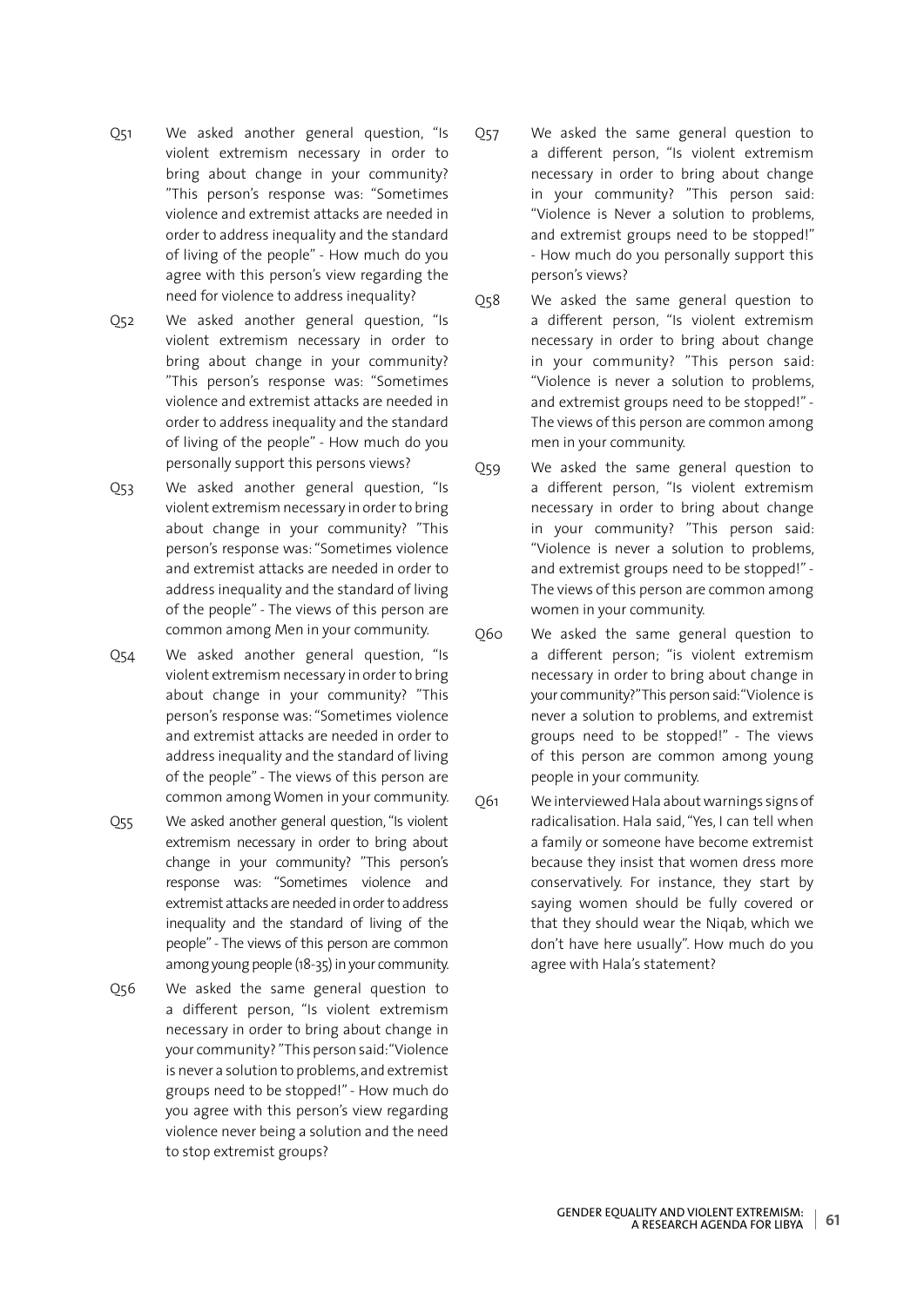- Q62 Universities and schools are often the sites of conflict over gender politics. One student, Hassan, told us: "One sign of extremism is when groups start protesting to segregate university classes into men and women or boys and girls. They always want men and women to be separate". How much do you agree with Hassan's statement?
- Q63 Another woman, Asma, linked violence to women politicians as a warning sign. She said, "I can tell when there will be extremist violence because militia start to attack women leaders". How much do you agree with Asma's statement?
- Q64 Fairouz told us that she felt worried when she saw men, even young men, with "prayer bumps" or bruises (zabîba) on their foreheads to show they prayed very often and vigorously. She said, "More of these very devout men around tells me that there is more extremism" How much do you agree with Fairouz's statement?
- Q65 Younes described meetings outside the regular mosque as indicators for extremism. Younes said, "I know that when groups of people are meeting to discuss religious and political matters but do not join us at the mainstream mosque or talk with our Imam, that they are engaging in extremist discussions, which could become actions". How much do you agree with Younes' statement?
- Q66 Habib told us that an early warning sign of extremism is an increase in groups performing charitable work. Habib said the first sign he noticed is that "in the poor neighbourhoods violent extremist groups welcome people, they perform charitable works that the state doesn't do: caravans bringing food aid, assistance and clothes". How much do you agree with Habib's statement?
- Q67 Saif said that warning sign of rising violent extremist was an increase in militias patrolling. He said, "A sign of rising extremism is when you have armed men wearing Afghani-style clothes stopping people in the street to give orders". How much do you agree with Saif's statement?
- Q68 Abir described how she first noticed violent extremist when young people had more money to spend: "for a long time, no one had any money. Suddenly, these young people had money to spend in the shops and restaurants." How much do you agree with Abir's statement?
- Q69 Please read the statements below and indicate how much do you disagree or agree with each statement. - I am concerned about rising intolerance towards religious and/or ethnic minorities in my community
- Q70 Please read the statements below and indicate how much do you disagree or agree with each statement. - I am afraid that religious fundamentalism will impede women's rights (e.g. rights to work, travel alone, voice their opinion in public).
- Q71 Please read the statements below and indicate how much do you disagree or agree with each statement. - I am concerned about violent extremism in my country.
- Q72 Please read the statements below and indicate how much do you disagree or agree with each statement. - I am concerned about violent extremism in my community
- Q73 Please read the statements below and indicate how much do you disagree or agree with each statement. - I am concerned that violent extremism is on the rise in my country.
- Q74 Please read the statements below and indicate how much do you disagree or agree with each statement. - I know what to do in order to prevent violent extremism in my family.
- Q75 Please read the statements below and indicate how much do you disagree or agree with each statement. - I know what to do in order to prevent violent extremism in my community
- Q76 Please read the statements below and indicate how much do you disagree or agree with each statement. - I trust the police in my community to counter or prevent violent extremism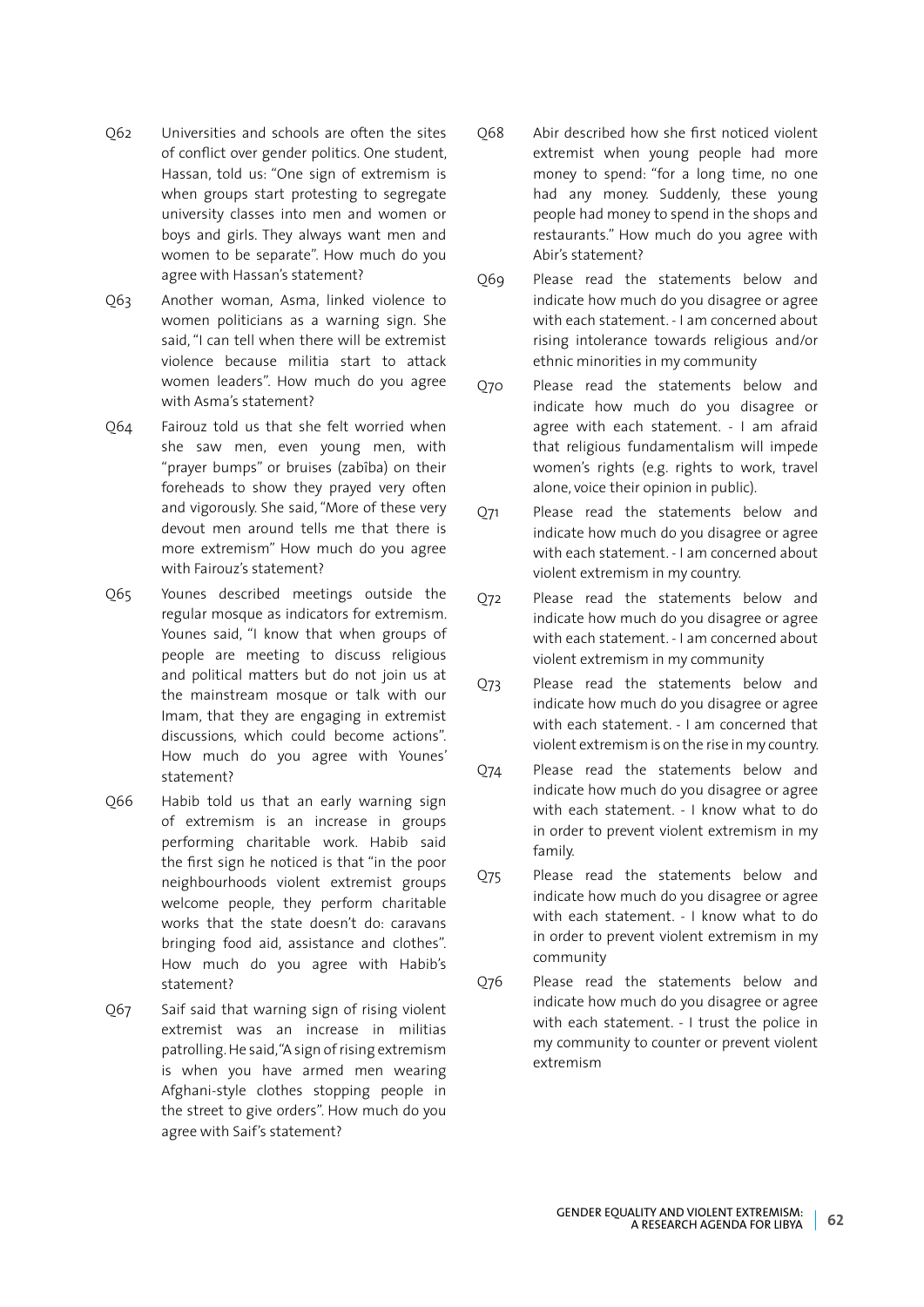- Q77 Please read the statements below and indicate how much do you disagree or agree with each statement. - I would feel confident in reporting violent extremism to the police
- Q78 Please read the statements below and indicate how much do you disagree or agree with each statement. - I would feel confident in reporting violent extremism to a community leader
- Q79 Please read the statements below and indicate how much do you disagree or agree with each statement. - I would feel confident in reporting violent extremism to a religious leader
- Q80 Please read the statements below and indicate how much do you agree or disagree with each statement. - Physical violence (pushing, slapping, punching, kicking, choking) by husbands towards wives can be excused in some situations.
- Q81 Please read the statements below and indicate how much do you agree or disagree with each statement. - Most women could leave a violent relationship if they really wanted to
- Q82 Please read the statements below and indicate how much do you agree or disagree with each statement. - Women should always tell their husbands when they are going out
- Q83 Please read the statements below and indicate how much do you agree or disagree with each statement. - A husband would be entitled to use physical force if his wife argues with him, or refuses to obey him.
- Q84 Please read the statements below and indicate how much do you agree or disagree with each statement. - A husband is entitled to use physical violence (pushing, slapping, punching, kicking, choking) if his wife doesn't keep up with domestic chores, including looking after the children.
- Q85 Please read the statements below and indicate how much do you agree or disagree with each statement. - A husband is entitled to use physical violence (pushing, slapping, punching, kicking, choking) if his wife goes out without telling him.
- Q86 Please read the statements below and indicate how much do you agree or disagree with each statement. - The marriage contract generally entitles a husband to have sexual relations with his wife, even if she does not want to.
- Q87 Please read the statements below and indicate how much do you agree or disagree with each statement. - A father is entitled to marry his daughter to a man of his choosing, even if his daughter is under 16 years old.
- Q88 Please read the statements below and indicate how much do you agree or disagree with each statement. - A father is entitled to receive a bride-price (money goods and animals paid to the bride's family) for his daughter.
- Q89 Please read the statements below and indicate how much do you agree or disagree with each statement. - Parents are entitled to circumcise their male children.
- Q90 Please read the statements below and indicate how much do you agree or disagree with each statement. - Parents are entitled to circumcise their female children.
- Q91 Please read the statements below and indicate how much do you agree or disagree with each statement. - If a daughter has a relationship with an unsuitable man, her father or brother is entitled to use physical force/violence to punish her for bringing dishonour on the family.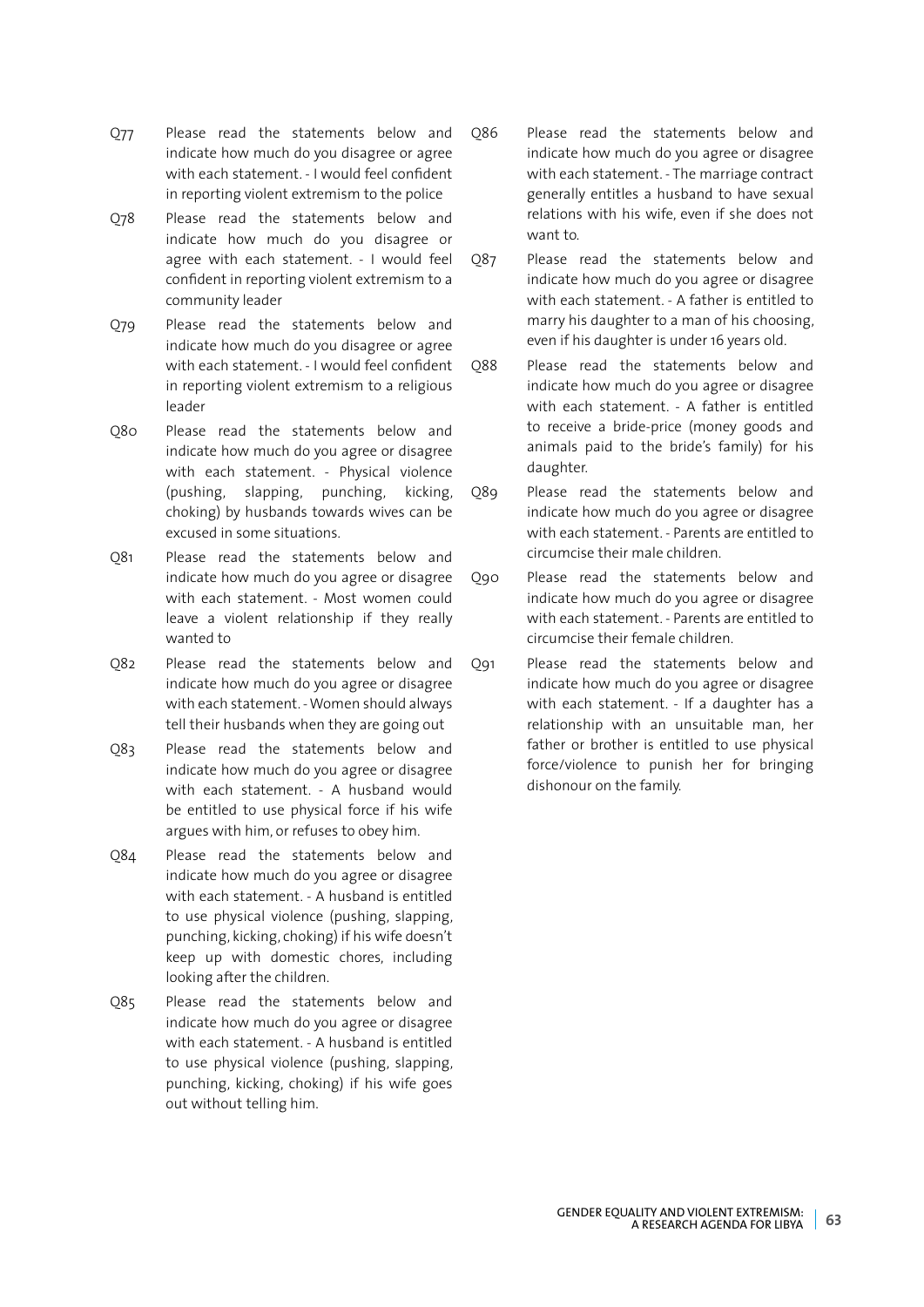#### **9.2 Focus Group Discussions**

| Code               | <b>Gender</b> | <b>Site</b> | <b>Notes</b> | <b>Date</b>      |
|--------------------|---------------|-------------|--------------|------------------|
| FGDoo1             | Female        | Benghazi    |              | 3 November 2018  |
| FGDoo <sub>2</sub> | Mixed Gender  | Benghazi    |              | 8 November 2018  |
| FGDoo3             | Mixed Gender  | Benghazi    |              | 19 December 2018 |
| FGDoo4             | Female        | Ajdabiya    |              | 15 November 2018 |
| FGDoo5             | Female        | Ajdabiya    |              | 24 November 2018 |
| FGDoo6             | Mixed Gender  | Tripoli     | Students     | 10 December 2018 |
| FGDoo7             | Mixed Gender  | Tripoli     | Students     | 27 October 2018  |
| FGDoo8             | Mixed Gender  | Sabha       |              | 15 December 2018 |
| <b>FGDoog</b>      | Female        | Sabha       |              | 26 November 2018 |

#### **9.3 Key Informant Interviews**

| Code          | <b>Sex</b> | <b>Site</b> | Age       | Organization                      | <b>Notes</b>          | <b>Education Level</b>             |
|---------------|------------|-------------|-----------|-----------------------------------|-----------------------|------------------------------------|
| <b>KII001</b> | Female     | Benghazi    | <b>NA</b> | House of<br>Representatives       | Politician            | Ph.D., sociology                   |
| <b>KII002</b> | Male       | Benghazi    | <b>NA</b> | Council of the Elders<br>of Libya | Politician            | Diploma Education                  |
| <b>KII003</b> | Male       | Benghazi    | <b>NA</b> |                                   | Businessman           | Master                             |
| <b>KII004</b> | Male       | Benghazi    | NА        | University                        | Lecturer              | Ph.D.                              |
| <b>KII005</b> | Female     | Benghazi    | <b>NA</b> | <b>Public Servant</b>             | Director              | Diploma Business<br>Administration |
| <b>KII006</b> | Female     | Benghazi    | <b>NA</b> | Women's prayer<br>group           | Teacher               | <b>BA Education</b>                |
| <b>KII007</b> | Female     | Benghazi    | <b>NA</b> | <b>Public Servant</b>             | Education<br>Expert   | <b>BS</b> Social<br>Psychology     |
| <b>KII008</b> | Female     | Benghazi    | <b>NA</b> | <b>Public Servant</b>             | Legal<br>Professional | Master of Public<br>Law            |
| <b>KII009</b> | Male       | Benghazi    | <b>NA</b> | <b>Public Servant</b>             | Education<br>Expert   | Higher education<br>Diploma        |
| <b>KII010</b> | Female     | Benghazi    | ΝA        | Women's prayer<br>group           | Teacher               | <b>BS Psychology</b>               |
| <b>KII011</b> | Female     | Benghazi    | <b>NA</b> | Public Servant                    | Legal<br>Professional | <b>NA</b>                          |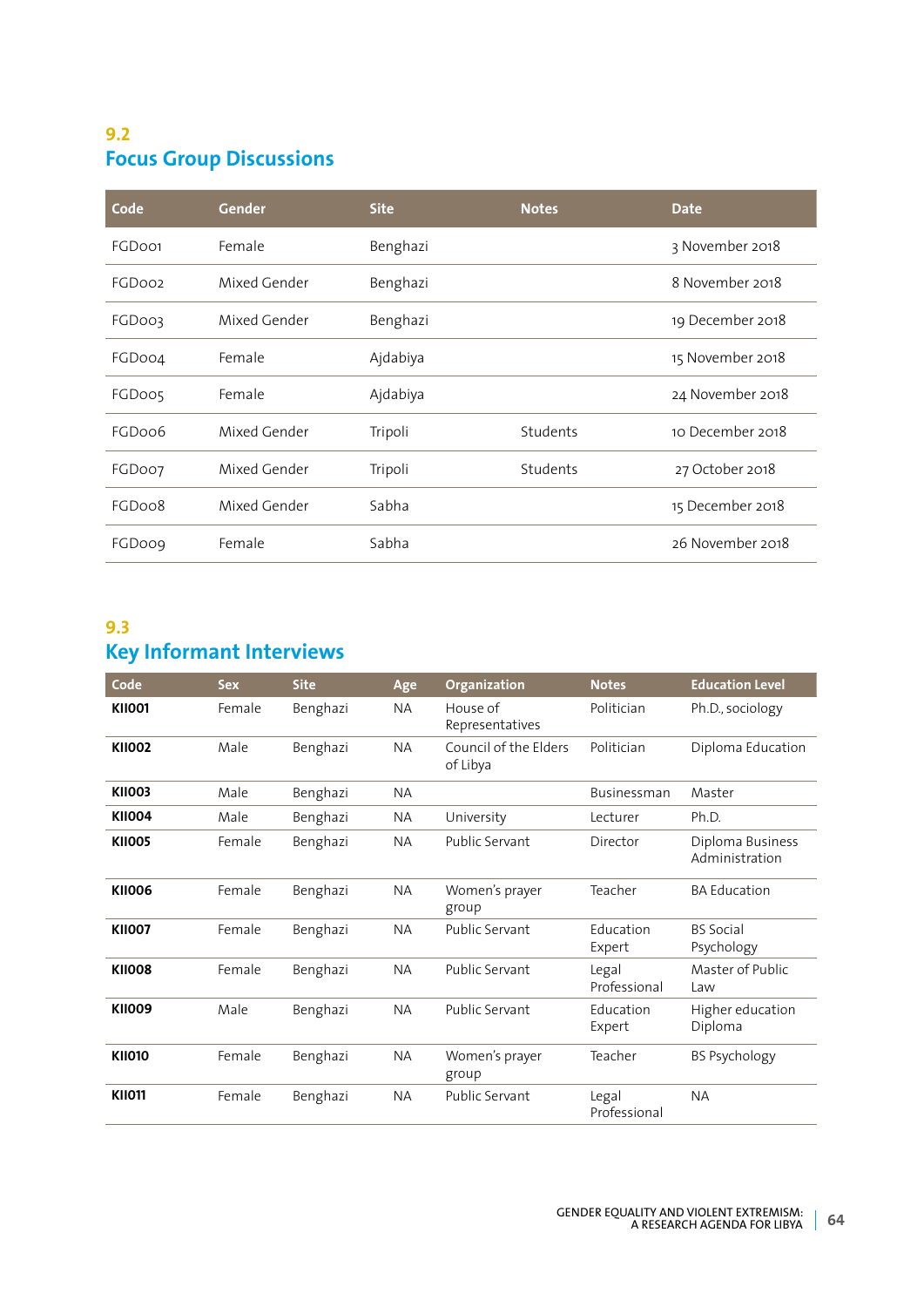| Code          | <b>Sex</b> | <b>Site</b> | Age       | Organization   | <b>Notes</b>                                                                                     | <b>Education Level</b>   |
|---------------|------------|-------------|-----------|----------------|--------------------------------------------------------------------------------------------------|--------------------------|
| <b>KII012</b> | Female     | Benghazi    | <b>NA</b> | Public Servant | Legal<br>Professional                                                                            | <b>NA</b>                |
| <b>KII013</b> | Female     | Benghazi    | <b>NA</b> | Public Servant | Prison<br>Employee                                                                               | <b>NA</b>                |
| <b>KII014</b> | Female     | Ajdabiya    | <b>NA</b> | University     | Lecturer                                                                                         | <b>NA</b>                |
| <b>KII015</b> | Female     | Ajdabiya    | <b>NA</b> | <b>NA</b>      | Civil Society<br>Activist                                                                        | Master of Law            |
| <b>KII016</b> | Male       | Ajdabiya    | <b>NA</b> | University     | Lecturer                                                                                         | <b>NA</b>                |
| <b>KII017</b> | Female     | Ajdabiya    | <b>NA</b> | <b>NA</b>      | Housewife                                                                                        | <b>NA</b>                |
| <b>KII018</b> | Male       | Ajdabiya    | <b>NA</b> | <b>NA</b>      | Politician                                                                                       | <b>NA</b>                |
| <b>KII019</b> | Male       | Ajdabiya    | <b>NA</b> | <b>NA</b>      | <b>Na</b>                                                                                        | Ph.D.                    |
| <b>KII020</b> | Female     | Ajdabiya    | <b>NA</b> | <b>NA</b>      | Lecturer                                                                                         | <b>NA</b>                |
| <b>KII021</b> | Male       | Ajdabiya    | 18        | <b>NA</b>      | School<br>Student                                                                                | High School              |
| <b>KII022</b> | Female     | Ajdabiya    | 25        | <b>NA</b>      | University<br>Student                                                                            | Bachelor of Law          |
| <b>KII023</b> | Female     | Ajdabiya    | <b>NA</b> | Public Servant | Social<br>Assistant                                                                              | Bachelor of<br>Economics |
| <b>KII024</b> | Female     | Ajdabiya    | <b>NA</b> | <b>NA</b>      | Intermediate<br>Institute                                                                        | <b>NA</b>                |
| <b>KII025</b> | Female     | Ajdabiya    | <b>NA</b> | <b>NA</b>      | Housewife /<br>Citizen                                                                           | <b>NA</b>                |
| <b>KII026</b> | Male       | Ajdabiya    | <b>NA</b> | <b>NA</b>      | Trader /<br>Businessman                                                                          | <b>NA</b>                |
| <b>KII027</b> | Female     | Tripoli     | 45        | Public Servant | Social Worker                                                                                    | <b>Bachelor Degree</b>   |
| <b>KII028</b> | Female     | Tripoli     | 55        | Citizen        | Na                                                                                               | <b>Bachelor Degree</b>   |
| <b>KII029</b> | Female     | Tripoli     | 42        | Citizen        | Employed                                                                                         | <b>Bachelor Degree</b>   |
| <b>KII030</b> | Female     | Tripoli     | 26        | Citizen        | Unemployed                                                                                       | <b>Bachelor Degree</b>   |
| <b>KII031</b> | Female     | Tripoli     | 23        | Citizen        | Recent<br>Graduate                                                                               | <b>Bachelor Degree</b>   |
| <b>KII032</b> | Female     | Tripoli     | 46        | Citizen        | Employed                                                                                         | <b>Bachelor Degree</b>   |
| <b>KII033</b> | Female     | Tripoli     | 23        | Citizen        | Recent<br>Graduate                                                                               | <b>Bachelor Degree</b>   |
| <b>KII034</b> | Female     | Tripoli     | 20        | Citizen        | A Widow From<br>Benghazi<br>That Married<br>A Man From<br>Misrata Who<br>Was Killed In<br>Sirte. | Middle School            |
| <b>KII035</b> | Female     | Tripoli     | 23        | Citizen        | Student                                                                                          | University               |
| <b>KII036</b> | Male       | Tripoli     | 21        | Citizen        | Student                                                                                          | University               |
| <b>KII037</b> | Female     | Tripoli     | 54        | Citizen        | Na                                                                                               | <b>NA</b>                |
| <b>KII038</b> | Female     | Tripoli     | 48        | Citizen        | Na                                                                                               | <b>NA</b>                |
| <b>KII039</b> | Male       | Tripoli     | 30        | Citizen        | Na                                                                                               | <b>NA</b>                |
| <b>KII040</b> | Male       | Tripoli     | 25        | Citizen        | Na                                                                                               | <b>ΝΑ</b>                |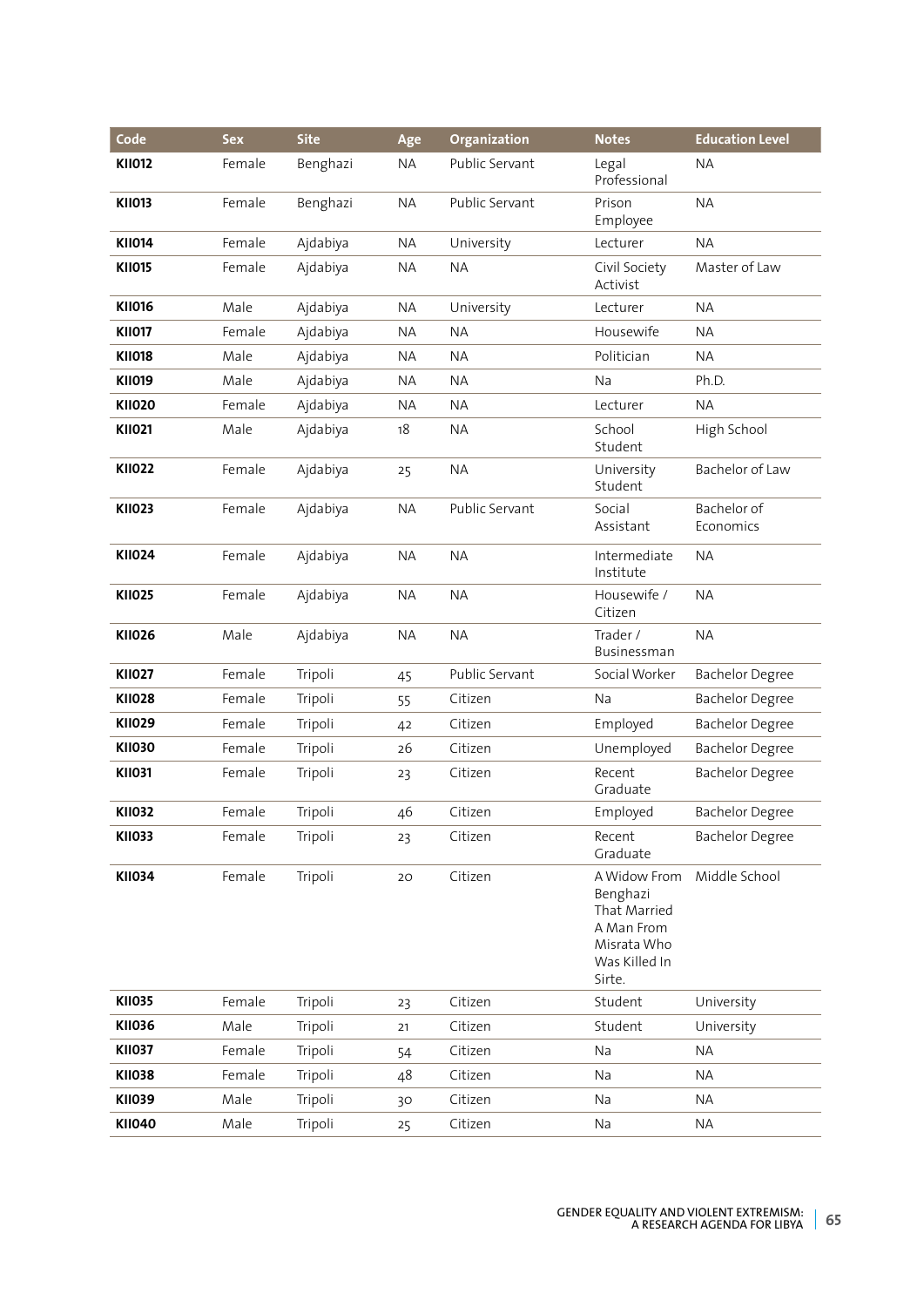| Code          | <b>Sex</b> | <b>Site</b> | Age       | Organization | <b>Notes</b>                                          | <b>Education Level</b> |
|---------------|------------|-------------|-----------|--------------|-------------------------------------------------------|------------------------|
| <b>KII041</b> | Female     | Tripoli     | 35        | Citizen      | <b>Na</b>                                             | <b>NA</b>              |
| <b>KII042</b> | Male       | Tripoli     | 36        | Citizen      | Na                                                    | <b>NA</b>              |
| <b>KII043</b> | Female     | Tripoli     | 44        | Citizen      | Na                                                    | <b>NA</b>              |
| <b>KII044</b> | Female     | Tripoli     | 48        | Citizen      | Na                                                    | <b>NA</b>              |
| <b>KII045</b> | Female     | Tripoli     | 43        | Citizen      | <b>Na</b>                                             | <b>NA</b>              |
| <b>KII046</b> | Female     | Tripoli     | 26        | Citizen      | Na                                                    | <b>NA</b>              |
| <b>KII047</b> | Female     | Tripoli     | 43        | Citizen      | Widow that<br>married a VE<br>member from<br>the East | <b>NA</b>              |
| <b>KII048</b> | Female     | Sabha       | 45        | Citizen      | Na                                                    | <b>NA</b>              |
| <b>KII049</b> | Female     | Sabha       | 40        | Citizen      | Na                                                    | <b>NA</b>              |
| <b>KII050</b> | Female     | Sabha       | 50        | Citizen      | Na                                                    | <b>NA</b>              |
| <b>KII051</b> | Female     | Sabha       | 34        | Citizen      | <b>Na</b>                                             | <b>NA</b>              |
| <b>KII052</b> | Female     | Sabha       | 53        | Citizen      | <b>Na</b>                                             | <b>NA</b>              |
| <b>KII053</b> | Female     | Sabha       | 60        | Citizen      | Housewife                                             | High school            |
| <b>KII054</b> | Female     | Sabha       | 40        | Citizen      | Na                                                    | <b>NA</b>              |
| <b>KII055</b> | Female     | Sabha       | 35        | Citizen      | <b>Na</b>                                             | <b>NA</b>              |
| <b>KII056</b> | Female     | Sabha       | 53        | Citizen      | Na                                                    | <b>NA</b>              |
| <b>KII057</b> | Female     | Sabha       | 56        | Citizen      | Na                                                    | <b>NA</b>              |
| <b>KII058</b> | Female     | Sabha       | 51        | Citizen      | Housewife                                             | Middle school          |
| <b>KII059</b> | Female     | Sabha       | 44        | Citizen      | Employed                                              | High school            |
| <b>KII060</b> | Female     | Sabha       | 50        | Citizen      | Housewife                                             | Mosque school          |
| <b>KII061</b> | Female     | Sabha       | 47        | Citizen      | Housewife                                             | Middle school          |
| <b>KII062</b> | Female     | Sabha       | 50        | Citizen      | Employed                                              | High school            |
| <b>KII063</b> | Female     | Sabha       | 52        | Citizen      | Housewife                                             | Middle school          |
| <b>KII064</b> | Female     | Benghazi    | <b>NA</b> | University   | Academic<br>Expert                                    | PhD                    |
| <b>KII065</b> | Female     | Tripoli     | <b>NA</b> | University   | Academic<br>Expert                                    | PhD                    |

#### **9.4 Community Meetings**

| Code                | <b>Site</b> | <b>Date</b>      |
|---------------------|-------------|------------------|
| Community Meeting 1 | Benghazi    | 13 October 2018  |
| Community Meeting 2 | Ajdabiya    | 27 October       |
| Community Meeting 3 | Tripoli     |                  |
| Community Meeting 4 | Sabha       | 16 December 2018 |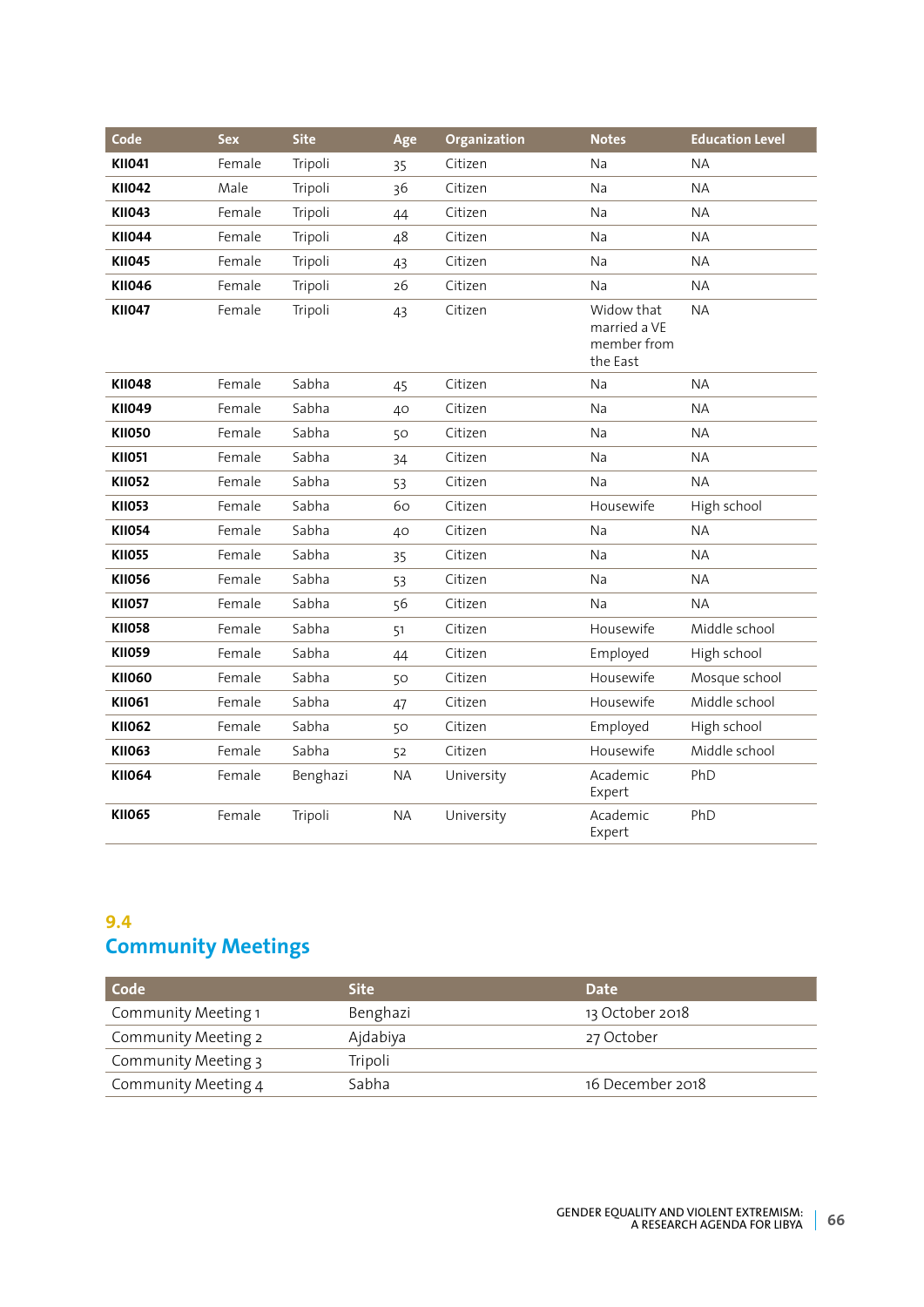#### **9.5 Ambivalent Sexism Scale**

#### **Hostile sexism scale comprised 6 items:**

- Q22 Women exaggerate problems they have with looking after the family
- Q23 Women's rights activists are seeking for women to have more power than men
- Q24 Many women interpret innocent remarks or acts as sexual harassment.
- Q25 Many women are actually seeking special fevers, such as preferential treatment or alimony after divorce that favor them over men, under the guise of asking for "equality".
- Q26 It is generally safer not to trust women too much
- Q27 When I am in a group consisting of equal numbers of men and women and a woman dominates the conversation I feel uncomfortable

#### **The benevolent sexism scale comprised 6 items:**

- Q28 The political leadership of a community should be largely in the hands of men
- Q29 The religious leadership of a community should be largely in the hands of men
- Q30 Every man ought to have a woman whom he adores
- Q31 Men should be willing to sacrifice their own well-being in order to provide financially for the women in their lives
- Q32 Women tend to have a superior moral sensibility than men
- Q33 Women need a male guardian to ensure their safety and protection

#### **9.6 Attitudes to Violence Against Women Scale**

**The Supporting Violence Against Women scale comprised 4 items:**

- Q80 Please read the statements below and indicate how much do you agree or disagree with each statement. - Physical violence (pushing, slapping, punching, kicking, choking) by husbands towards wives can be excused in some situations.
- Q83 Please read the statements below and indicate how much do you agree or disagree with each statement. - A husband would be entitled to use physical force if his wife argues with him or refuses to obey him.
- Q84 Please read the statements below and indicate how much do you agree or disagree

with each statement. - A husband is entitled to use physical violence (pushing, slapping, punching, kicking, choking) if his wife doesn't keep up with domestic chores, including looking after the children

Q85 Please read the statements below and indicate how much do you agree or disagree with each statement. - A husband is entitled to use physical violence (pushing, slapping, punching, kicking, choking) if his wife goes out without telling him.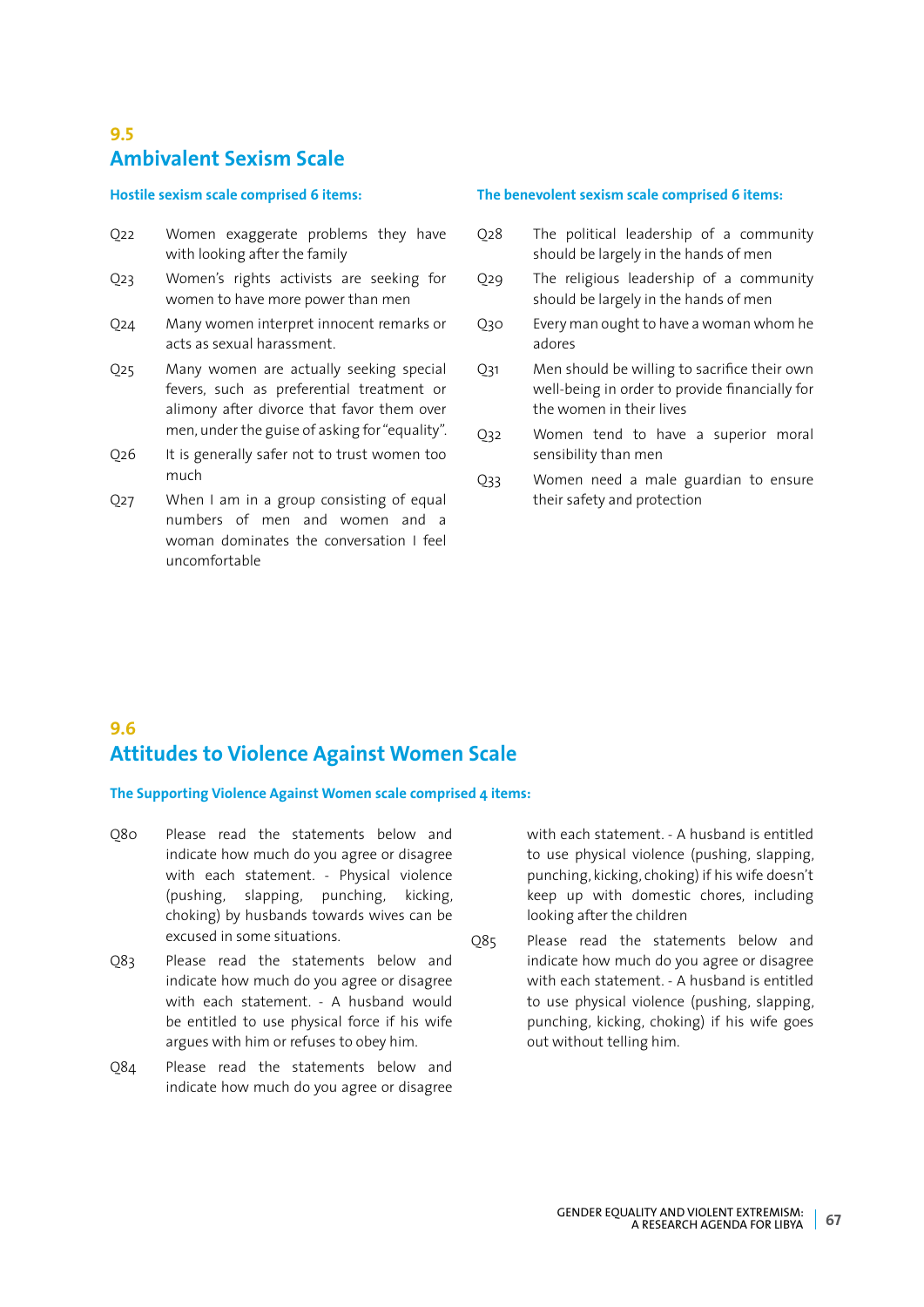#### **9.7**

#### **Support for Cultural Practices that Harm Women and Girls Scale**

- Q82 Women should always tell their husbands when they are going out
- Q87 A father is entitled to marry his daughter to a man of his choosing, even if his daughter is under 16 years old.
- Q88 A father is entitled to receive a bride-price (money goods and animals paid to the bride's family) for his daughter.
- Q90 Parents are entitled to circumcise their female children

#### **9.8 Support for Violent Extremism Scale**

**The Support for Violent Extremism Scale comprised question 46, 47, 51, 52**

- Q46 "Do you think that violent extremism is justified in order to protect your religious views?"The person's response was: "Yes, if someone criticises or undermines our religion and what it stands for, then it is ok to use violence against them." - How much do you agree with this person's view regarding the need for violence to defend your religious views?
- Q47 "Do you think that violent extremism is justified in order to protect your religious views?"The person's response was: "Yes, if someone criticises or undermines our religion and what it stands for, then it is ok to use violence against them." - How much do you personally support this persons views?
- Q51 "Is violent extremism necessary in order to bring about change in your community? "This person's response was: "Sometime violence and extremist attacks are needed in order to address the inequality and address the standard of living of the people" - How much do you agree with this person's view regarding the need for violence to address inequality?
- Q52 "Is violent extremism necessary in order to bring about change in your community? "This person's response was: "Sometime violence and extremist attacks are needed in order to address the inequality and address the standard of living of the people" - How much do you personally support this persons views?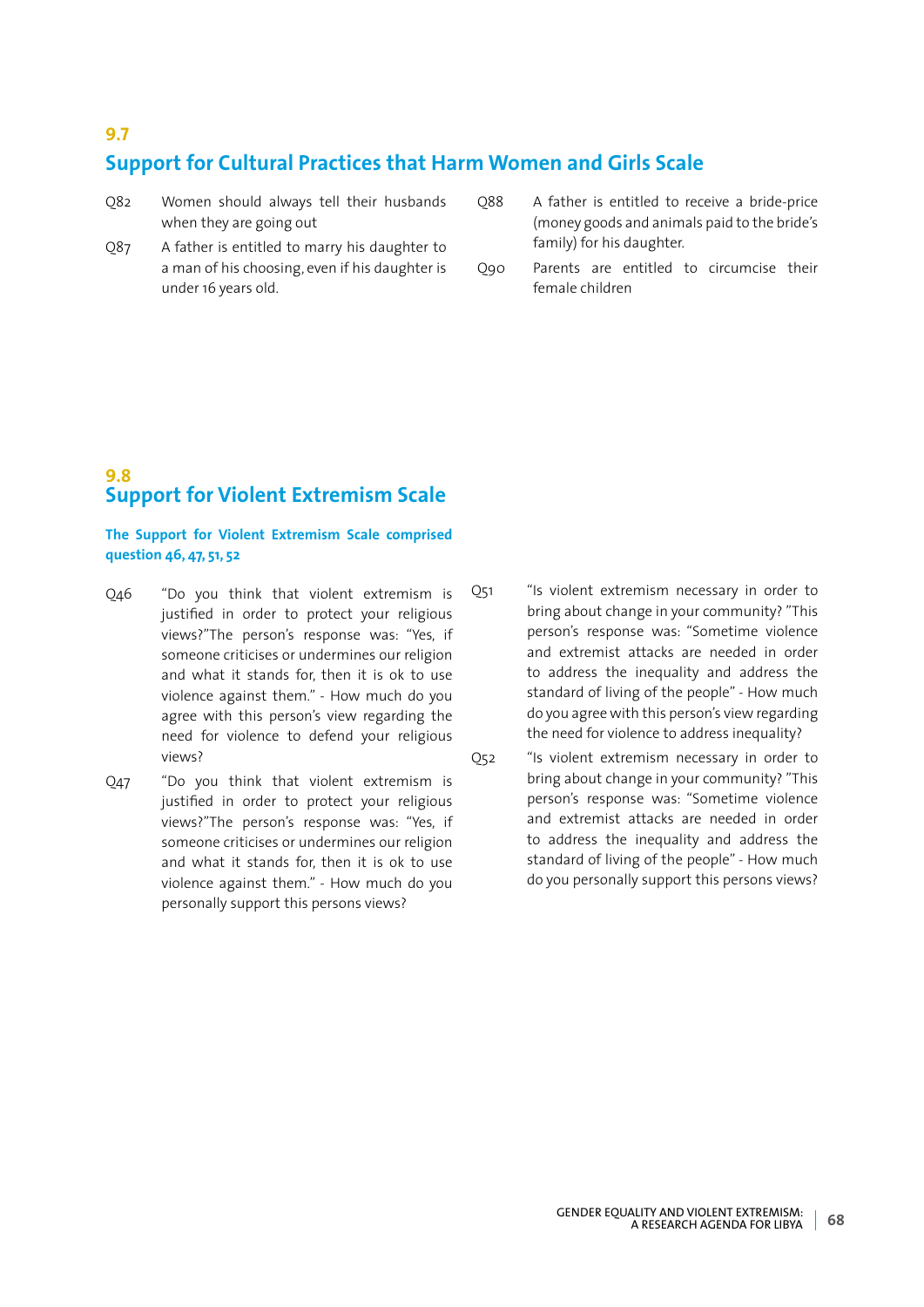# **9.9 Pearson Correlation - Whole Sample**

| Religiosity                                                  |                |     |                   |     |                           |     |                       |     |                                                      |     |                        |      |                        |      |                                   |      |                        |      |                          |           |                        |      | $\overline{ }$         | 1007        |
|--------------------------------------------------------------|----------------|-----|-------------------|-----|---------------------------|-----|-----------------------|-----|------------------------------------------------------|-----|------------------------|------|------------------------|------|-----------------------------------|------|------------------------|------|--------------------------|-----------|------------------------|------|------------------------|-------------|
| cohabitants<br>Number of                                     |                |     |                   |     |                           |     |                       |     |                                                      |     |                        |      |                        |      |                                   |      |                        |      |                          |           | $\overline{ }$         | 1007 | $-0.0638$ <sup>*</sup> | 1007        |
| <b>PUCOME</b><br><b>PlodesupH</b>                            |                |     |                   |     |                           |     |                       |     |                                                      |     |                        |      |                        |      |                                   |      |                        |      | $\overline{\phantom{0}}$ | 1007      | $-0.031$               | 1007 | $0.0836*$              | 1007        |
| <b>Juopul</b><br>Personal                                    |                |     |                   |     |                           |     |                       |     |                                                      |     |                        |      |                        |      |                                   |      | $\overline{ }$         | 1007 | 0.4676*                  | 1007      | $-0.2333$ <sup>*</sup> | 1007 | 0.1409*                | 1007        |
| (pəʌolqmənU)<br>sutate<br>լաթահօլժա                          |                |     |                   |     |                           |     |                       |     |                                                      |     |                        |      |                        |      |                                   | 1007 | $-0.7269$ *            | 1007 | $-0.2678$ <sup>*</sup>   | 1007      | $0.2214$ <sup>*</sup>  | 1007 | $-0.1886$ <sup>*</sup> | <b>Lool</b> |
| Education                                                    |                |     |                   |     |                           |     |                       |     |                                                      |     |                        |      | $\overline{ }$         | 1007 | $-0.1240$ <sup>*</sup>            | 1007 | $0.1605$ <sup>*</sup>  | 1007 | 0.1972*                  | 1007      | $-0.0638$ <sup>*</sup> | 1007 | 0.0496                 | 1007        |
| 98A                                                          |                |     |                   |     |                           |     |                       |     |                                                      |     | $\overline{ }$         | 1007 | 0.0334                 | 1007 | $-0.6072$ <sup>*</sup>            | 1007 | $0.4768*$              | 1007 | $0.1085$ <sup>*</sup>    | 1007      | $-0.2155$ <sup>*</sup> | 1007 | $0.2265$ <sup>*</sup>  | 1007        |
| uawom<br>that harm<br>Practices<br>Cultural<br><i>uoddns</i> |                |     |                   |     |                           |     |                       |     | $\overline{ }$                                       | 856 | $-0.0625$              | 856  | $-0.1251$ <sup>*</sup> | 856  | $0.0713$ <sup>*</sup>             | 856  | $-0.1153$ <sup>*</sup> | 856  | $-0.0821$ <sup>*</sup>   | 856       | 0.0914*                | 856  | 0.0226                 | 856         |
| WAV troqqu2                                                  |                |     |                   |     |                           |     | $\overline{ }$        | 897 | $0.5584*$                                            | 815 | $-0.1767$              | 168  | $-0.1420$ <sup>*</sup> | 897  | $0.1476*$                         | 897  | $-0.1462$ <sup>*</sup> | 897  | $-0.1010$ <sup>*</sup>   | <b>68</b> | 0.1077                 | 168  | $-0.0401$              | 897         |
| Extremism<br><b>Violent</b><br>poddng                        |                |     |                   |     |                           | 838 | $0.3041$ <sup>*</sup> | 779 | $0.1852$ <sup>*</sup>                                | 748 | $-0.2238$ *            | 838  | $-0.1527$ <sup>*</sup> | 838  | 0.1944*                           | 838  | $-0.1384$ <sup>*</sup> | 838  | $-0.0885$ *              | 838       | 0.0978*                | 838  | 0.0282                 | 838         |
| <b>THE</b><br>Benevolent                                     |                |     | $\overline{a}$    | 873 | $0.1882$ <sup>*</sup>     | 749 | $0.2050$ <sup>*</sup> | 798 | 0.1797*                                              | 765 | $-0.0881$ <sup>*</sup> | 873  | $-0.0401$              | 873  | 0.0437                            | 873  | $-0.051$               | 873  | $-0.03$                  | 873       | 0.0564                 | 873  | $-0.0073$              | 873         |
| meix92<br>Hostile                                            | $\overline{ }$ | 860 | $0.276*$          | 783 | 0.0518                    | 752 | $0.2063$ <sup>*</sup> | 792 | $0.1875$ <sup>*</sup>                                | 763 | 0.0197                 | 860  | 0.0662                 | 860  | $-0.0181$                         | 860  | 0.0235                 | 860  | $-0.0307$                | 860       | 0.0139                 | 860  | 0.0175                 | 860         |
|                                                              | Hostile Sexism |     | Benevolent Sexism |     | Support Violent Extremism |     | Support VAW           |     | practices that harm<br>Support for cultural<br>women |     | Age (Ascending)        |      | Education              |      | Employment Status<br>(Unemployed) |      | Personal Income        |      | Household Income         |           | People in house        |      | Religiosity            |             |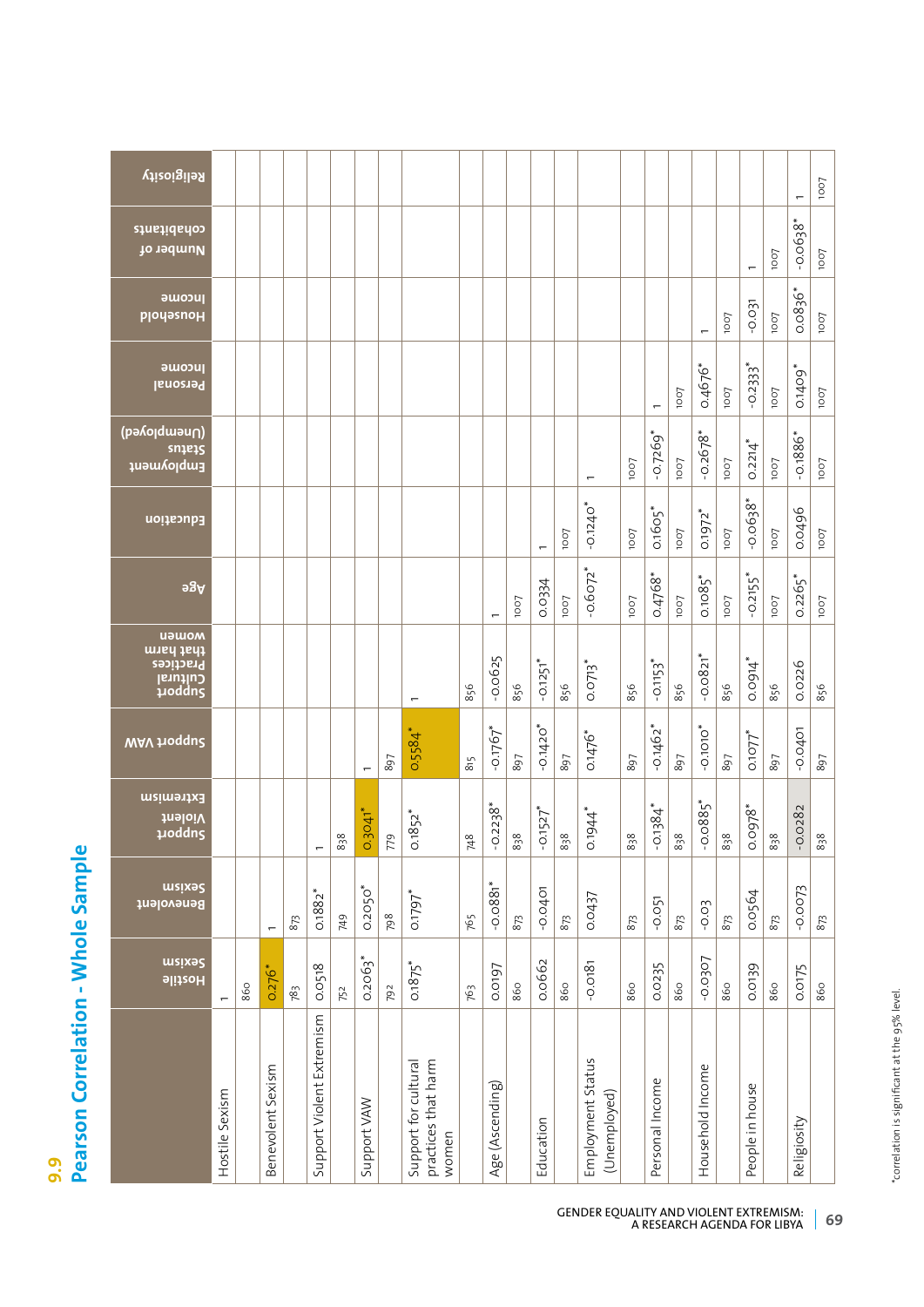9.10<br>Calculated Value of the Chi-Square Test: Scales and Questions **Calculated Value of the Chi-Square Test: Scales and Questions**

|                              | gender<br>Δ                                                                                                                                      |               | By age                                                                                                                                                |               |
|------------------------------|--------------------------------------------------------------------------------------------------------------------------------------------------|---------------|-------------------------------------------------------------------------------------------------------------------------------------------------------|---------------|
| Scale/Question               | proportions: Men and women do not significantly differ in<br>their perceptions about VE<br>Ho: There is no difference between the two population |               | proportions: Youth and adults do not significantly differ in<br>Ho: There is no difference between the two population<br>their perceptions about $VE$ |               |
|                              | Chi-square test                                                                                                                                  | Decision      | Chi-square test                                                                                                                                       | Decision      |
| Hostile                      | Pearson chiz(3) = $6.6287$ Pr= $0.085$                                                                                                           | Not reject Ho | $Pr = 0.791$<br>Pearson $chi(3) = 1.0422$                                                                                                             | Not reject Ho |
| Benevolent                   | Pearson chi2(3) =13.0649 $Pr=0.004$                                                                                                              | Reject Ho     | $Pr = 0.001$<br>Pearson chi $2(3)$ =17.6182                                                                                                           | Reject Ho     |
| Support VE                   | Pearson chi2(3) = $8.1478$ Pr=0.043                                                                                                              | Reject Ho     | $Pr = 0.000$<br>Pearson chi $2(3) = 37.9080$                                                                                                          | Reject Ho     |
| Male Support in Community    | $Pr = 0.015$<br>Pearson $\text{chi}(3) = 10.4415$                                                                                                | Reject Ho     | $Pr = 0.000$<br>Pearson $chi(3) = 31.8687$                                                                                                            | Reject Ho     |
| Female Support in Community  | $Pr = 0.271$<br>Pearson $chi(3) = 3.9115$                                                                                                        | Not reject Ho | $Pr = 0.000$<br>Pearson $chi(3) = 32.3231$                                                                                                            | Reject Ho     |
| Young support in Community   | Pearson chi2(3) = $1.7720$ Pr=0.621                                                                                                              | Not reject Ho | $Pr = 0.001$<br>Pearson $chi(3) = 15.8021$                                                                                                            | Reject Ho     |
| Gendered Warning Signs       | $Pr = 0.003$<br>Pearson $chi(3) = 13.8333$                                                                                                       | Reject Ho     | Pearson $chi(3) = 5.4204$ Pr=0.143                                                                                                                    | Not reject Ho |
| Gender Neutral Warning Signs | $Pr = 0.017$<br>Pearson $chiz(3) = 10.1824$                                                                                                      | Reject Ho     | $Pr = 0.045$<br>Pearson $chi(3) = 8.0499$                                                                                                             | Reject Ho     |
| <b>NAW</b>                   | Pr=0.000<br>Pearson chi2(3) = $18.4343$                                                                                                          | Reject Ho     | Pr=0.000<br>Pearson $\text{chiz}(3) = 19.6917$                                                                                                        | Reject Ho     |
| Coercive control             | $Pr = 0.048$<br>Pearson chi2(3) = $7.9151$                                                                                                       | Reject Ho     | Pearson chi $2(3) = 12.69$ o1 Pr=0.005                                                                                                                | Reject Ho     |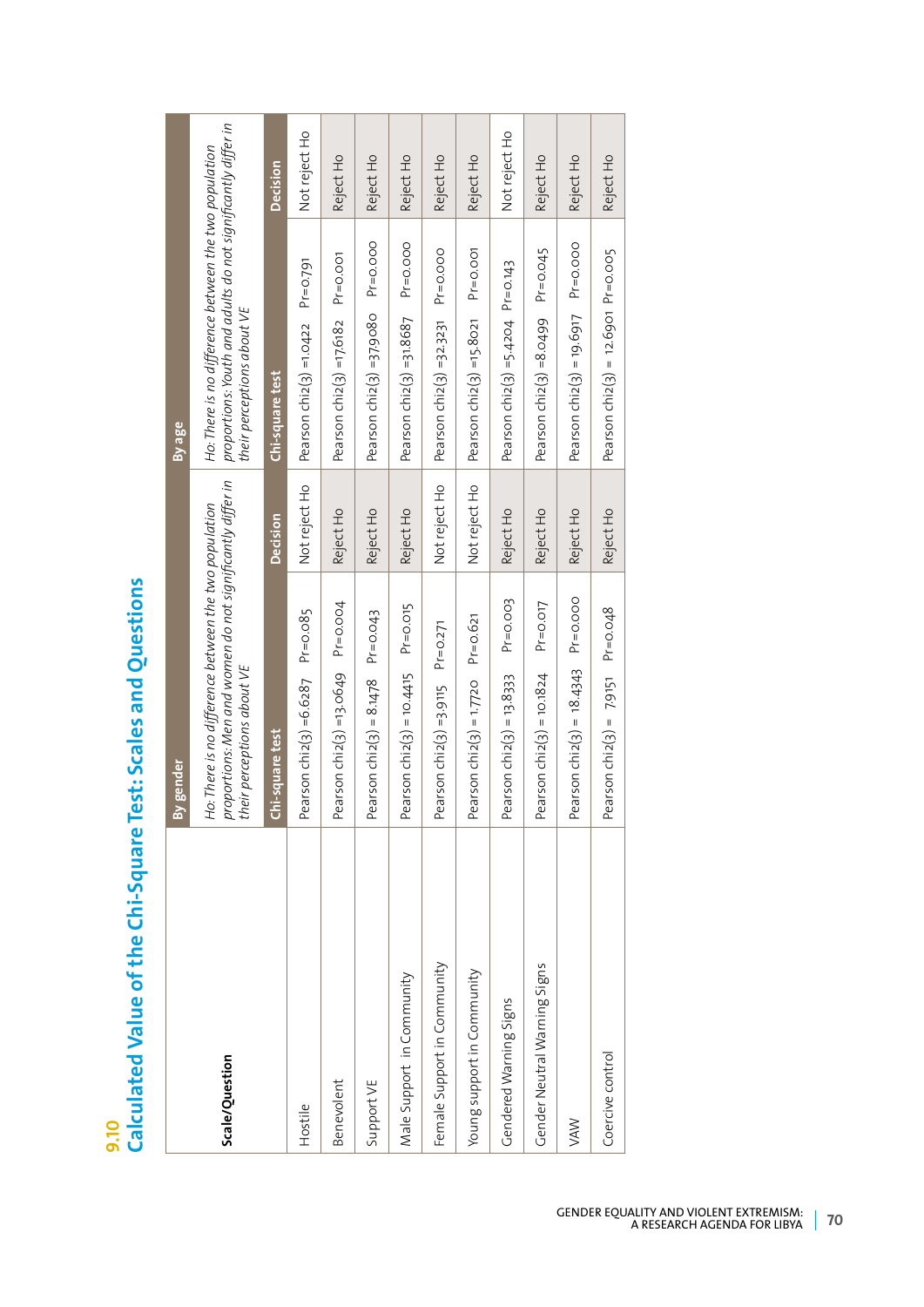| Ambivalent Sexism + Misogyny Scale                                                                                                                                                          |                                                   |               |                                             |               |
|---------------------------------------------------------------------------------------------------------------------------------------------------------------------------------------------|---------------------------------------------------|---------------|---------------------------------------------|---------------|
| Q22. Women exaggerate problems they have with<br>looking after the family                                                                                                                   | $Preo.$ oo6<br>Pearson chi2(4) =14.4493           | Reject Ho     | $Pr = 0.618$<br>Pearson $chi(4) = 2.6498$   | Not reject Ho |
| Q23. Women's rights activists are seeking for<br>women to have more power than men.                                                                                                         | $Pr = 0.128$<br>Pearson chi $2(4)$ =7.1471        | Not reject Ho | $Pr = 0.032$<br>Pearson $chi(4) = 10.5217$  | Reject Ho     |
| Q24. Many women interpret innocent remarks or<br>acts as sexual harassment.                                                                                                                 | $Pr = 0.000$<br>Pearson $chi(4) = 22.1853$        | Reject Ho     | $Pr = 0.001$<br>Pearson chi $2(4)$ =18.5712 | Reject Ho     |
| vors, such as preferential treatment or alimony after<br>divorce that favor them over men, under the guise<br>Q25. Many women are actually seeking special fa-<br>of asking for "equality". | $Pr = 0.000$<br>Pearson $chiz(4) = 29.5362$       | Reject Ho     | $Pr = 0.029$<br>Pearson chiz(4) =10.7738    | Reject Ho     |
| Q26. It is generally safer not to trust women too<br>much.                                                                                                                                  | $Pr = 0.005$<br>Pearson $chi(4) = 15.0725$        | Reject Ho     | $Pr = 0.002$<br>Pearson chi2(4) =17.1106    | Reject Ho     |
| Q27. When I am in a group consisting of equal num-<br>bers of men and women and a woman dominates<br>the conversation I feel uncomfortable.                                                 | $Pr = 0.009$<br>Pearson $chi(4) = 13.6346$        | Reject Ho     | $Pr = 0.014$<br>Pearson chi2(4) =12.5265    | Reject Ho     |
| Q28. The political leadership of a community should<br>be largely in the hands of men.                                                                                                      | $Pr = 0.000$<br>Pearson $\text{chi}(4) = 39.7861$ | Reject Ho     | $Pr = 0.000$<br>Pearson $Chi(4) = 24.5114$  | Reject Ho     |
| Q29. The religious leadership of a community<br>should be largely in the hands of men.                                                                                                      | $Pr = 0.000$<br>Pearson $chiz(4) = 116.6332$      | Reject Ho     | $Pr = 0.000$<br>Pearson $chiz(4) = 27.4437$ | Reject Ho     |
| Q30. Every man ought to have a woman whom he<br>adores.                                                                                                                                     | $Pr = 0.286$<br>Pearson chi $z(4)$ = 5.0102       | Not reject Ho | $Pr = 0.000$<br>Pearson chi $2(4)$ =43.7101 | Reject Ho     |
| Q31. Men should be willing to sacrifice their own<br>well-being in order to provide financially for the<br>women in their lives.                                                            | $Pr = 0.290$<br>Pearson chi2 $(4)$ =4.9784        | Not reject Ho | $Pr = 0.000$<br>Pearson $chi(4) = 23.1653$  | Reject Ho     |
| Q32. Women tend to have a superior moral sensibil-<br>ity than men.                                                                                                                         | $Pr = 0.217$<br>Pearson chi $2(4) = 5.7749$       | Not reject Ho | $Pr = 0.000$<br>Pearson chi2(4) = 28.5677   | Reject Ho     |
| Q33. Women need a male guardian to ensure their<br>safety and protection.                                                                                                                   | $Pr = 0.005$<br>Pearson $chi(4) = 15.0690$        | Reject Ho     | $Pr = 0.000$<br>Pearson chi2(4) = 28.4349   | Reject Ho     |
| Q34. Women need a male guardian to protect the<br>honour of their family.                                                                                                                   | $Pr = 0.002$<br>Pearson chi2(4) =16.4817          | Reject Ho     | $Pr = 0.000$<br>Pearson $chi(4) = 21.1917$  | Reject Ho     |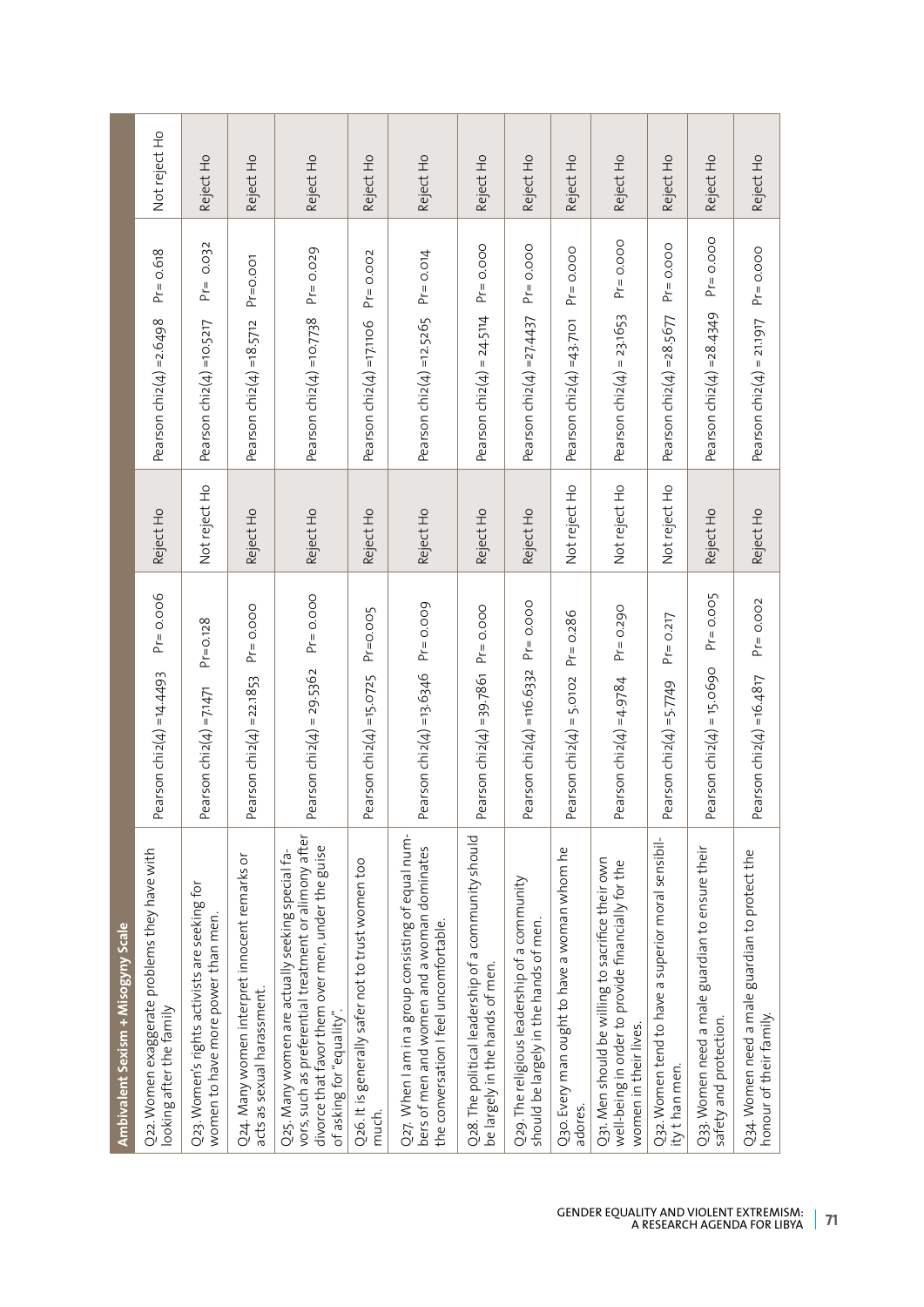|                                                                      | Reject Ho                                                                                                                                                                                            | Not reject Ho                                                                                                                                                                                      | Reject Ho                                                                                                                                                                | Reject Ho                                                                                                                | Reject Ho                                                                                                                          | Not reject Ho                                                                                          | Reject Ho                                                                                            | Reject Ho                                                                                                                       | Reject Ho                                                                                                  | Reject Ho                                                            | Reject Ho                                                                                                                                                        |
|----------------------------------------------------------------------|------------------------------------------------------------------------------------------------------------------------------------------------------------------------------------------------------|----------------------------------------------------------------------------------------------------------------------------------------------------------------------------------------------------|--------------------------------------------------------------------------------------------------------------------------------------------------------------------------|--------------------------------------------------------------------------------------------------------------------------|------------------------------------------------------------------------------------------------------------------------------------|--------------------------------------------------------------------------------------------------------|------------------------------------------------------------------------------------------------------|---------------------------------------------------------------------------------------------------------------------------------|------------------------------------------------------------------------------------------------------------|----------------------------------------------------------------------|------------------------------------------------------------------------------------------------------------------------------------------------------------------|
|                                                                      | $Pr = 0.000$                                                                                                                                                                                         | $Pr = 0.066$                                                                                                                                                                                       | $Pr = 0.005$                                                                                                                                                             | $Pr = 0.015$                                                                                                             | $Pr = 0.018$                                                                                                                       | $Pr = 0.055$                                                                                           | $Pr = 0.005$                                                                                         | $Pr = 0.006$                                                                                                                    | $Pr = 0.002$                                                                                               | $Pr = 0.004$                                                         | $Pr = 0.003$                                                                                                                                                     |
|                                                                      | Pearson $chi(4) = 21.3891$                                                                                                                                                                           | Pearson chi $2(4) = 8.7925$                                                                                                                                                                        | Pearson chi2(4) =14.8769                                                                                                                                                 | Pearson chi2(4) =12.3657                                                                                                 | Pearson chi $z(4)$ =11.9083                                                                                                        | Pearson $chi(4) = 9.2782$                                                                              | Pearson chi $2(4)$ =14.8383                                                                          | Pearson chi $2(4) = 14.3078$                                                                                                    | Pearson chi2(4) =17.3857                                                                                   | Pearson $chi(4) = 15.5982$                                           | Pearson $chi(4) = 15.8408$                                                                                                                                       |
|                                                                      | Not reject Ho                                                                                                                                                                                        | Reject Ho                                                                                                                                                                                          | Reject Ho                                                                                                                                                                | Not reject Ho                                                                                                            | Not reject Ho                                                                                                                      | Not reject Ho                                                                                          | Not reject Ho                                                                                        | Reject Ho                                                                                                                       | Not reject Ho                                                                                              | Not reject Ho                                                        | Not reject Ho                                                                                                                                                    |
|                                                                      | $Pr = 0.540$                                                                                                                                                                                         | $Pr = 0.000$                                                                                                                                                                                       | $Pr = 0.002$                                                                                                                                                             | $Pr = 0.288$                                                                                                             | $Pr = 0.279$                                                                                                                       | $Pr = 0.061$                                                                                           | $Pr = 0.139$                                                                                         | $Pr = 0.038$                                                                                                                    | $Pr = 0.757$                                                                                               | $Pr = 0.306$                                                         | $Pr = 0.734$                                                                                                                                                     |
|                                                                      | Pearson $chiz(4) = 3.1077$                                                                                                                                                                           | Pearson chi2(4) =58.7976                                                                                                                                                                           | Pearson chi2(4) =17.1127                                                                                                                                                 | Pearson $chiz(4) = 4.9911$                                                                                               | Pearson chiz(4) =5.0829                                                                                                            | Pearson chi $2(4) = 8.9992$                                                                            | Pearson $chi(4) = 6.9468$                                                                            | Pearson chi2(4) =10.1362                                                                                                        | Pearson $chiz(4) = 1.8857$                                                                                 | Pearson chi $2(4) = 4.823$ O                                         | Pearson chi $2(4)$ = 2.0111                                                                                                                                      |
| Gender identities and links with intolerance, violence and extremism | Q35."I think women should manage the home and<br>start joining politics that just provokes men." How<br>be responsible for raising the children. When they<br>much do you agree with Nesrin's views? | know how to manage households and families, and<br>have education now to manage the country." How<br>Q36. "Women joining politics, that's good. Women<br>much do you agree with Ghady's statement? | Q37. Men join violent extremist groups because they<br>their husbands". How much do you agree with this<br>support ideas like "women should be obedient to<br>statement? | Q38. When women join a violent extremist group,<br>it is because they are forced or pressured by male<br>family members. | Q39. When women join a violent extremist group, it<br>$\varpi$<br>is because they want to support what they see as<br>just cause'. | Q40. When women join a violent extremist group, it<br>is in part because that group offers them money. | Q41. When men join a violent extremist group, it is<br>in part because that group offers them money. | husbands, fathers, or brothers are more likely to join<br>Q42. Women who face violence from their<br>a violent extremist group. | abused are more likely to join a violent extremist<br>Q43. Women who have been raped or sexually<br>group. | Q44. Women more likely to join a VE group to avoid<br>rape or abuse. | (money or good or animals to the groom's family) or<br>bride-price (money or good or animals to the bride's<br>Q45. Young men join extremist groups to pay dowry |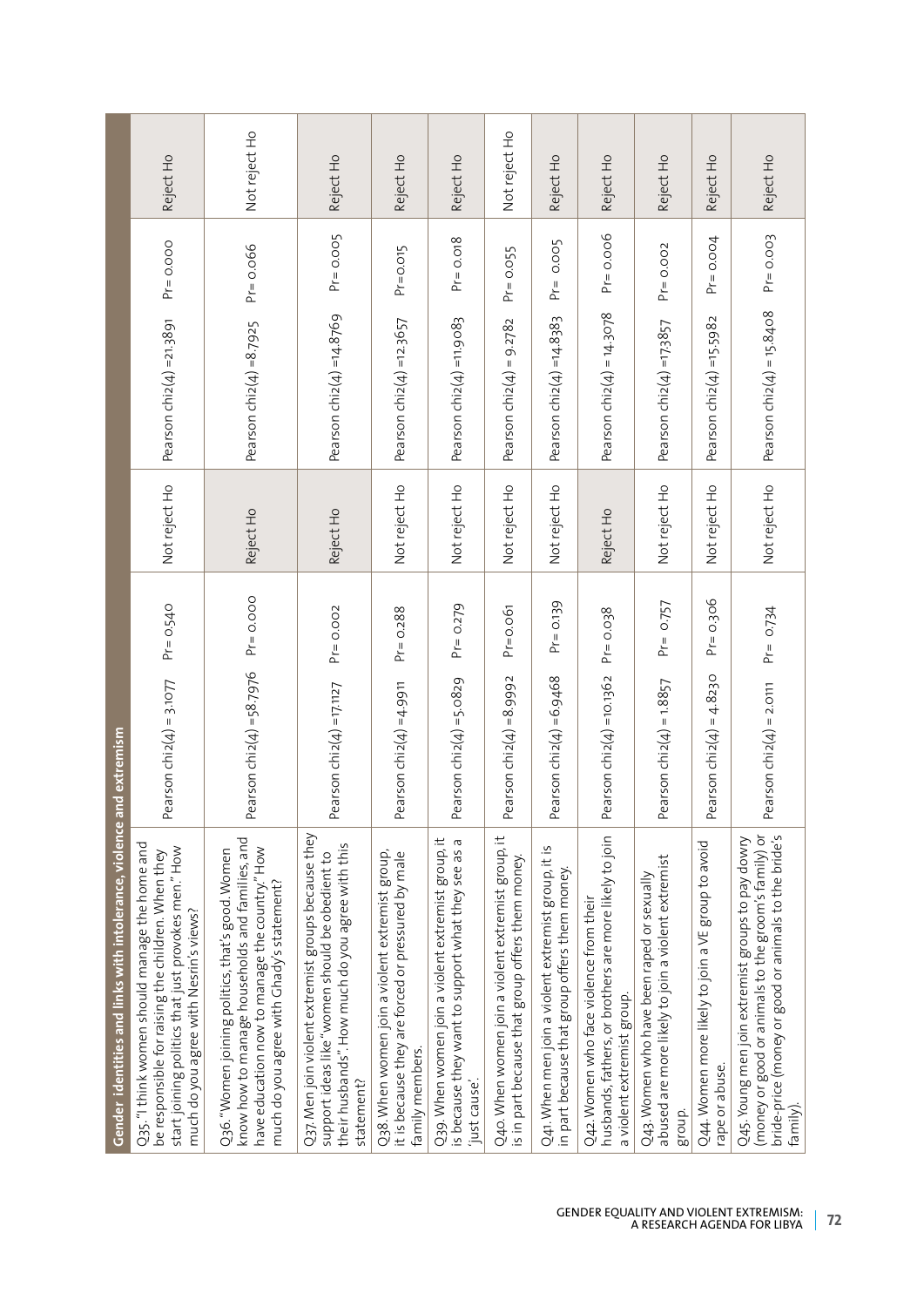|                 | Reject Ho                                                                                                                                                                                                                                                    | Reject Ho                                                                                                                                                                                          | Reject Ho                                                                                                                                                                                                    | Reject Ho                                                                                                                                                                                                     | Not reject Ho                                                                                                                                                                                                                   | Reject Ho                                                                                                                                                                                                                                                          | Reject Ho                                                                                                                                                                                                      | Reject Ho                                                                                                                                                                                                                   |
|-----------------|--------------------------------------------------------------------------------------------------------------------------------------------------------------------------------------------------------------------------------------------------------------|----------------------------------------------------------------------------------------------------------------------------------------------------------------------------------------------------|--------------------------------------------------------------------------------------------------------------------------------------------------------------------------------------------------------------|---------------------------------------------------------------------------------------------------------------------------------------------------------------------------------------------------------------|---------------------------------------------------------------------------------------------------------------------------------------------------------------------------------------------------------------------------------|--------------------------------------------------------------------------------------------------------------------------------------------------------------------------------------------------------------------------------------------------------------------|----------------------------------------------------------------------------------------------------------------------------------------------------------------------------------------------------------------|-----------------------------------------------------------------------------------------------------------------------------------------------------------------------------------------------------------------------------|
|                 | $Pr = 0.000$                                                                                                                                                                                                                                                 | $Pr = 0.000$                                                                                                                                                                                       | $Pr = O.OO7$                                                                                                                                                                                                 | $Pr = 0.000$                                                                                                                                                                                                  | $Pr = 0.092$                                                                                                                                                                                                                    | $Pr = 0.000$                                                                                                                                                                                                                                                       | $Pr = 0.000$                                                                                                                                                                                                   | $Pr = 0.000$                                                                                                                                                                                                                |
|                 | Pearson $\text{chi}(4) = 27.3768$                                                                                                                                                                                                                            | Pearson chiz(4) =29.3146                                                                                                                                                                           | Pearson $chiz(4) = 14.0392$                                                                                                                                                                                  | Pearson chi $2(4) = 20.7522$                                                                                                                                                                                  | Pearson chi $2(4) = 7.9789$                                                                                                                                                                                                     | Pearson chi2(4) =56.3256                                                                                                                                                                                                                                           | Pearson chi $2(4) = 61.5716$                                                                                                                                                                                   | Pearson $chi(4) = 32.9650$                                                                                                                                                                                                  |
|                 | Reject Ho                                                                                                                                                                                                                                                    | Not reject Ho                                                                                                                                                                                      | Not reject Ho                                                                                                                                                                                                | Not reject Ho                                                                                                                                                                                                 | Not reject Ho                                                                                                                                                                                                                   | Reject Ho                                                                                                                                                                                                                                                          | Not reject Ho                                                                                                                                                                                                  | Reject Ho                                                                                                                                                                                                                   |
|                 | $Pr = 0.006$                                                                                                                                                                                                                                                 | $Pr = 0.063$                                                                                                                                                                                       | $Pr = 0.785$                                                                                                                                                                                                 | $Pr = 0.803$                                                                                                                                                                                                  | $Pr = 0.584$                                                                                                                                                                                                                    | 0.012<br>$Pr_{\equiv}$                                                                                                                                                                                                                                             | $Pr = 0.698$                                                                                                                                                                                                   | $Pr = 0.002$                                                                                                                                                                                                                |
|                 | Pearson chi2(4) =14.5900                                                                                                                                                                                                                                     | Pearson chiz $(4) = 8.9444$                                                                                                                                                                        | Pearson chi2(4) =1.7292                                                                                                                                                                                      | earson chi $2(4) = 1.6342$<br>o.                                                                                                                                                                              | earson chi $2(4) = 2.8474$<br>o.                                                                                                                                                                                                | Pearson $\text{chi}(4) = 12.8991$                                                                                                                                                                                                                                  | Pearson $chi(4) = 2.2080$                                                                                                                                                                                      | Pearson chi2(4) =17.0517                                                                                                                                                                                                    |
| Support for VCE | Q46. "Yes, if someone criticises or undermines our<br>religion and what it stands for, then it is ok to use<br>violence against them." - How much do you agree<br>with this person's view regarding the need for<br>violence to defend your religious views? | Q47. "Yes, if someone criticises or undermines our<br>religion and what it stands for, then it is ok to use<br>violence against them." - How much do you<br>personally support this persons views? | Q48. "Yes, if someone criticises or undermines our<br>religion and what it stands for, then it is ok to use<br>violence against them." - The views of this person<br>are common among men in your community. | religion and what it stands for, then it is ok to use<br>violence against them." - The views of this person<br>Q49. Yes, if someone criticises or undermines our<br>are common among women in your community. | religion and what it stands for, then it is ok to use<br>violence against them." - The views of this person<br>are common among young people (18-35) in your<br>Q50. Yes, if someone criticises or undermines our<br>community. | and address the standard of living of the people"<br>view regarding the need for violence to address<br>Q51. Sometime violence and extremist attacks<br>are needed in order to address the inequality<br>- How much do you agree with this person's<br>inequality? | much do you personally support this persons views?<br>address the standard of living of the people" - How<br>are needed in order to address the inequality and<br>Q52. Sometime violence and extremist attacks | address the standard of living of the people" - The<br>are needed in order to address the inequality and<br>views of this person are common among men in<br>Q53. Sometime violence and extremist attacks<br>your community. |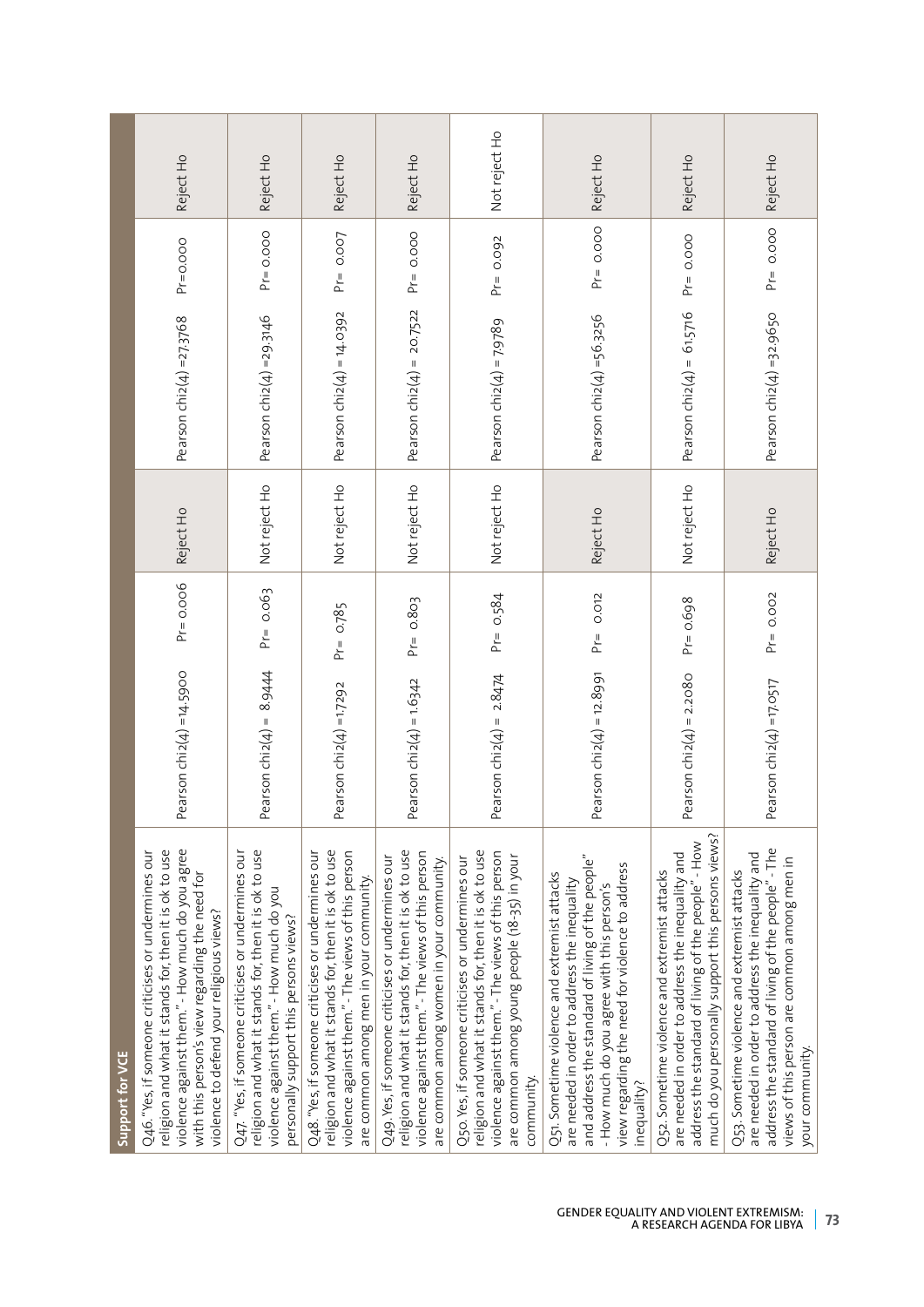| Reject Ho                                                                                                                                                                                                                     | Reject Ho                                                                                                                                                                                                                                    | Reject Ho                                                                                                                                                                                                                             | Reject Ho                                                                                                                                               | Reject Ho                                                                                                                                                                                                                                                                       | Reject Ho                                                                                                                                                                                                                                                                         | Reject Ho                                                                                                                                                                                                                                                                               |
|-------------------------------------------------------------------------------------------------------------------------------------------------------------------------------------------------------------------------------|----------------------------------------------------------------------------------------------------------------------------------------------------------------------------------------------------------------------------------------------|---------------------------------------------------------------------------------------------------------------------------------------------------------------------------------------------------------------------------------------|---------------------------------------------------------------------------------------------------------------------------------------------------------|---------------------------------------------------------------------------------------------------------------------------------------------------------------------------------------------------------------------------------------------------------------------------------|-----------------------------------------------------------------------------------------------------------------------------------------------------------------------------------------------------------------------------------------------------------------------------------|-----------------------------------------------------------------------------------------------------------------------------------------------------------------------------------------------------------------------------------------------------------------------------------------|
| $Pr = 0.000$                                                                                                                                                                                                                  | $Pr = 0.000$                                                                                                                                                                                                                                 | $Pr = 0.000$                                                                                                                                                                                                                          | $Pr = 0.001$                                                                                                                                            | $Pr = 0.002$                                                                                                                                                                                                                                                                    | $Pr = 0.033$                                                                                                                                                                                                                                                                      | $Pr = 0.002$                                                                                                                                                                                                                                                                            |
| Pearson chi $2(4) = 28.5314$                                                                                                                                                                                                  | Pearson chi $2(4) = 21.5437$                                                                                                                                                                                                                 | Pearson $chiz(4) = 21.8539$                                                                                                                                                                                                           | Pearson chiz(4) =19.2130                                                                                                                                | Pearson chi $2(4) = 17.5208$                                                                                                                                                                                                                                                    | Pearson chi2(4) =10.4730                                                                                                                                                                                                                                                          | Pearson $Chi(4) = 17.1107$                                                                                                                                                                                                                                                              |
| Not reject Ho                                                                                                                                                                                                                 | Not reject Ho                                                                                                                                                                                                                                | Reject Ho                                                                                                                                                                                                                             | Not reject Ho                                                                                                                                           | Reject Ho                                                                                                                                                                                                                                                                       | Not reject Ho                                                                                                                                                                                                                                                                     | Not reject Ho                                                                                                                                                                                                                                                                           |
| $Pr = 0.130$                                                                                                                                                                                                                  | $Pr = 0.385$                                                                                                                                                                                                                                 | $Pr = 0.039$                                                                                                                                                                                                                          | $Pr = 0.074$                                                                                                                                            | $Pr = 0.002$                                                                                                                                                                                                                                                                    | $Pr = 0.211$                                                                                                                                                                                                                                                                      | $Pr = 0.283$                                                                                                                                                                                                                                                                            |
| Pearson chi $2(4) = 7.1159$                                                                                                                                                                                                   | Pearson chi $2(4) = 4.1614$                                                                                                                                                                                                                  | Pearson $\text{chi}(4) = 10.0956$                                                                                                                                                                                                     | Pearson $chiz(4) = 8.5341$                                                                                                                              | Pearson $chiz(4) = 16.6741$                                                                                                                                                                                                                                                     | Pearson chi $2(4) = 5.8404$                                                                                                                                                                                                                                                       | Pearson chi2(4) =5.0470                                                                                                                                                                                                                                                                 |
| views of this person are common among women in<br>address the standard of living of the people" - The<br>are needed in order to address the inequality and<br>Q54. Sometime violence and extremist attacks<br>your community. | address the standard of living of the people" - The<br>are needed in order to address the inequality and<br>views of this person are common among young<br>Q55. Sometime violence and extremist attacks<br>people (18-35) in your community. | extremist groups need to be stopped!" - How much<br>Q56. Violence is Never a solution to problems, and<br>violence never being a solution and the need to<br>do you agree with this person's view regarding<br>stop extremist groups? | extremist groups need to be stopped!" - How much<br>Q57. Violence is never a solution to problems, and<br>do you personally support this persons views? | stopped!" - The views of this person are common<br>to problems, and extremist groups need to be<br>"This person said: "Violence is never a solution<br>Q58. Is violent extremism necessary in order<br>to bring about change in your community?<br>among men in your community. | stopped!" - The views of this person are common<br>"This person said: "Violence is mever a solution<br>to problems, and extremist groups need to be<br>Q59. Is violent extremism necessary in order<br>to bring about change in your community?<br>among Women in your community. | stopped!" - The views of this person are common<br>"This person said:"Violence is mever a solution<br>to problems, and extremist groups need to be<br>Q60. Is violent extremism necessary in order<br>to bring about change in your community?<br>among young people in your community. |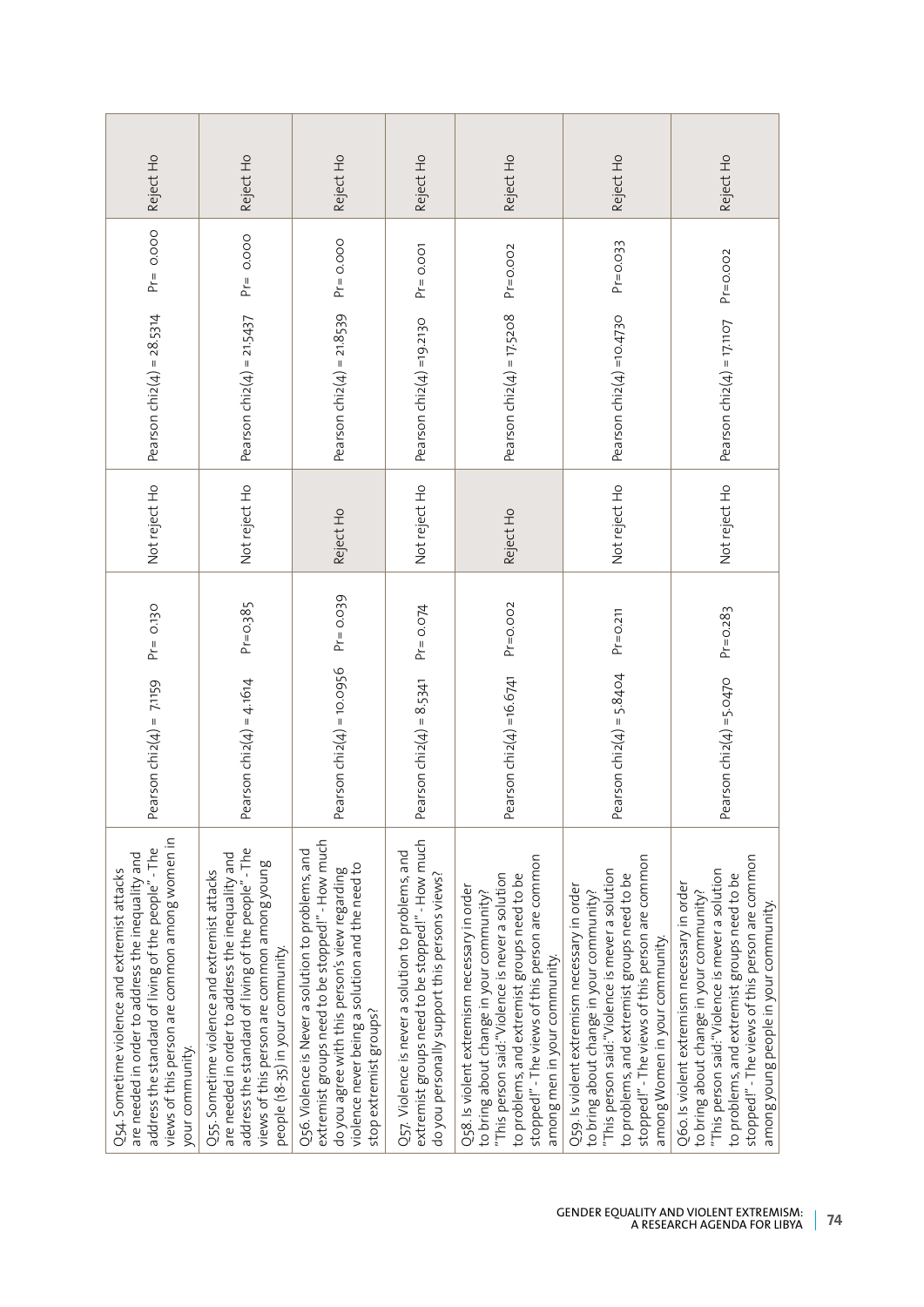| Gendered warning signs                                                                                                                                                                                                                                                                                                               |                                                       |               |                                              |               |
|--------------------------------------------------------------------------------------------------------------------------------------------------------------------------------------------------------------------------------------------------------------------------------------------------------------------------------------|-------------------------------------------------------|---------------|----------------------------------------------|---------------|
| become extremist because they insist that women<br>here usually". How much do you agree with Hala's<br>Q61. Yes, I can tell when a family or someone have<br>dress more conservatively. For instance, they start<br>they should wear the Niqab, which we don't have<br>by saying women should be fully covered or that<br>statement? | $Pr = 0.113$<br>Pearson chi $2(4) = 7.4793$           | Not reject Ho | Pearson $chi(4) = 14.6562$ Pr=0.005          | Reject Ho     |
| men and women to be separate". How much do you<br>protesting to segregate university classes into men<br>Q62. "One sign of extremism is when groups start<br>and women or boys and girls. They always want<br>agree with Hassan's statement?                                                                                         | Pearson $\frac{\text{chi}(4)}{4} = 14.3641$ Pr= 0.006 | Reject Ho     | Pearson chiz(4) =7.3329 Pr=0.119             | Not reject Ho |
| because militia start to attack women leaders". How<br>Q63.1 can tell when there will be extremist violence<br>much do you agree with Asma's statement?                                                                                                                                                                              | Pearson chi $2(4) = 17.3622$ Pr=0.002                 | Reject Ho     | Pearson chi2(4) = 7.4965 Pr=0.112            | Not reject Ho |
| Q64. "More of these very devout men around tells<br>me that there is more extremism" How much do<br>you agree with Fairouz's statement?                                                                                                                                                                                              | $Pr = 0.073$<br>Pearson $chi(4) = 8.563$ o            | Not reject Ho | $Pr = 0.376$<br>Pearson chi $z(4) = 4.226$ o | Not reject Ho |
| extremist discussions, which could become actions.<br>"How much do you agree with Younes' statement?<br>meeting to discuss religious and political matters<br>or talk with our Imam, that they are engaging in<br>but do not join us at the mainstream mosque<br>Q65."I know that when groups of people are                          | Pearson chi2(4) =10.0374 Pr=0.040                     | Reject Ho     | Pearson chiz(4) =3.7599 $Pr = 0.439$         | Not reject Ho |
| Q66. "In the poor neighbourhoods violent extremist<br>food aid, assistance and clothes". How much do you<br>works that the state doesn't do: caravans bringing<br>groups welcome people, they perform charitable<br>agree with Habib's statement?                                                                                    | $Pr = 0.141$<br>Pearson $chi(4) = 6.8985$             | Not reject Ho | Pearson chi2(4) = 4.0406 Pr=0.401            | Not reject Ho |
| armed men wearing Afghani-style clothes stopping<br>people in the street to give orders". How much do<br>Q67. "A sign of rising extremism is when you have<br>you agree with Saif's statement?                                                                                                                                       | $Pr = 0.719$<br>Pearson $chi(4) = 2.0932$             | Not reject Ho | $Pr = 0.003$<br>Pearson chi2(4) =16.3589     | Reject Ho     |
| Suddenly, these young people had money to spend<br>in the shops and restaurants." How much do you<br>Q68. "for a long time, no one had any money.<br>agree with Abir's statement?                                                                                                                                                    | $Pr = 0.000$<br>Pearson $chi(4) = 20.4159$            | Reject Ho     | Pearson chi2(4) =16.3812 Pr=0.003            | Reject Ho     |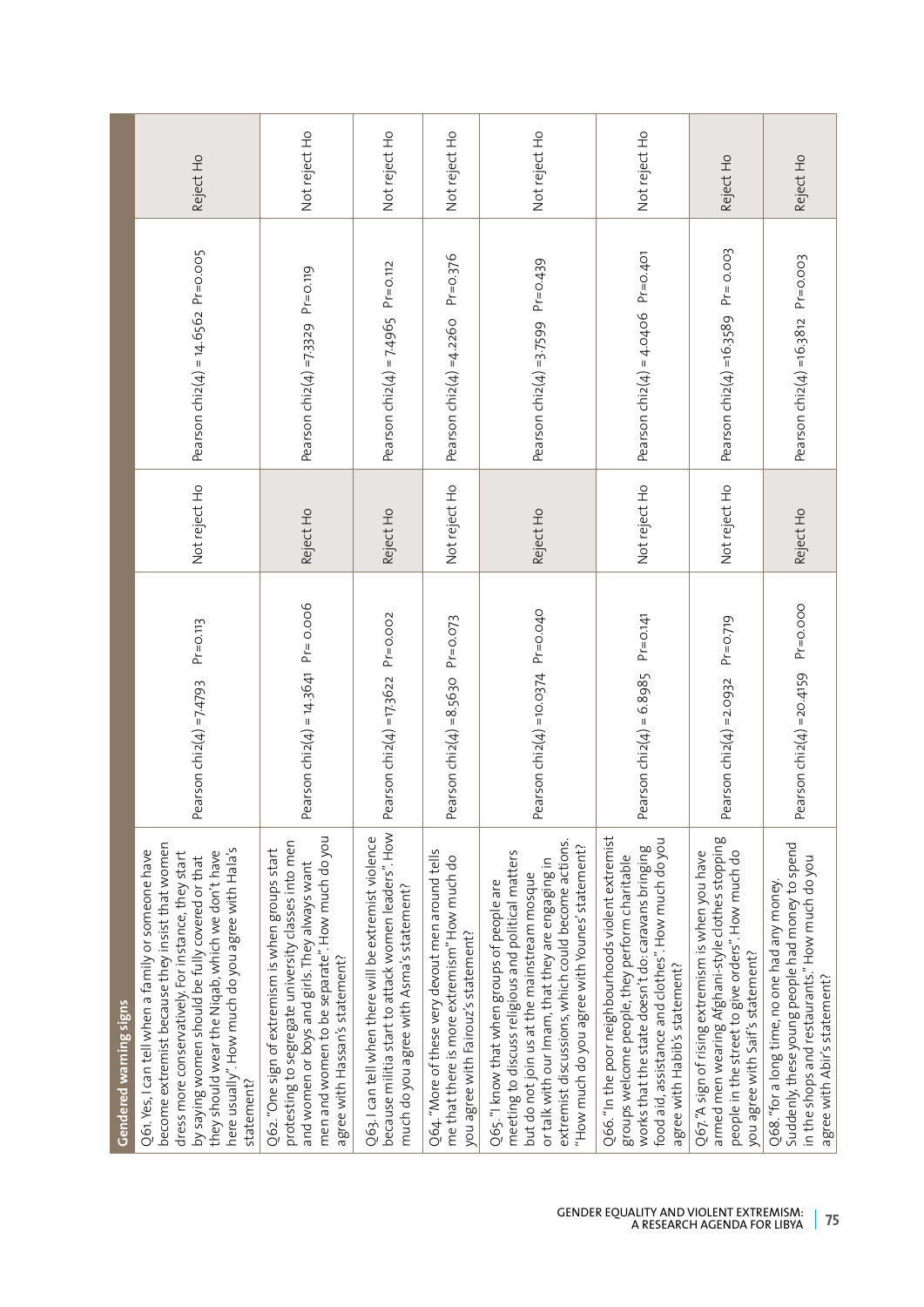| Support for P-CVE                                                                                                                                   |                                                      |               |                                                      |               |
|-----------------------------------------------------------------------------------------------------------------------------------------------------|------------------------------------------------------|---------------|------------------------------------------------------|---------------|
| towards religious and/or ethnic minorities in my<br>Q69. I am concerned about rising intolerance<br>community                                       | Pearson $\frac{\text{chi}}{2(4)} = 8.1644$ Pr= 0.086 | Not reject Ho | Pearson $\text{chi}(4) = 17.3008$ Pr= 0.002          | Reject Ho     |
| Q70. I am afraid that religious fundamentalism will<br>impede women's rights (e.g. rights to work, travel<br>alone, voice their opinion in public). | Pearson chiz(4) = $28.673$ O Pr= 0.000               | Reject Ho     | Pearson chi $2(4)$ =12.5570 Pr=0.014                 | Reject Ho     |
| Q71. I am concerned about violent extremism in my<br>country.                                                                                       | Pearson chi2(4) =20.7963 Pr=0.000                    | Reject Ho     | Pearson $\text{chi}(4) = 38.4186$ Pr= 0.000          | Reject Ho     |
| Q72. I am concerned about violent extremism in my<br>community                                                                                      | Pearson $\text{chi}(4) = 23.1431 \text{ Pr} = 0.000$ | Reject Ho     | Pearson $\text{chi}(4) = 19.8485$ Pr=0.001           | Reject Ho     |
| Q73.1 am concerned that violent extremism is on<br>the rise in my country.                                                                          | Pearson $\text{chi}(4) = 17.2388$ Pr=0.002           | Reject Ho     | Pearson chi2(4) =13.6005 Pr=0.009                    | Reject Ho     |
| Q74.1 know what to do in order to prevent violent<br>extremism in my family.                                                                        | earson chi $2(4)$ = 20.2414 Pr=0.000<br>டீ           | Reject Ho     | Pearson $chi(4) = 25.5143$ Pr= 0.000                 | Reject Ho     |
| Q75.1 know what to do in order to prevent violent<br>extremism in my community.                                                                     | Pearson $chiz(4) = 9.9251$ Pr=0.042                  | Reject Ho     | Pearson chi2(4) =19.0033 Pr=0.001                    | Reject Ho     |
| Q76.1 trust the police in my community to counter<br>or prevent violent extremism.                                                                  | Pearson chi2(4) = 7.9323 Pr=0.094                    | Not reject Ho | Pearson $chi(4) = 48.7139$ Pr=0.000                  | Reject Ho     |
| Q77. I would feel confident in reporting violent<br>extremism to the police.                                                                        | Pearson chi2(4) = 8.0413 Pr = 0.090                  | Not reject Ho | Pearson chiz(4) = 28.3424 Pr=0.000                   | Reject Ho     |
| Q78.1 would feel confident in reporting violent<br>extremism to a community leader.                                                                 | earson chiz(4) = 8.6485 Pr=0.071<br>உ                | Not reject Ho | Pearson chi $2(4)$ = 16.2857 Pr= 0.003               | Reject Ho     |
| Q79.1 would feel confident in reporting violent<br>extremism to a religious leader.                                                                 | Pearson chi2(4) =4.6362 Pr= 0.327                    | Not reject Ho | Pearson $\text{chi}(4) = 4.6 \text{ of } 8$ Pr=0.331 | Not reject Ho |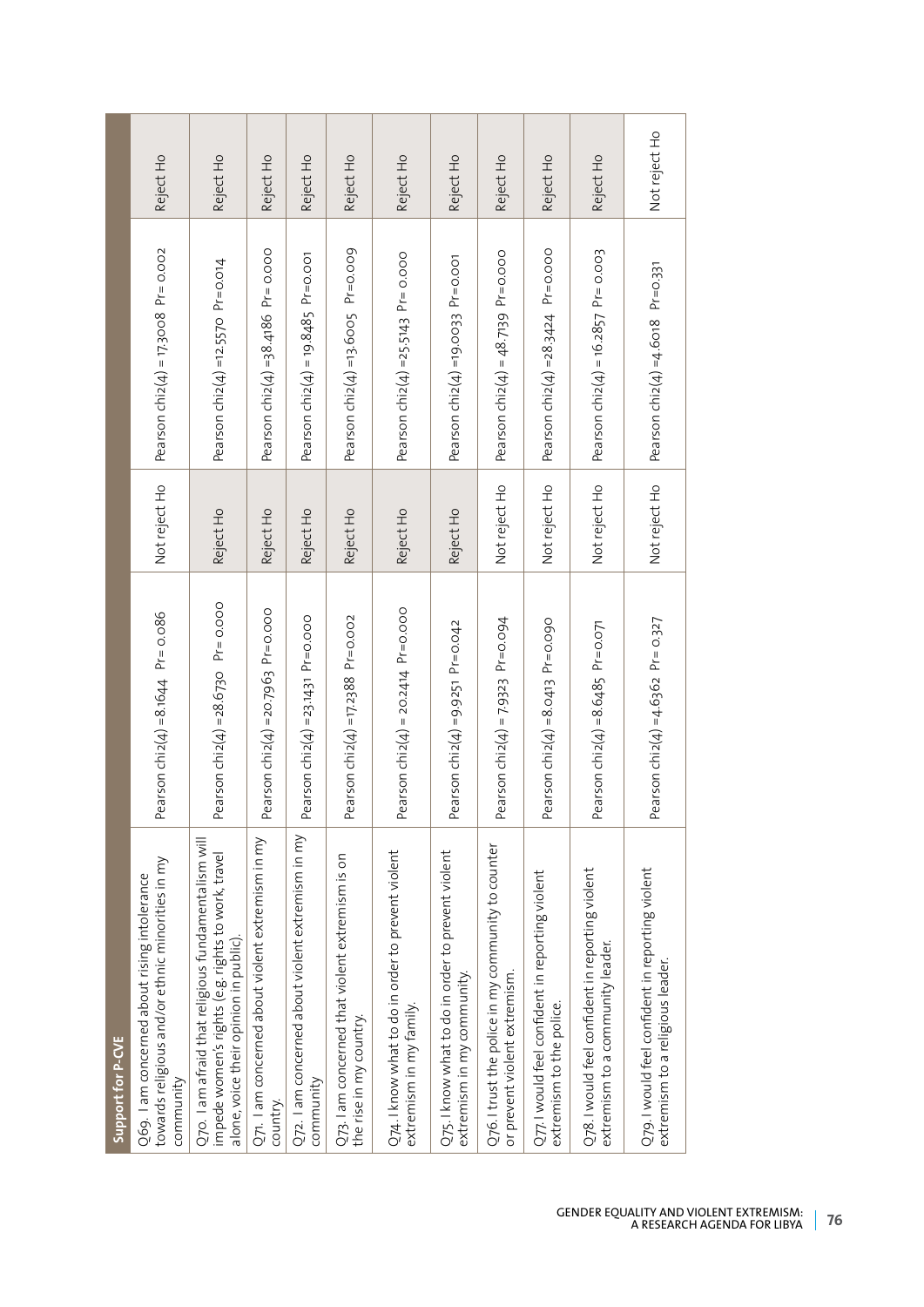| Support for VAW                                                                                                                                                                                      |                                                        |               |                                                   |               |
|------------------------------------------------------------------------------------------------------------------------------------------------------------------------------------------------------|--------------------------------------------------------|---------------|---------------------------------------------------|---------------|
| punching, kicking, choking) by husbands towards<br>Q80. Physical violence (pushing, slapping,<br>wives can be excused in some situations.                                                            | Pearson $chi(4) = 25.1012$ Pr= 0.000                   | Reject Ho     | Pearson chi $2(4) = 8.5243$ Pr=0.074              | Not reject Ho |
| Q81. Most women could leave a violent relationship<br>if they really wanted to.                                                                                                                      | Pearson $chi(4) = 24.857$ O Pr= 0.000                  | Reject Ho     | Pearson $chi(4) = 10.4375$ Pr=0.034               | Reject Ho     |
| Q82. Women should always tell their husbands<br>when they are going out.                                                                                                                             | $Pr = 0.256$<br>Pearson chi $2(4) = 5.3214$            | Not reject Ho | $Pr = 0.353$<br>Pearson chi $2(4)$ =4.4111        | Not reject Ho |
| force if his wife argues with him, or refuses to obey<br>Q83. A husband would be entitled to use physical<br>him.                                                                                    | Pearson $chi(4) = 37.6165$ Pr= 0.000                   | Reject Ho     | Pearson chi2(4) = $12.8949$ Pr=0.012              | Reject Ho     |
| Q84. A husband is entitled to use physical violence<br>if his wife doesn't keep up with domestic chores,<br>(pushing, slapping, punching, kicking, choking)<br>including looking after the children. | Pearson $chi(4) = 27.7596$ Pr= 0.000                   | Reject Ho     | $Pr = 0.000$<br>Pearson $\text{chi}(4) = 20.6128$ | Reject Ho     |
| (pushing, slapping, punching, kicking, choking) if his<br>Q85. A husband is entitled to use physical violence<br>wife goes out without telling him.                                                  | Pearson chi $2(4) = 23.9176$ Pr= 0.000                 | Reject Ho     | Pearson chi2(4) =13.5026 Pr=0.009                 | Reject Ho     |
| husband to have sexual relations with his wife, even<br>Q86.The marriage contract generally entitles a<br>if she does not want to.                                                                   | Pearson chi $2(4)$ =13.1980 Pr= 0.010                  | Reject Ho     | $Pr = 0.011$<br>Pearson $chi(4) = 13.0304$        | Reject Ho     |
| Q87.A father is entitled to marry his daughter to a<br>man of his choosing, even if his daughter is under<br>16 years old.                                                                           | $Pr = 0.000$<br>earson $\text{chi}(4) = 21.6155$<br>டீ | Reject Ho     | $Pr = 0.014$<br>Pearson chi $2(4)$ =12.5779       | Reject Ho     |
| Q88.A father is entitled to receive a bride-price<br>(money goods and animals paid to the bride's<br>family) for his daughter.                                                                       | $Pr = 0.000$<br>Pearson $chiz(4) = 25.0322$            | Reject Ho     | $Pr = 0.666$<br>Pearson $\text{chi}(4) = 2.3841$  | Not reject Ho |
| Q89. Parents are entitled to circumcise their male<br>children.                                                                                                                                      | arson chi $2(4)$ =1.2369 Pr=0.872<br>൧ഀ                | Not reject Ho | Pearson chi $2(4) = 72.3491$ Pr=0.000             | Reject Ho     |
| Ogo.Parents are entitled to circumcise their female<br>children.                                                                                                                                     | $Pr = 0.045$<br>Pearson chi $2(4) = 9.7423$            | Reject Ho     | $Pr = 0.005$<br>Pearson chi2(4) =14.6933          | Reject Ho     |
| unsuitable man, her father or brother is entitled<br>to use physical force/violence to punish her for<br>Q91. If a daughter has a relationship with an<br>bringing dishonour on the family.          | Pearson chi $2(4) = 64.3974$ Pr= 0.000                 | Reject Ho     | Pearson chi $2(4) = 9.8544$ Pr=0.043              | Reject Ho     |